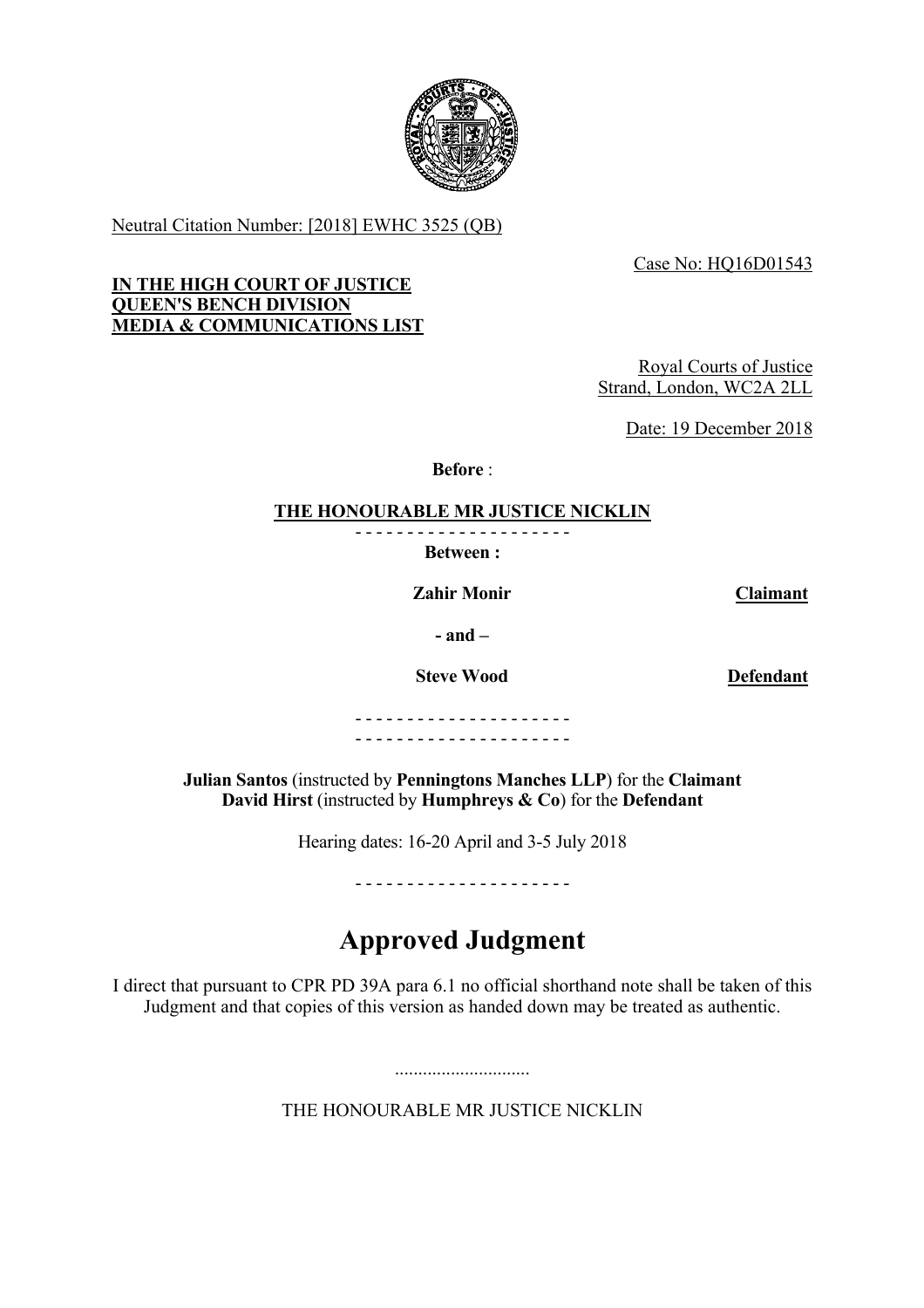#### **The Honourable Mr Justice Nicklin :**

1. On 7 May 2015, there was a general election in the United Kingdom. One of the parties fielding candidates for election was the United Kingdom Independence Party ("UKIP"). Like most political parties, UKIP had local branches. One of those branches was Bristol UKIP. It had a Twitter account -  $@BristolUKIP$  – which was used for campaigning. At 20.42 on 4 May 2015, a Tweet was posted on the Bristol UKIP Twitter account ("the 4 May Tweet"). It consisted of a photograph of Sarah Champion, the Labour member of Parliament for Rotherham, together with two men. One of those men was Zahir Monir, the Claimant in this action. The text of the 4 May Tweet, obviously referring to the photograph, was:

> Sarah champion labour candidate for Rotherham stood with 2 suspended child grooming taxi drivers DO NOT VOTE LABOUR

(Throughout this judgment, I set out various Tweets exactly as they appeared, so what may appear to be errors of spelling, grammar or punctuation appear in the original text.)

- 2. The 4 May Tweet was actually written, and posted on Twitter, by John Langley, the Vice Chairman of Bristol UKIP branch.
- 3. Mr Monir is not a taxi driver, and no one suggests that he had been involved in any "child grooming". The allegation was false. Mr Monir has brought these proceedings against Stephen Wood, the then Chairman of the Bristol UKIP branch, contending that he was libelled in the 4 May Tweet and that Mr Wood is legally responsible for it. When the Claim Form was issued, Mr Langley was named as a defendant. However, Mr Monir chose not to serve the proceedings on Mr Langley. Mr Wood therefore faces the claim on his own. It has become clear during the trial that Mr Wood feels very strongly that it is unjust that he should have been sued rather than Mr Langley, the author of the 4 May Tweet.

#### **The parties**

- 4. Mr Monir was born in Rotherham in 1979 and has lived there all his life. His father achieved some prominence in the Rotherham area for his charity and community work and was awarded an MBE in June 2001 for his work. Mr Monir has been active in local politics. He is a supporter of the Labour party and campaigned for Ms Champion when she was first elected as an MP in 2012. His support continued after that election and he was considering standing himself in local elections. He had been successful in gaining a place on the Labour Party's 'Future Candidates Programme' and had attended a training weekend in November 2013 and a further training course in September 2015.
- 5. In terms of employment, Mr Monir has spent his career in various community engagement and training roles. He has also been involved in charity and voluntary community work in Rotherham.
- 6. Mr Wood was born, and has lived most of his life, in Bristol. He spent 5 years serving as a police officer with Avon & Somerset Constabulary before leaving to work as a private investigator. In 1995, Mr Wood became a certified bailiff. In 2003, Mr Wood decided to concentrate on enforcement work and he set up his own business, Able Investigations. Able's business grew steadily and now has some 12 full-time and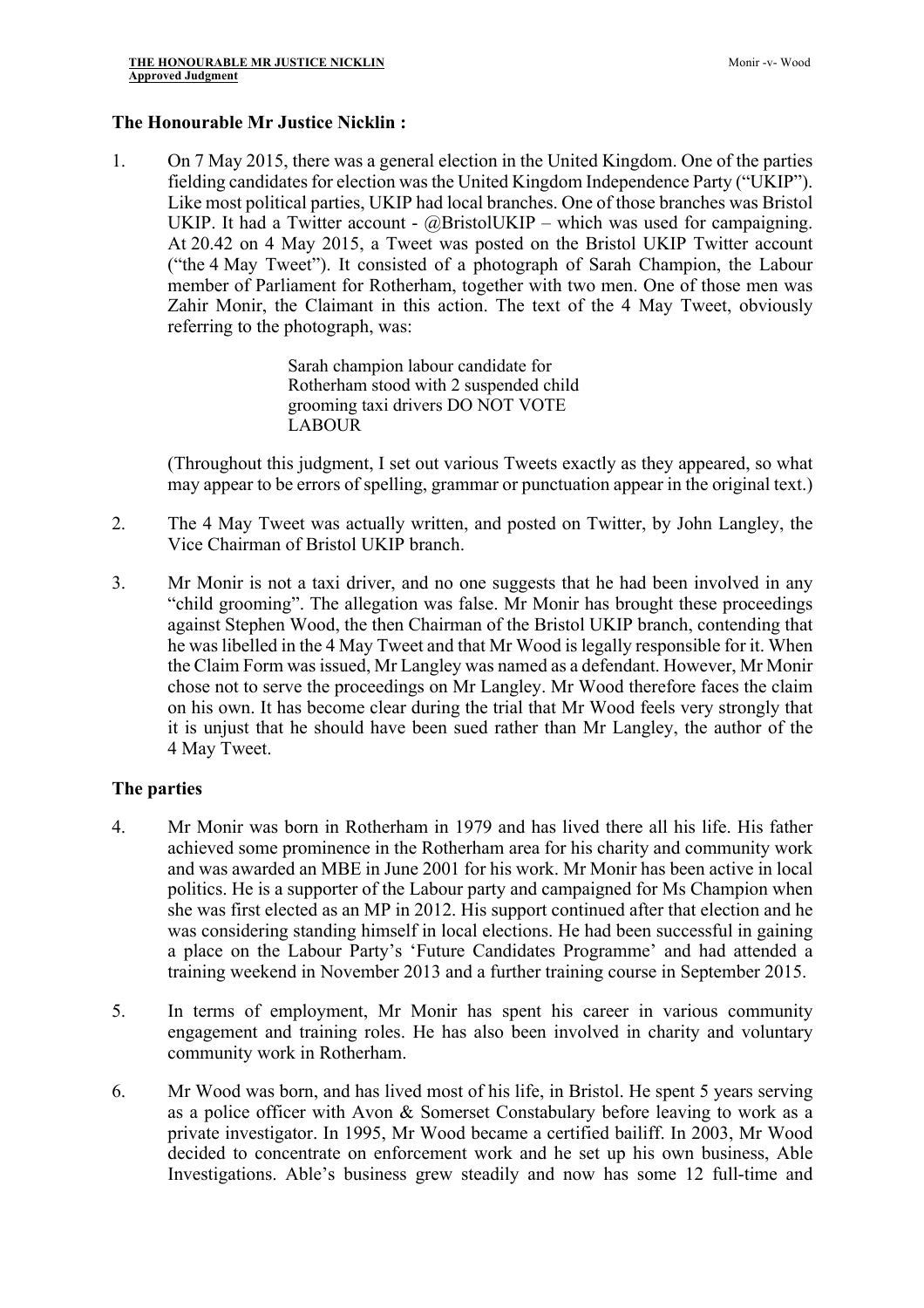15 part-time employees. Mr Wood has been a bailiff for over 24 years. Outside of this work, Mr Wood has become a student and affiliate of the Chartered Institute of Legal Executives and he is working towards his associateship and diploma in law and practice. Mr Wood has also volunteered as a mentor for the charity, MIND.

7. Mr Wood started to take an interest in politics in 2010 and became a supporter of UKIP. He joined the Bristol UKIP branch in 2011, becoming Chairman of the branch in February 2013.

# **Bristol UKIP Branch**

8. The Bristol branch of UKIP was staffed entirely by volunteers. It owned no premises. It was an ad hoc group of people who shared a common interest in and support of UKIP. At the end of July 2014, it had a membership of around 115 and over 500 supporters. At one point in his cross-examination, Mr Wood described the Bristol UKIP branch as follows:

> "It was a group of volunteers that I ran. We were a group of volunteers. There is no business activity there. We were not an agency. Nobody got paid. Nobody got expenses. If somebody didn't turn up to a meeting, yes, we got a bit narky, but I couldn't sack them for it. We had no contractual agreements and, therefore, I cannot be held responsible for somebody putting something on [Twitter]. With the greatest of respect to John [Langley], who is sat in this court, if John had posted these I didn't know about it. Why am I being held responsible for somebody else's actions?"

That perhaps neatly encapsulates Mr Wood's objection to (and sense of injustice of) being alleged to be responsible for the 4 May Tweet.

- 9. The national party had a Constitution and Rules of Procedure. No reference has been made to the Constitution, but it is common ground that the members of the Bristol UKIP branch were bound by the Rules of Procedure. So far as material, the Rules of Procedure provided:
	- i) branches are responsible for their own actions (B.3.1);
	- ii) each branch would have a Chairman, Secretary and Treasurer and those three would be members of the branch committee. Additional committee members could be elected by the branch up to a maximum of eight members in total (B.3.2.1);
	- iii) the Chairman has principal responsibility for the direction of the branch (B.3.8.1);
	- iv) branch committees should normally meet at least six times per year (B.4.1.1);
	- v) ordinary meetings of the whole branch could be convened as often as the committee thought appropriate (B.4.4) but an annual general meeting was required to be held each year between 1 October and 31 December (B.4.2.1);
	- vi) online conduct of members of UKIP was regulated as follows: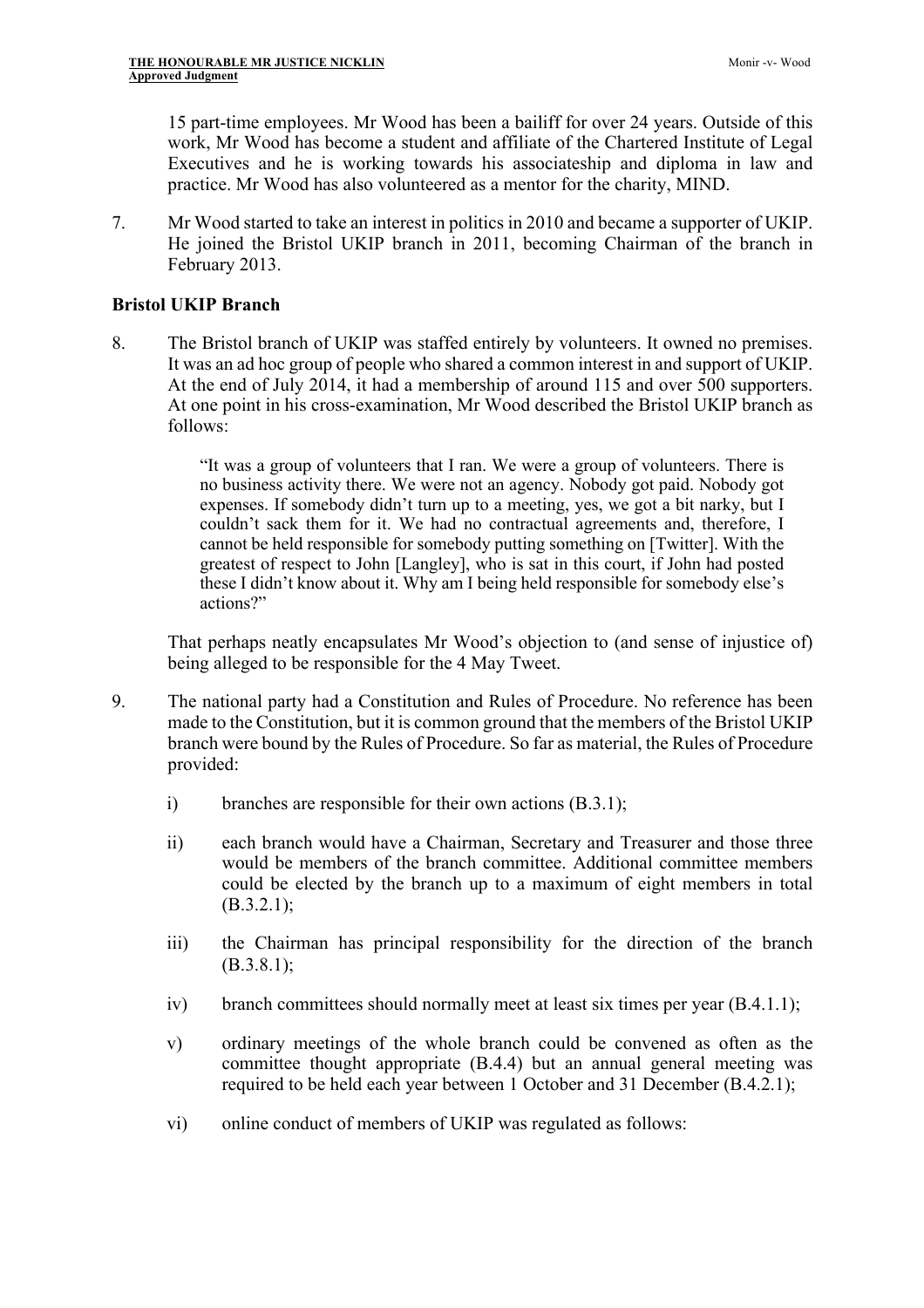- J.2.1 a UKIP publication is defined as any publication, whether physical or online, which bears the Party's name and/or logo which purports to represent the UK Independence Party;
- J.2.2 apart from the exceptions detailed below, any UKIP publication must be authorised before it can be placed into the public domain…;
- J.2.3 the following people may authorise a UKIP publication whose scope is national: the Party Leader, the Party Deputy Leader, the Party Chairman, the General Secretary and the Party Secretary;
- J.2.4 in addition to the persons named in J.2.3, the Regional Organiser and the Chairman of the Regional Committee may authorise a UKIP publication whose scope is local or regional. A UKIP branch or constituency association may receive standing authorisation from an above named person to produce local UKIP publications for Council election campaigns…;
- J.2.6 any member producing a publication shall be responsible for ensuring that it is compliant with Party policy, electoral law, the publishing requirements of the Electoral Commission, the Advertising Standards code of practice and the law relating to defamation…
- J.3.1 for the purpose of these Rules of Procedure, 'online conduct' shall refer to any Facebook status or group, Twitter post, forum post, posting on any social media account, website, email, blog, article or other material published on the internet by a UKIP member…; and
- J.4.4 any of the following people may require the immediate withdrawal of a member's online content: … the local Branch of Constituency association Chairman. Failure to withdraw content promptly shall be considered grounds for disciplinary action…
- 10. Mr Wood was elected Chairman of Bristol UKIP branch in February 2013. He stood as the UKIP candidate for the Bristol South Constituency at the general election on 7 May 2015.
- 11. Michael Frost became a member of the Bristol UKIP branch in 2013, joining when Mr Wood was Chairman. He was the first to achieve electoral success for the branch when he was elected as a local councillor for the Hengrove Ward in Bristol on 22 May 2014.
- 12. Mr Langley was the Vice-Chairman of the Bristol UKIP branch. He had also assumed the role of unpaid assistant to Mr Frost following his election as a local councillor in May 2014. In that role, he maintained a Twitter account for Mr Frost (@TheFrostReport) ("The Frost Report") as a means by which Mr Frost could keep in touch with constituents in his Ward.

## **Bristol UKIP's Website and Social Media Accounts**

13. In his evidence, Mr Wood stated that, when he became Chairman, he made it known that he was keen on developing Bristol UKIP's web and social media presence as a way of increasing the profile of Bristol UKIP. The branch's website was registered in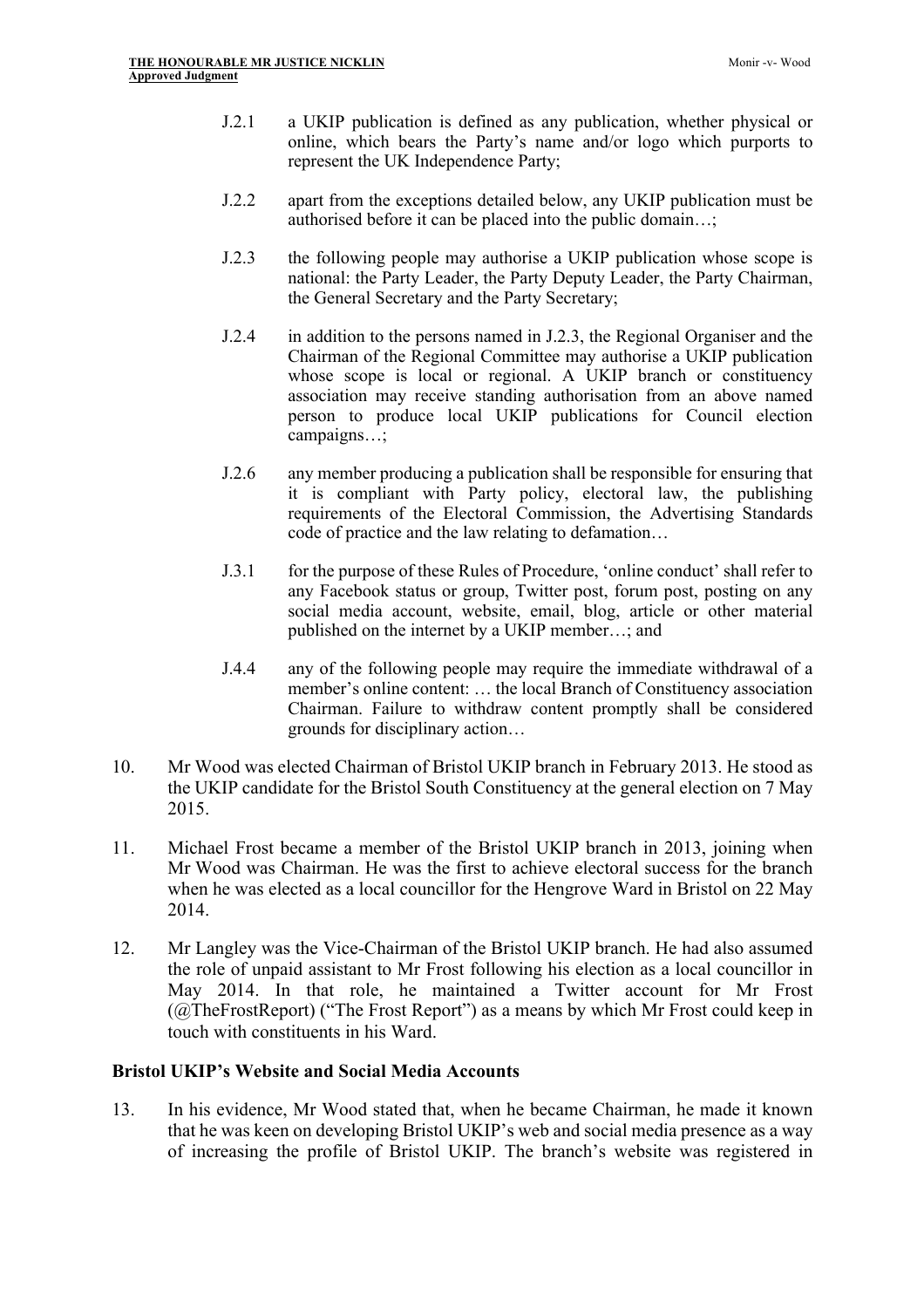Mr Wood's name because, he said, he had purchased the domain name in 2013 and donated it to the branch. The domain also hosted the branch's email accounts.

- 14. The Bristol UKIP Facebook account was set up on 18 March 2013. In his evidence, Mr Wood did not recall whether he personally had set up the account or whether someone else had done so using his email address. He was one of the administrators of the account. The documentary evidence strongly supports the conclusion that Mr Wood did set up the account himself.
- 15. The Bristol UKIP Twitter account was set up on 1 April 2013. Mr Wood's email address was registered to the account. Although not the subject of formal evidence, I think I can take judicial notice of the basic operations of a Twitter account. A Twitter account holder can gain access to his/her account via a web browser by visiting www.twitter.com and entering his/her account name (@forexample) and the account password that s/he would have selected when the account was created. An account holder who has forgotten his/her password can reset the password by clicking on a link. After identifying the relevant account, s/he can choose to have a link to reset his/her password sent to the email address registered on the account. If the user follows the instructions in the email, then s/he can create a new password for the account.
- 16. In his Defence, Mr Wood stated that the Twitter account had been "*set up, managed, edited and used exclusively by Mr Langley*", but in his witness statement Mr Wood stated that he could not remember who had set up the account. In his affidavit, Mr Langley stated that, to the best of his recollection, he had set up the Twitter account and had made the passwords available to certain committee members to enable them to post material if he was not available. Mr Wood was cross-examined on the evidence which showed that his email address had been given when the Twitter account was created. Mr Wood initially stated that he could not remember who had set up the account and that it might possibly have been set up by Mervyn Laxton. Later he accepted that he had set up the account. It certainly appears clear that Mr Langley's recollection that he set up the account is not correct. There is a posting on the UKIP Facebook page on 1 April 2013 from Mr Wood announcing that Bristol UKIP now had a Twitter account, and providing a link to it. Mr Wood also accepted that he had embedded a link to the Twitter feed on the homepage of the Bristol UKIP website.
- 17. The evidence of Mr Wood, Mr Langley and Paul Turner (who joined in 2013, became a committee member of Bristol UKIP branch from 2014, stood for election as an MP in 2015 and latterly became its Treasurer) is that committee members of Bristol UKIP were given the login details of the Twitter account for administrative access. Mr Turner stated in his statement: "*we were only given access as we were Committee members and may need to access the Twitter account if ever needed*". Mr Turner stated the he had never logged into the Twitter account. There is no evidence that any of the other committee members utilised the access they had been given to the Twitter account.
- 18. Initially, responsibility for the branch's social media output appears to have been given to Alan Thomas. However, in a post on the Bristol UKIP branch Facebook account on 28 August 2013, Mr Wood informed members of the branch that Mr Thomas had had to step down and that there was a vacancy for a "*social media secretary who is willing to take over the running of Facebook and the twitter accounts, keeping the UKIP name and brand out there*". He solicited volunteers for the post. The minutes of the meeting on 5 September 2013 similarly record that the branch was looking for someone to run the Twitter and Facebook pages. The search for the social media secretary was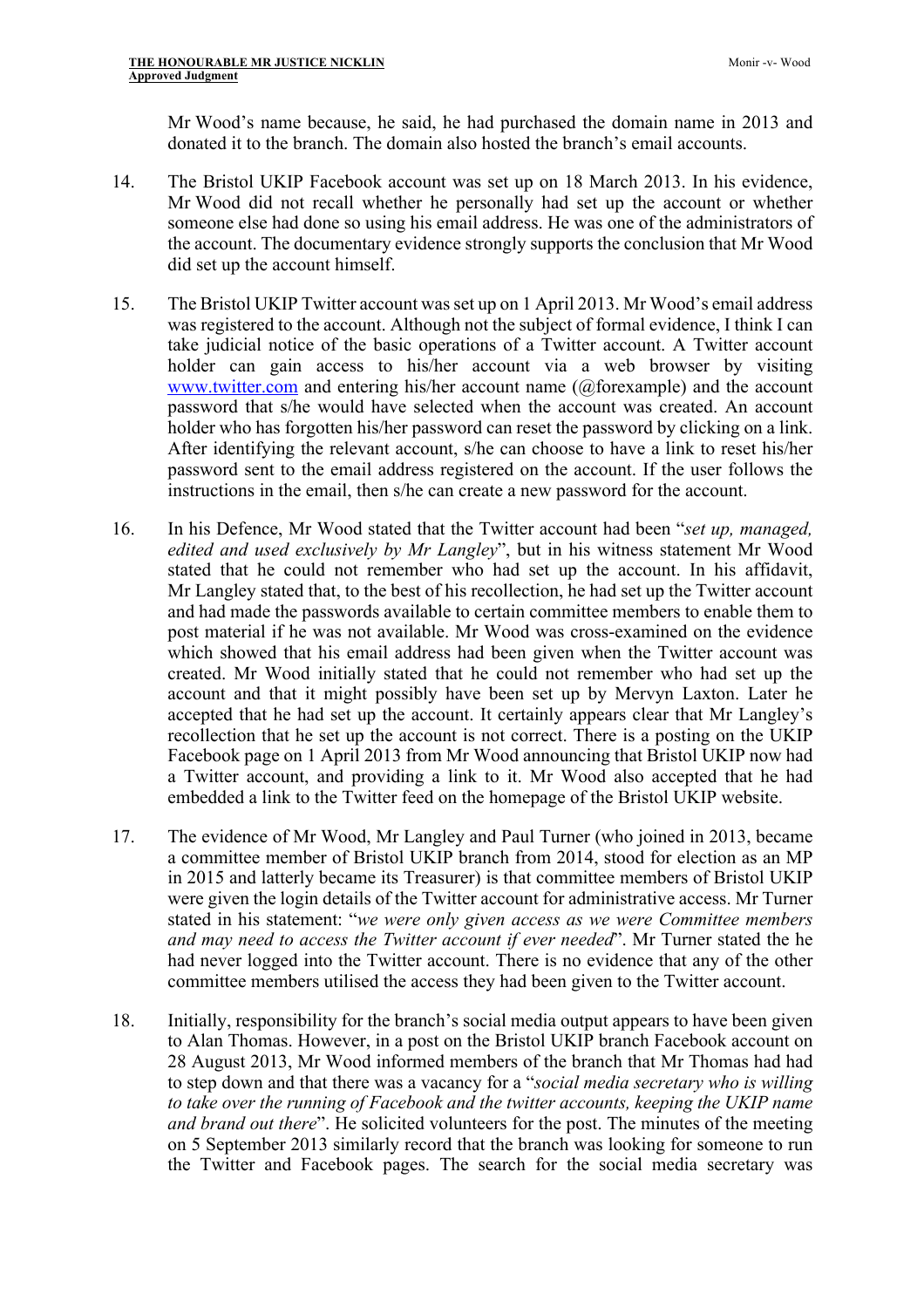apparently on-going in January 2014 as Mr Wood is noted in the minutes of the meeting on 13 January 2014 as still looking to fill the post. Another call for volunteers was made at the AGM on 14 February 2014. Mr Wood stated that, before January 2014, the post of social media secretary had been filled by David Hancock and Peter Brown, but neither stayed in post for long as both were unable to devote the necessary time to it.

- 19. In his witness statement, Mr Wood says Mr Langley had become the branch's "*sole publicist*" at some point in 2014 and that "*control of the Branch's Twitter and Facebook was handed to John by June 2014*". Certainly, by June 2014 Mr Langley was operating Mr Frost's Twitter account (see [12] above), and Mr Wood said that he had demonstrated a good track record in doing so.
- 20. In his Defence, Mr Wood stated that the branch Twitter account was used "*exclusively*" by Mr Langley and, in his witness statement, he stated and that it had been agreed that Mr Langley would "*take over responsibility*" for the accounts and that, by June 2014, Mr Langley had become "*the Branch's amateur propagandist and publicist*". Specifically, in respect of the operation of the Twitter account, Mr Wood stated in his witness statement that "*all responsibilities in that regard had been delegated to John*".
- 21. Other witnesses, relied upon by Mr Wood, described Mr Langley's role in relation to the branch's social media accounts.
	- i) Mr Langley said in his affidavit that he "*took full control and responsibility of the Facebook and Twitter accounts*";
	- ii) Mr Frost stated in his witness statement that, soon after he had joined the Bristol UKIP branch, Mr Langley was "*given total exclusive control over the Branch's Facebook and Twitter accounts*";
	- iii) Mr Turner stated that: "*all social media activity was delegated to John Langley*";
	- iv) Lara Cozens, a member who joined the Bristol UKIP branch in 2014, recalled a meeting at which it was decided that Mr Langley would be "*solely responsible for the Branch's social media outreach*" (it is not clear to which meeting she is referring); and
	- v) Daniel Fear, another member of the Bristol UKIP branch at the relevant time and subsequently Chairman, stated: "*John Langley was tasked with the sole responsibility of managing the Branch's Twitter page and Facebook account*".
- 22. At the meeting on 3 January 2015, Mr Wood said that the branch needed a campaign manager. He thought that Mr Langley would be suitable for the role. It was also thought that a support manager was needed. Mr Frost recommended Mr Langley for the post because "*he is a great wordsmith and administrator and, more importantly, he has time on his hands.*" The issue of social media was discussed, in the context of a suggestion by Mr Wood that candidates standing for election should create their own Facebook accounts. He noted that the head office of UKIP had warned against using social media accounts, but Mr Wood thought that, providing people were careful what was posted, there should not be a problem. Mr Langley arrived late to the meeting. Mr Frost recapped that Mr Langley might make a good candidates' support manager. Mr Langley said that he thought that the role was similar to that of a media manager and he was happy to do that.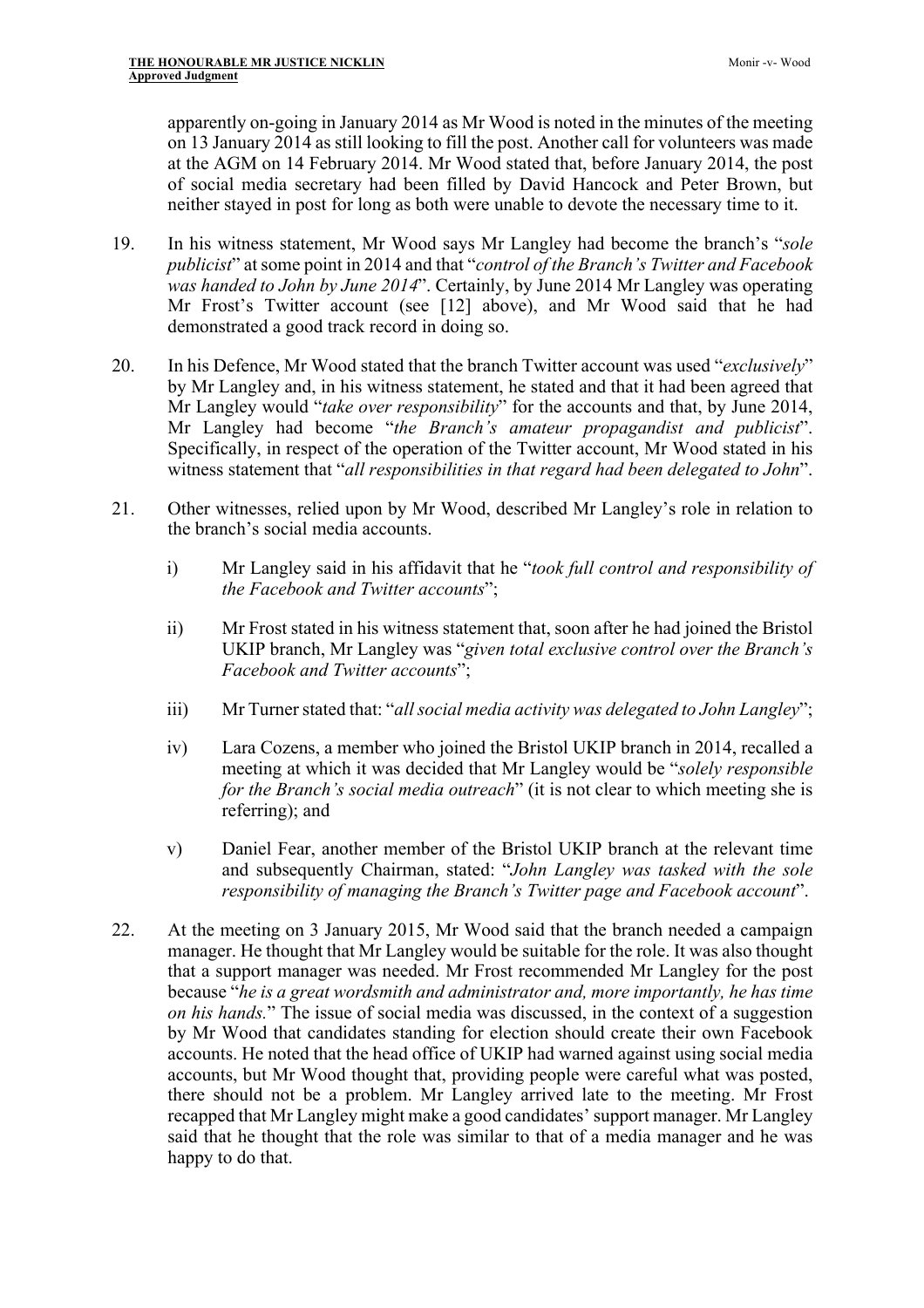- 23. Mr Wood chaired the AGM of Bristol UKIP branch on 4 February 2015. The branch was looking for 6-7 candidates for the local elections to be held in May 2015. The prospective UKIP parliamentary candidate for Bristol South had withdrawn and Mr Wood had been chosen as the replacement. The three other UKIP candidates were James McMurray for Bristol East, Paul Turner for Bristol West and Mr Frost for Bristol North-West. The minutes suggest that the mood of the meeting was upbeat and much buoyed by the success of Mr Frost's local council victory in 2014: "*UKIP is here to win Bristol*". Mr Wood was re-elected as Chairman and Mr Langley was elected Campaign Manager for Bristol UKIP. There is no reference in the minutes to the branch's social media accounts or activities.
- 24. There was a candidates' meeting on 17 February 2015. It was attended by Mr Wood, Mr Langley, Mr Frost and Mr McMurray together with the local election UKIP candidates. The purpose of the meeting was to talk about strategy and to allow the candidates to meet each other. Mr Langley was standing for election in the Stockwood Ward in Bristol. The minutes record Mr Wood having stated:

"What's needed to be done [in the campaign] is to remind [the voters] why we are there. They are very community orientated and we need to remind them of Rotherham and the fact that it was Labour at the heart of it. We need to remind them that it's Labour that started selling off the NHS. We did very well last year in the elections."

The reference to Rotherham was to the child sexual exploitation scandal and the fact that the Council was controlled by Labour when it took place.

## **Instructions given to Mr Langley on Bristol UKIP's social media output**

- 25. In posting on the branch's social media accounts, Mr Langley was, as a member of UKIP, bound by the Rules of Procedure including the obligation to ensure that any post was "*compliant with Party policy, electoral law, the publishing requirements of the Electoral Commission, the Advertising Standards code of practice and the law relating to defamation*" (Rule J.2.6 – see [9(vi)] above). He also received direct instructions from Mr Wood.
- 26. Mr Wood accepted that the branch had no formal guide or rules for posting on social media, but he was firm in his evidence that he made it clear to all members of the branch, including Mr Langley, that they should not post anything on social media that was offensive, inappropriate, libellous or racist. He said that he initially told Mr Langley "*not to post anything on social media in the Branch's name without [his] consent*", although he said that it was quickly realised that a requirement of prior approval was impractical.
- 27. I accept Mr Wood's evidence about the instructions he gave to members of UKIP Bristol. He would not tolerate racism and said that he had a "*strong desire to eradicate racism from the party*". Examples of the instructions that he gave to members of Bristol UKIP are:
	- i) in "*Guidance for Candidates*" provided in 2014, members were warned:

"You must act in a manner befitting a person in public office and avoid any action/writing/speaking that brings Bristol UKIP or UKIP in general into disrepute or leaves it liable to legal action."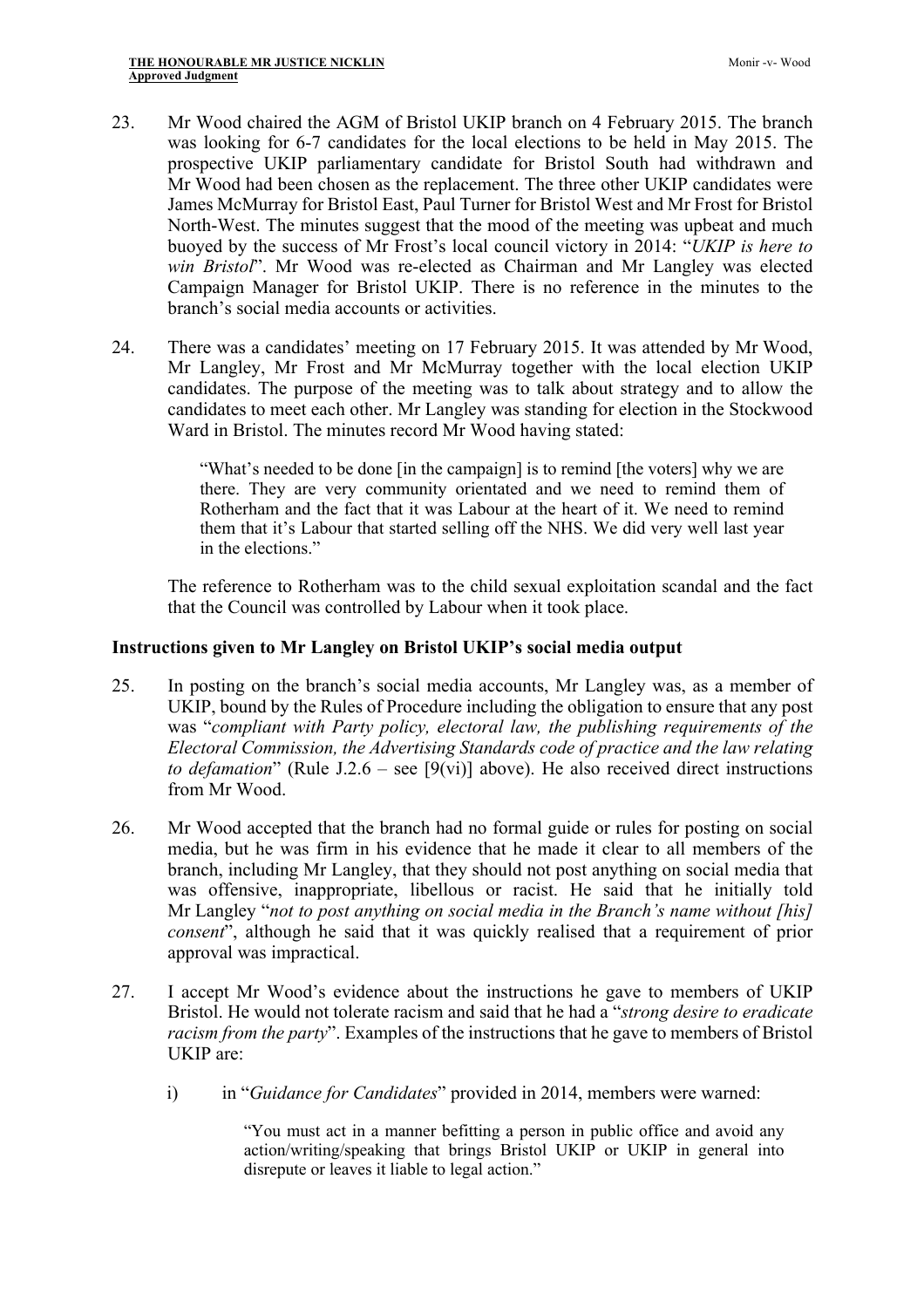- ii) the minutes of the meeting on 3 January 2015 (see [22] above) record that Mr Wood had stressed that nothing should be posted on social media that was racist or homophobic, there were to be no 'slanging matches' and he warned people to "*remember your dignity*".
- 28. When he gave evidence at trial, Mr Wood stated:

"I made it plainly clear, no racist attacks, xenophobic attacks, no homophobic attacks, no attacks personally. I made it perfectly clear, every single meeting, this was to be a clean ship. I detest dirty politics… If you look at my campaign, my campaign was inclusive. There is nothing in my campaign which is racist, homophobic, xenophobic at all..."

- 29. I accept that evidence. Mr Wood, in this respect, appeared to me to be both genuine and sincere. His evidence is, as I have noted, consistent with the contemporary documents and is also supported by other witnesses: Mr Frost, Ms Couzens and Mr Fear all gave evidence that Mr Wood had made clear how he expected members to conduct themselves.
- 30. The instruction had clearly been understood by Mr Langley (although I deal below with the extent to which he observed it). In his evidence, he said:

"I was asked to exercise care in what I published on Facebook and Twitter and not to post anything which might harm UKIP's interests or might be unlawful. In addition, when [Mr Wood] became Chairman, [he] made it clear to all members (including me) that he would not tolerate any form of racism or xenophobia within Bristol UKIP… [Mr Wood] kept telling members (me included) that he wanted a clean-up within the Bristol UKIP when he became Chairman… [and] kept telling members (me included) that he did not want any member to make personal attacks on any individuals and that he wanted a clean fight in the next General Election. I understood these branch-wide house rules…"

When re-examined Mr Langley said:

"… there was a general guidance not to publish anything which is racist or too contentious, very vague guidelines, but it was very much, I think, I was left to my own devices to decide what was appropriate and what wasn't."

## **Bristol UKIP Tweets prior to the 4 May Tweet**

- 31. Mr Santos cross-examined both Mr Wood and Mr Langley about some of the latter's postings on Bristol UKIP's social media channels in the run up to the 4 May Tweet. Entirely consistent with his views as to the unacceptability of racism, Mr Wood was visibly discomforted by being taken through some of Mr Langley's Tweets and posts; some he described as "*abominable*". Mr Langley, on the other hand, seemed positively to enjoy the experience, describing himself as a "*maverick*". It was not impressive.
- 32. I need to set out some of the Tweets posted by Mr Langley on the UKIP Bristol Twitter account because Mr Santos submits that they demonstrate, first, that Mr Langley was disregarding Mr Wood's instruction not to post material that was racist, and second that Mr Langley was nevertheless acting in accordance with the instruction to highlight the Rotherham child abuse scandal and connect that with the Labour Party.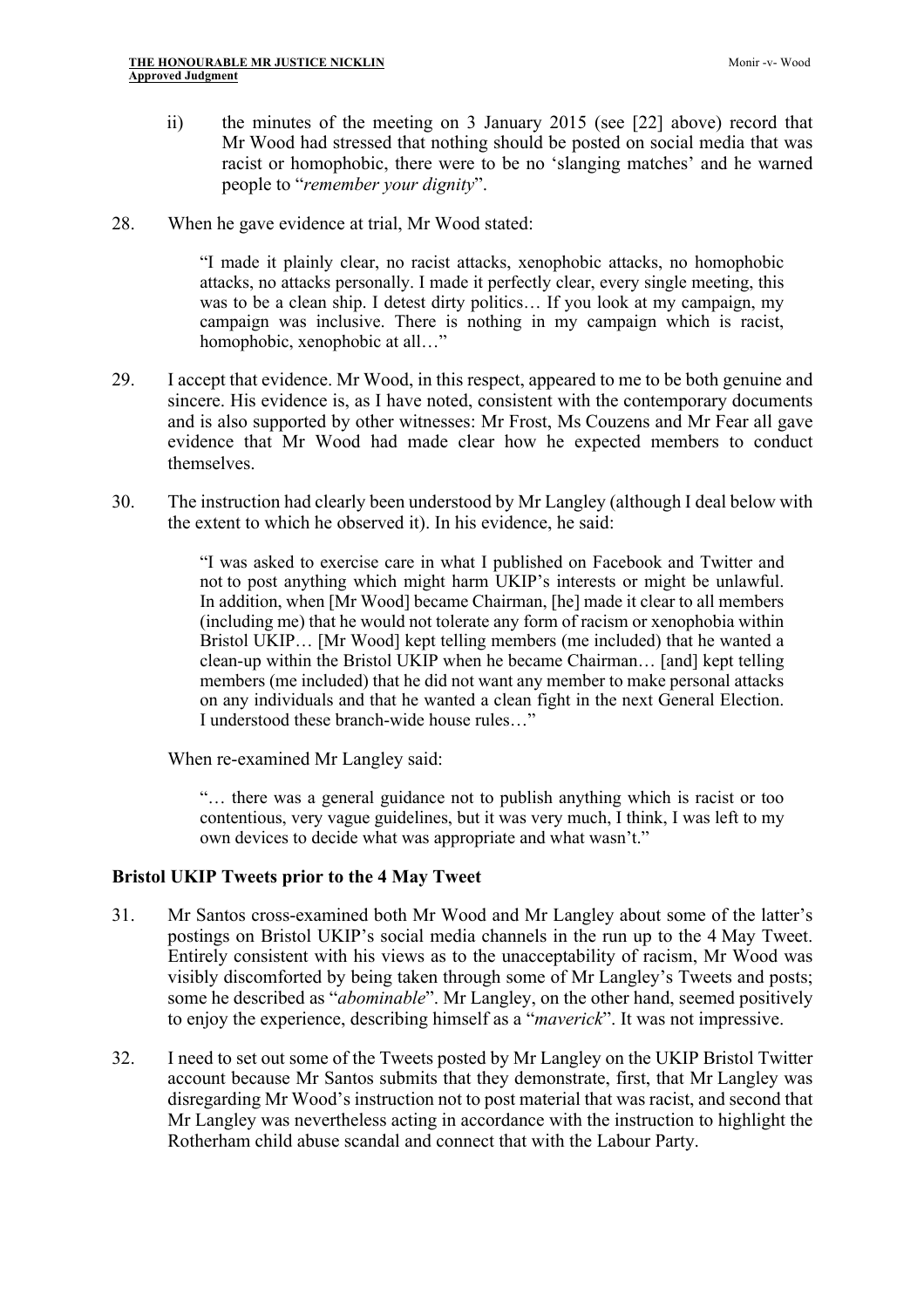- i) On 11 February 2015, Bristol UKIP retweeted a link to an article in the *Birmingham Mail*: "*Woolfenden on £85k for job he failed in Rotherham".*
- ii) On 13 February 2015, Bristol UKIP Tweeted: "*Camden Ukip chairman says 'Islam is organised crime' comment is backed up by Quran*".

In cross-examination, Mr Wood said that he would not have allowed this Tweet if he had known about it: "*I didn't know about it. I don't agree with it, but I didn't post it.*"

iii) On 18 February 2015, in reference to a bus that the Labour party was using to target women's issues in the election, Bristol UKIP Tweeted: "*Labour to dress bus in Burka to attract muslim vote*".

Mr Wood stated: "*I didn't know that was there and I would not have been happy*  with it".

- iv) On 28 February 2015, Bristol UKIP retweeted a link to an article appearing in the *Daily Star* with the words: "*Sex gang victims were sacrificed to avoid Labour losing votes in the Asian community*".
- v) On 3 March 2015, Bristol UKIP retweeted a link to a website, mancunianmatters.co.uk: "*MP Simon Danczuk pocketed £16,000 from Rochdale child abuse exposé*" and also a reference to the *Daily Telegraph* with the words: "*300 victims groomed and assaulted*".
- vi) On 7 March 2015, Bristol UKIP Tweeted a link to breitbart.com: "ISLAMIST SYMPATHISER LAUNCHES 'MUSLIM MANIFESTO' IN BRITISH PARLIAMENT".

Asked about this Tweet, Mr Wood said:

"… I didn't post these. I didn't authorise these and if we're looking at this, again we're looking at March 2015, I was running a business… I was campaigning. I did not have the time to monitor everything that went out and I cannot be held responsible for somebody else's actions"

- vii) On 13 March 2015, Bristol UKIP Tweeted a picture of a front-page headline from *The Sun*: "*Labour chief: It's OK to have sex with 10-yr-olds*".
- viii) On 16 March 2015, Bristol UKIP Tweeted a link to a YouTube video: "*TRUE*  FACE OF ISLAM THE VIDEO LABOUR DID NOT WANT LEAKED".
- ix) On 25 March 2015, Bristol UKIP Tweeted a photograph of a Muslim woman wearing a headscarf carrying a placard that read "*UKIP go home*" with the comment added in the body of the Tweet "*hahahahaha*". One of the responses to the Tweet posted the same day was "*LOL there's only one body there that needs 2go home. She should take that sick rag off her head or fk off back*".

Mr Santos put to Mr Wood that this was the sort of response that Mr Langley's Tweets provoked. Mr Wood said: "*I totally accept that that's disgusting… and I do accept that it should have been taken down*".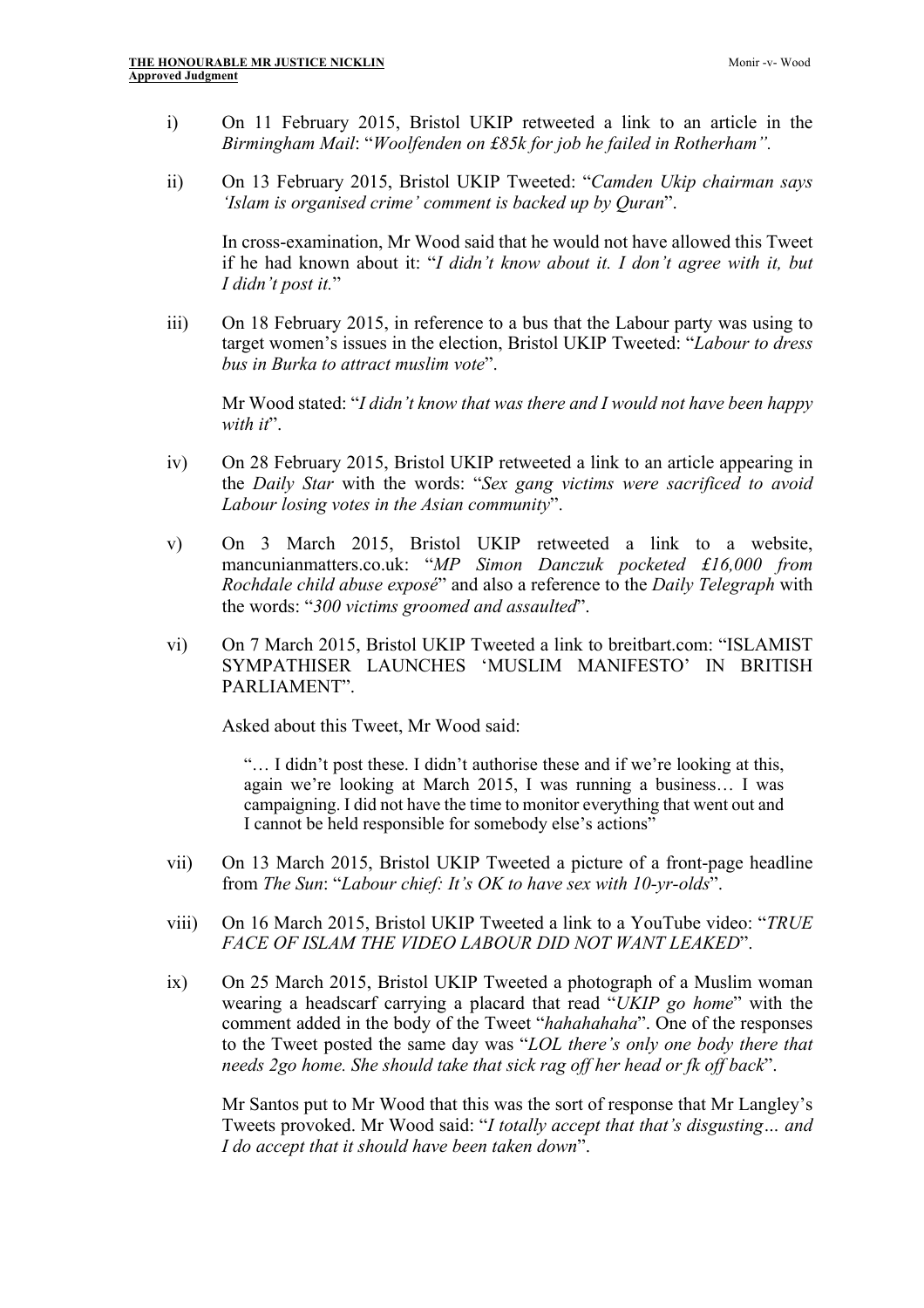- x) On 29 March 2015, Bristol UKIP Tweeted a link to a website, "sharia unveiled": "*95% of Child Rape and Molestation Convictions in the UK Were Committed by Muslims*".
- xi) On 30 March 2015, Bristol UKIP Tweeted a link to the Mail Online: "*Muslim husbands with more than one wife to get extra benefits as ministers recognise polygamy*".
- 33. It is important to note that these Tweets appeared with others that dealt with many other issues and attacked other political parties and politicians. Many were retweets of material from other third parties, including UK newspapers. Nevertheless, I accept Mr Santos' submission that some of the posts were clearly racist and, overall, there was a distinct theme linking Muslims and the Labour Party with the Rotherham abuse scandal.
- 34. Mr Santos also submits that the Bristol UKIP Twitter output was the campaigning platform of Mr Wood. He points to the frequent appearance of Tweets promoting Mr Wood. When he was cross-examined, Mr Wood was reluctant to accept that the account was being used as his personal campaigning account. He said that the Twitter account was promoting all the UKIP candidates but accepted that the account was being used by others to campaign on his behalf. Certainly, the Bristol UKIP Twitter account sent out a large number of Tweets promoting Mr Wood's candidacy:
	- i) On 20 February 2015, a photograph of Mr Wood standing next to an election banner ("the Banner Photo") was Tweeted with the words:

#BRISTOLUKIP STEVE WOOD YOUR FUTURE MEMBER OF PARLIAMENT

ii) On 8 March 2015, another photograph of Mr Wood was Tweeted with the words:

stevewood.org.uk #ukip bristol candidate

iii) Also on 8 March 2015, an image similar to an election poster was Tweeted. It contained two UKIP logos superimposed over a Union flag with the words: "VOTE FOR REAL CHANGE IN BRISTOL SOUTH VOTE UKIP VOTE STEVE WOOD". The words accompanying that image in the Tweet were:

Lets get some real change in South Bristol. Positive Change.

iv) The Banner Photo was Tweeted again, on 5 April 2015, with the words:

Vote Steve Wood, South Bristol #ukip

- v) A Tweet on 24 April 2015 included the Banner Photo in an election poster image with the words appearing on the right: "VOTE FOR STEVE WOOD IN BRISTOL SOUTH ENOUGH IS ENOUGH, ITS NOW TIME FOR CHANGE".
- vi) On 25 April 2015, the Bristol UKIP Twitter account sent out a series of Tweets identifying the UKIP candidates that were standing for election, including Mr Wood in Bristol South.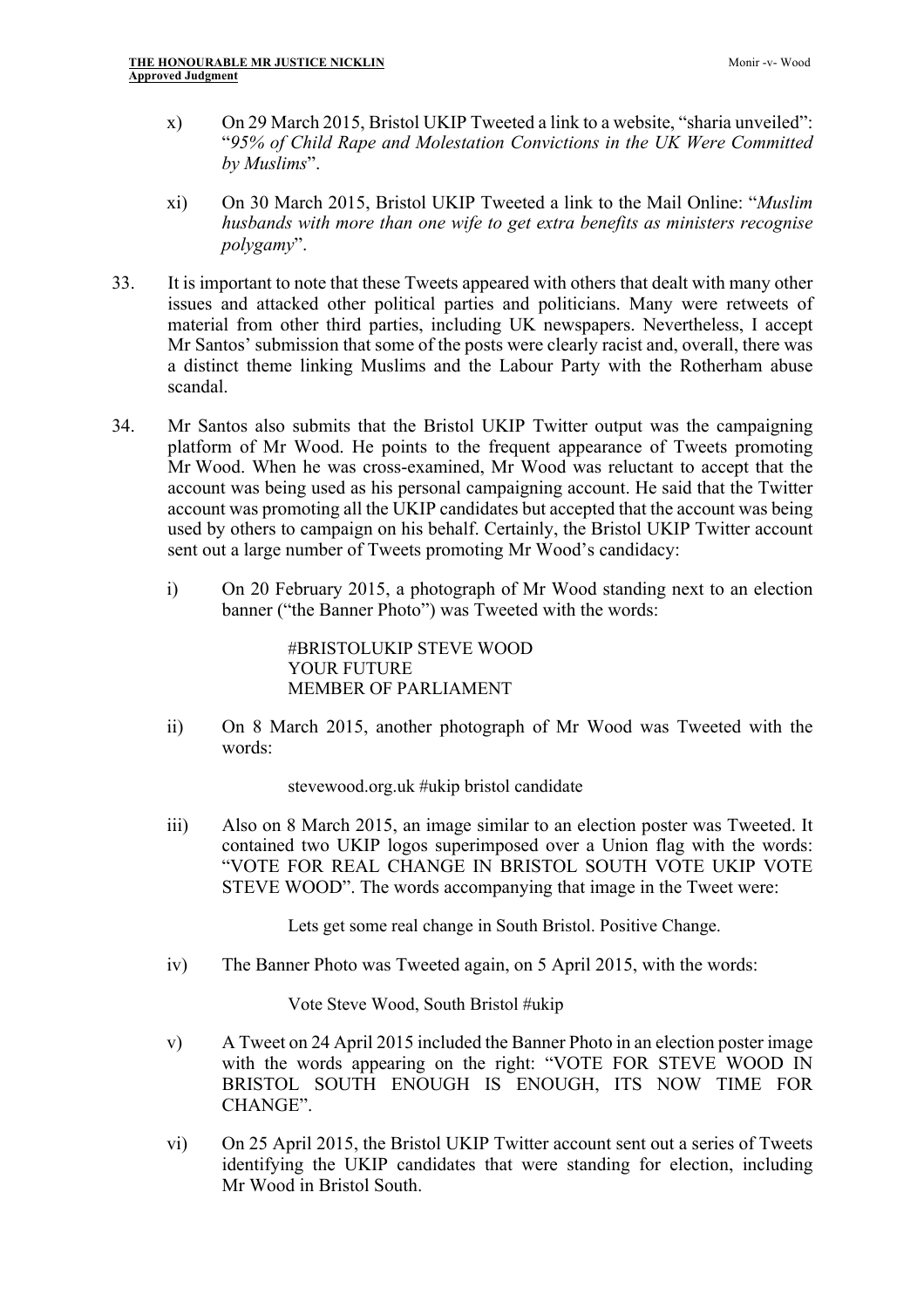- vii) On 29 April 2015, another election poster image was Tweeted. It contained a central UKIP logo imposed over a Union Flag. Mr Wood's photograph was on the right of the logo and on the left the words: "STEVE WOOD THE BRISTOL SOUTH CANDIDATE FOR UKIP. THE MAN TO MAKE THE CHANGES".
- viii) On 6 May 2015, the day before the general election, there was an understandable flurry of activity on the Bristol UKIP Twitter account. The only candidate who was specifically promoted in these Tweets was Mr Wood.

## **Mr Wood's use of Twitter**

35. As to his personal activities on Twitter, and particularly his use of the Bristol UKIP Twitter account, in his witness statement Mr Wood stated that he did not recall posting any Tweets on the Bristol UKIP Twitter account "*at any time*". He explained (in paragraph 38 of his witness statement):

> "I do not recall posting any tweets via the Branch's Twitter account at any time. While I am familiar with Facebook, which I use for Able's business marketing, I do not know much at all technically about how to use Twitter. I would need to be taught or have it demonstrated to me. I do not use Twitter and was not able to monitor the Branch's Twitter account. I did not have the Twitter app installed on my phone or computer or other device."

- 36. During cross-examination, Mr Wood initially confirmed that this was an accurate statement of his knowledge of and activity on Twitter. However, Mr Santos' crossexamination of Mr Wood on various Tweets from the Twitter accounts of both Bristol UKIP and Able Investigations has left me unable to accept Mr Wood's portrayal of himself as a Twitter ingénu. On the contrary, although perhaps not an habitual user, the evidence satisfies me that Mr Wood was familiar with Twitter, had significant experience of the platform and, contrary to the impression given in his witness statement, he was perfectly capable of using (and did use) Twitter.
	- i) Mr Wood initially stated in evidence that he did not Tweet via the Able Investigations Twitter account and that it was operated by a combination of a marketing company and his son. However, Mr Santos took Mr Wood to several Tweets on the Able Investigations Twitter account the contents of which strongly suggested they had been written and posted by him. For example:
		- a) 28 February 2012, in response to a Tweet from @Hutchison\_Law: "*Paul, we would happily take services as well. Thanks Steve.*"

Asked whether he Tweeted that, Mr Wood responded: "*That could have been the marketing company. They had authority…*" Asked again whether it was him personally: "*I don't think so, but cannot be 100% certain*".

b) 4 March 2012, again in response to another Tweet: "*celebrating 21st wedding anniversary. Back tomorrow.*"

Mr Wood responded: "*That was possibly me*". Mr Santos put it to him that it *was* him. Mr Wood repeated: "*That was possibly me*". When challenged about his earlier evidence that he had not Tweeted on the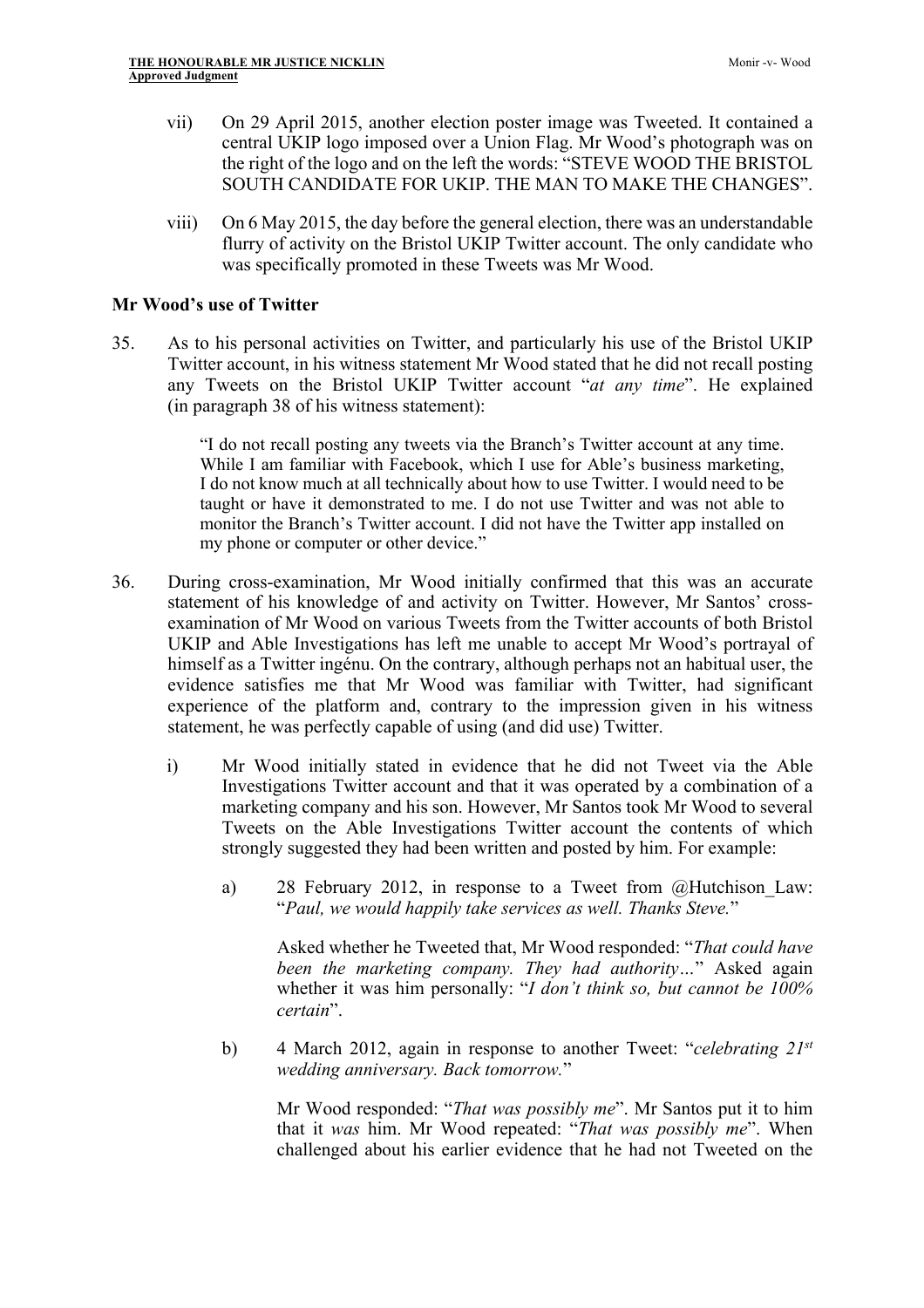Able Investigations Twitter account, Mr Wood said: "*No, I've never said I didn't Tweet on it totally. I did in the beginning a couple of times…*"

c) On 18 March 2012, the Able Investigations Twitter account retweeted a Tweet from Nigel Farage.

Asked whether that retweet was done by him or the marketing company, Mr Wood replied: "*I can't recall posting that, but the marketing company knew my leanings so they could have done*". Mr Santos asked him whether he was really suggesting that a marketing company would retweet a post of Nigel Farage on behalf of Able Investigations. Mr Wood replied: "*The marketing company is owned by a friend of mine, so he knows me fully well.*"

d) 28 May 2012: "*Is at a meeting with Nigel Farge*" followed by a Retweet of a Tweet by Christine Hamilton: "*Standing room only at terrific #UKIP meeting with @Nigel\_Farage. Local tories sent 'spies' – they're right to be scared… Very scared*";

As a result of the layout of Tweets, Mr Santos asked Mr Wood about the Retweet first and suggested that he had retweeted it. Mr Wood answered: "*Not necessarily by me*" before adding, "*you say it's by me. I will accept it's a retweet by Able Investigations but that doesn't mean it was by me… it could have been anybody on – who had our account. Just because it was retweeted doesn't mean it was stuff done by me.*" Mr Santos then drew Mr Wood's attention to the immediately preceding Tweet about the meeting with Nigel Farage. Mr Wood accepted that he had Tweeted that. Mr Santos put to him the obvious inference that the Tweet and retweet were sent by the same person, to which Mr Wood responded: "*Not necessarily*".

This is an example of Mr Wood seeking to argue the case rather than answering questions in a straightforward way. It is perfectly plain, from their contents, that the two messages were posted at roughly the same time, by the same person, referring to the same event. Mr Wood accepted that he posted the first Tweet and it would have been extraordinary (and a remarkable coincidence) if someone else had taken it upon him/herself to retweet a political Tweet from Christine Hamilton on the Able Investigations Twitter account.

e) 12 June 2012: "*After a full day of exams yesterday I am taking a week off from studying, back to it next week. Now sitting on pins to see if I passed*".

Mr Santos asked Mr Wood whether he posted that. This was the exchange:

- A. It was it could have been posted on my behalf but I'll accept what you say.
- Q. No, it's not you don't have to accept what I say. It's your evidence. If you don't accept it, then tell the court that you don't accept it. Was it you or was it not?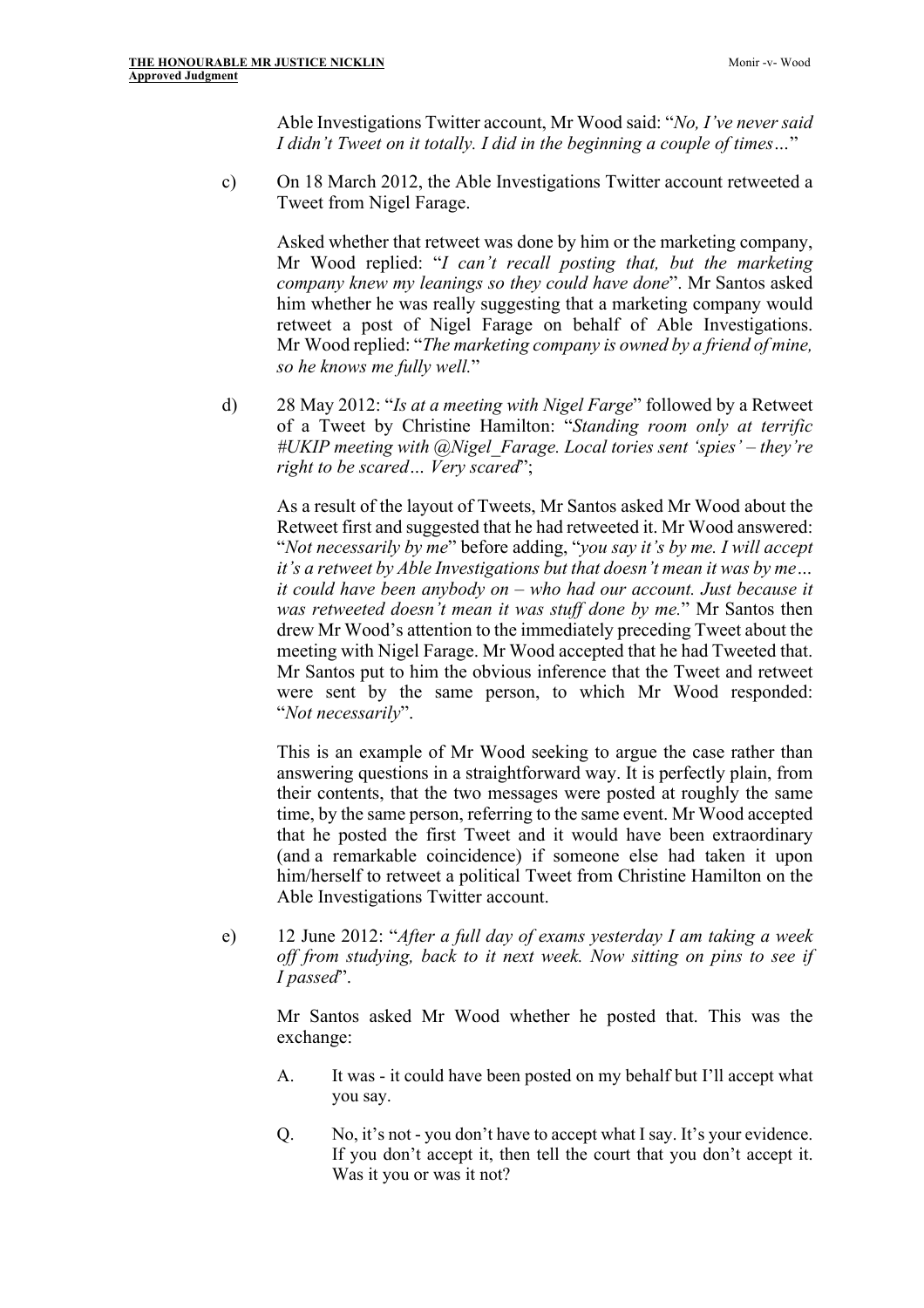- A. Some of these were me, yes.
- Q. Was that tweet you or was it not?
- A. Yes.
- f) 1 May 2013, in response to the Tweet of another user: "*times are changing Dan, I maybe a Bristol councillor tomorrow*".

Suggesting that he had been the author, Mr Santos put to Mr Wood that he was standing for election at this time. Again, I should set out the full exchange:

- A. That could have been me, yes.
- Q. It could have been you or it was you?
- A. It could have been me.
- Q. There was nobody else at Able Investigations standing for councillor, was there?
- A. No, but, as I've said, my son also worked with me.
- ii) Overall, Mr Wood's answers in cross-examination as to the extent to which he accepted that he had personally Tweeted using the Able Investigations account were unimpressive. Mr Wood was forced to abandon his initial evidence that he had not Tweeted using the Able Investigations account when confronted with clear evidence of him doing so. He suggested that a marketing company or his son may have been responsible for some Tweets. They may have been, but having reviewed the Twitter output from Able Investigations generally, I am satisfied that it was clearly being used by Mr Wood personally over a three-year period. Alongside clearly business-related output, there were Tweets that were personal - even chatty – and which provided a narrative of events in his and his family's life. Although he did finally accept over 25 instances where he had personally Tweeted, generally Mr Wood fenced questions that were put to him and, at times (e.g. the Christine Hamilton retweet), he gave answers that lacked credibility.
- iii) As to his Tweeting on the Bristol UKIP account, Mr Wood had stated in his witness statement that he did not recall posting any Tweets. After having been cross-examined on examples of Tweets, similar to those from the Able Investigations account, apparently written by him (some in the first person), in re-examination Mr Wood gave a "*guestimate*" that he Tweeted on the Bristol UKIP account no more than 20-25 times. When cross-examined, Mr Langley stated that Mr Wood did Tweet "*very occasionally*".
- iv) When Mr Santos suggested to Mr Wood that the evidence of his Twitter activity both on behalf of Able Investigations and Bristol UKIP contradicted what he had stated in paragraph 38 of his witness statement, Mr Wood gave very unimpressive answers.
	- Q. Let's go back to your witness statement … [paragraph 38]: "I do not recall posting any tweets via the branch's Twitter account at any time.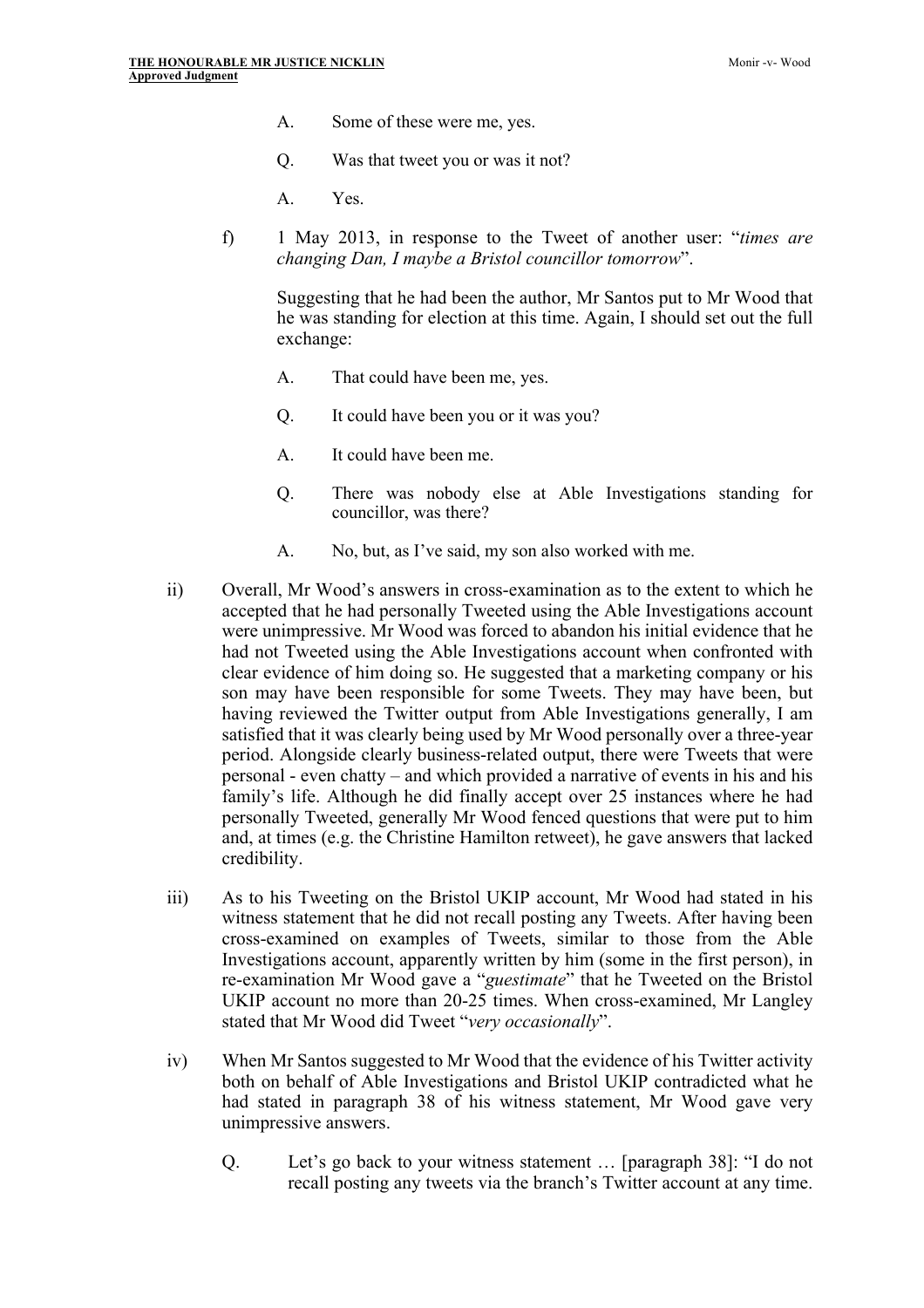While I'm familiar with Facebook, which I use for Able business marketing, I do not know much at all technically about how to use Twitter". That is just a lie, isn't it, Mr Wood?

- A. No, technically I don't know much about Twitter at all, but if you fill out a box to post something it's very similar to Facebook.
- Q. The next sentence, "I will need to be taught or have it demonstrated to me". That's another lie?
- A. No. As I said, technically, I know not a lot about Twitter and I would need to be taught the schematics of it. To fill out a text box and hit post, an idiot can do.
- Q. Mr Wood, let's look at the context. You are saying that you do not recall posting any tweets via the branch's Twitter account at any time, that's your evidence?
- A. That's my evidence, yes, and I ---
- Q. And in support of that evidence you say, I will "I don't know much at all technically about how to use Twitter. I'd need to be taught or have it demonstrated to me".
- A. The schematics, yes…
- Q. The schematics? What do you mean by the schematics?
- A. Well, anybody can fill out a box and fill text in and hit post but, if you're actually looking at the schematics, I don't understand the technicality of it at all.
- Q. What do you mean by the schematics?
- A. Well, if you're actually going to look into a product, if you're going to use it, you need to understand how it works. I understand how Facebook works, so I know how to post stuff, how to retweet - repost stuff on Facebook, but Twitter I know very little about how to put stuff on there.
- Q. But, Mr Wood, I've shown you about 30 tweets by you and about ten retweets by you?
- A. Not all of the retweets were by me, not all the posts were by me.
- Q. But you agreed that ---
- A. I agreed that some of them were by me.
- Q. So, you knew how to use Twitter?
- A. I filled in the text box and I hit post.
- Q. You knew how to use Twitter?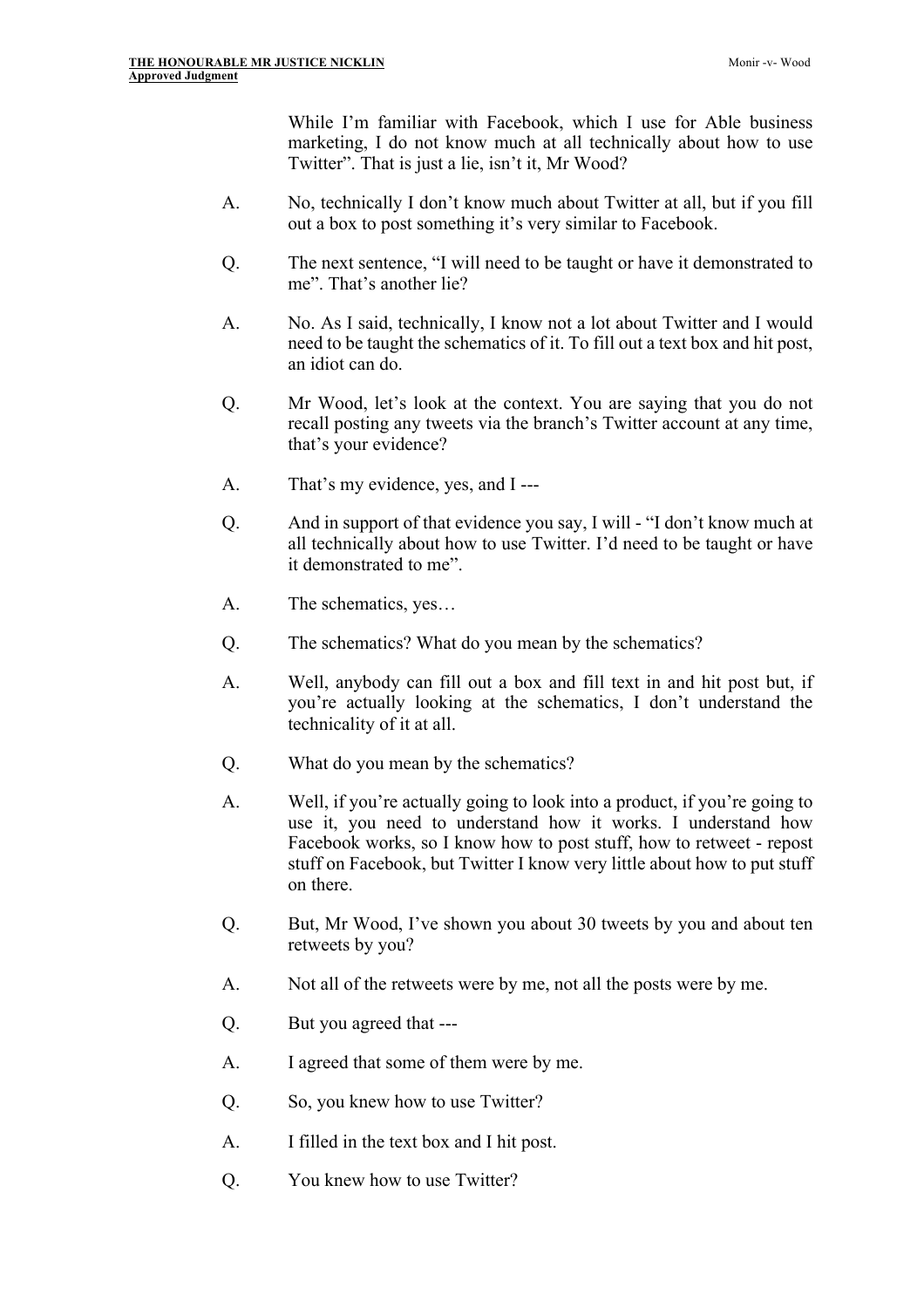- A. I filled in the text box and hit post; if that's knowing how to use Twitter, then yes…
- Q. Then the next sentence, "I do not use Twitter".
- A. I don't use Twitter ---
- Q. Another lie?
- A. No, I don't use Twitter anymore.
- Q. Anymore? You didn't use the word "anymore" in your witness statement?
- A. Well, we've seen that I used some tweets in early 2011 and 2012. I haven't used it since 2012/13. I don't use Twitter.
- v) Mr Wood is an intelligent man. I am satisfied that he fully appreciated that his witness statement did not give an accurate account of his use and experience of and proficiency with Twitter.
- 37. Mr Santos relies upon this as part of Mr Monir's case that, contrary to his denial, Mr Wood did have a sufficiently active and direct involvement with the Bristol UKIP account to render him liable for the publication of the 4 May Tweet. But it is also has a bearing on the credibility of Mr Wood's evidence as a whole.

#### **Conclusions as to the operation of the Bristol UKIP Twitter account**

- 38. At this point, I can state my findings of fact on the evidence about the operation of the Bristol UKIP Twitter account:
	- i) The Bristol UKIP Twitter account was set up by Mr Wood on 1 April 2013 and it was registered using his email address. At that point, Mr Wood had effective and sole control of the Twitter account. He could post himself using the account or he could authorise others to use the account by providing them with the login details. At all times, ultimate control remained vested in Mr Wood because his email was registered to the account. By resetting the password, he could reclaim sole control of the Bristol UKIP account and effectively lock out any other person to whom he had previously given the password.
	- ii) Whatever power Mr Wood had, as Chairman of the branch, to control Mr Langley's Twitter output on the Bristol UKIP account (see e.g. J.4.4 – [9(vi)] above), practically he had the power to curtail Mr Langley's ability to post at any time by changing the account password. In the same way, and at all times, he retained the power to delete any of Mr Langley's Tweets.
	- iii) At some point, the login details of the Bristol UKIP Twitter account were given by Mr Wood to other committee members of Bristol UKIP. The details were provided, not in anticipation that any of them would use the account to Tweet (and there is no evidence that any of them did), but to enable them to access the account if the need arose.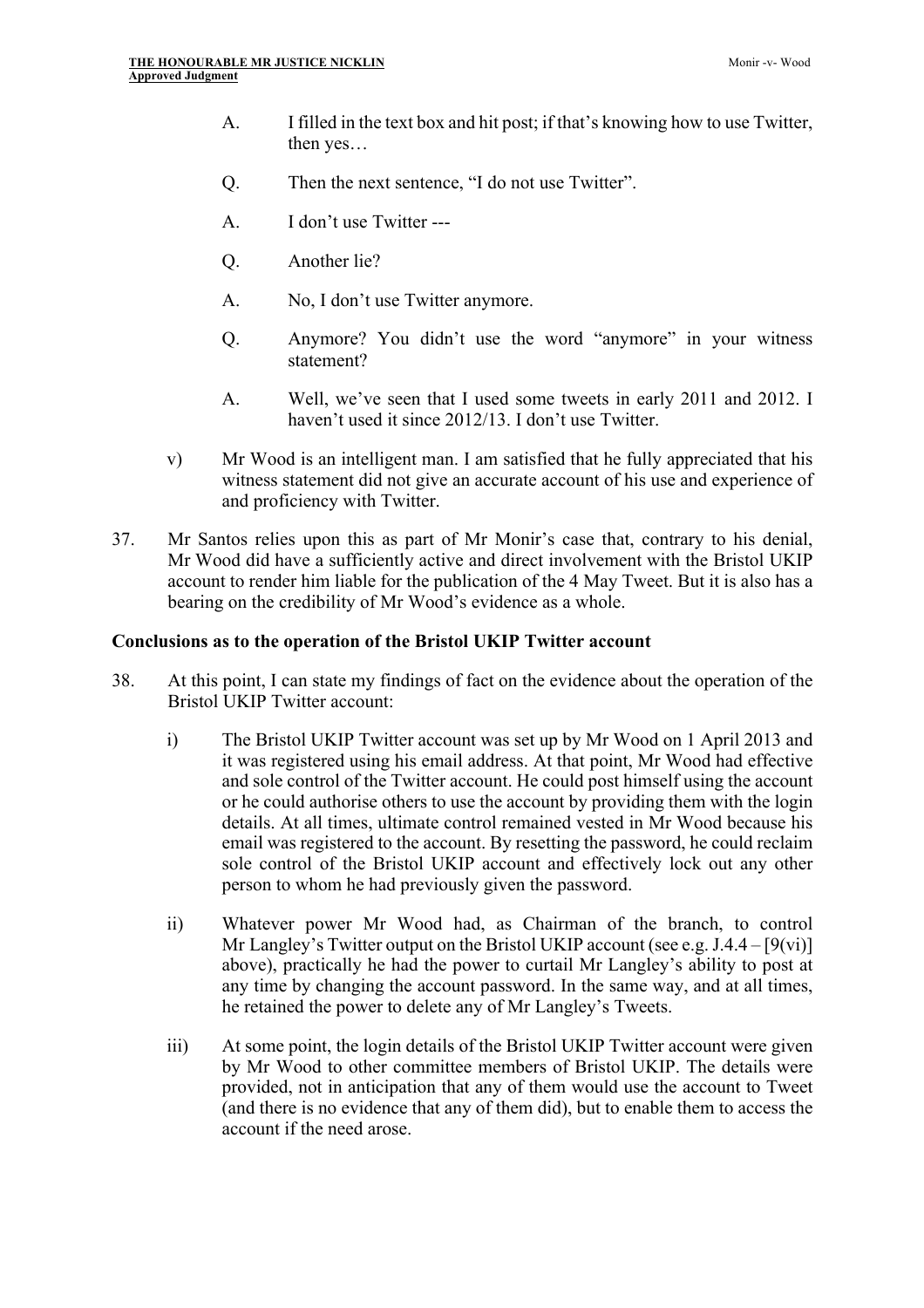- iv) Mr Wood was fully proficient in using Twitter although he posted only occasionally, and infrequently, on the UKIP Bristol Twitter account.
- v) Responsibility for operating the Bristol UKIP Twitter account was given to Mr Langley after Mr Frost's election in May 2014. He was provided with the login details and, as Campaign Manager, was given and assumed responsibility for posting material on behalf of Bristol UKIP via the Twitter (and Facebook) accounts. From May 2014, Mr Wood delegated control and operation of the Bristol UKIP Twitter to Mr Langley to be used by him as a social media channel to promote Bristol UKIP.
- vi) Although, initially, Mr Wood had given instructions to Mr Langley (which Mr Langley had accepted) that he was required to submit any content he was proposing to post on Bristol UKIP's social media accounts for approval ("the Prior Approval Instruction"), that system was never observed in practice. It was Mr Wood's choice not to enforce the Prior Approval Instruction.
- vii) The Bristol UKIP Twitter account operated as the campaigning platform for Mr Wood in the run up to the 2015 general election. Although the account did not exclusively promote Mr Wood's candidacy, he was the main focus of the campaigning activity on the platform. Mr Wood delegated to Mr Langley the task of promoting him and his candidacy in the election.
- viii) In the run up to the 4 May Tweet, Mr Langley was a loose cannon and was posting material, through both the Bristol UKIP and the Frost Report Twitter accounts, that was in clear contravention of Mr Wood's standing instructions against, particularly, racism.
- ix) I do not accept, however, that Mr Wood was aware that Mr Langley was doing this. I am quite satisfied that, had Mr Wood become aware, particularly of the Tweets he was cross-examined about, he would have deleted them. Mr Wood may be open to criticism on the basis that he should have been aware of what Mr Langley was posting. He was Chairman of UKIP Bristol (and bore ultimate responsibility for the actions of the branch); he was standing for election as an MP; Mr Langley was using the UKIP Bristol social media platforms to campaign for him; and, most significantly, to his knowledge, Mr Langley had been acting in an increasingly erratic way and specifically had posted the racist material on the Frost Report Twitter account at the end of April, some 10 days before the election.

#### **The events leading up to the 4 May Tweet**

39. Mr Langley had agreed, at the January 2015 meeting, that he would collect the necessary nomination papers from each candidate and submit them before the deadline. In the period of February to March 2015, Mr Wood lost confidence in Mr Langley. Mr Wood said, "*the trust that I, and others, had placed in John began to unravel*". In February 2015, Mr Langley failed to attend a branch Committee meeting. He did not let anyone know where he was and was not contactable on his mobile telephone or by email. Mr Wood was very concerned because he had some 20 nomination papers that had to be delivered to Bristol City Council. In his witness statement Mr Wood explained: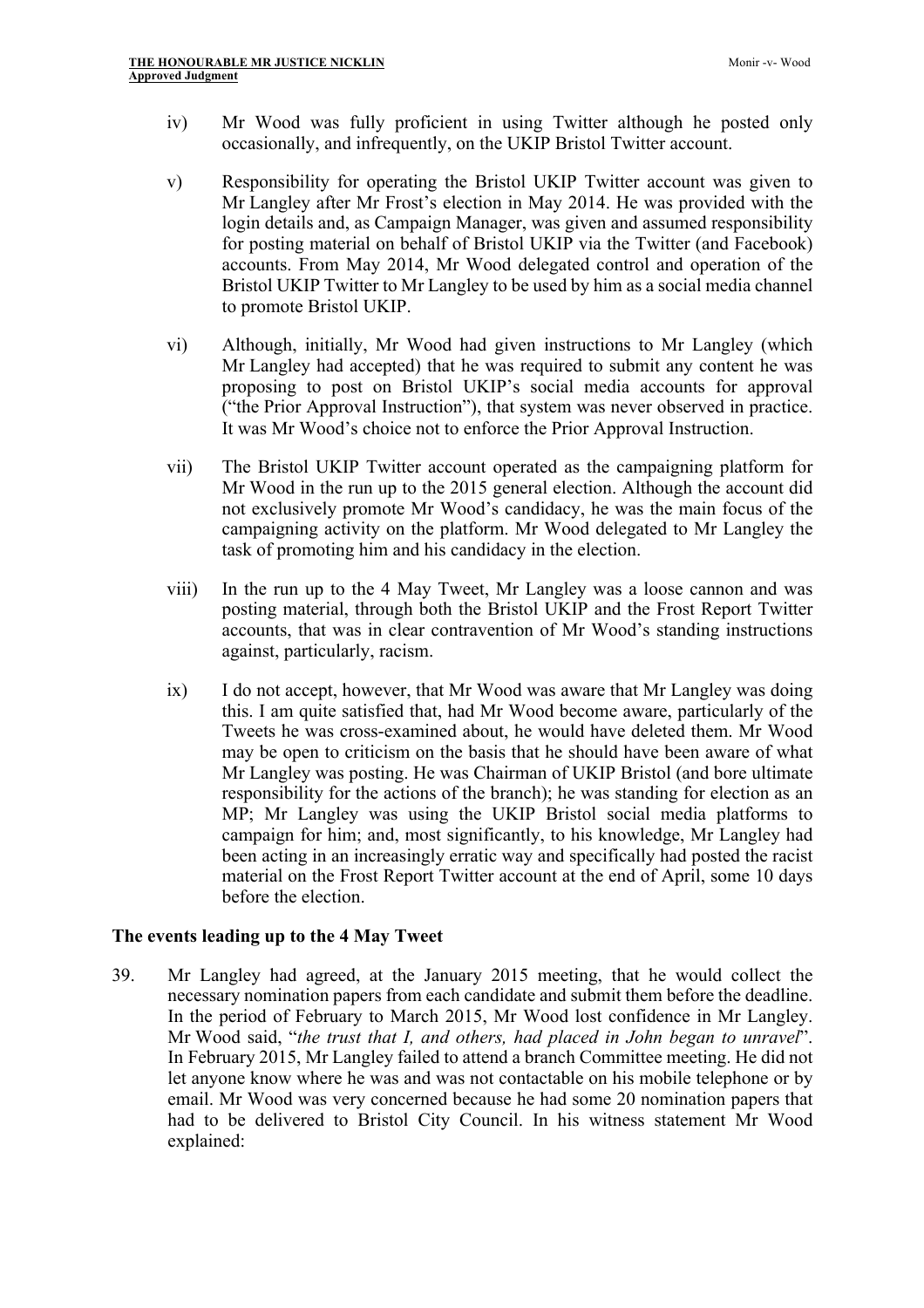"In March 2015, John resurfaced turning up at my offices in Able. He was in the company with (sic) a young adult female, who by my estimation was no older than 25 and appeared to me to be high on some sort of substance use. John is around 50 years old. I could tell that John was infatuated with her by the way in which he referred to her. I was extremely annoyed that John had shot off without warning at such a critical time. I asked John where he was the past month. John told me that he met this young lady online in a chat room and he went to Newcastle-upon-Tyne. John then said that he and this young lady decided to get married.

I was shocked. I regret to say that this was the start of John's downfall, at least from his position of trust and esteem within the Branch. We did not see clearly at the time that his behaviour would become erratic and unpredictable – this appeared to use as an eccentric blip. I asked John about the nomination papers and what had happened to them. John stated that he would bring them to the next meeting. The next meeting was to be the last week of March 2015 where we would plan for the month ahead.

That meeting was held and again John turned up with his partner. In fact, John now referred to her as his 'slave'. I explained to John that her turning up at our meeting was totally inappropriate. I openly told John that his partner could stay this time but she was not to be invited to any further meetings, as she was not a Committee member and she was not a member of UKIP. John took umbrage but grudgingly accepted that his girlfriend/wife could not attend future meetings."

- 40. Mr Langley had again forgotten to bring the candidate nomination papers to the meeting, but promised to bring them in to Mr Wood's office the following day. He did not do so, and it took three further attempts before Mr Langley finally provided the necessary nomination papers. Even then, it was discovered that they had been completed incorrectly. Much effort was required to get the forms completed correctly and lodged in time. Mr Wood was concerned that "*all hard work would have been for naught simply because John was exhibiting juvenile and unexpected behaviour*".
- 41. At perhaps an inopportune moment in the midst of campaigning, on 9 April 2015 an article appeared in *Mail Online* concerning Mr Langley: "*Ukip candidate exposed as a PORN STAR called 'Johnny Rockard' but insists: 'It's no big deal'*". The article gave details of Mr Langley's career in the adult entertainment industry but also quoted a spokesman of UKIP saying that the party was aware of Mr Langley's "*sideline as a porn star and adult film producer*" when he first stood as a candidate and that he was not doing anything illegal.
- 42. The story was picked up by other newspapers and Mr Wood said it "*spread through the press like wildfire*". Mr Langley gave interviews to BBC News and the *Independent*. Mr Wood gave an interview to the *Independent* defending Mr Langley and was quoted in the headline of the resulting article on 10 April 2015: "*As long as it's not kids and animals, it gets my vote*". In his witness statement, Mr Wood said, "*the* Independent *attributed me as saying 'at least [John] is not a paedophile'. I did not make this statement and would have been mad to have done so a month before a general election that I was standing in.*"
- 43. More unwelcome publicity about Mr Langley was to follow. In his witness statement, Mr Wood explained:

"… around 9 April 2015, the Branch learned through the press that John had also made a sex video with a University of the West of England student on campus and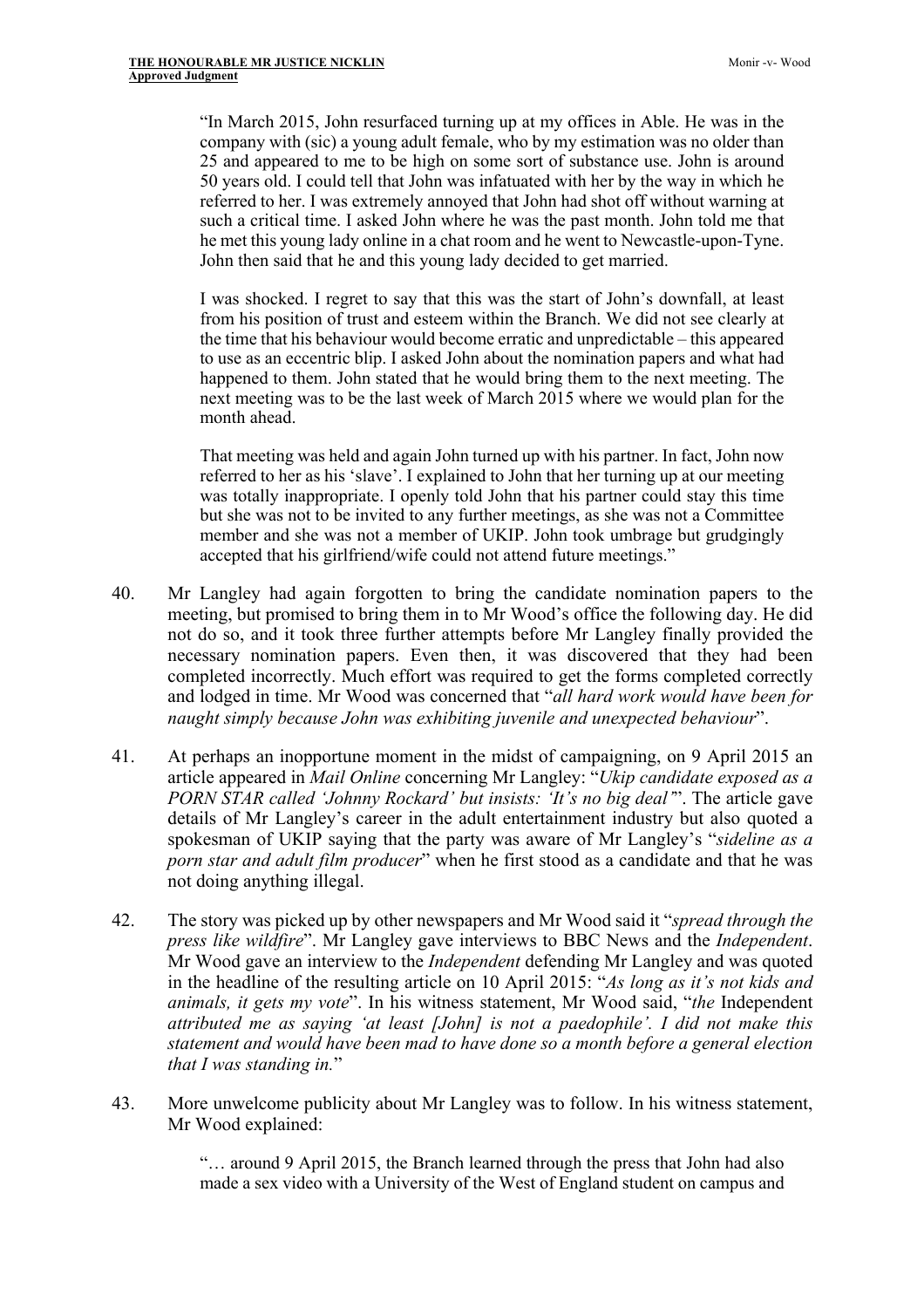a sex video of John engaging in oral sex with her at Castle Park, Bristol. UWE were up in arms about the video filmed on their campus without their consent. The Committee members at the Branch were furious. What goes on behind closed doors between consulting adults is one thing, but making a porn film in public where there were possibly children and young people around was not acceptable.

Inevitably the media approached John about both sex videos. John engaged with them without agreeing with the Branch what he might say. This I felt represented a risk to any success which we might achieve. He was enjoying the notoriety too much, I sensed. Consequently, I sent John an email stating that the Branch was unhappy and concerned with his actions. In it, I asked him not to make any public statements and told him that he was not to do any more media interviews…

John seemed to like the limelight and took no notice of the Branch's request. Contrary to our request, John agreed to do TV and newspapers interviews. It became clear that John loved the attention. I did not move to try to sack or remove John then, as for practical reasons the General Election was almost upon us and I felt there was no time to attend to something like that. All the time he was producing election output, and the immediate run-up to an election is considered critical, as many decide how to vote at the last minute. It was however clear that collectively the Branch would need to look at John's position after the election was out of the way, as he risked bringing us into disrepute."

- 44. Bristol UKIP branch had a meeting on 23 April 2015. Mr Wood encouraged people to continue campaigning, but insisted that this should not denigrate opponents. Mr Langley did not attend the meeting and there appears to have been no discussion of the publicity concerning him.
- 45. Mr Wood's hope that he could postpone dealing with Mr Langley until after the election did not go to plan. At the end of April 2015, some 10 days before the election, Mr Langley posted racially offensive material on the Frost Report ("the Frost Report Incident"). Mr Frost explained in his evidence:

"I had just come home from a Council meeting when I decided to log onto  $@$ TheFrostReport at about 11.45pm and check what had been uploaded that day... [T]o my absolute dismay, I saw several verses from the Quran and a tirade of abuse toward followers of Islam. The post, I remember, mentioned 72 virgins with a number of other comments which appeared to be broadly anti-Islamic. I was in little doubt that this represented the kind of material which would cast UKIP in a bad light and would only set us back…"

46. Mr Frost immediately contacted Mr Langley. Mr Langley said that he did not see anything wrong with the material he had posted but Mr Frost demanded that it be removed, which it was. Mr Frost believed that, as it had only been online for around 12-15 minutes late at night, few people would have seen it and so he decided to "*let the matter rest*". He did, however, inform Mr Wood. Mr Wood's evidence was that Mr Frost had told him about the incident and that Mr Langley had removed the material reluctantly, believing that "*he was only posting the truth*". Mr Wood telephoned Mr Langley:

> "I reprimanded John telling him that this was not the sort of thing I expected to come from him. The publicity which he had so far brought about had been sexrelated, and nothing had suggested that he had anti-Islamic beliefs. I warned John specifically that he was never to post any type of material like this again. I also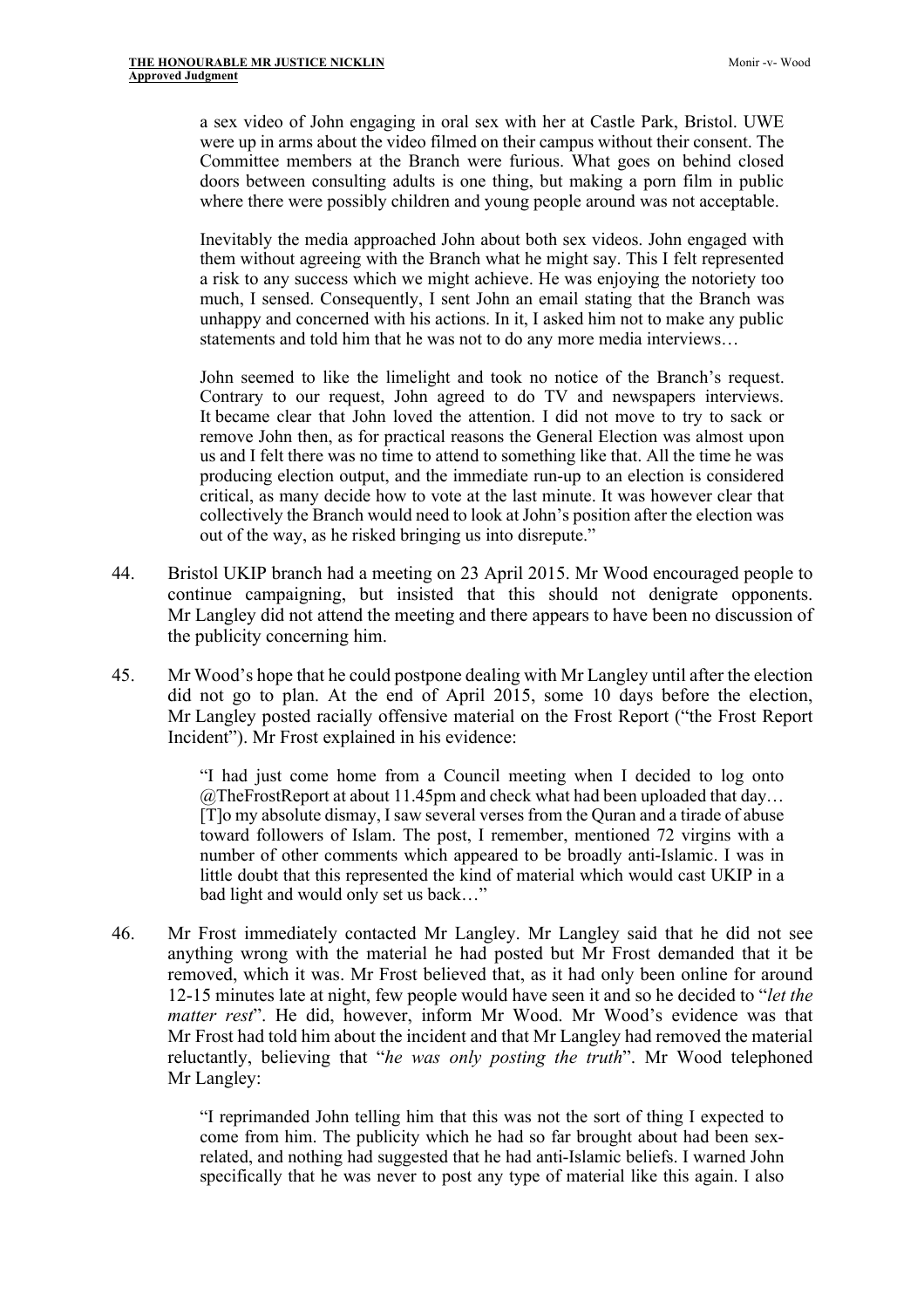asked John whether he had any recent problems and whether he had taken his eye off the ball. I also told John that although the Branch had defended his choice of adult entertainment work, I thought what he did in his personal life was beginning to bring Bristol UKIP into disrepute. This included the student sex video and his erratic behaviour with his younger girlfriend. The reply I receive from John was a verbal torrent of abuse back at me…"

- 47. When cross-examined about this part of his statement, Mr Santos put it to Mr Wood that "*by this point, it should have been absolutely clear to you that Mr Langley should not have been representing the branch?*" Mr Wood answered: "*At that point, I will agree with you*", but added that, at the time, he had many other issues to deal with. The cross-examination continued:
	- Q. And he should not have been running the Twitter account that was effectively campaigning on your behalf?
	- A. I accept that, and hindsight is a wonderful thing.
	- Q. And yet you decided not to drop him, and the reason for that was political expediency?
	- A. Not particularly, no. The reason I didn't do anything about it at that particular time, as I mentioned earlier, we were driving to Stevenage twice a week, I was running a business, and we were trying to run an election.
	- Q. The reason that is exactly the reason, Mr Wood, you did not want to lose his role of publishing tweets days before an election?
	- A. Yes, but nobody publishes negative information about their party before an election. Nobody.
	- Q. So, you did not want to lose the Twitter account before the election, you needed it to keep publishing tweets?
	- A. The Twitter account was the last thing on my mind, Mr Santos. The first thing on my mind was trying to get my daughter well.
- 48. Mr Santos put to Mr Wood that, as the election approached, his concerns about Mr Langley's erratic behaviour were at "*fever pitch*". Mr Wood agreed, adding: "*but what you have to remember is I was running an election, running a business, looking after an ill daughter, and trying to do everything I possibly could*." There was then this exchange:
	- Q. …You were aware that he risked bringing you and the branch into disrepute?
	- A. There was that possibility, yes.
	- Q. Then the fact is that you allowed that risk to remain through to the election, regardless of the reasons?
	- A. We tried to monitor it until after the elections.
- 49. In his affidavit, Mr Langley does not refer to any of the incidents that had given rise to these concerns. On the contrary, he said, simply: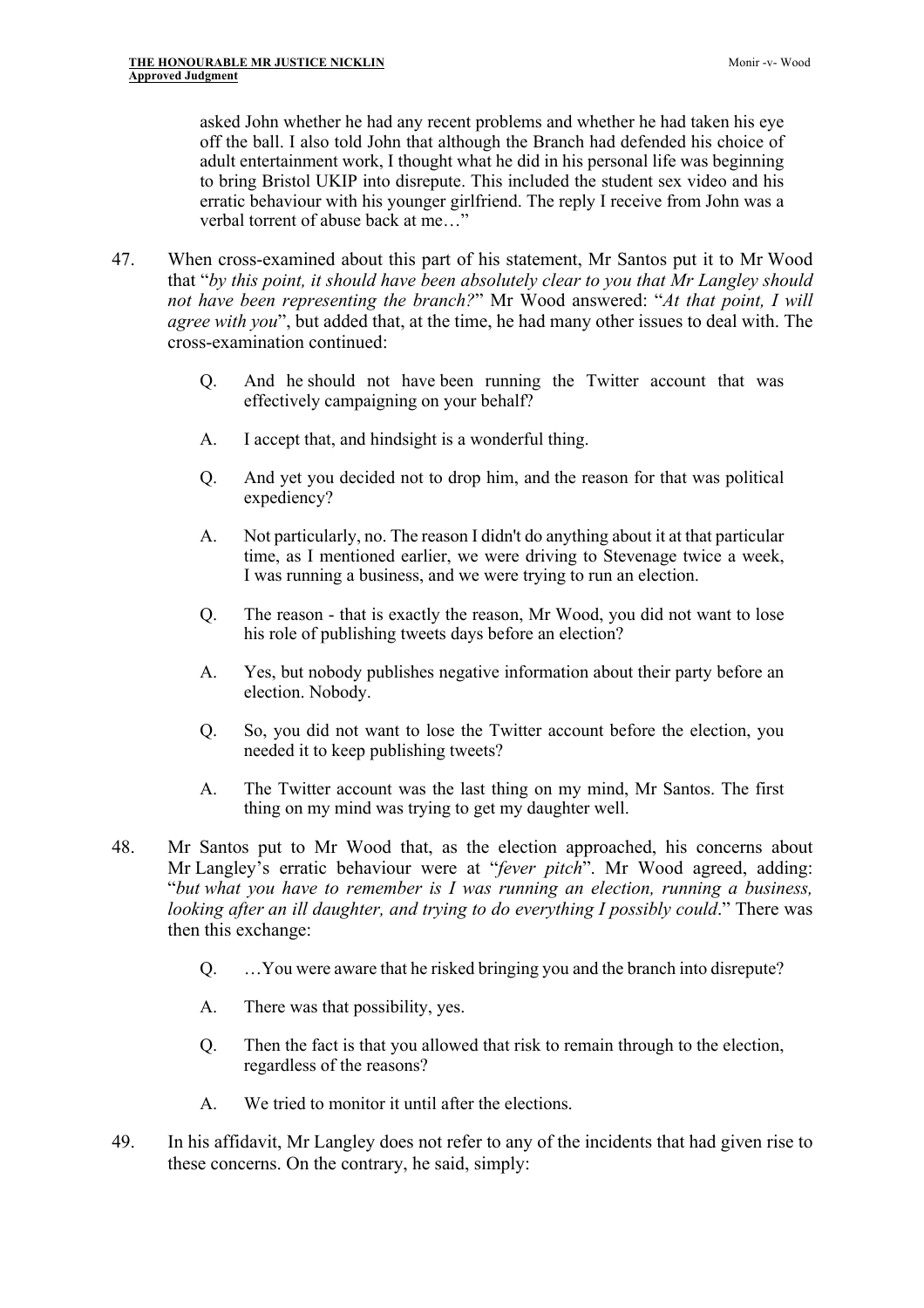"To the best of my recollection, there were no problems with my management of the Bristol UKIP Facebook and Twitter accounts… I believe the Committee trusted me and my experience of using social media to communicate the party's message nationwide in a proper way."

This is one of a number of peculiarities in Mr Langley's affidavit, to which I shall return below ([70]-[72]).

- 50. In my judgment, Mr Langley's claim that there were "*no problems*" with the Bristol UKIP Facebook and Twitter accounts was, at best, misleading in its omission of any reference to the Frost Report Incident. A more reliable insight into the thinking at the time is to be found in the minutes of two meetings of the Bristol UKIP Committee held after the election.
	- i) The minutes of the meeting on 21 May 2015, attended by Mr Wood and Mr Frost, contain the following reference to the problems with Mr Langley:

"[Michael Frost] mentioned that during the elections, [Mr Langley] published racist comments on Facebook, Twitter and the Frost Report. This was against a directive that [Mr Langley] should not post anything unless [Mr Wood] okayed it first… [Mr Wood] asked for a noconfidence vote on [Mr Langley] as vice chair… Overall vote was unanimous."

ii) At the meeting on 18 July 2015, again attended by Mr Wood and Mr Frost, the branch voted to remove Mr Langley from his post as vice chairman. The minutes record:

> "[Mr Wood] mentioned the issue the Committee had with [Mr Langley]. He began by saying that [Mr Langley] today is not the same [Mr Langley] as last year, who was then a rock solid member and a fantastic Vice-Chair, who worked very hard to get to where he was. Unfortunately, he has now gone down a path where he has posted anti-Muslim rants on u-Tube (sic), Facebook and Twitter.

> The Committee knew [Mr Langley] made a living from filming porn and was okay with it, because what's done behind closed doors is down to personal choice, provided nobody gets hurt and it's within the Law.

> However, in the run-up to the elections it was brought to the Committee's attention that [Mr Langley] had posted a video on the internet of himself receiving oral sex in the middle of Castle Park. This is clearly a criminal offence under the Sexual Offences Act. The matter was not dealt with at the time, due to the possibility of the press getting to hear about it…

> In June, South Yorkshire Police contacted [Mr Wood] in their investigation of this matter as a 'hate crime'. [Mr Wood] immediately removed the picture from Twitter, as requested by SYP and blocked [Mr Langley] from using the account…"

51. I find that, by the end of April 2015, Mr Wood (and Mr Frost) had lost confidence in Mr Langley as a result of his unreliability and increasingly erratic behaviour. Mr Wood was fully aware of the incident of the racist posting on The Frost Report and the sex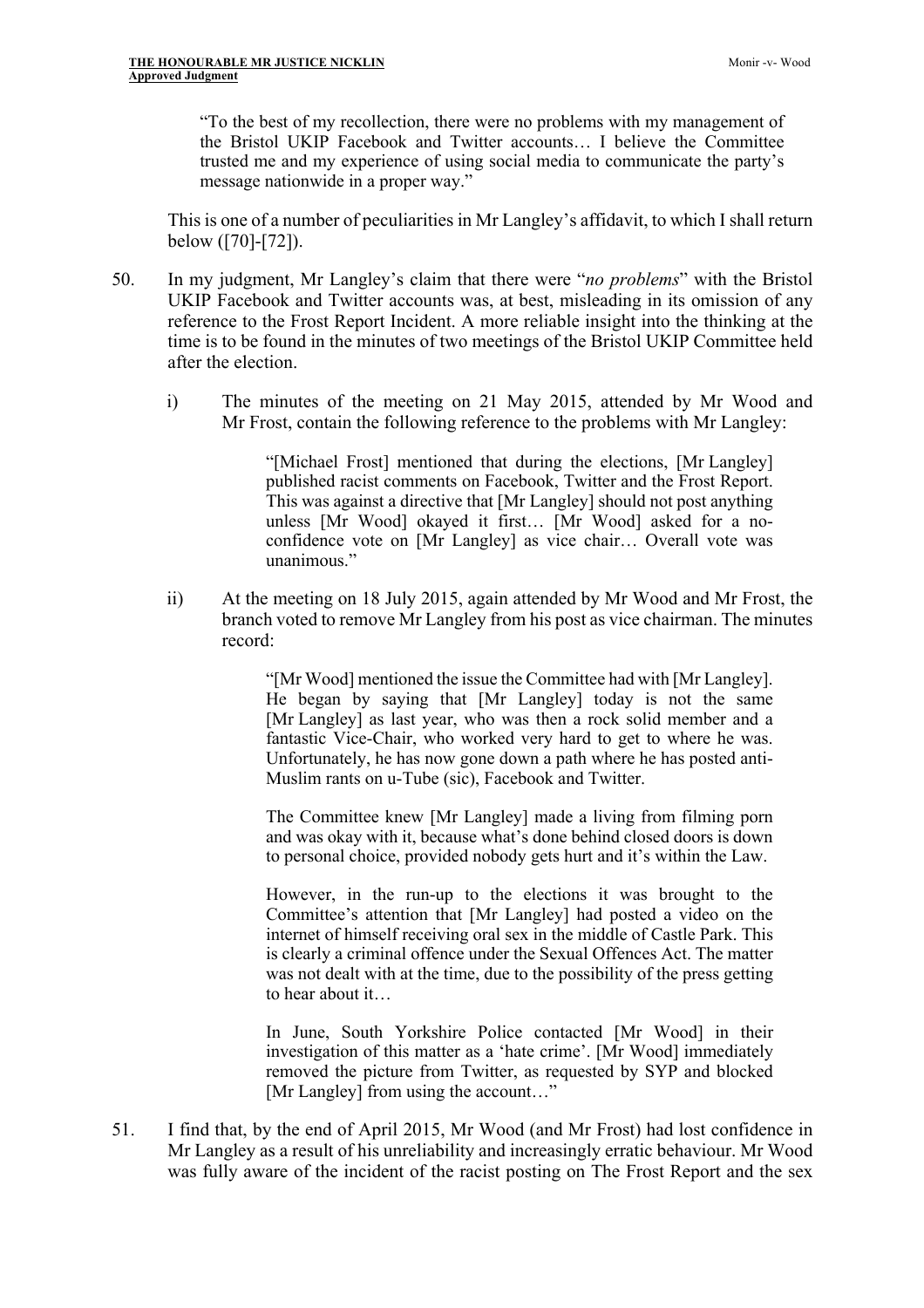video involving Mr Langley. He recognised that there was a clear risk that Mr Langley could bring Bristol UKIP into further disrepute. Nevertheless, Mr Wood decided not to relieve Mr Langley of responsibility for the output of the Bristol UKIP Twitter and Facebook accounts. Although Mr Wood denied it, I am satisfied that this decision was clearly born of political expediency. The election, in which Mr Wood was a candidate, was looming. Mr Wood was worried about further damaging press coverage of Mr Langley's antics but did not want to lose his social media and campaigning services. He was therefore prepared to tolerate whatever risk Mr Langley's erratic behaviour presented and chose to postpone dealing with matters until after the election. I do not accept that the reason for not removing Mr Langley was because Mr Wood was too busy with other matters. Mr Langley's ability to post via the Bristol UKIP Twitter account could have been deactivated in a matter of moments (as subsequently it was). Mr Wood would have been acting well within the UKIP Rules of Procedure had he done so.

## **The events following the 4 May Tweet**

- 52. I deal with the publication (and re-publication) of the 4 May Tweet below ( $[117(ix)]$ -[128]).
- 53. Mr Monir received a telephone call from a friend, Shakoor Adalat, in the evening of 4 May 2015. Mr Adalat told Mr Monir that he had received "*a disturbing picture of [him] being labelled a paedophile*" (see [126(i)] below). It was this call that first alerted Mr Monir to the 4 May Tweet. Mr Adalat sent Mr Monir a copy of the Tweet via WhatsApp.
- 54. Mr Monir's evidence was that, once he had seen the 4 May Tweet, he tried to find out who was responsible for it. He carried out a Google search, and discovered Mr Wood's name as the "main man" in Bristol UKIP. He found an election leaflet of Mr Wood's on the Internet and that included his mobile telephone number. In his first witness statement, Mr Monir said that he called this mobile number in the evening of 6 May 2015. He said that he did not use his own mobile telephone to make the call as he did not want Mr Wood to know his number. He used a separate mobile phone which his wife had bought to call relatives abroad because it offered advantageous calling charges.
- 55. Mr Monir stated that he got through to Mr Wood when he called. He said that he spoke calmly and clearly and told Mr Wood that he was calling about the Bristol UKIP Twitter account and that he, Mr Monir, was the person in the photograph on the left next to Sarah Champion MP and that the Tweet had accused him of being a paedophile. Mr Monir said that he told Mr Wood that he was from Rotherham and asked him to remove the Tweet from Twitter. Mr Wood, he claimed, told him to "*piss off*" and put the phone down.
- 56. Telephone records of calls from Mr Monir's landline have been obtained and disclosed. No records are available for the mobile telephone because it was a pay-as-you-go. The landline records show the following calls were made:
	- i) On 8 May 2015:
		- a) at 11.30am, a call lasting 58 seconds to Facebook;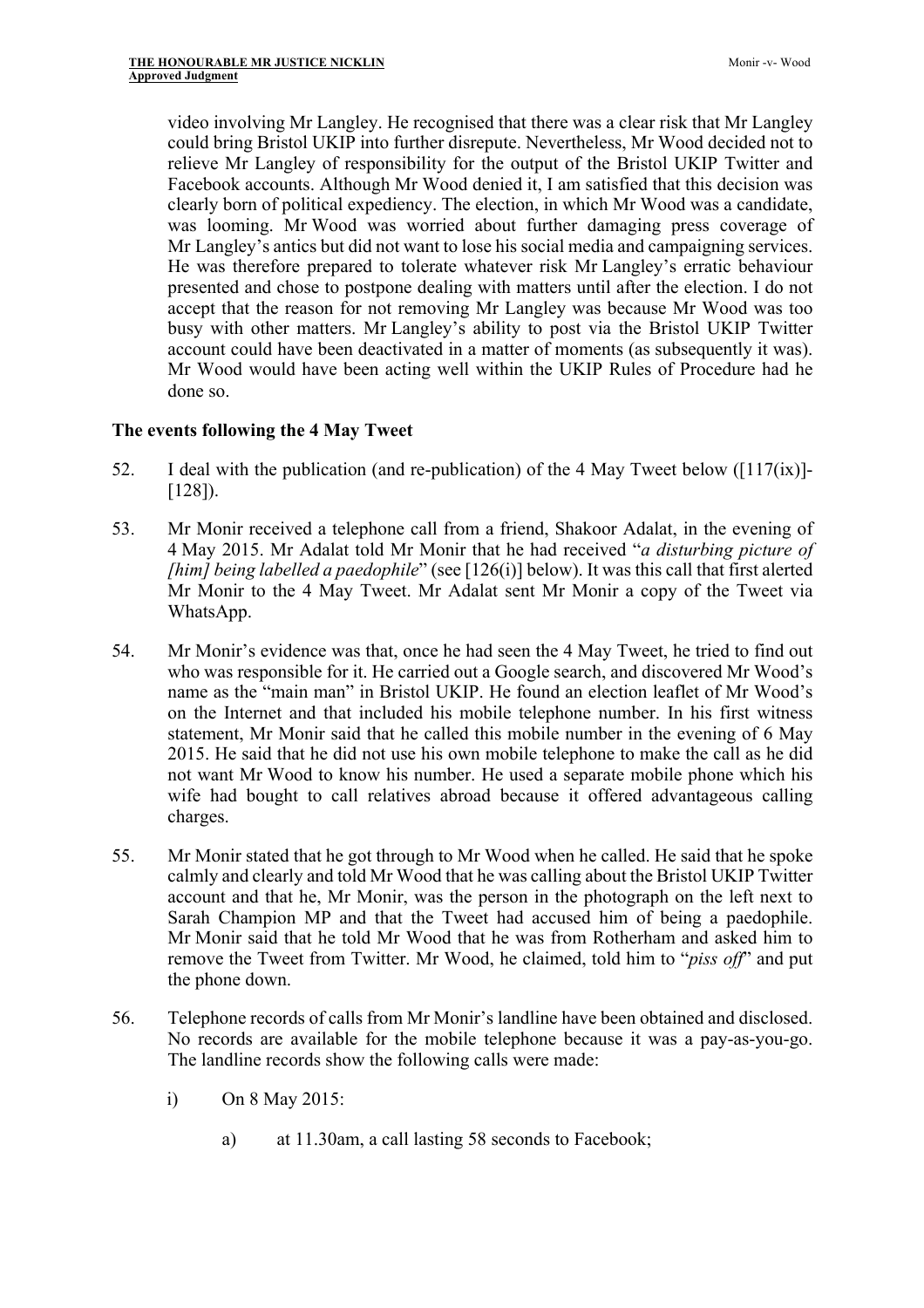- b) at 11.33am, a call lasting 1 minute 40 seconds to directory enquires costing £10.20 which may suggest an onward connection to an undisclosed number;
- c) at 12.27pm, a call lasting 1 minute 7 seconds to Bristol UKIP's registered 0845 number; and
- d) at 2.27pm, a call lasting 15 minutes 10 seconds to the police (see [61] below).
- ii) On 11 May 2015, two calls at 2.48pm to Bristol UKIP's registered 0845 number; the first lasting 5 seconds and the second 54 seconds.

Calls to Bristol UKIP's 0845 number diverted automatically to Mr Wood's mobile phone.

- 57. In his second witness statement, made after disclosure of telephone records and a transcript of a call he made to the police on 8 May 2015, Mr Monir said that he may have been mistaken about making the call on 6 May 2015.
- 58. Mr Wood's position is that he was not aware of the 4 May Tweet until he was contacted by a police officer from South Yorkshire Police ("SYP") on 1 June 2015 (see [63]-[69] below). Mr Wood accepts that there was a call, which he now believes was from Mr Monir, but his account of the call is very different. Mr Wood has given several accounts of the call, so I need to set out what he has said on each occasion.
	- i) In his Defence, dated 17 October 2016, Mr Wood said:

"On or around 6 May 2015, [I] began to receive calls on [my] mobile telephone… from a withheld number. The caller would not give any name and shouted hysterically at [me] as soon as the call was answered to the effect that [I] had published a photograph referring to the caller as a paedophile. [I] tried to take the caller's details and ascertain the precise nature of the problem but was unable to break the caller's hysterical flow of ranted threats and repeated claims that a photograph had said he was a paedophile. The caller repeatedly stated he was going to cut off [my] head. Finding the caller insensible, [I] hung up. Later the same day, [I] received a second call from the same anonymous caller which continued the stream of screamed threats that the caller was going to kill [me] in respect of a photograph. Once again, [I]… hung up again. The caller did not explain that the photograph was connected with [my] UKIP activities or with Twitter. The calls resumed some days later, with the same caller as hysterical as the calls on 6 May and continuing to refuse to provide a name when asked, or engage in questions about what he was referring to. In this context, and after being repeatedly threatened and screamed at by someone who would not or was incapable of clearly communicating their problem, [I] told the caller to 'piss off' if he was not going to explain what his problem was so that [I] could understand."

ii) In his witness statement for this action, dated 8 November 2017, Mr Wood said:

"From about 6 May 2015 to the last week of May 2015, I received a number of calls from an anonymous male caller, which I now realise are related to the Twitter publication at the centre of these proceedings. I did not make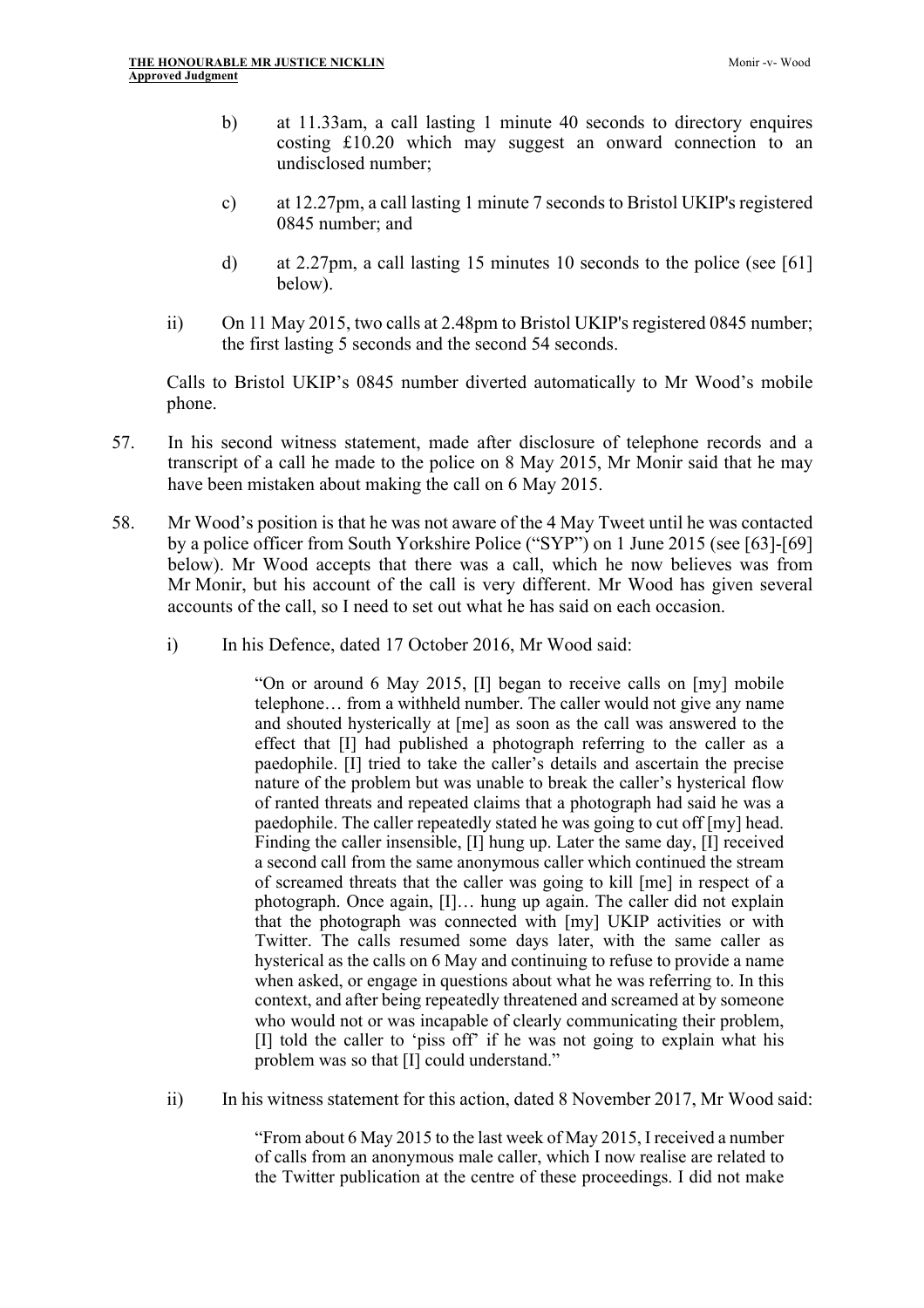that connection when I was receiving the calls. The calls ranged in duration from an estimated 1.5 minutes long to a few seconds. The first phone call I received on or around 6 May 2015 was harassing to me. The male caller did not introduce himself and remained anonymous. He started by and simply kept shouting an accusation that I had called him a paedophile. The first call proceeded this way, as I recall:

- Me: Hello?
- Caller: I am going to come and cut your fucking head off!" (There was no lead up to this. The caller launched straight into this threat)
- Me: Hang on, hang on, hang on a minute. What are you on about?
- Caller: I am going to come and cut your fucking head off you cunt!

(further repeated vitriol from the caller and me trying to clarify and calm him down)

Caller: You said I am a paedophile! I am going to kill you!

(After repeated vitriol and accusations from the caller and me trying to clarify and calm him down)

Me: Look if you are not going to talk to me sensibly, then I am going to put the phone down!

I then disconnected the call… Later that day, I received a second call from a withheld number. The caller sounded like the same caller from my first call, with the same Yorkshire accent… [and he] again repeated his accusation that I called him a paedophile and he threatened to cut my head off. This call was much shorter in duration that the first call as when I realised that I was unable to get any sense out of this person once again, I simply hung up….

A few days later, I received another call again from a withheld number. The caller again sounded like the male caller from the two previous anonymous calls. Again, I questioned him 'what he was on about' and again I only received threats and the same accusation that I called him a paedophile. This made no sense to me as I knew I had not accused anyone of being a paedophile anywhere and could hardly conceive that anyone working for Able to have done so, for any reason. By this time I was getting frustrated with this repeated irate inexplicable calling.

Over the next few days, I received a further 6 or 7 calls to my mobile phone… It did not matter what I said to the caller. The conversation was always the same – it started with irate exasperated shouting followed by the same blunt accusations and the lack of detail followed by threats about how the caller was going to kill me… By this time, I had concluded that there seemed to be no reasonable explanation for these calls other than prank or harassing calls that were concerned with an eviction or a case of mistaken identity.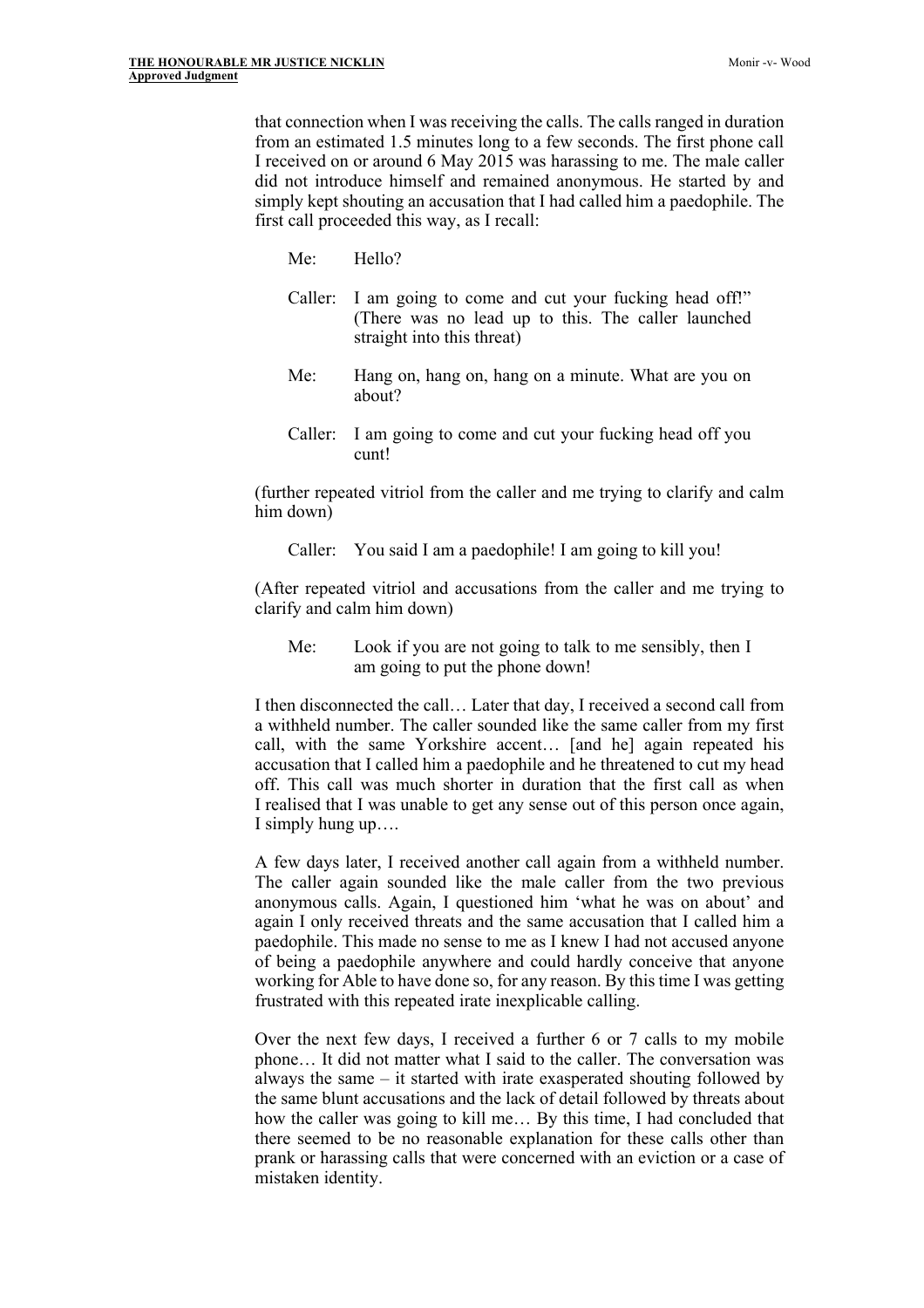The final call came through in the last week of May 2015. In this final call, the caller said that a group of people were going to come to Bristol and kill me. The caller said that he knew where I lived and that people were coming to kill me. At this point, I still had no idea as to why the caller was accusing me of calling him a paedophile…"

- 59. After the final call, Mr Wood stated that he made inquiries, including with members of the Bristol UKIP branch, about whether they knew anything about these accusations or to what they related. No one could help him, he claimed.
- 60. Mr Wood explained in his witness statement that he had just finished a high-profile eviction of some protesters in Bristol on or around 6 May 2015 and his name appeared "*all over the Internet and local press*". He said that it was easy for the protesters to know that he was the managing director of Able and that, as a result of the eviction, local activists had listed on a website his name, home address and telephone number asking people to 'get him'.
- 61. As noted already, Mr Monir telephoned the police on 8 May 2015. The call was recorded by the police. I have listened to the recording and a transcript has been prepared for the trial. Mr Monir reported the 4 May Tweet and similar posts about him on Facebook and that the material online was "*wrong*". The police told Mr Monir that it was a civil matter and suggested he should speak to a solicitor. During the call, Mr Monir said that he had called the Bristol UKIP office and they had "*hung up*". As noted above, the call lasted 15 minutes ([56(i)(d)]).
- 62. On 12 May 2015, the TellMama group reported the Tweet as hate crime to SYP. The matter was assigned to PC (now Sergeant) Adam Wood on 22 May 2015. On 1 June 2015, PS Wood telephoned Mr Monir to inform him that he would be investigating his complaint. A note made contemporaneously by PS Wood on the SYP Crime Management System Log ("the Log") (disclosed in January 2018 *after* exchange of witness statements) described Mr Monir as "*irate and uncooperative from the start*". The officer noted that Mr Monir was upset at the lack of action from SYP and the suggestion that it was a civil matter. PS Wood offered Mr Monir assistance to help him resolve any issues, but Mr Monir refused to take his contact details. Nevertheless, PS Wood continued his investigations.
- 63. PS Wood located the 4 May Tweet online. Having attempted but failed to contact Bristol UKIP by telephone, PS Wood sent an email, at 09.44 on 1 June 2015. Mr Wood was one of the recipients of the email. The officer said that he was investigating a report of a hate incident relating to Bristol UKIP's Twitter account and requested that the 4 May Tweet be removed.
- 64. Fortuitously, as a result of Mr Wood serving a witness summons on PS Wood to attend trial to give evidence, PS Wood carried out a search of his emails and discovered further email exchanges with Mr Wood on 1 June 2015. PS Wood was due to give evidence on 18 April 2018. The day before, as it happened when Mr Wood was giving evidence, PS Wood forwarded to Mr Wood's solicitors the emails he had located:

"I have just returned to Sheffield after working in Coventry today, and due to set off to London shortly. I wanted to make you aware that just prior to me leaving I have double checked my emails and came across one that I was not aware of or had forgotten. It relates to a reply from Mr Steve Wood which is fairly pertinent to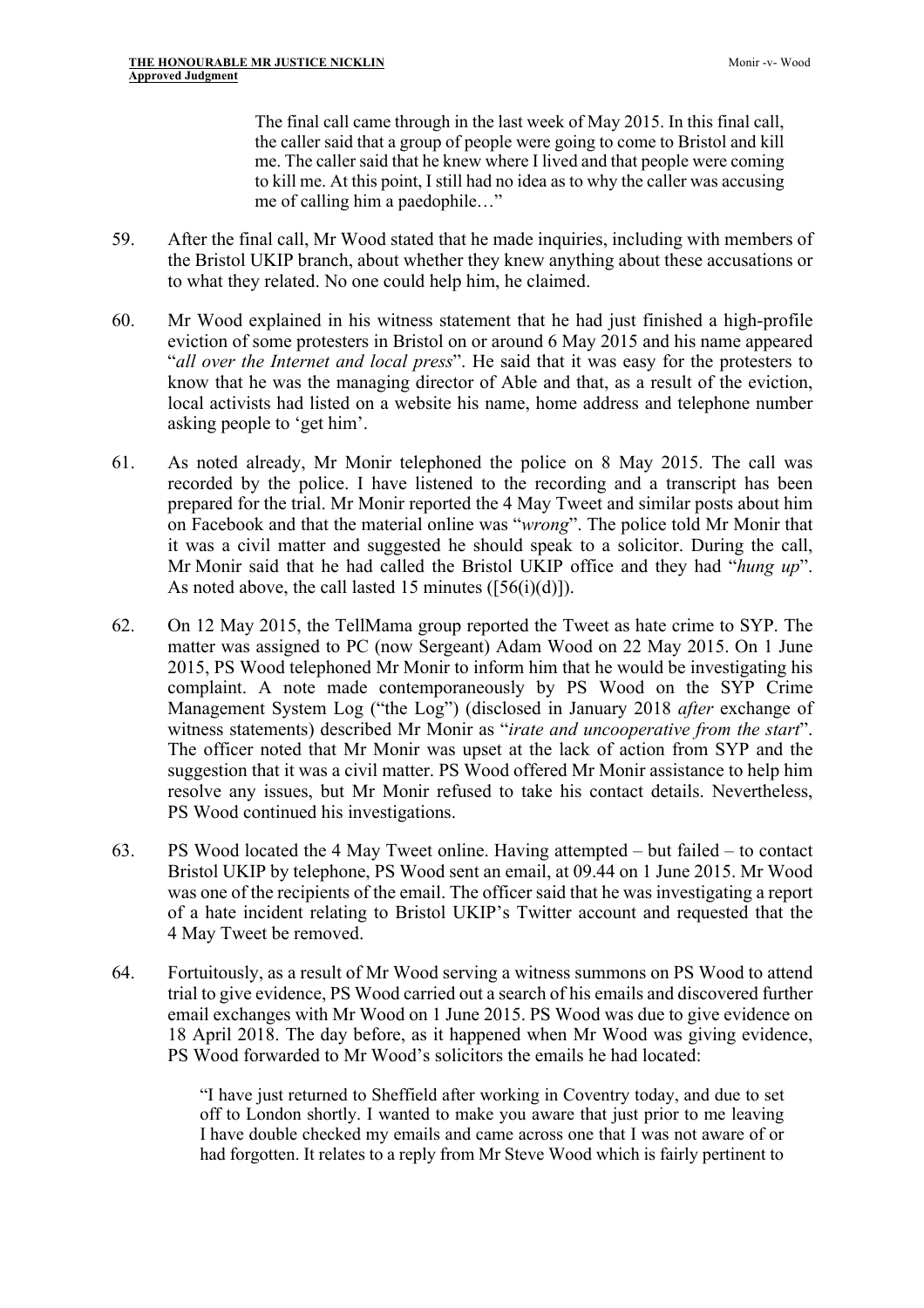the case. I have only just discovered it now but wanted to bring it to your attention. I have printed off a hard copy to bring with me."

- 65. These emails showed that Mr Wood had responded to PS Wood's email on 1 June 2015 at 11.18. He said that he had tried to call the officer, but he was engaged. Mr Wood provided his mobile telephone number. In his witness statement, PS Wood stated that he then telephoned Mr Wood using the number that he had provided. Mr Wood confirmed that he had read PS Wood's email and there was a discussion over whether the 4 May Tweet was a hate crime.
- 66. In his witness statement, Mr Wood described the call he had with PS Wood:

"When I spoke to PC Wood, he explained that there was a picture, which had been placed on Twitter by Branch which the Police were investigating as a hate crime… PC Wood further explained that the post called 2 persons, who were standing next to an MP, paedophiles. My first reaction was 'what picture?'. PC Wood then directed me to the link on his email. During the call with PC Wood, Mr Monir's name was not mentioned. No requests were made by PC Wood save for his request that the referred tweet should be deleted… [W]hilst on the phone with PC Wood, I logged on to the Twitter account, having looked up my original administrator access, and looked for the post. I found the post and saw the picture and read the text with it. I finally understood why the Tweet was being complained about and got around to delete it whilst PC Wood was still on the phone with me…

During the call, I did not form the link that someone had made threatening calls to me because of the tweet. It was only after I put the phone down that the penny dropped that the ravings and threats I had received in the anonymous withheld calls must have been the same matter…"

67. PS Wood made a contemporaneous note of the conversation with Mr Wood in the Log ("the Log Entry"):

> "I have contacted the Bristol UKIP Chairman Steve Wood… asking for the offensive Tweet to be removed, which has now been done. I have been told that the Vice-Chair [name redacted, but clearly Mr Langley] was suspected to be responsible for the post, but has since been sacked from the party on 18 May, due to posting 5 other offensive posts and a separate act of party gross misconduct… Steve Wood stated that a male phoned him 3 weeks ago, being abusive on the phone demanding the Tweet be taken down, although he hung up before he could find out who it was. Mr Wood believed that all the offensive Tweets were removed until being informed by myself."

- 68. PS Wood's evidence at trial varied, in some limited respects, with the account recorded in the Log. This I ascribe to the natural difficulty of recalling events that took place nearly 3 years earlier. I will rely upon the facts set out in the contemporaneous entry in the Log as this is much more likely to be a reliable record of the facts.
- 69. That same day, following the call, Mr Wood sent a further email to PS Wood at 16.50 ("the 1 June Email"). This is a very significant document, as it captures, contemporaneously, Mr Wood's account of what had happened:

"Thank you for your email, firstly I can confirm that the post has been taken down from twitter. If I may introduce myself, I am Steve Wood, the Chairman of the Bristol Branch of UKIP. Up until 18th May the Bristol Branch Twitter account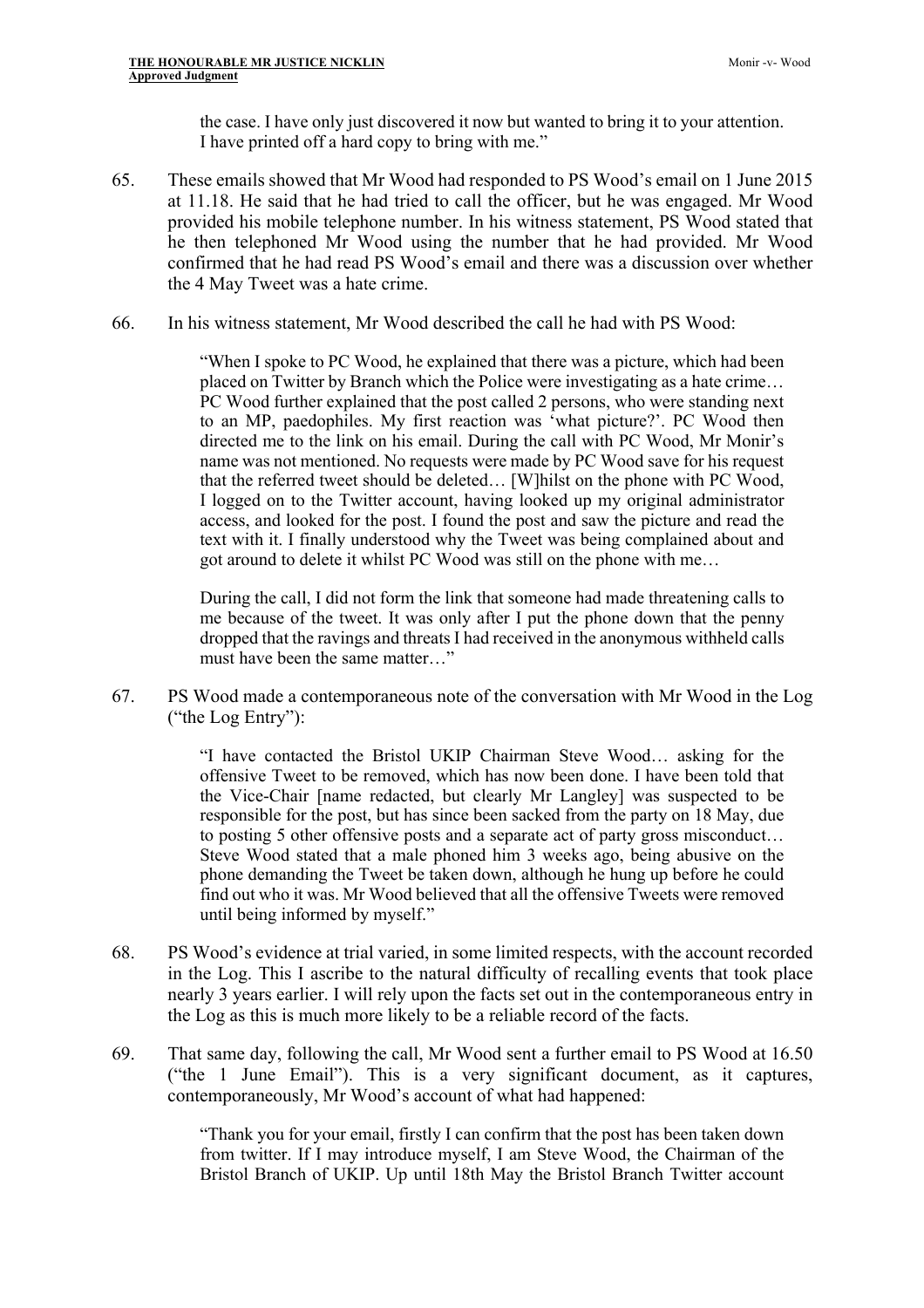was run by the Vice chair of the branch, during the run up to the elections the VC started to act inappropriately by posting number of Tweets which the committee deemed to be unsuitable for publication these we immediately removed and his access blocked. I regret to say that I missed this one, however a week after the election the VC was removed from his post and a complaint has gone into to National office applying to have his membership cancelled, we are awaiting a decision on that one.

However, that being said I am not sure who your complainant is, but if it is one of the males in the picture this could have been dealt with in a quicker manner. I received two calls from a male who stated that his photo was on our Twitter account, I asked what photo and who I was taking to, the male refused to give his name and stated that I should "Fucking Know" what photo he was talking about, it was also said that If I refused to remove it he would come down to Bristol to sort me out. On the second occasion that the male phoned, I again received a torrent of verbal abuse, informing me that if the photo did not come down he would take my Fucking head off. Once again I asked him what photo (I don't do twitter so rarely on it) to which I again received further abuse, at this stage I will admit to putting the phone down. On both occasions the phone number was withheld, therefore I was unable to identify the caller, or assist further.

The VC Chair has been removed from his post and banned for having any interaction with party activities in Bristol or nationally, we trust that this is sufficient to put a stop to any further line of enquiry. As for me I made no report of these incidents as I receive threats quite regularly working in the sector that I do, so its water off a ducks back. Had the person responded to me with the details, and no verbal abuse or threats to my personal safety, I would have worked with them to clear this matter up within minutes

Just one question if I may, I note that your email related to a Hate Crime, as far as I can see and having checked up with 2015 Blackstone's, the photo nor text made no reference to any persons nationality or religion, it also stated "Suspected" So how can it be referred to as a hate crime.

Thanks for your time in this matter and if I can help further please do not hesitate to contact me.

Regards

Steve"

70. Mr Langley, in his affidavit, gave a strikingly different account of the deletion of the 4 May Tweet. He stated that he had received a call from Mr Wood telling him that he had been alerted by the police to the 4 May Tweet and had received death threats in consequence. Mr Langley claimed that Mr Wood told him to take down the 4 May Tweet, but that he had refused to do so. Mr Langley's evidence was:

> "… I told the Defendant that he could 'stuff it', that I would not follow his instruction, and that if someone wanted to put up a battle, I would be happy to put up a battle with them. I do not know what the Defendant then went on to do about taking the tweet down."

71. Some of the contents of Mr Langley's affidavit – and what was done with it – give rise to concern. The affidavit was sworn by Mr Langley on 10 October 2016.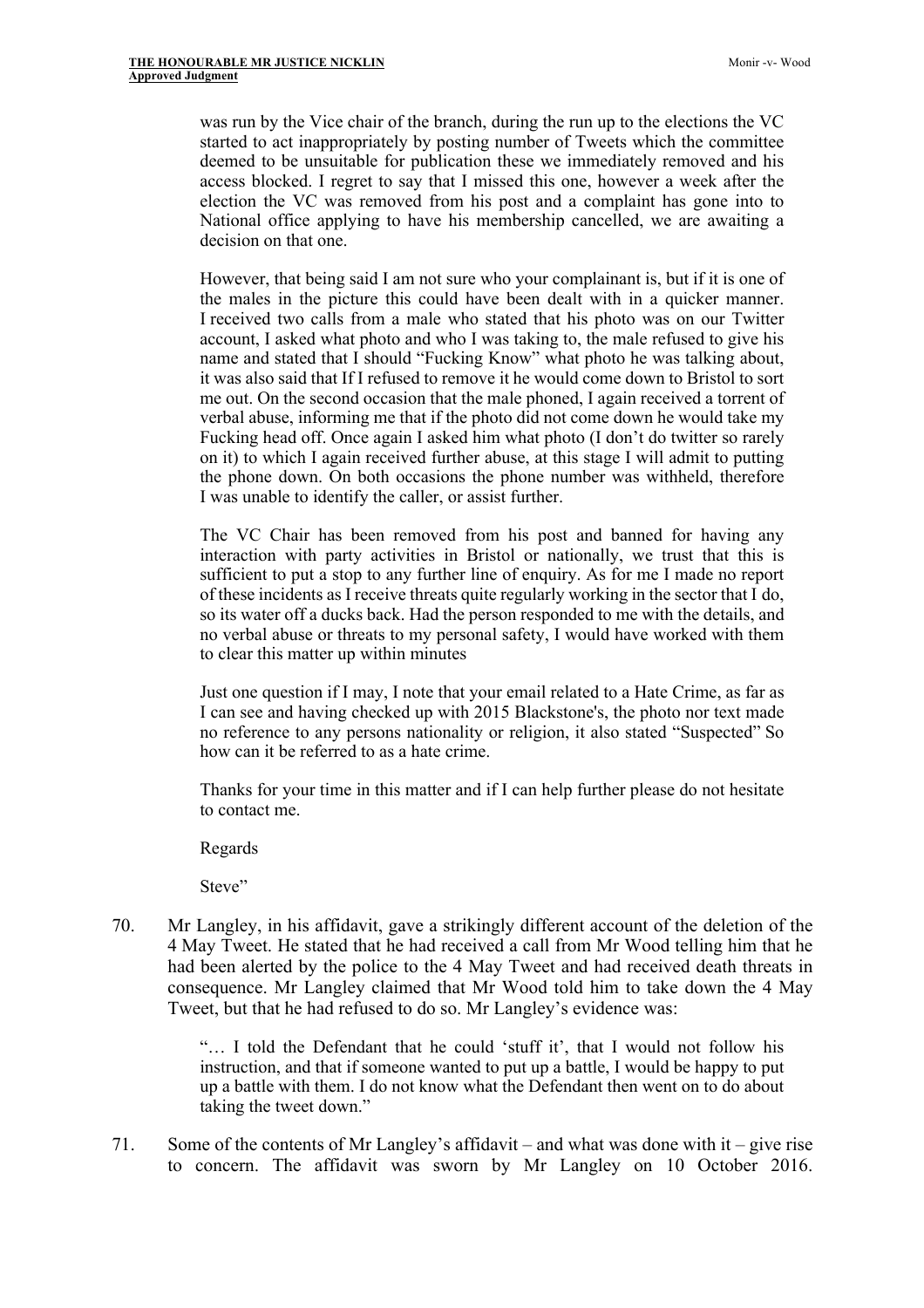On 17 November 2016, it was sent by Mr Wood's solicitors to Mr Monir's solicitors. In the covering letter, the solicitors said:

"… in the interests of early disclosure and to promote the prospect of early compromise of your client's claim, we enclose a copy of the affidavit of John Langley…"

- 72. Mr Langley's evidence was materially different from Mr Wood's evidence about how the 4 May Tweet came to be deleted. Mr Wood's account was that he had deleted the 4 May Tweet, on 1 June 2015, whilst he was on the telephone with PS Wood. Mr Langley claimed that Mr Wood had asked Mr Langley to delete it, but he refused.
- 73. Mr Santos cross-examined Mr Wood about this. Mr Wood confirmed that he had seen and approved the letter of 17 November 2016 and also accepted that Mr Langley's evidence on this point in his affidavit was inaccurate. Asked why he was prepared to rely upon evidence he did not consider was accurate, Mr Wood stated that it was "*John's version of events*". That was a surprising answer. Mr Wood could hardly have failed to appreciate that Mr Langley's affidavit was being submitted as evidence *supporting* his case and, indeed, to try and persuade Mr Monir to reappraise the strength of his claim. It was inappropriate, to say the least, for Mr Wood to allow this affidavit to be relied upon when it contained evidence upon which Mr Wood would not rely and, indeed, would contradict. Mr Wood must also have realised that Mr Langley's claim, in the affidavit, that his operation of the Bristol UKIP social media accounts had been 'trouble-free' (see [49]) was also not true, yet he was also content for that to be deployed to encourage Mr Monir to compromise his claim.
- 74. It is convenient here to state my assessment of Mr Wood as a witness. Mr Wood certainly appeared intelligent and articulate. He is forthright and confident. In parts of his evidence he demonstrated stubbornness – even intransigence – in refusing to accept obvious points. My clear impression is that Mr Wood does not like his authority being challenged. His role as a bailiff means that he frequently encounters people who do challenge his authority, even to the point of personal abuse and threats of violence. In his evidence, he described his attitude to this as "*water off a duck's back*". He feels very strongly that he ought not to be held liable for the publication of the 4 May Tweet and that he has done nothing wrong. That conviction, together with his stubbornness and self-confidence, has led him to have adopted an uncompromising approach to Mr Monir's claim.

# **Conclusions as to Mr Wood's knowledge of the 4 May Tweet**

- 75. Assessing the documentary evidence now available together with Mr Wood's and Mr Monir's evidence at trial, I can state my findings of fact as follows:
	- i) I cannot reach a clear decision as to the number of calls that were made by Mr Monir to Mr Wood, but the evidence clearly supports the conclusion that there was at least one material call made to Mr Wood by Mr Monir in the period between 6-8 May. In his call to the police on 8 May 2015, the transcript records Mr Monir as having said that he had telephoned Bristol UKIP and "*they put the phone down on me*". The phone records suggest that Mr Monir may have spoken to Mr Wood more than the once that he said he had made in his first witness statement.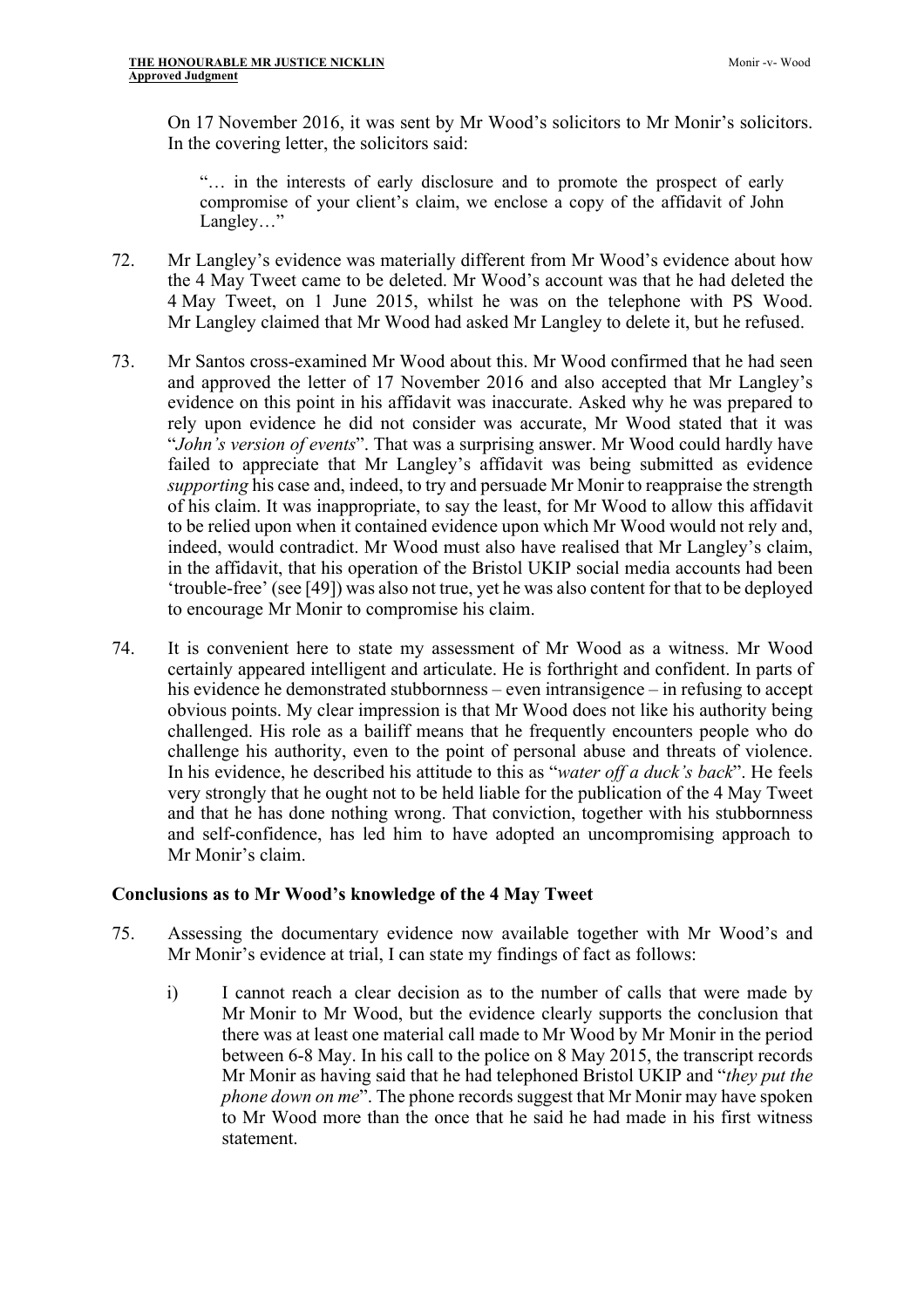- ii) During the material call (or calls, if there were more than one), Mr Monir clearly told Mr Wood (and Mr Wood clearly understood) that he was complaining about a posting on the UKIP Twitter account (Log Entry and 1 June Email); which published his photograph (Mr Wood's Defence; and the 1 June Email); and which suggested that he was a paedophile (Mr Wood's Defence and Witness Statement).
- iii) On the evidence, the call may well have been heated and Mr Monir may have used abusive language towards Mr Wood. I do not accept Mr Monir's evidence that he remained calm during the call. It is likely that the call was heated, and that Mr Monir may well have been irate (as he had been described by PS Wood in his note of his call with Mr Monir – see [62] above). However, I reject Mr Wood's claim that Mr Monir's complaint was incomprehensible. I consider that it is likely that the manner in which Mr Monir complained to Mr Wood, and the challenge to his authority, angered Mr Wood and led him to adopt a dismissive attitude towards Mr Monir and his complaint culminating in him putting the phone down. Mr Wood's claim, in his call with PS Wood, that it was Mr Monir that had put the phone down before Mr Wood was able to get further details from him was false. But it is a telling lie. It was offered as a defence of his not having done anything about the complaint he had received.
- iv) Mr Wood did not take the complaint seriously; for him it was an experience of another person ringing him up and abusing him. It was '*water off a duck's back*'.
- v) I reject Mr Wood's evidence that he had made no connection between the complaint and the Tweet until he was contacted by PS Wood. The Log Entry and the 1 June Email both demonstrate that Mr Wood told PS Wood that, some three weeks previously, he had been contacted by a man about a Tweet on the Bristol UKIP Twitter account.
- vi) I do not consider that Mr Monir made the repeated abusive calls that Mr Wood suggests he made at points through to the end of May. Mr Wood made no complaint to the officer that he had been subjected to a barrage of abusive calls that had included repeated threats to kill him (the most recent of which had only happened a matter of days prior to the call with the officer). In the context of the discussion that took place between Mr Wood and the officer on 1 June, I am quite satisfied that Mr Wood would have mentioned these threatening phone calls had he believed that they were made by Mr Monir. In the 1 June Email he told PS Wood that he had received just two calls from the person complaining about a Tweet on the Bristol UKIP Twitter account. Other witnesses called by Mr Wood corroborated the fact that Mr Wood had received threatening calls. Whatever further threatening calls Mr Wood received during the latter part of May they were not made by Mr Monir. The likelihood is that any further abusive calls were connected to and as a result of Mr Wood's work as a bailiff (possibly in response to the recent eviction of protesters).
- vii) Parts of Mr Wood's account of his telephone call with PS Wood ([66]) are inconsistent with the contemporaneous documents. I prefer the evidence in the documents. On the basis of those documents, I find that Mr Wood told PS Wood:
	- a) that Mr Langley had been sacked from the party for posting 5 other offensive posts; and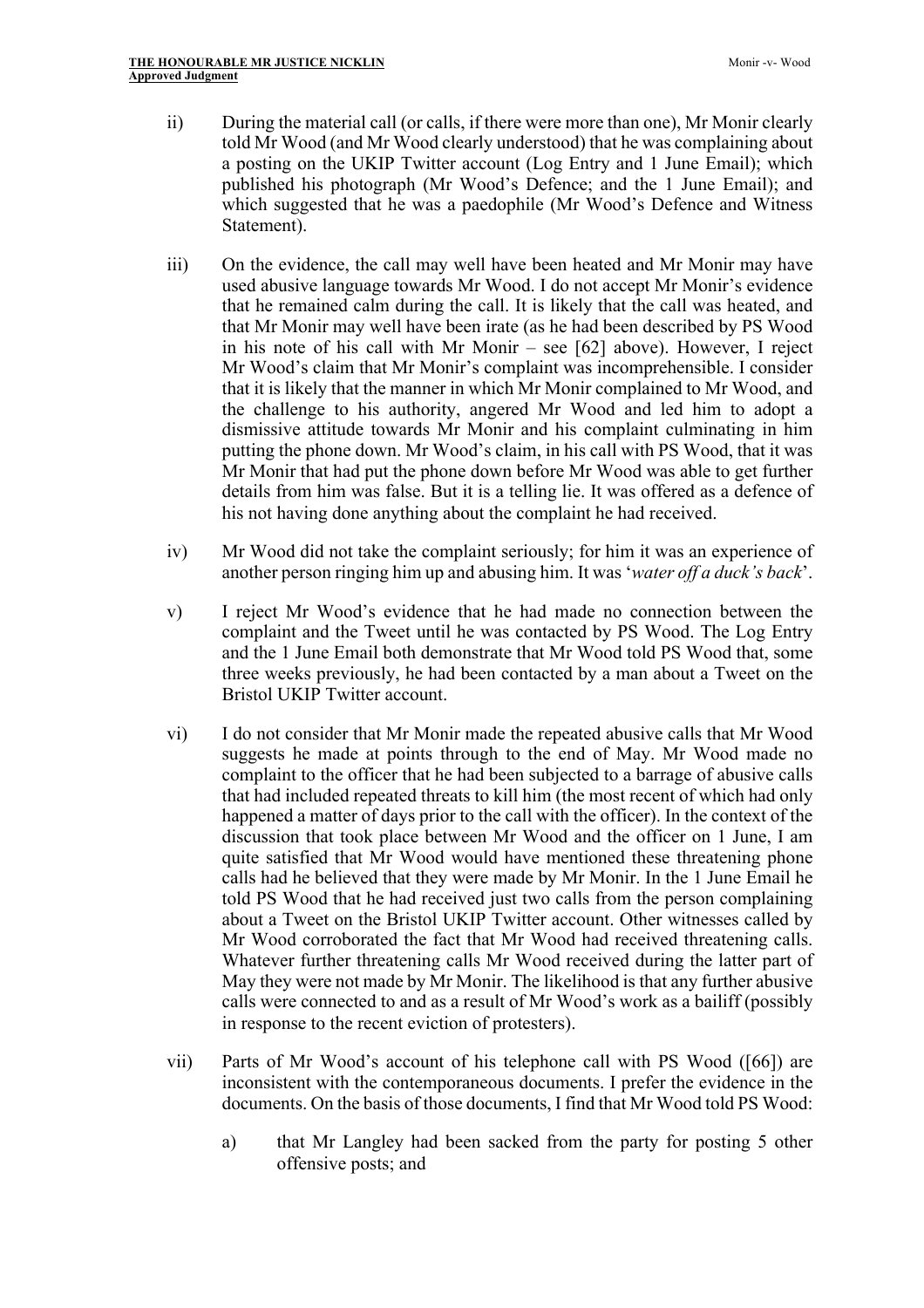b) that Mr Wood had been contacted 3 weeks prior to the call by someone demanding that the Tweet be taken down.

The statement that Mr Langley had been sacked was not accurate. At the 21 May 2015 meeting, a vote of no confidence in Mr Langley had been passed. It was not until 18 July 2015 that UKIP Bristol voted to remove Mr Langley from his post as vice chairman.

- viii) The 4 May Tweet was deleted by Mr Wood whilst he was speaking on the telephone with PS Wood on 1 June 2015. Mr Langley's account of his being telephoned by Mr Wood and asked to remove it ([70]) is not true.
- ix) From the 1 June Email, it is clear that Mr Wood told PS Wood that, at least by 18 May 2015, he (with others at Bristol UKIP) had identified several other offensive Tweets posted by Mr Langley that had been deleted. Mr Wood also claimed that Mr Langley's access had been "blocked". Neither Mr Wood nor Mr Langley in their evidence have suggested that Mr Langley's access to Twitter or other Bristol UKIP social media accounts was restricted *prior* to Mr Wood's call with PS Wood. In the minutes of the 18 July 2015 meeting (see [50(ii)]), Mr Wood is recorded as saying that he had blocked Mr Langley's access to the Bristol UKIP Twitter account *after* being contacted by the police. Mr Frost, in his evidence stated that the first he knew of any further issue with Mr Langley's social media posts for Bristol UKIP was after Mr Wood was contacted by the police. There is no mention in the statements of any of the Bristol UKIP witnesses of any sort of social media purge in mid- to late-May and there is no reference to this in the minutes of the Bristol UKIP meetings.
- 76. An important issue when I come to consider whether Mr Wood is liable for the publication of the 4 May Tweet on the *Byrne -v- Deane* basis, is when did Mr Wood first see the 4 May Tweet. I am quite satisfied that, following the complaint by Mr Monir, Mr Wood had been effectively put on notice of the details about the 4 May Tweet set out in [75(ii)] above. But *Byrne -v- Deane* liability is about ratification (see below [175]), so precisely *what* Mr Wood knew about the publication is very important.
- 77. Mr Santos has submitted that following the material call(s) between Mr Monir and Mr Wood, the latter had all the necessary ingredients at his disposal to identify and remove the 4 May Tweet, and yet chose not to do so. He suggests this explains why Mr Wood was able quickly to identify and delete the 4 May Tweet during the call with PS Wood on 1 June 2015.
- 78. Certainly, I accept that Mr Wood was clearly dismissive of Mr Monir's complaint. This is consistent with (and supportive of) my conclusion as to Mr Wood's attitude generally (see [74] above). It would have taken a matter of moments – as subsequently it did – to locate the 4 May Tweet. In substance, PS Wood was merely providing the same details to Mr Wood that Mr Monir himself had provided previously. Mr Santos relies on the fact that, in the 1 June Email, Mr Wood told PS Wood that "*during the run up to the elections*", he (and others) had removed "*unsuitable*" Tweets by Mr Langley but that Mr Wood had "*missed that one*", referring to the 4 May Tweet. The reference to unsuitable Tweets may well have embraced the Frost Report Incident, but the reference was to Tweets (plural).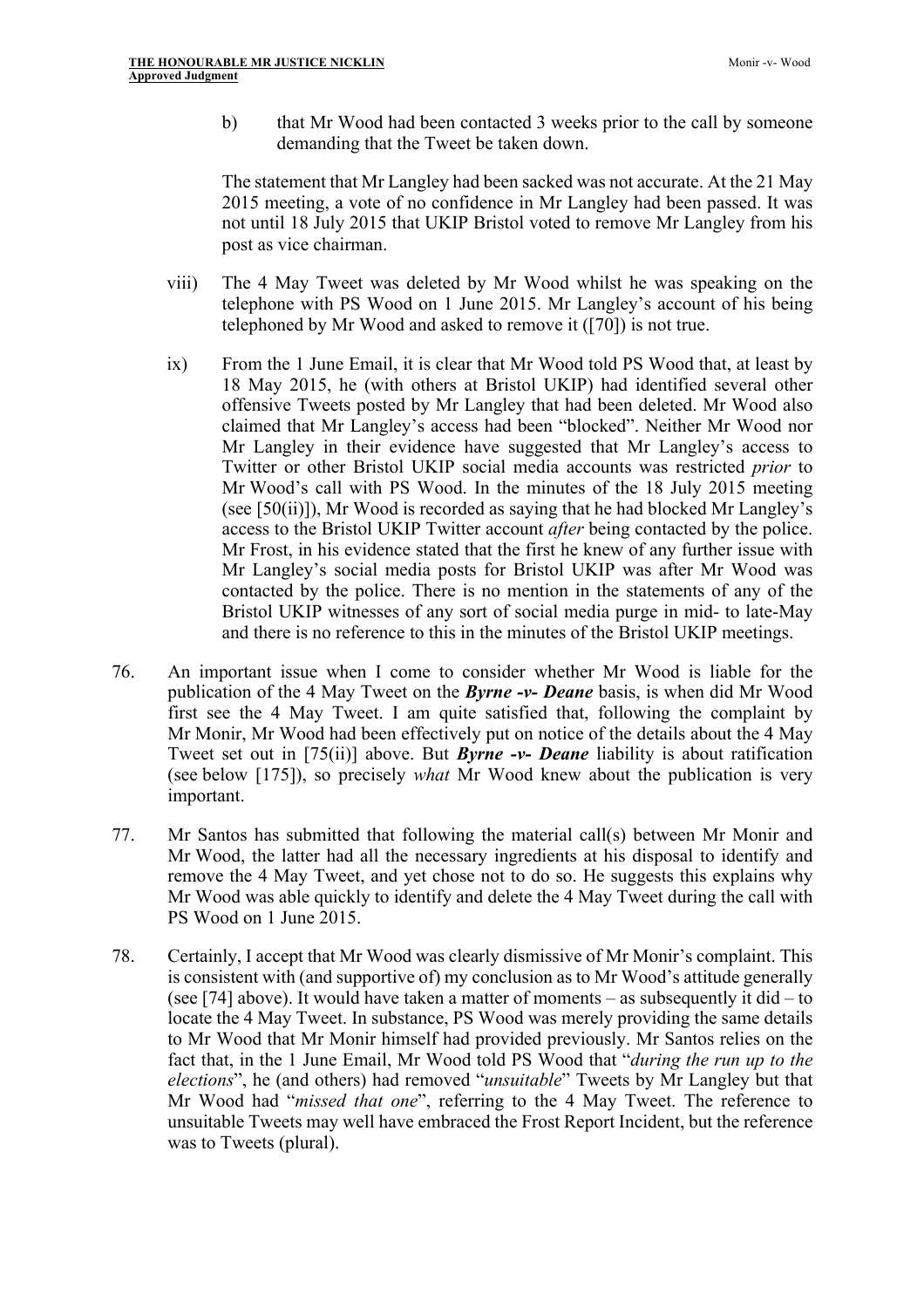- 79. If what Mr Wood said in his call with PS Wood and the 1 June Email is taken at face value, there is evidence which suggests strongly that Mr Wood *must* have found the 4 May Tweet earlier than on 1 June 2015. However, I have reached the conclusion that Mr Wood was not giving PS Wood an accurate account of what had happened. He was, in material respects, trying to convince the officer that he and UKIP Bristol had more of a grip on the situation then actually was the case. Mr Wood was doing this, in my judgment, to try and reduce the risk of PS Wood taking the matter further: in Mr Wood's own words "*sufficient to put a stop to any further line of inquiry*" ([69] above). If he could persuade PS Wood that the matter was being dealt with firmly by UKIP Bristol, greater was the likelihood (as Mr Wood assessed it) that PS Wood would take no further action. The false or misleading parts of what Mr Wood told PS Wood were: (1) that Mr Langley had already been sacked; (2) that his access to social media accounts had already been blocked; and (3) that unsuitable Tweets had already been located and deleted, but that Mr Wood had "*missed*" the 4 May Tweet. I consider that the true position was that neither UKIP Bristol nor Mr Wood had any real knowledge of the full extent of Mr Langley's racist postings. There had been no combing of the Twitter account to remove any such posts (see [75(viii)] above). Had there been, Mr Wood could not have failed to have found the 4 May Tweet. Mr Santos urges that, for that very reason, I should reject Mr Wood's evidence and find that he had indeed found the 4 May Tweet earlier, but had allowed it to remain on the UKIP Bristol Twitter . He also relies on what he says is Mr Wood's lack of credibility as a witness generally to support his submission (see [37] above).
- 80. My assessment of the evidence, however, leads me to the conclusion that Mr Wood did not carry out a review of Mr Langley's Tweets. Either he had failed to appreciate the seriousness of Mr Monir's complaint, or (more likely) he did not care. Mr Wood did nothing to investigate it until he was contacted by PS Wood. I am satisfied, on the basis of my assessment of Mr Wood's genuine attitude towards negative and/or racist campaigning (see [38(ix)] above), that had he found the 4 May Tweet at any stage after it was posted, he would have deleted it. He did not delete it prior to 1 June 2015 because it was only then that he first focused on it and took the matter seriously after PS Wood's intervention. In what I regard to be a telling – and truthful answer – Mr Wood told Mr Santos, when cross-examined: "*I wish I'd found it. I really do*".
- 81. Mr Wood may be open to criticism on a number of bases for his reaction to Mr Monir's complaint and for not having discovered the 4 May Tweet earlier. Certainly, Mr Wood knew that, on or around 8 May 2015, he had received a complaint about a Tweet on the Bristol UKIP Twitter account that had called someone a paedophile, but I am not satisfied that Mr Wood focused on the precise terms of the 4 May Tweet until he found it when he was on the phone with PS Wood on 1 June 2015.

# **The Issues for determination**

- 82. The parties are agreed that the issues for determination are:
	- i) What is the meaning of the 4 May Tweet?
	- ii) Did the 4 May Tweet refer, and was it understood to refer, to Mr Monir?
	- iii) Is Mr Wood responsible for publication of the 4 May Tweet?
	- iv) Did publication of the 4 May Tweet cause serious harm to Mr Monir's reputation?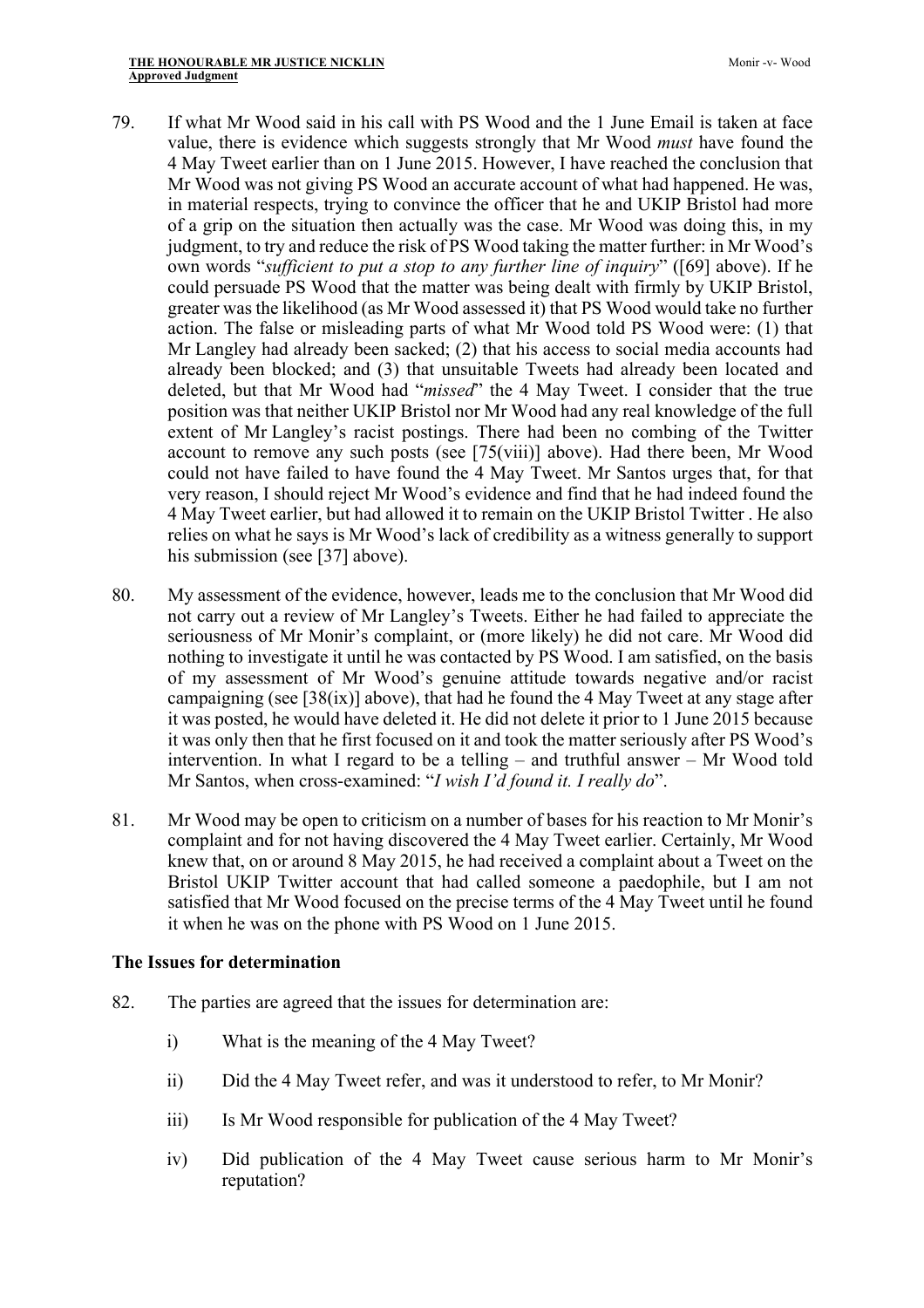v) Remedies (if appropriate).

#### **ISSUE 1: MEANING**

#### **The Law**

- 83. There is no dispute as to the principles the Court must apply when determining meaning:
	- i) the natural and ordinary meaning is the objective meaning that the hypothetical ordinary reasonable reader would understand 4 May Tweet to bear – *Lachaux*  **v-** *Independent Print Limited* **[2016] QB 402** [15(2)] *per* Davis LJ;
	- ii) the single natural and ordinary meaning is assessed by the court using the principles identified in *Jeynes -v- News Magazines Limited* **[2008] EWCA (Civ) 130** [14] *per* Sir Anthony Clark MR;
	- iii) in assessing meaning no evidence beyond the words complained of is admissible – *Charleston -v- News Group* **[1995] 2 AC 65**, **70** *per* Lord Bridge; and
	- iv) there are broadly three types of defamatory allegation: (1) that the claimant is guilty of the act; (2) that there are reasonable grounds to suspect that the claimant is guilty of the act; and (3) that there are grounds to investigate whether the claimant has committed the act: *Chase –v- News Group Newspapers Ltd* **[2003] EMLR 11** [45] *per* Brooke LJ. In the lexicon of defamation, these have come to be known as the *Chase* levels. They are not a straitjacket, forcing the court to select one of these prescribed levels of meaning, but they are a helpful shorthand: *Brown -v- Bower* **[2018] EMLR 9** [17].

## **The Parties' Submissions**

- 84. Mr Santos submits that the meaning of the 4 May Tweet is plain from its wording. The words "*child grooming taxi drivers*" contain no ambiguity whatsoever. The natural and ordinary meaning of the words is that Mr Monir was a paedophile who was guilty of child-grooming.
- 85. He contends that the Court should reject Mr Wood's assertion that the 4 May Tweet meant only that "*there were grounds to suspect*" that Mr Monir had unlawfully groomed children for sex because this does not reflect the words used in the Tweet. He argues that there is no equivocation in the 4 May Tweet; the text identifies Mr Monir as a child groomer. It is put forward as the reason why voters should not vote for the Labour party. The 4 May Tweet would not make sense if the allegation was merely at a *Chase* Level 2.
- 86. Mr Santos emphasises the principle from *Jeynes* that the Court should not be overelaborate in its analysis.
- 87. Mr Hirst submits that the meaning ascribed by Mr Monir is overly simplistic, ignores the information that the taxi drivers were "*suspended*" and overlooks the nuance in the word "*grooming*".
- 88. He argues that the ordinary reasonable reader would understand that a person is "suspended" whilst an allegation made against him is being investigated. If the allegation was that the men in the photograph were guilty, a reasonable reader would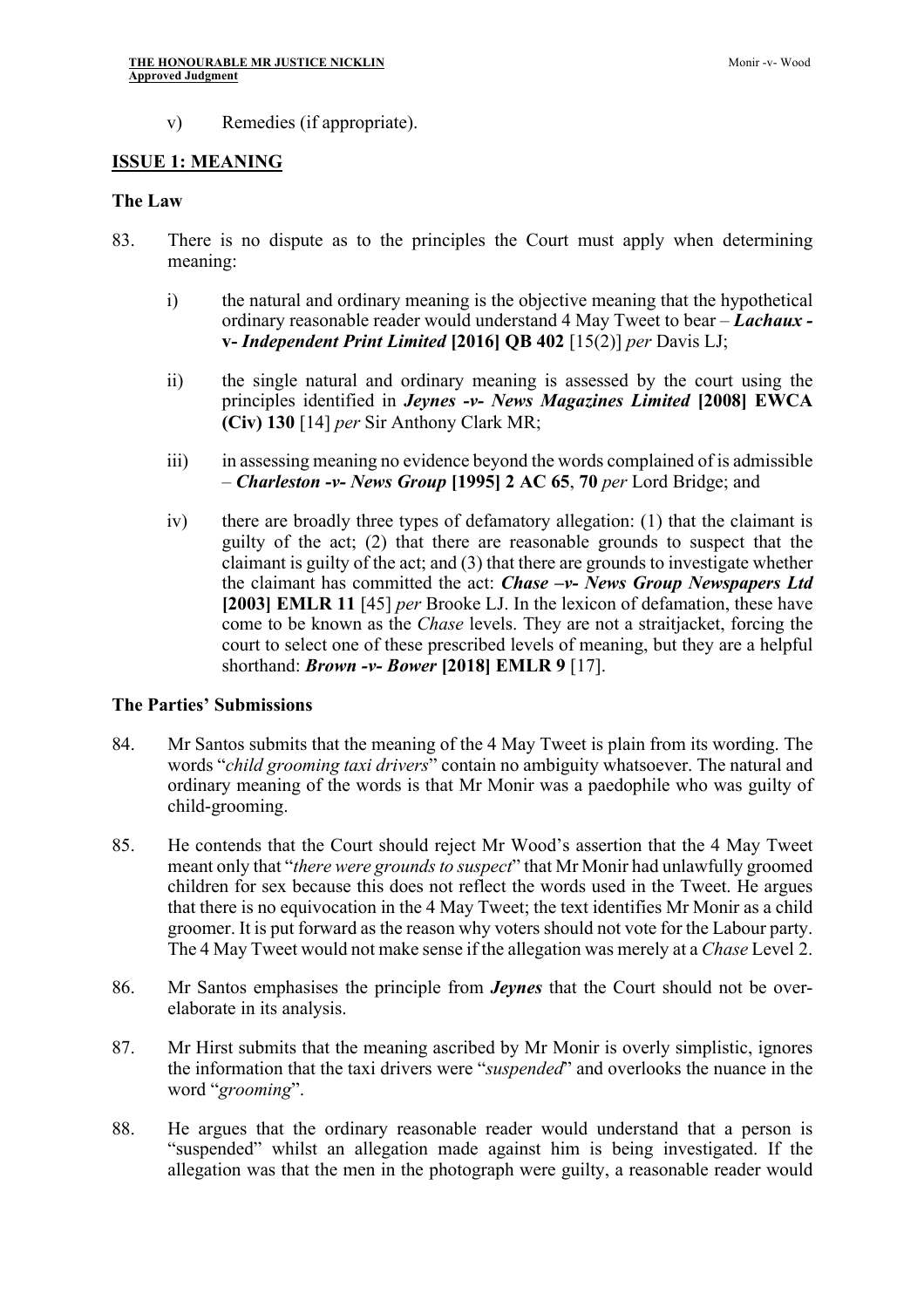expect the word "suspended" either to be omitted entirely or replaced with "jailed" or "convicted" or similar word.

89. Mr Hirst submits that "grooming" means that someone, usually a minor, is being prepared for a sexual encounter. It does not have to be with the person doing the grooming. It is an important fact, he argues, that in the words complained of the groomers were expressly identified as taxi drivers. He contends that it was well-known, from the Rotherham child sexual exploitation scandal, that taxi drivers ferried children to people who abused them. "Child grooming", in context, means no more than that, he argues. To infer that the person doing the grooming was also the person engaging in the unlawful sexual act is to jump to a conclusion which the words do not bear.

#### **Decision**

- 90. It is very important when assessing the meaning of a Tweet not to be over-analytical. Twitter is a fast-moving medium. People will tend to scroll through messages relatively quickly. Largely, the meaning that an ordinary reasonable reader will receive from a Tweet is likely to be more impressionistic than, say, from a newspaper article which, simply in terms of the amount of time that it takes to read, allows for at least some element of reflection and consideration. The essential message that is being conveyed by a Tweet is likely to be absorbed quickly by the reader.
- 91. In terms of the *Chase* level, if analysed closely (which is not the right approach), the 4 May Tweet does have something of a contradiction within it. Mr Hirst is right that the usual connotation of a suspension is that a judgment on the alleged wrongdoing has not yet been reached. There are some professions or jobs in which a suspension can be imposed as a sanction, but use in that sense will usually be clear from the context. Against that, the allegation is clearly that the two men in the photograph are "child groomers", not that they are suspected of being so or are under investigation. There is also a disconnect between the gravity of the conduct alleged and what has been done about it. Suspension from operating as a taxi driver is an unusual response to child sexual abuse. Finally, the conduct of the two men is being clearly put forward as a reason why readers of the Tweet should not vote Labour in the election. That connotes actual wrong-doing rather than grounds to suspect or investigate. Balancing these factors, and avoiding over-analysis, I consider that the 4 May Tweet would be understood as alleging that the two men were guilty of "child-grooming".
- 92. Child-grooming would be readily understood as the sexual abuse of children. Mr Hirst is strictly correct when he submits that child-grooming is the pre-cursor to actual abuse, and it may or may not be successful. He is also right to say that the grooming may be carried out by someone other than the ultimate abuser. But these points only emerge as a result of close analysis, or someone pointing them out. An ordinary reasonable reader will not have someone by his/her side making points like this.
- 93. I reject Mr Hirst's submissions as to common knowledge about taxi drivers being involved in transporting victims of sexual abuse. First, I have no evidential basis on which to make a finding that this was common knowledge, but more importantly, this is to attribute a meaning to "taxi drivers" that, in context, it cannot bear. It is a forced construction that only emerges as a product of significant over-analysis.
- 94. In context, I am satisfied that the ordinary reasonable reader would understand the 4 May Tweet to mean that the two men were involved in the sexual abuse of children.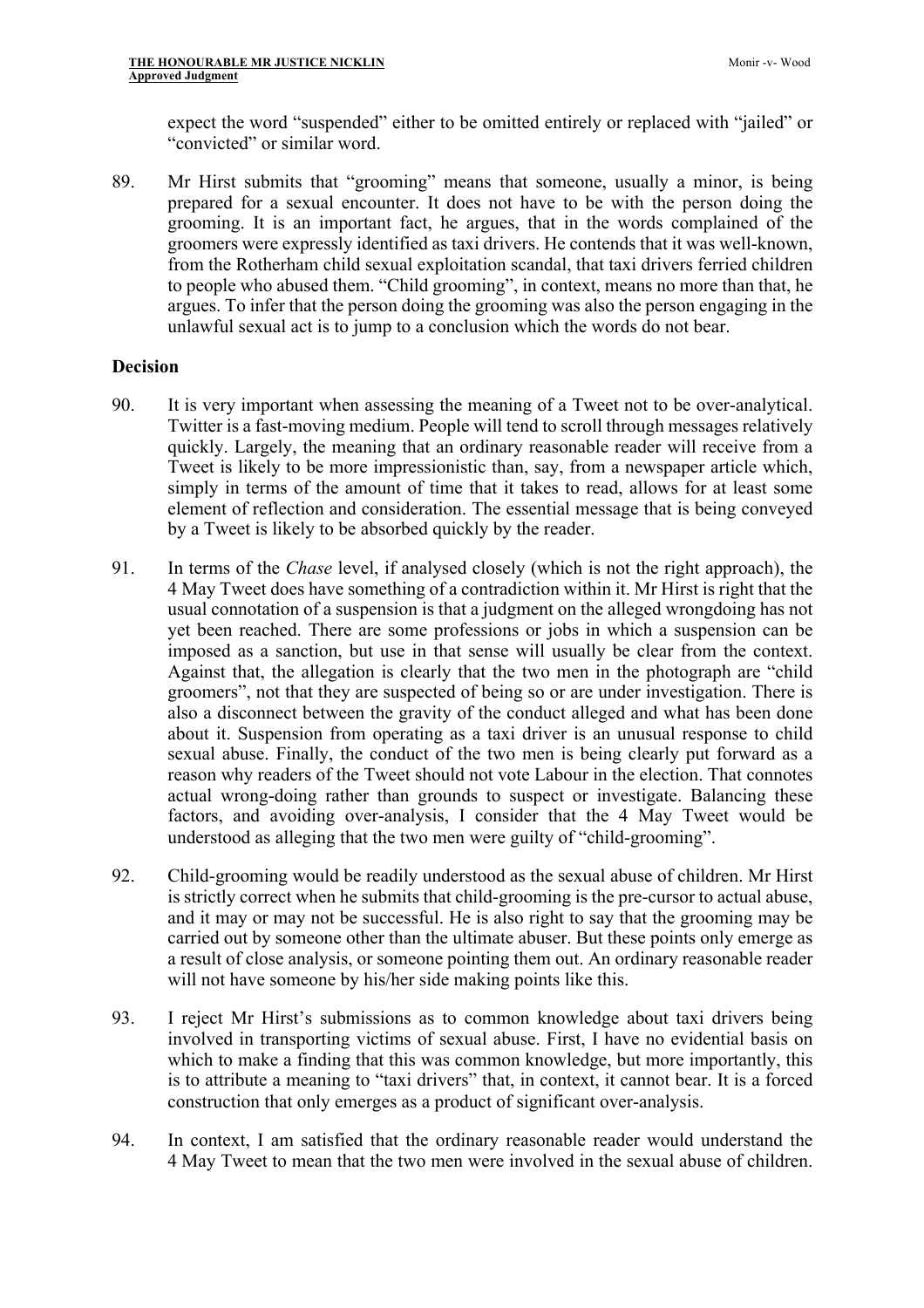I do not consider that, in the context of the 4 May Tweet, the ordinary reasonable reader would reach a precise conclusion as to the nature of the men's involvement.

## **ISSUE 2: REFERENCE**

## **THE LAW**

- 95. To be actionable, words in a publication that are alleged to be defamatory must refer to the claimant. If s/he is not named, reference to the claimant can be intrinsic – i.e. from the words themselves (e.g. X's father is a thief) – and/or established by the proof of extrinsic facts, knowledge of which would cause a reasonable reader to understand the words to refer to the claimant: *Economou -v- De Freitas* **[2017] EMLR 4** [9].
- 96. Understanding the law relating to reference must start with the appreciation of the fundamental principle that the test is objective. The question is whether the hypothetical ordinary reasonable reader (if necessary, attributing knowledge of particular extrinsic facts) would understand the words to refer to the claimant: *Morgan -v- Odhams Press Ltd* **[1971] 1 WLR 1239, 1243B, 1245B,** *per* Lord Reid; **1261E-F** *per* Lord Guest; and **1264A** *per* Lord Donovan. In assessing this, the Court adopts the same approach as to the determination of meaning: **1245G** *per* Lord Reid.
- 97. That being the rule, it might be thought that inclusion of a photograph of the claimant as the person being referred to in the publication satisfied the requirement, but the majority of the Court of Appeal in *Dwek -v- Macmillan Publishers Limited* **[2000] EMLR 284** held that, if a claimant is not named in the matter complained of, s/he must establish that the words (and photograph) were published to people who were able to identify him/her as the person in the photograph (see May LJ at p.291 approving Hunt J in *Barbaro -v- Amalgamated Television Services* **[1985] 1 NSWLR 30**).
- 98. Sedley LJ, doubted this conclusion (pp.294-295):

"I would not be prepared, without at least fuller argument than has been appropriate today, to adopt the proposition derived by Hunt J. from earlier Australian authority in the case of *Barbaro -v- Amalgamated Television Services* that there is a difference of principle between the identification of a claimant by publishing his name and by publishing his picture; a difference such that in the latter case he must be able to give particulars of persons who have identified him before he can be said to have a sustainable case that the publication referred to him. I can see at present no logical or factual distinction between the two. Identification by appearance can, it seems to me, be at least as potent and as direct as identification by name. Either, in a particular case, may be sufficiently plain to fall for no elaboration by particulars or by evidence. Either, by contrast, may require pleading and proof of extrinsic facts to establish that publication was of and concerning the claimant."

99. Sedley LJ was there referring to the well-established general rule that when the claimant is named in a defamatory publication: "*the question is not whether anyone did identify the claimant but whether persons who were acquainted with the claimant could identify him from the words used*" (§7.3 *Gatley*,  $10^{th}$  edition). The general rule is subject to exceptions. The authors of *Gatley* give the example of a defamatory publication that names "John Smith". Not every "John Smith" can bring a claim. Where a common name is included in a publication, the name alone will not suffice to identify any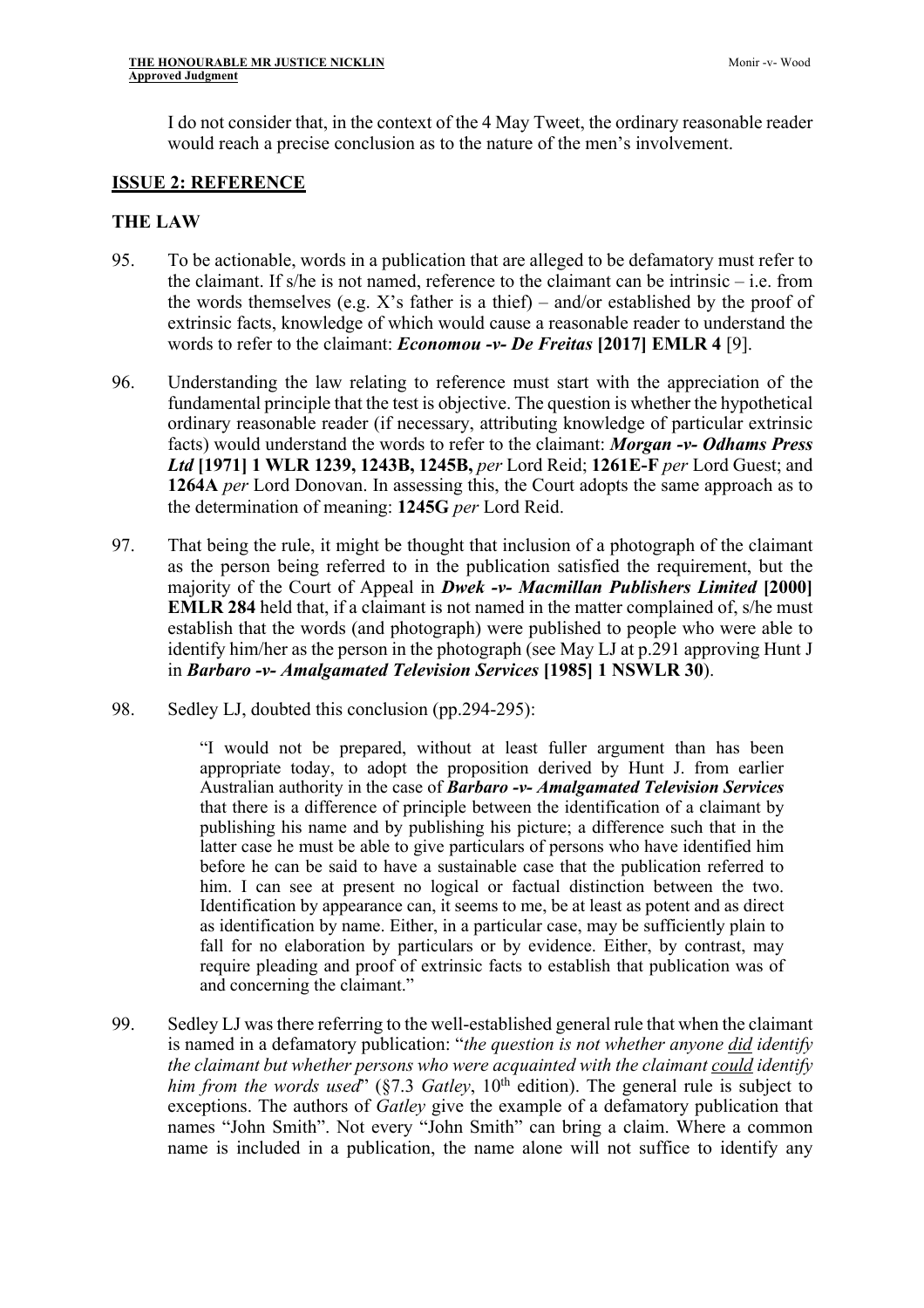individual who bears that name. The context in which the name appears, coupled with the name may, however, do so: *Jameel -v- Dow Jones & Co. Inc.* **[2005] QB 946** [45].

- 100. Paradoxically, on the issue of reference, a photograph is more likely to identify a particular individual than a common name. For example, if a Twitter user with millions of followers Tweeted a photograph of Elton John together with a defamatory statement, it would be questionable for the law to treat that case differently from one where his name, rather than a photograph, had been used. The position becomes even more stark if, in the example, the Tweet referred to "Reg Dwight". How many more people would identify Elton John from a photograph than from his birth-name? Like Sedley LJ, I am doubtful that it is right to draw a distinction between publication of the name of the claimant and publication of his/her photograph. I agree with the authors of *Duncan & Neill on Defamation* (§7.12, 4<sup>th</sup> edition) that "*there is no special rule in respect of visual identification and that the question in every case is whether reasonable readers would reasonably understand the statement to refer to the claimant*" and that, relying upon *Jameel,* "*it is an oversimplification to say that, merely because a claimant's name is used in the statement complained of, reference will be established without more*". The answer, I suggest, is that, while the legal test is clear ([95]), proving reference (whether by name or by photograph or by other extrinsic facts) is a highly fact-sensitive exercise that does not admit of bright-line rules.
- 101. A claimant seeking to establish that the hypothetical ordinary reasonable reader would have understood words in a defamatory publication to refer to him/her, may rely upon evidence in three main categories:
	- i) a solely inferential case typically publication in a mass circulation newspaper, where, in the particular circumstances, the claimant contends that there must have been at least some publishees who would have known the facts from which an ordinary reasonable reader would conclude that the defamatory publication referred to him: *Fullam -v- Newcastle Chronicle and Journal* **[1977] 1 WLR 651, 659A** *per* Scarman LJ;
	- ii) direct evidence witnesses can be called by the claimant to give evidence that they knew the relevant facts and understood the publication to refer to the claimant: *Morgan -v- Odhams Press Ltd*; and
	- iii) indirect evidence proof of facts from which a reliable inference can be drawn that the claimant had been identified as the subject of the libel: e.g. evidence that the claimant was the subject of ridicule at a public meeting following publication (*Cook -v- Ward* **(1830) 6 Bing 409, 415**) or that the claimant had been contacted by people who indicated (directly or indirectly) that they had identified him as the subject of the defamatory publication (*Hayward -v- Thompson* **[1982] QB 47**; and *Jozwiak -v- Sadek* **[1954] 1 WLR 275**).
- 102. Given that the test is objective, the question might legitimately be posed why evidence in categories (ii) and (iii) is relevant and admissible. In *Economou*, Warby J observed [11]:

"Some suggest that there is subjective element, in the sense that a claimant has to prove that there were people who did in fact understand the words to refer to him. I do not believe this is the law: see *Lachaux -v- Independent Print Ltd* **[2016] QB 402** [15] and *Undre -v- Harrow LBC* **[2016] EWHC 931 (QB)** [24]-[26], [31]. In *Baturina -v- Times Newspapers Ltd* **[2011] 1 WLR 1526** the majority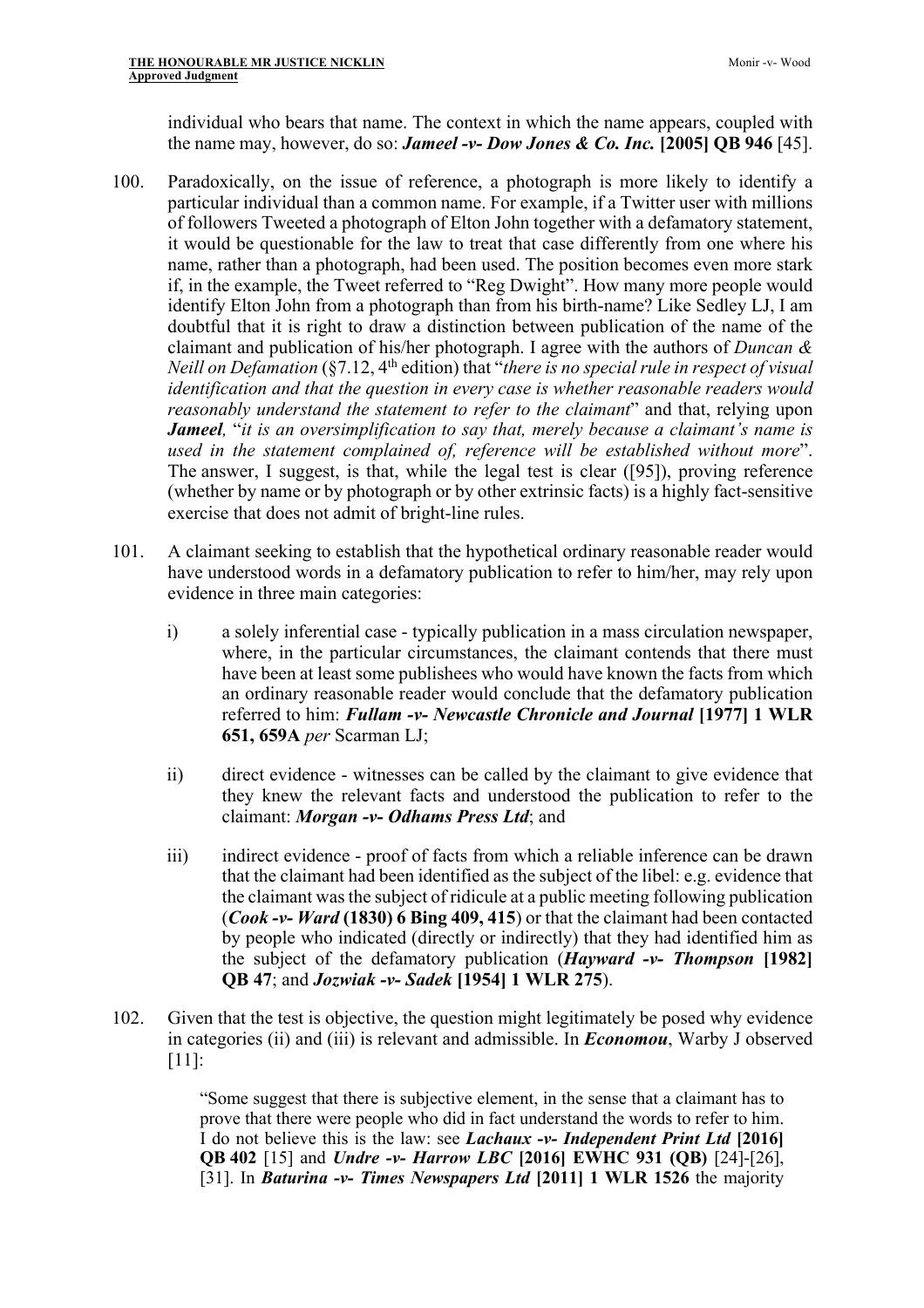expressed the view that such evidence was not even admissible: see [56] (Sedley LJ) and [57] (Hooper LJ). This was *obiter*, but consistent with the view I take as to the objective nature of the test…"

- 103. The short answer to the admissibility of this evidence is because, notwithstanding the principled (but *obiter*) remarks in *Baturina*, the authorities cited in (ii) and (iii) have established that it is. Unlike the issue of meaning (where such evidence has been clearly held to be irrelevant and inadmissible) such evidence is *admissible* in relation to reference, but it is not *determinative*. It is advanced by a claimant on the basis that the Court is invited to accept the evidence as a reliable indicator that the hypothetical ordinary reasonable reader would have understood the words to refer to the claimant. But this is subject to two points:
	- i) First, a claimant is not *required* to produce evidence that individual publishees *did* understand the words to refer to the claimant: *Economou* [11]; *Lachaux*  (Warby J) [15(2)]
	- ii) Second, as it remains always an objective test, it is open to the tribunal of fact to hold that an individual publishee's identification of the claimant was, in the particular circumstances, unreasonable; s/he may be found to be 'avid for scandal' or simply to have jumped to an unreasonable conclusion (*Morgan -v-Odhams Press Ltd* p.1246B-D *per* Lord Reid):

"What has to be decided is whether it would have been unreasonable for a hypothetical sensible reader who knew the special facts proved to infer that this article referred to the [claimant]… This case could only be withdrawn from the jury if it was proper for the judge to say that all these six [identification] witnesses must be regarded as having acted unreasonably in reaching their conclusions…"

- 104. Another important principle flows from the fact that the test is objective: it is immaterial, on the issue of liability, that people who were able to identify the claimant as the subject of the libel did not believe the allegations made against him/her to be true. Such evidence is relevant only to damages (and, following the coming into force of s.1 Defamation Act 2013, to the issue of serious harm): *Morgan -v- Odhams Press Ltd* (p.1246D-F *per* Lord Reid; p. 1252D-F *per* Lord Morris).
- 105. Mr Hirst submits that, where the publication relied upon includes a photograph of a claimant but s/he is not named, the extrinsic facts the claimant must establish are known to publishees are (1) what the claimant looks like; and (2) "*knowledge of facts to connect him with the defamatory statement so that it applies to him*". That is unnecessarily to complicate matters. All that is required is proof that the 4 May Tweet was published to individuals who were able to recognise the claimant from the photograph.
- 106. Relying upon *Budu -v- BBC* **[2010] EWHC 616** at [39]-[43], Mr Hirst also submits that, as Mr Monir has not identified the people who had knowledge of the "extrinsic facts", his claim fails on pleading grounds. I reject this, both as a matter of principle and on the evidence in this case.
	- i) First, this is not an 'extrinsic facts' case. The photograph of Mr Monir was included in the 4 May Tweet; it is an *intrinsic* fact.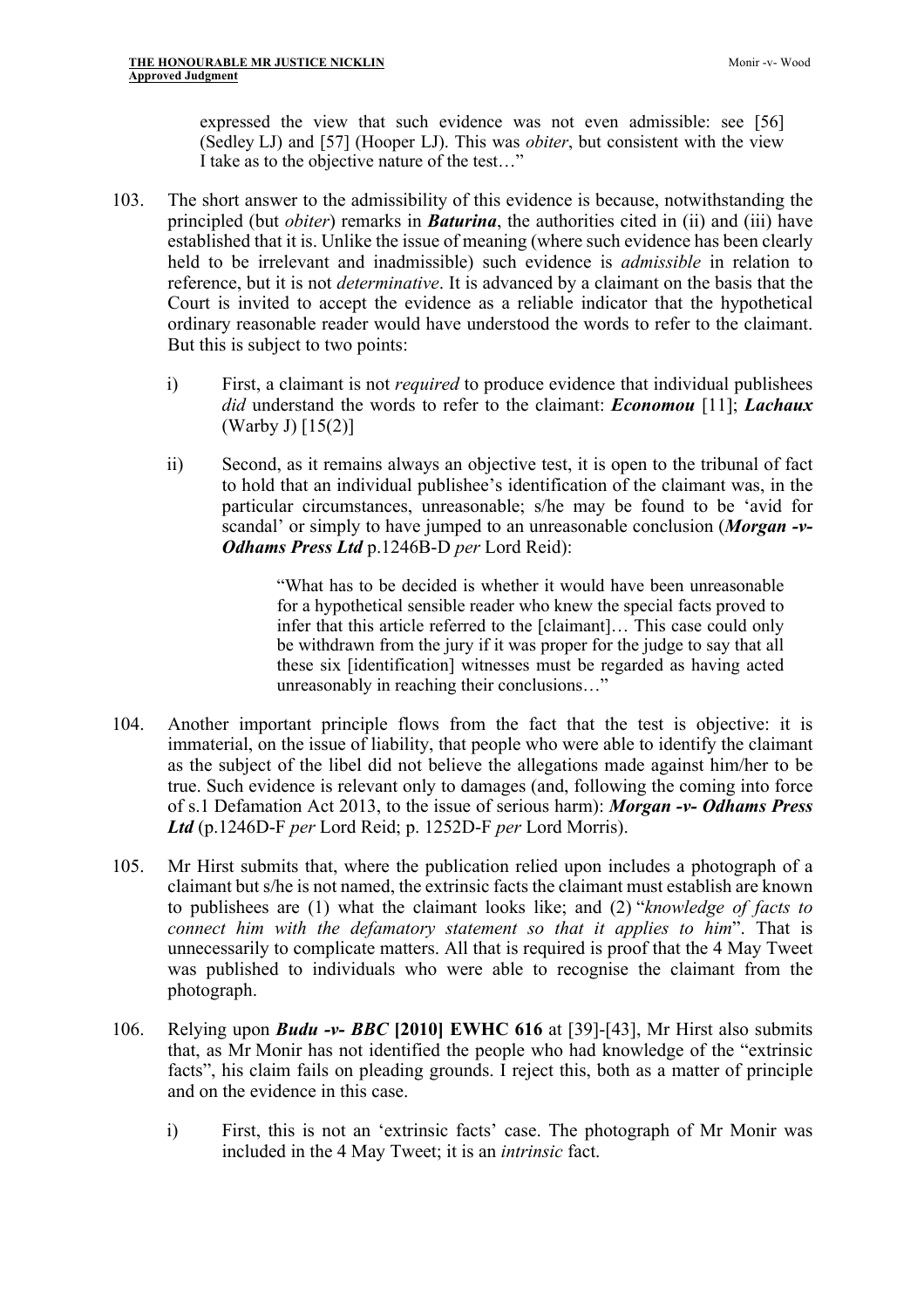- ii) Second, and in any event, Mr Monir has provided evidence that people identified him from his photograph in the 4 May Tweet (see [129]-[130] below). That evidential position has been clear at least since the exchange of witness statements. The pleading point raised by Mr Hirst has no merit. Mr Wood is fully aware of the claim that Mr Monir is advancing.
- 107. On the evidence, Mr Hirst submits that Mr Monir's case depends upon his proving that there were readers of the 4 May Tweet who could identify Mr Monir from the photograph and who "*held the belief, as a matter of fact, that [he] was both a taxi driver and suspected of child-grooming (otherwise they did not have a state of knowledge to 'connect the libel with the claimant')*". This leads him to the submission that, as the identification evidence relied upon by Mr Monir includes people who knew him very well, they would know that he was not a taxi-driver and would therefore have not understood the words in the 4 May Tweet to refer to him.
- 108. A fundamental heresy lurks at the heart of that submission. I accept that, when assessing reference, the Court must consider any pieces of evidence which might tend to negative the conclusion that the ordinary reasonable reader would understand the words as referring to the claimant (*Morgan -v- Odhams Press Ltd* p.1252D-E *per* Lord Morris). Even if some publishees recognised Mr Monir from the photograph and knew that he was not a taxi-driver, it does not follow that the words of the 4 May Tweet did not refer to him. The test is objective, and it is impossible to say that *every* reader of the 4 May Tweet, who recognised Mr Monir from the photograph, would know that he was not a taxi-driver (and it is also irrelevant – on the issue of reference – if knowledge of that fact caused them not to believe the allegation in the 4 May Tweet).
- 109. In *Dwek*, for example, the claimant was wrongly identified in a photograph together with text which the claimant contended referred to him bore the meaning that he "*consorted and had sex with a well-known prostitute*". May LJ summarised the argument advanced by one of the defendants (which has similarities to Mr Hirst's argument in this case):

"If a reader recognised the claimant, he or she would simply conclude that there had been a mistake; that the obvious intention was to refer to Dodi Fayed and the inclusion of a photograph of the claimant was just a pure mistake, taking the matter nowhere. It is said that reference to Dr Dwek can only be achieved by innuendo, that is to say by relying by relying on additional special facts to the effect that identified individuals in fact recognised the photograph as being that of the claimant and did not appreciate that there was a mistake."

110. The position in *Dwek* was different from Mr Monir's case. The caption to the photograph read: "*Fantasies. Louise 'Michaels' was a prostitute who befriended Dodi (left in the photograph) at 'Tramp' and was thereafter seen at 60 Park Lane.*" The person who appeared to the left in the photograph was Dr Dwek not Mr Fayed. That was an important piece of evidence that tended to negative the conclusion that the ordinary reasonable reader would understand the words as referring to Dr Dwek. It was relevant to that assessment because it was intrinsic to the publication: the hypothetical reasonable reader (who, for these purposes, was assumed to be able to recognise Dr Dwek from the photograph) would be taken also to have read the caption. Nevertheless, the Court of Appeal held that; (a) the text was still capable of referring to the claimant and that the issue whether it did would have to be resolved by the jury at trial (p.293); (b) due to the mass publication, it was open to the jury to find that the words referred to the claimant "*without the identifying or individuals who understood*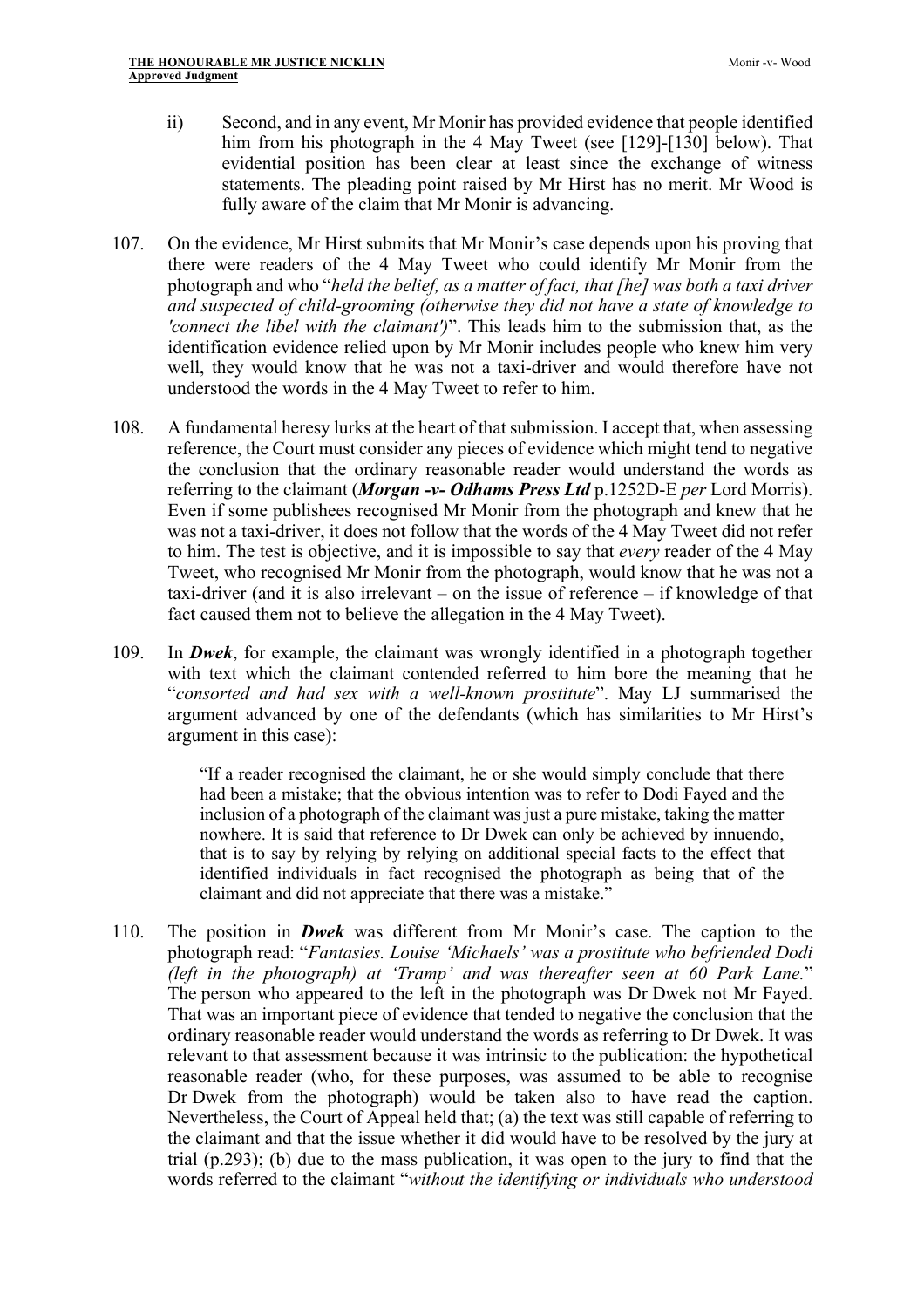*this to be a defamatory publication referring to the claimant*" (p.294); and (c) it was not an innuendo case (p.294).

### **The evidence on publication and re-publication**

- 111. Before stating my conclusions on the issue of reference, I need to examine the evidence about the publication, and republication, of the 4 May Tweet and make findings about the extent of its publication and republication.
- 112. I gratefully adopt Warby J's description of "How Twitter Works" from the Appendix to his judgment in *Monroe -v- Hopkins* **[2017] EMLR 16**. For the purposes of this case, to that summary I would add the following:
	- i) A Tweet is unlikely to be read by all followers of the relevant Twitter account. If a Twitter user only follows one account then, barring sponsored Tweets, his/her timeline will consist solely of Tweets (or retweets) from the followed account. As the number of accounts followed increases, so too does the potential number of Tweets in the timeline. And the more active the Twitter accounts that are followed, the greater the number of Tweets that will appear in a user's timeline. A user who follows a large number of active accounts will receive a large number of Tweets. If s/he only looks at Twitter twice a day, s/he is likely to see only a fraction of the Tweets that would have been available in his/her timeline.
	- ii) In that respect, broadly Twitter is like a conveyor-belt of information. A Twitter user *could* choose to watch it continuously, in which case s/he will see all of the Tweets from accounts that s/he has followed, but more likely, s/he will dip in and out, in which case (unless the user chooses to scroll back) s/he will miss the Tweets that would have appeared in the timeline during the period that s/he was not viewing Tweets.
	- iii) Twitter has certain features that can cause some Tweets to appear out of their chronological sequence in an account. In addition, individual users can choose to search for specific material on Twitter which may or may not have appeared in his/her timeline at all.
- 113. The Twitter analytics data is unavailable for the 4 May Tweet because it was deleted on 1 June 2015 (see [75(vii)] above). In default of the analytics data, Mr Wood's solicitor, Paul Wong, has set out evidence as to publication (and his analysis of it) in his witness statement. Of the followers of the Bristol UKIP Twitter account, based upon information from each user's profile or other information in the account, he assessed 144 came from Bristol and the West Country; 27 from the North-West of England; 12 from the North-East; 56 from the South-East; 15 from Wales; 27 in the Midlands and 18 from Yorkshire. Some 208 followers, Mr Wong identified as being Twitter accounts of other UKIP branches, members, councillors, MEPs or candidates. One of these was UKIP Yorkshire Dales. 28 accounts appeared to be registered to users outside the UK.
- 114. On 13 December 2016 and on 29-30 March 2017, using the Bristol UKIP Twitter account, Mr Wong Tweeted a photograph of Mr Monir with the question whether people who followed Bristol UKIP recognised him. That was followed, between 4 April to 15 May 2017, with individual direct messages being sent to each of the Bristol UKIP Twitter followers asking whether they recognised Mr Monir from the photograph and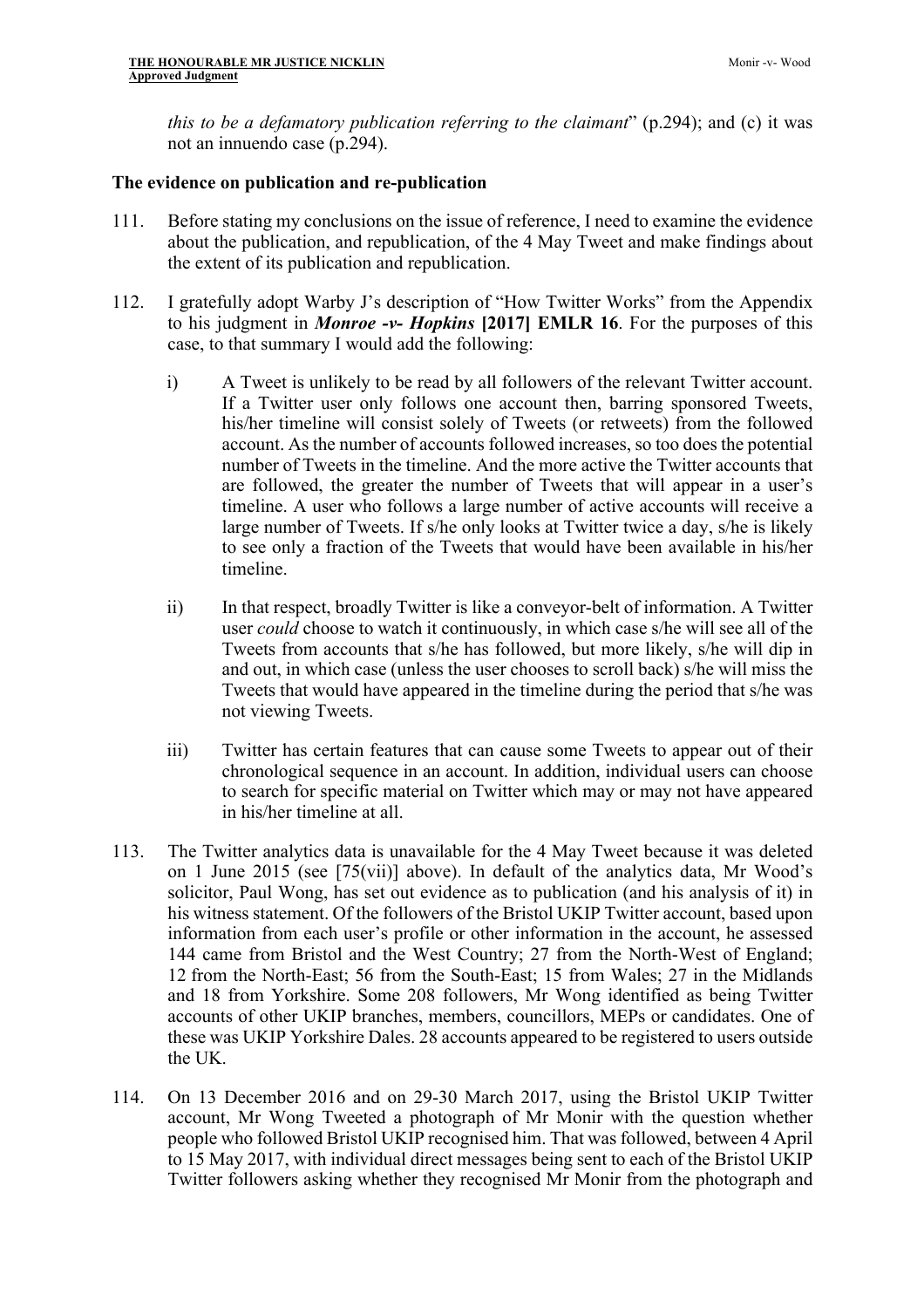whether s/he had retweeted the 4 May Tweet. 61 accounts responded. All indicated that s/he did not recognise Mr Monir. A handful of respondents were able to identify MP Sarah Champion. By August 2017, around 10% of the Bristol UKIP Twitter followers had replied. The balance did not respond.

- 115. In August 2017, Mr Wong sent a further Tweet to 95 of the Bristol UKIP Twitter followers who he had identified as either providing no details as to their location or who he identified as being based in Yorkshire. 10 people responded to Mr Wong's further message. Some of these identified where they lived, but none was from Yorkshire.
- 116. One of the complicating factors in this case is that the 4 May Tweet did not stand in isolation. At around the same time, others were Tweeting (and publishing via other platforms) the photograph that appeared in the 4 May Tweet and adding comments. Care therefore needs to be taken in analysing the evidence. Mr Wood could only be liable – if he is liable at all – for reputational damage caused to Mr Monir by the 4 May Tweet (and any proved republication of it).
- 117. Some of the evidence about these other publications has been conveniently gathered in Mr Wong's witness statement. It has not been challenged by Mr Santos. I have added some other relevant material from the documents in the trial bundles.
	- i) On 14 February 2015, @andreassoridisn tweeted the photograph with the text:

Rotheram @SarahChampionMP with Pakistani bully [TG]

(I have replaced the name that appeared with initials).

ii) At 15.44 on 3 May 2015, @stardust193 tweeted the photograph with the text:

#Labour's Sarah Champion pictured with two suspended #RotheramAbuse grooming taxi driver. [TG] and [KG].

The account had 9,281 followers and the Tweet was retweeted 253 times.

iii) At 02.12 on 4 May 2015, @IpadProphet tweeted the photograph with the text:

#Labours Sarah Champion mp, with taxi drivers suspended for #grooming A vote for Labour will put your kids at risk.

The account had 123 followers and the Tweet was retweeted once.

iv) Three minutes later, at 02.15, @IpadProphet directly tweeted, to @TRobinsonNewEra (a Twitter account of Tommy Robinson), the photograph with the text:

> Sarah Champion MP #Rotherham with suspended #groomer taxi drivers.

v) At 02.25 on 4 May 2015, Tommy Robinson tweeted the photograph with the same text ("the Tommy Robinson Tweet"):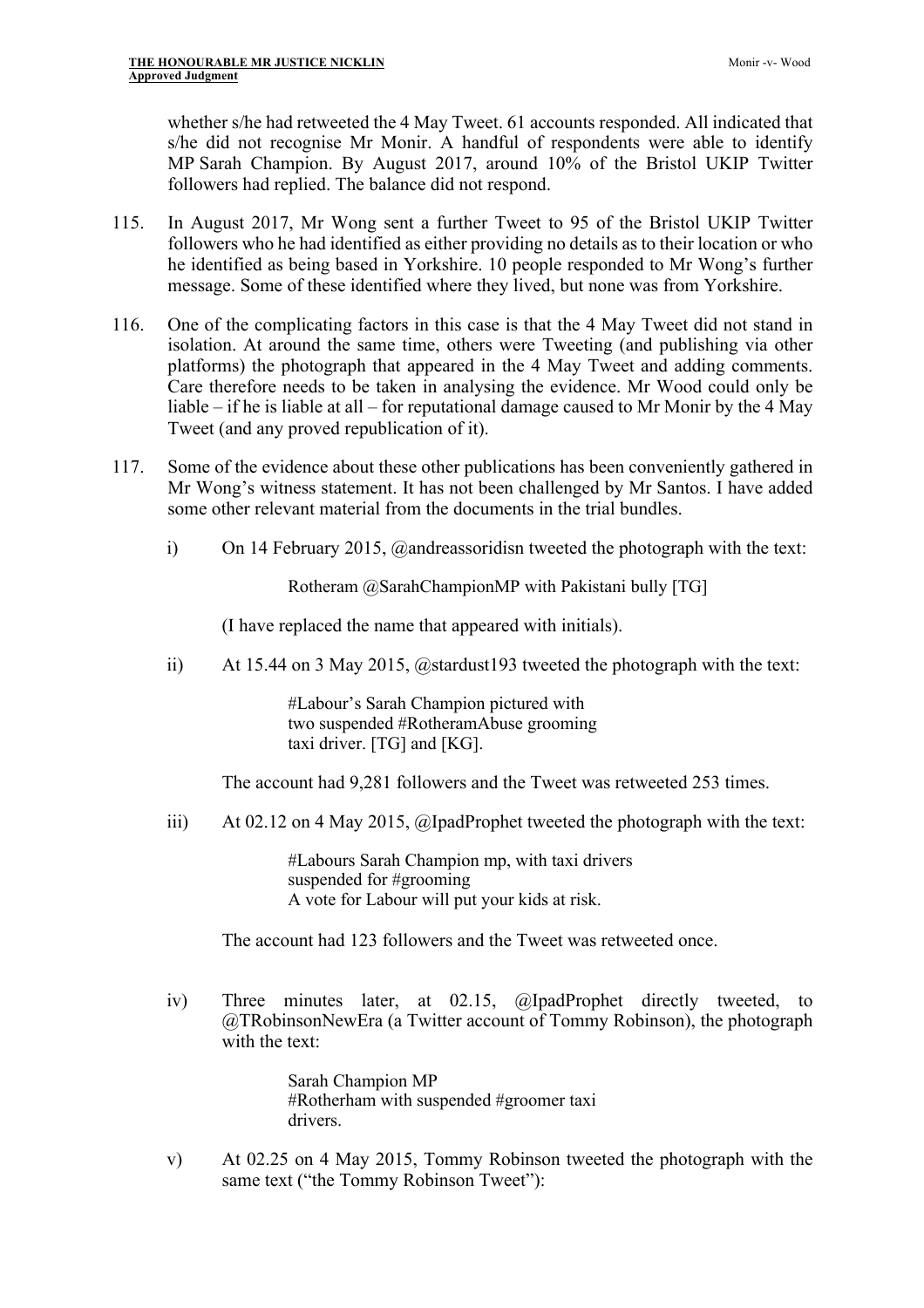Sarah Champion MP #Rotherham with suspended #groomer taxi drivers.

Mr Robinson's account had some 138,000 followers and the Tweet was retweeted 72 times.

vi) At 05.29 on 4 May 2015, @NF14Words (identified as "National Front 14w") tweeted the photograph with the text:

> Sarah Champion, Rotherham Labour candidate stood with two suspended Muslim grooming taxi drivers. DON'T VOTE LABOUR!

The account had 1,012 followers. The Tweet was not retweeted.

- vii) At 09.27 on 4 May 2015, a Facebook account under the name "Brian Martin" reposted @stardust193's Tweet (see [116(ii)] above) adding "#TeamNigel" (a hashtag linking to UKIP Leader, Nigel Farage).
- viii) At 09.53 on 4 May 2015, @lucyk6992 tweeted the photograph with the text:

"@brassidio: SarahChampionMP with two suspended #rotherham grooming taxi drivers. [TG] and [KG]. #Labour

The account had 2,217 followers. The Tweet was not retweeted.

ix) At 20.42 on 4 May 2015, the 4 May Tweet was published on the Bristol UKIP Twitter account (see [1] above). The text of the Tweet was:

> Sarah champion labour candidate for Rotherham stood with 2 suspended child grooming taxi drivers DO NOT VOTE LABOUR

x) At 05.41 on 5 May 2015, @jamesoxby tweeted the photograph with the text:

@Bob\_of\_Hills Suspended taxi driver "groomers" [TG] and [KG] with Sarah Chamption, LabourMP for Rotherham

The account had 4,295 followers and the Tweet was retweeted once.

xi) At 07.41 on 5 May 2015, Eddie English posted the photograph on Facebook together with the text ("the Eddie English Facebook Post"):

> Sarah champion labour candidate for Rotherham stood with two suspended child grooming taxi Drivers…………………………… DO NOT VOTE LABOUR

The Facebook account had 1,683 "friends" and the post was liked 6 times and shared 384 times.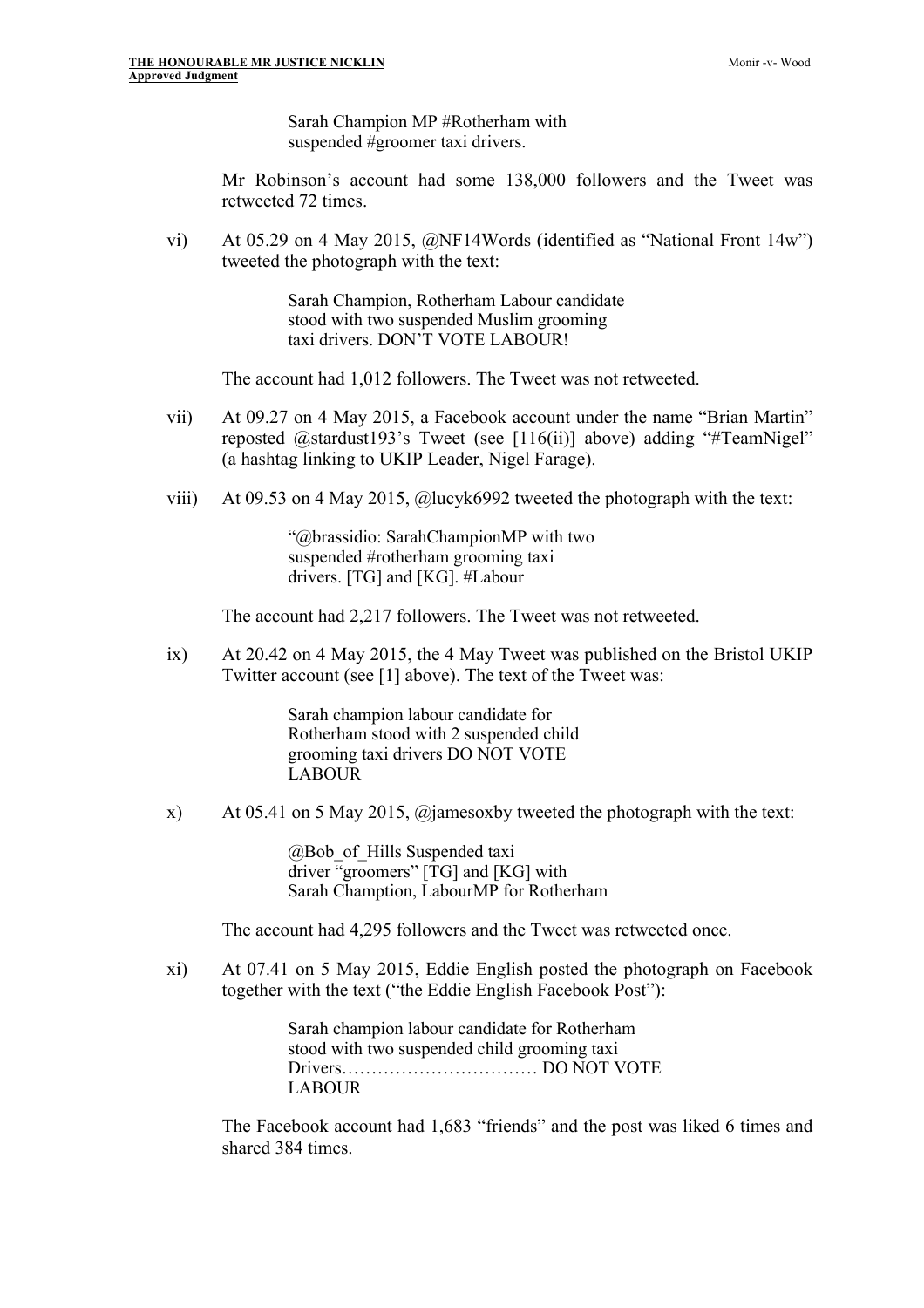- 118. Mr Hirst submits that, on the evidence, I should find that the Eddie English Facebook Post had been created by Mr English based on the Tommy Robinson Tweet. Mr Santos however contends that I should reject that because there are several differences between this and the Eddie English Facebook Post, namely: (1) it has a different ordering of different words; (2) it capitalises "Champion"; (3) it refers to Sarah Champion as "MP"; (4) it uses a hashtag before "Rotherham"; (5) it refers to Mr Monir as a "groomer taxi driver" rather than a "child grooming taxi driver"; (6) it uses a hashtag before "groomer"; and (7) it makes no reference to Labour.
- 119. Mr Wong also states in his witness statement that the followers of the Bristol UKIP Twitter account did not include anyone called Eddie English. That may be correct, but Eddie English had clearly been following (and supporting) Mr Wood's election campaign. On 29 April 2015, and again on 5 May 2015, Eddie English posted the same campaign poster image that had been posted on the Bristol UKIP Twitter account on 29 April 2015 (see [34(vii)] above). In relation to the latter posting, Eddie English added the words: "*Mr Steve Wood. UKIP candidate for South Bristol*". In a subsequent post, he also listed the local UKIP candidates in Bath. The obvious inference, and a conclusion that I reach without difficulty, is that even though he was not a "follower", Eddie English was regularly reading the Bristol UKIP Twitter account (whether directly or indirectly) and had taken the image that he had posted on Facebook on 29 April 2015 and 5 May 2015 from the Bristol UKIP Twitter account. There is no other credible explanation, and none has been offered by Mr Hirst.
- 120. The Eddie English Facebook Post was commented upon by his Facebook "friends". Of particular importance are the following exchanges between Marc David, Jake Cresswell, Tyler Dyas and Liam Terrence that took place around 21.15 on 6 May 2015:

| Marc David:        | isn't that thingy from youthy?                                       |
|--------------------|----------------------------------------------------------------------|
| Marc David:        | Zahir                                                                |
| Jake Cresswell:    | It's him isn't it                                                    |
| Marc David:        | The dirty cunt!                                                      |
| Tyler Dyas:        | The dirty bastard needs his head caving in fucking horrible prick!!! |
| Tyler Dyas:        | His he still working at youthi?                                      |
| Jake Cresswell:    | Not a clue not been in yonks                                         |
| <b>Tyler Dyas:</b> | Same here, needs his teeth taking out of his head                    |
| Jake Cresswell:    | Needs his chode chopping off!                                        |
| Liam Terrence:     | He's not working with us no more                                     |
| <b>Tyler Dyas:</b> | Init pal                                                             |
| <b>Tyler Dyas:</b> | Good the fucking nonce                                               |

121. Marc David shared the Eddie English Facebook Post with his "friends" with the comment: "*Denaby main youth club hires people like him on left, dirty cunt!*". Mr Monir knows both Mr Cresswell and Mr David as individuals that live at Denaby, near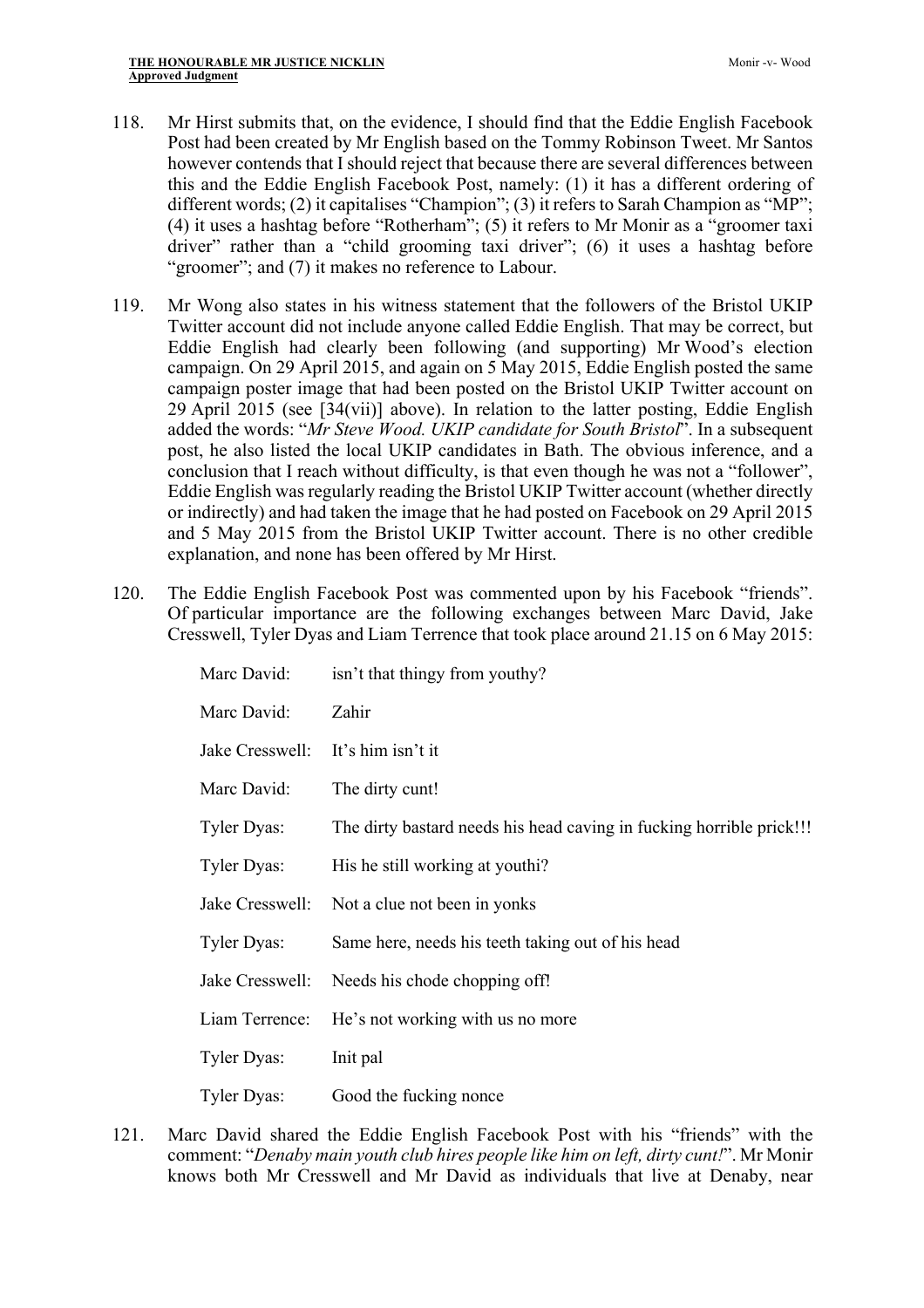Rotherham. He knew them from when he worked for Doncaster Youth Services at the Denaby Youth Club called MyPlace. They had both attended MyPlace when they were 16 or 17 years-old and when Mr Monir had worked there in 2014. He used to mentor them and knew them well.

- 122. Another Facebook user, Barry Horner, also shared the Eddie English Facebook Post with his "friends" on 7 May 2015 with the comment: "*sue your neighbour int it*?". Mr Monir explained in his evidence that Mr Horner lives in East Dene, a 15-minute walk away from his home. The unchallenged evidence is that Mr Horner's question was directed to Sue Horner, one of Mr Monir's next-door neighbours. In his second witness statement, Mr Monir said that he had been receiving "hassle" from his neighbours and attributed that to their knowledge of the Eddie English Facebook Post.
- 123. The 'percolation' or 'grape-vine' effect of defamatory allegations is well-recognised in defamation: *Slipper -v- BBC* **[1991] 1 QB 283, 300** *per* Bingham LJ. The Court of Appeal in *Cairns -v- Modi* **[2013] 1 WLR 1015** [27] spoke of this effect being "*immeasurably enhanced*" with the advent of the social media and the opportunity it affords for defamatory allegations to "*go viral*". The evidence I have set out in  $[117(xi)]$ - $[122]$  is a good demonstration of this phenomenon.
- 124. That evidence provides a firm foundation for the conclusion that there were at least some people who could identify Mr Monir from publication of the 4 May Tweet (and its republication), but Mr Monir also relies upon a general inferential case that the 4 May Tweet would have been seen by at least some who could recognise him.
	- i) Mr Monir's case is that the Bristol UKIP Twitter account had around 523 followers at the time of the Tweet. Mr Wood's case is that there were 551 followers in September 2016.
	- ii) Mr Wood's solicitor, Paul Wong, has carried out extensive analysis of these followers. Based on his evidence, Mr Hirst suggested that only 281 of these accounts were "active". Mr Wong had identified an account as "active" if the relevant user was posting Tweets him/herself. That conclusion does not follow. The fact that someone posts on Twitter may be a reliable indicator that that person is using the platform, but the converse does not follow. It is not necessary to be a contributor to Twitter to be a consumer of its output. There will be users of Twitter who post Tweets very infrequently (if at all), but who nevertheless regularly read the Tweets that appear in their timelines.
	- iii) The Tweet was directly re-tweeted 17 times and liked 8 times. Each time it was re-tweeted or liked, the Tweet would have appeared in the timelines of the respective Twitter user's followers.
	- iv) From investigations carried out by Mr Wong in September 2016, he identified 18 followers of the Bristol UKIP Twitter account who appeared to come from Yorkshire. That figure may not represent the total number of followers in Yorkshire. Any of those who did not identify their geographical location in their Twitter account, but who did live in Yorkshire, would not have been counted in the figure of 18.
- 125. I was somewhat sceptical of the value of Mr Wong's attempt at a detailed analysis of the extent of publication of the Tweet. Much of it represented speculation or the drawing of conclusions from an inadequate factual base (e.g. the assumptions about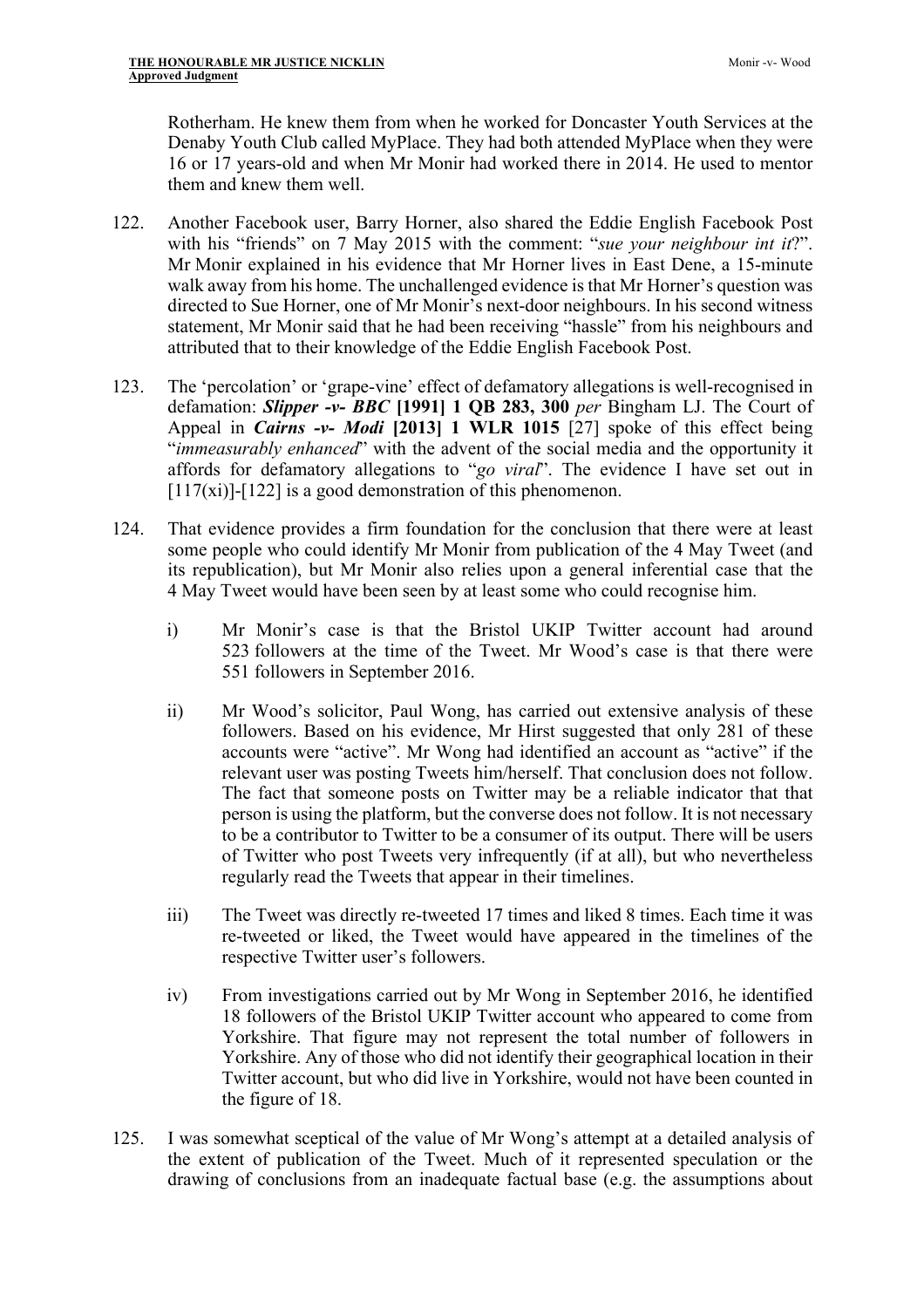"active" accounts). Mr Wong's conclusion that his inquiries with the Bristol UKIP Twitter followers demonstrated that none had identified Mr Monir, falls to be assessed against the actual evidence of identification. As the example of the Eddie English Facebook Post clearly demonstrates, the *direct* publication to actual followers (and retweeting) of a defamatory Tweet may well be just the start of a chain of republication. In this instance, within 48 hours, the defamatory message in the 4 May Tweet had jumped platforms from Twitter to Facebook. That cross-over between social media is both easy and obvious. Again, Mr Wong's conclusion that there were potentially 18 followers of the Bristol UKIP Twitter account in Yorkshire (none of whom responded affirmatively to his question whether s/he had identified Mr Monir) falls to be measured against the clear evidence that, with just one link in the chain, the defamatory contents of the 4 May Tweet had reached Yorkshire and, with two, it had reached Mr Monir's next-door neighbour.

- 126. Mr Monir has also relied upon other evidence which he contends demonstrates publication of the 4 May Tweet to people who were able to identify him:
	- i) Mr Monir received a telephone call from a friend, Shakoor Adalat, in the evening of 4 May 2015. Mr Adalat told Mr Monir that he had received "*a disturbing picture of [him] being labelled a paedophile*". Mr Adalat's evidence at trial was that he had received a copy of the 4 May Tweet via WhatsApp from his cousin. Mr Adalat said that he was in two minds whether to let Mr Monir know about the Tweet, but decided that he should. Mr Adalat forwarded the WhatsApp message to Mr Monir after being asked to do so.
	- ii) Mr Monir's sister, Shazana Monir, gave evidence that she had seen the 4 May Tweet on her Twitter newsfeed during the evening of 4 May 2015, and also told Mr Monir about it. When cross-examined, Ms Monir confirmed that the Tweet that she had seen that evening had come from the Bristol UKIP Twitter account. Mr Hirst asked Ms Monir when she thought she had seen the Tweet. She said that it was when she had gone around to her brother's house, and she estimated that this was "*around 8.30, 9.00pm*". The timing was important, because the 4 May Tweet was not posted until 8.42pm that evening.
	- iii) Adeal Ali, a friend of Mr Monir who lives in Rotherham, gave evidence that he had seen the 4 May Tweet on 4 May 2015. He did use Twitter but did not follow the Bristol UKIP Twitter account. He said that he had been carrying out a search for information about Sarah Champion MP on Google and Facebook when he found the 4 May Tweet on Google. He telephoned Mr Monir straightaway to tell him about it. When cross-examined, Mr Hirst asked Mr Ali whether he might have seen other Tweets, but Mr Ali was firm that the Tweet he had seen had said Bristol UKIP on the top corner. He did, however, say that he had seen the Tweet at between 5-7pm on 4 May 2015. If that timeframe is correct, it would mean that he could not have seen the 4 May Tweet.
	- iv) Shabir Daad lives in Bristol. His evidence was agreed by Mr Wood and Mr Daad was not required to attend for cross-examination. In the run up to the 2015 general election Mr Daad was working with George Galloway, campaigning for him and the Respect Party in Bradford. In that role, he also worked with Mohammed Hussein. Although he did not follow Bristol UKIP on Twitter, Mr Daad saw the 4 May Tweet on 5 May 2015. He believed it to be true due to the child sexual exploitation scandal in Rotherham. He thought that Mr Hussein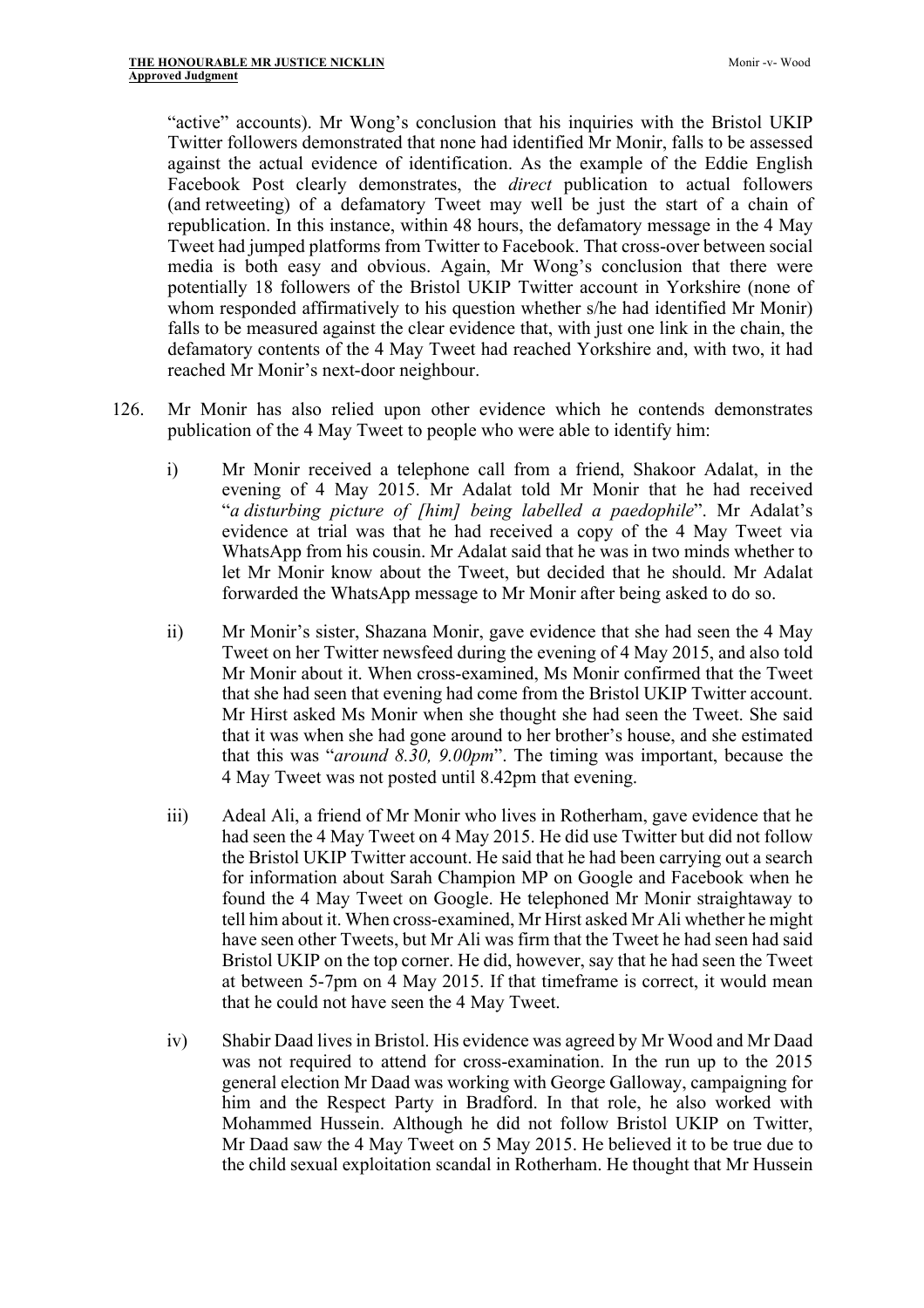would be interested in the 4 May Tweet because he was from Rotherham and so he forwarded a copy of it to him via WhatsApp. Mr Daad did not know Mr Monir.

- v) Mohammed Hussein provided a witness statement for Mr Monir and was called to be cross-examined. He confirmed that he was campaigning for the Respect Party in Bradford when he received a copy of the 4 May Tweet from Mr Daad. Mr Hussein said that, although he did not know him personally, he had recognised Mr Monir because he was well-known in the Rotherham community. He too thought that the allegation was true. He said that, at some time later, he sent a screenshot of the Tweet to approximately 1,000 people, mostly based in Rotherham, using some 30 WhatsApp groups to which he belonged ("the WhatsApp Republication"). Despite Mr Wood's acceptance of Mr Daad's evidence, Mr Hussein was cross-examined as to whether he was sure that what he had been sent by Mr Daad was the 4 May Tweet. He affirmed his evidence that it was.
- vi) Shamraz Monir, Mr Monir's brother, gave evidence that he saw the 4 May Tweet on 8 May 2015 at 12.12pm and telephoned his brother to tell him about it. He stated that friends of his in Rotherham and other local people who knew him had asked him about the 4 May Tweet. Some of them, he said, had seen it on Twitter and some had it passed to them on WhatsApp. He estimated that about 20 people had asked him about the 4 May Tweet, but he agreed in crossexamination that he told these people that the allegation was not true. Shamraz's evidence on this point was not challenged in cross-examination and he maintained that it was the 4 May Tweet that people were asking him about.
- 127. Mr Monir also invites the Court to draw the inference as to the extent of publication of the 4 May Tweet (and that people must have identified him from the photograph) because of various things that happened to him.
	- i) In his witness statement, Mr Monir said that he had kept a tally of the number of people who either mentioned the 4 May Tweet or asked if he was a taxi driver. Mr Monir is not a taxi driver – he does not even have a driving licence – so he inferred that if he was asked this it was as a result of the relevant person having seen the 4 May Tweet. By September 2016, he had logged 115 people raising either of these things with him.
	- ii) He says that he has experienced people calling him "*you Paki groomer*", others have made threatening remarks and he says that he has even experienced people driving past him and shouting abuse.
	- iii) Mr Monir gives evidence that of other parents at the school to which his son attends – and of which he had previously been a governor – no longer speaking to him when he collects his son from school. He attributes this shunning of him to the 4 May Tweet and he has in consequence avoided doing the school run. He refers to a particular incident in June 2017 when he was dropping off his son at school. Another parent had said "*Let Jimmy Saville go [first]*", in the context of Mr Monir walking in front of the other parent.
	- iv) In early 2015, Mr Monir applied to the Labour Party to be on its panel of candidates for council elections in 2016. On 14 December 2015, Mr Monir had an interview with a selection committee of the party. As part of the interview,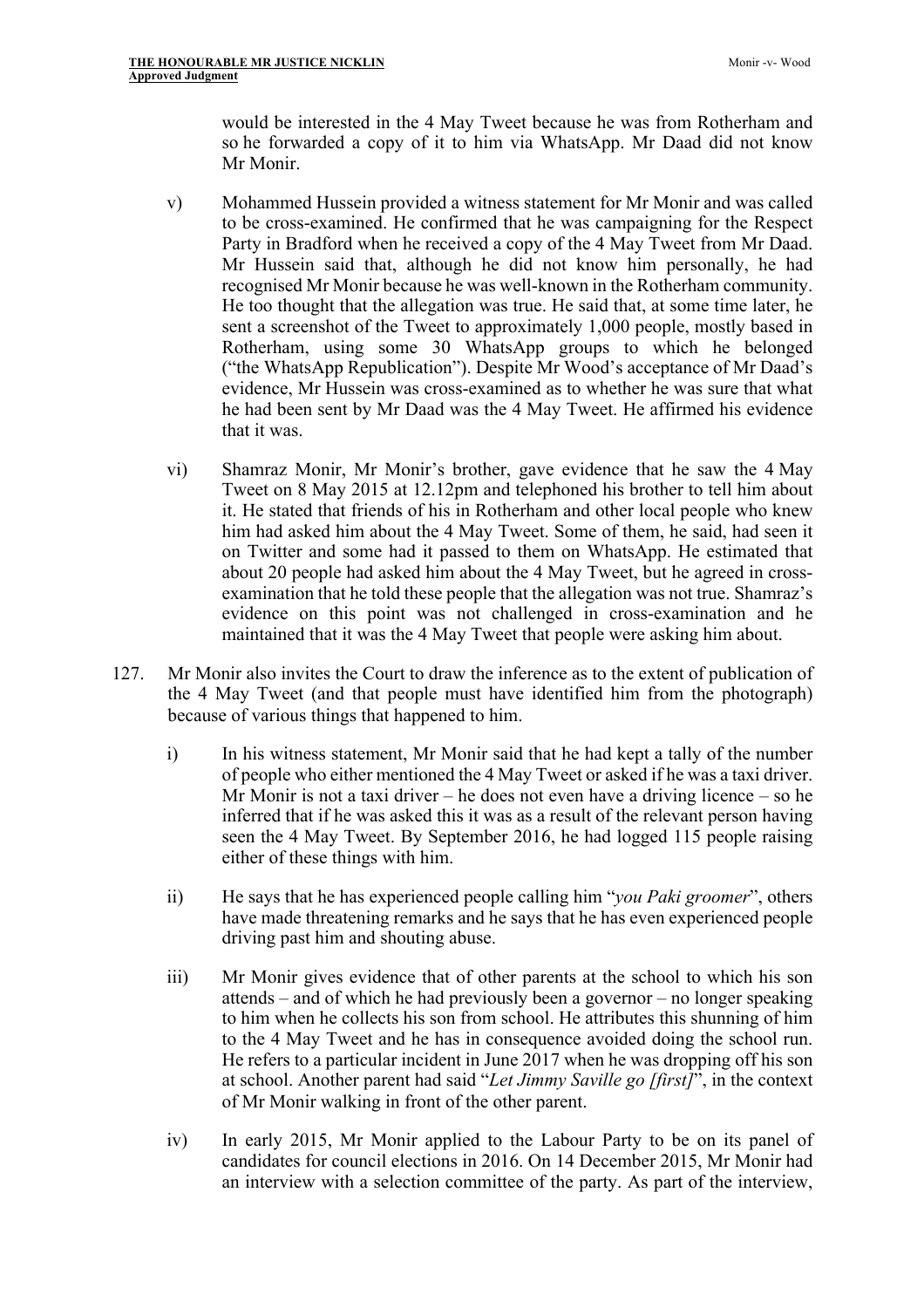he was asked whether there was anything about him that could potentially embarrass the Labour Party. Mr Monir explained about the 4 May Tweet and he felt that, by their body language, the reaction of the panel was negative. Following the interview, Mr Monir was told that he had not been selected. He asked for feedback, and on 16 December 2015 he received an email from the party which included concern about "*disclosure of potentially embarrassing issues which you alluded to*", which Mr Monir believes could only have been a reference to the 4 May Tweet.

### **Conclusions as to publication and republication of the 4 May Tweet**

- 128. My conclusions and findings on the evidence are as follows:
	- i) Beyond noting that the 4 May Tweet is likely to have been seen by a proportion of the followers of the Bristol UKIP Twitter account, I cannot make any finding about the number of publishees or how many of them may have been based in Yorkshire. Any attempt to do so would simply be guesswork. This is not a mass publication case where the Court is able to draw a sure inference as to publication. Mr Monir must demonstrate his case on publication by evidence.
	- ii) The 4 May Tweet was read by (and published to) (1) Shakoor Adalat; (2) Shazana Monir; (3) Shabhir Daad; (4) Mohammed Hussein; and (5) Shamraz Monir.
	- iii) I find that Adeal Ali must have been mistaken about seeing the 4 May Tweet. I think it likely that he saw one of the other publications that included the photograph of Mr Monir (see [117] above).
	- iv) Some 20 people asked Mr Shamraz Monir about the 4 May Tweet.
	- v) Mr Hussein sent a screenshot of the 4 May Tweet that he had received from Mr Daad to approximately 1,000 people, mostly based in Rotherham, via WhatsApp groups of which he was a member.
	- vi) The Eddie English Facebook Post was a republication of the 4 May Tweet.
		- a) I am satisfied, from the analysis in [118] above, that Eddie English was regularly reading the Bristol UKIP Twitter account.
		- b) The language and contents of the Eddie English Facebook post are almost identical to the 4 May Tweet. Of particular importance are: the grammatical misuse of "stood"; the error in capitalisation of Sarah Champion's surname and "Labour"; and the block capitalisation of the exhortation not to vote Labour. The differences – spelling out the word "two" rather than use of the number and the addition of multiple full stops - are minor in comparison.
		- c) I reject Mr Hirst's alternative hypothesis that the Eddie English Facebook Post was caused by the Tommy Robinson Tweet. The dissimilarities mean that the it is much more likely that the post was based on the 4 May Tweet.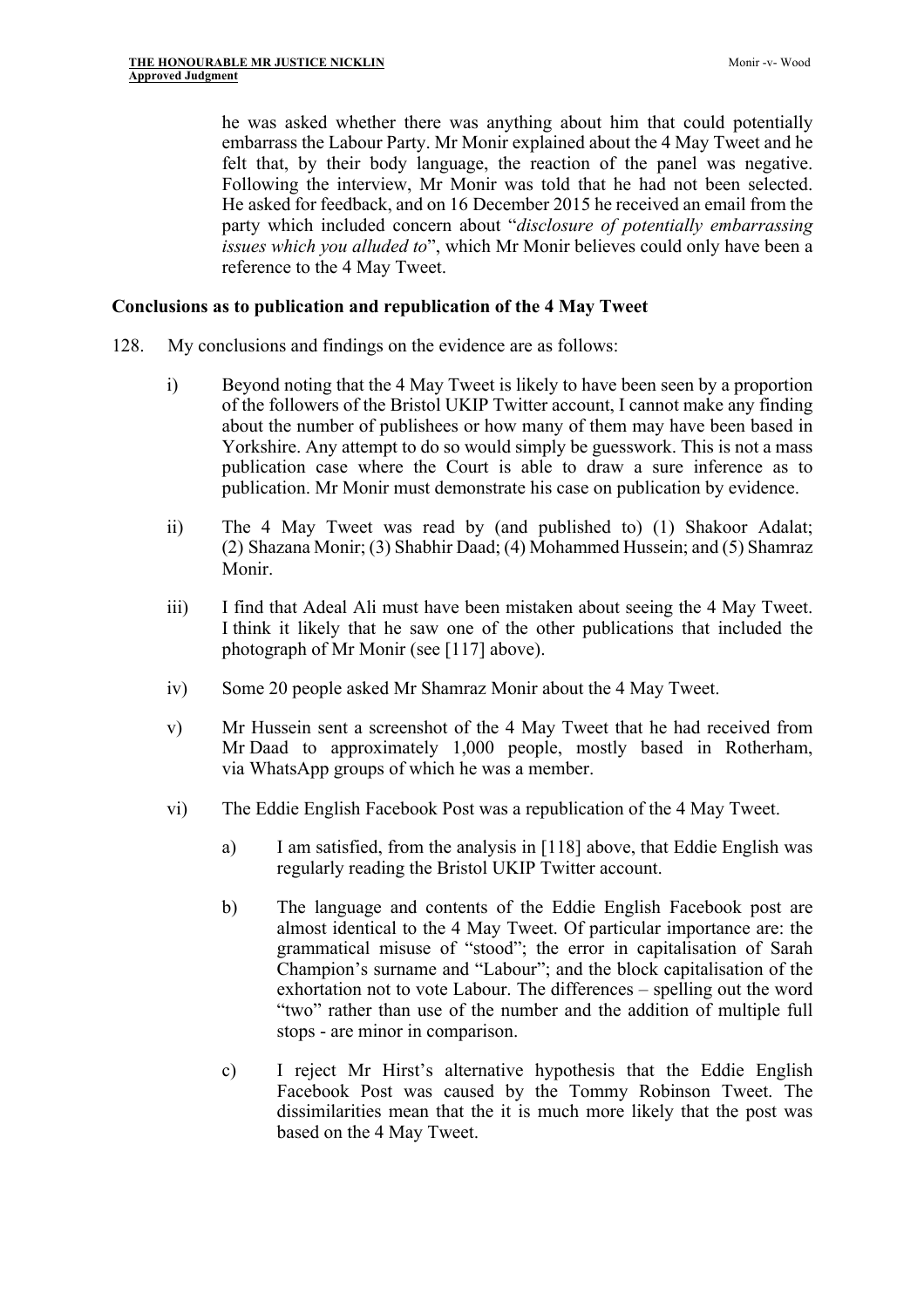- vii) The Eddie English Facebook Post was published to, at least, the 384 people who shared the post and could potentially have been published to all 1,683 "friends" of Eddie English's Facebook account, although it is not possible to determine how many.
- viii) Two particular people who saw the Eddie English Facebook Post were Marc David and Jake Cresswell. Mr David shared the Eddie English Facebook Post with his Facebook "friends" (the number of whom is uncertain on the evidence). The discussion about the post ([120] above) also demonstrates that the post was read by Tyler Dyas and Liam Terrence.
- ix) Barry Horner also saw the Eddie English Facebook Post and shared it with his Facebook "friends" (the number of whom is uncertain on the evidence, but one was Mr Monir's neighbour, Sue Horner).
- x) Mr Monir has failed to satisfy me that the negative reactions he experienced ([127] above) were caused by publication of the 4 May Tweet. The reactions relied upon could have been caused by any of the publications identified in [117] above.

# **Conclusions as to reference**

- 129. I am satisfied on the evidence that Mr Monir has established that the following people were able to (and did) identify him from the photograph in the 4 May Tweet and its republication: (1) Shakoor Adalat; (2) Shazana Monir; (3) Mohammed Hussein; (4) Shamraz Monir; (5) Marc David; (6) Jake Cresswell; (7) Tyler Dyas; (8) Liam Terrence; (9) Barry Horner; and (10) Sue Horner. Mr Daad did not know Mr Monir, so he could not have identified him.
- 130. I am satisfied that the WhatsApp Republication is likely to have led to the 4 May Tweet being published to around 1,000 recipients and that, because of the WhatsApp groups' connection with Rotherham, a significant, but unquantifiable, number of those would have been able to identify Mr Monir from the photograph. It may be that some of the 20 or so people who asked Shamraz Monir about the 4 May Tweet had received it via this route, but I cannot reach a firm conclusion on that.
- 131. Mr Wong's evidence as to identification of Mr Monir (or lack of it) by the followers of the Bristol UKIP Twitter account does not assist. It certainly does not undermine the very clear evidence of identification that I have found.
- 132. I am therefore satisfied that Mr Monir has established that the 4 May Tweet was published to people who understood the words contained in it to refer to him.

# **ISSUE 3: RESPONSIBILITY FOR PUBLICATION**

- 133. Mr Wood did not personally post the 4 May Tweet on the Bristol UKIP Twitter account. However, there are four bases on which Mr Monir contends that Mr Wood is nevertheless liable for its publication:
	- i) direct participation in (or authorisation of) the publication of the Tweet;
	- ii) agency;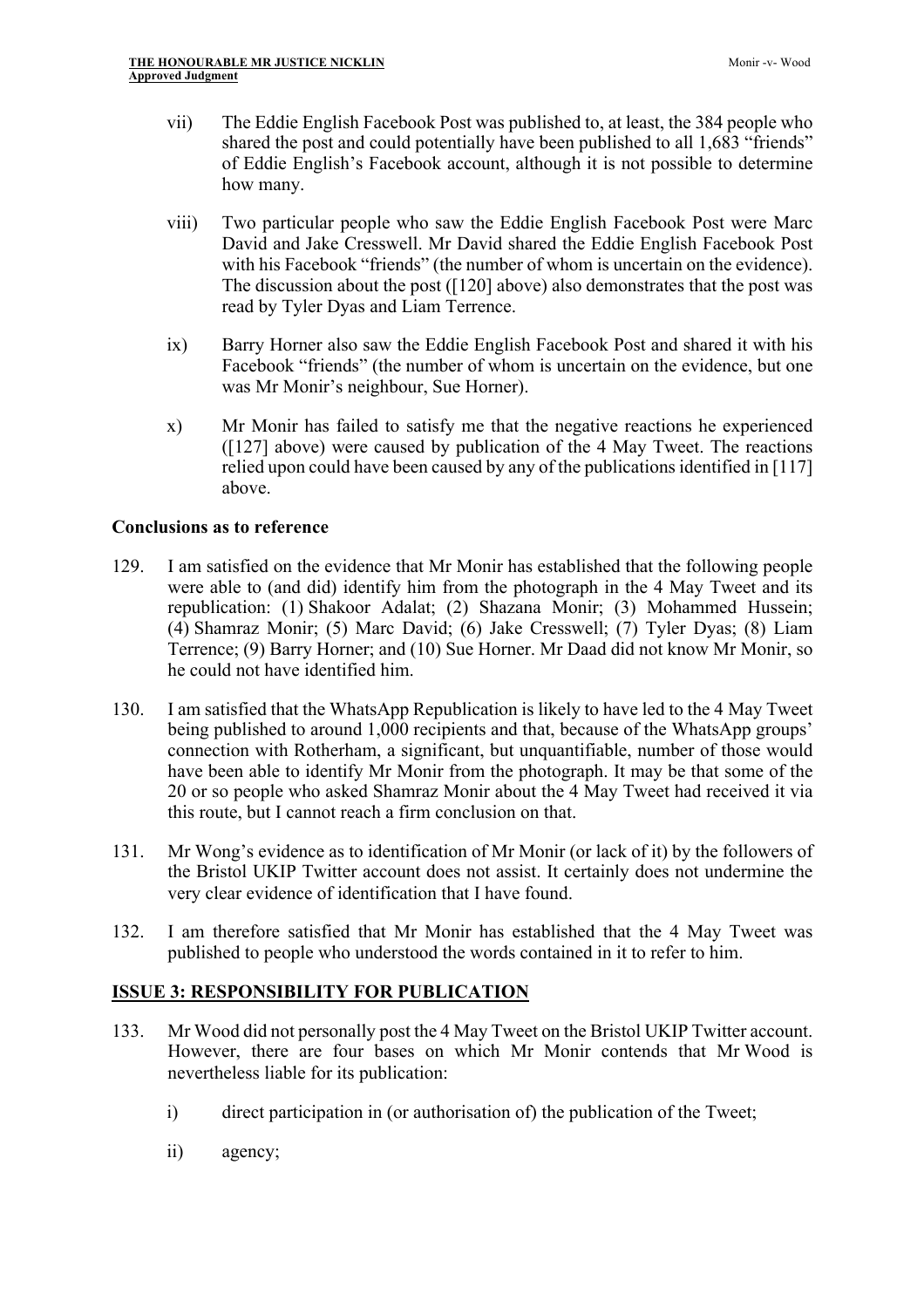- iii) vicarious liability; and
- iv) subsequent ratification of the publication under the principle in *Byrne -v- Deane* **[1937] 1 KB 818**.

I shall deal with each of these in turn.

# **(i) Direct participation/authorisation**

134. I can deal with this alleged basis for finding Mr Wood liable for publication of the 4 May Tweet shortly. It fails on the facts.

# *The Law*

- 135. The basic principles are clear and not disputed by the parties.
	- i) The general rule can be stated as follows: under the general law of tort, everyone who knowingly takes part in the publication of a libel, or authorises or ratifies it, are jointly and severally liable (§8.10 *Duncan & Neill on Defamation*   $(4<sup>th</sup>$  edition, 2015);
	- ii) However, for a person to be held liable as a *primary* publisher, s/he must be shown to have knowing involvement in the publication of the particular words. It is insufficient that a person merely plays a passive role in the process: *Bunt -v-Tilley* **[2007] 1 WLR 1243** [22]-[23];
- 136. Mr Santos relied upon *Ricci -v- Chow* **[1987] 1 WLR 1658** as authority for the proposition that members of unincorporated associations are liable as primary publishers for publications by the association. That is to state the proposition too widely. The existence of an unincorporated association does not alter the basic requirement to show that the relevant individual participated in or authorised publication. The liability of individual members of an unincorporated association depends upon their individual involvement with the publication: see *Mercantile Marine -v- Toms* **[1916] 2 KB 243, 246-247** *per* Swinfen Eady LJ.

### *The Facts*

- 137. It is common ground that it was Mr Langley who composed and posted the 4 May Tweet on the Bristol UKIP Twitter account. Indeed, Mr Monir originally contemplated suing Mr Langley. He was included as a defendant in the Claim Form when it was originally issued. However, his name was deleted by amendment prior to service of the Claim Form. As such, Mr Wood became the sole defendant to the claim. That was a tactical choice by Mr Monir. He decided that Mr Langley was not worth suing whereas he clearly concluded that Mr Wood was. Mr Wood is clearly aggrieved at this, but a claimant is entitled to choose against whom he pursues his claim. If a defendant who is sued considers that another person is jointly liable for the claim s/he faces, then s/he can join another party under CPR Part 20. Mr Wood did not do so, perhaps also recognising that Mr Langley would be unlikely to satisfy any judgment. Nevertheless, where a claimant chooses to sue someone other than the primary publisher, he takes on the burden of establishing that this other person is liable for the publication.
- 138. The facts are clear. The 4 May Tweet was composed and posted by Mr Langley without reference to (or seeking approval from) Mr Wood. Mr Wood did not write the 4 May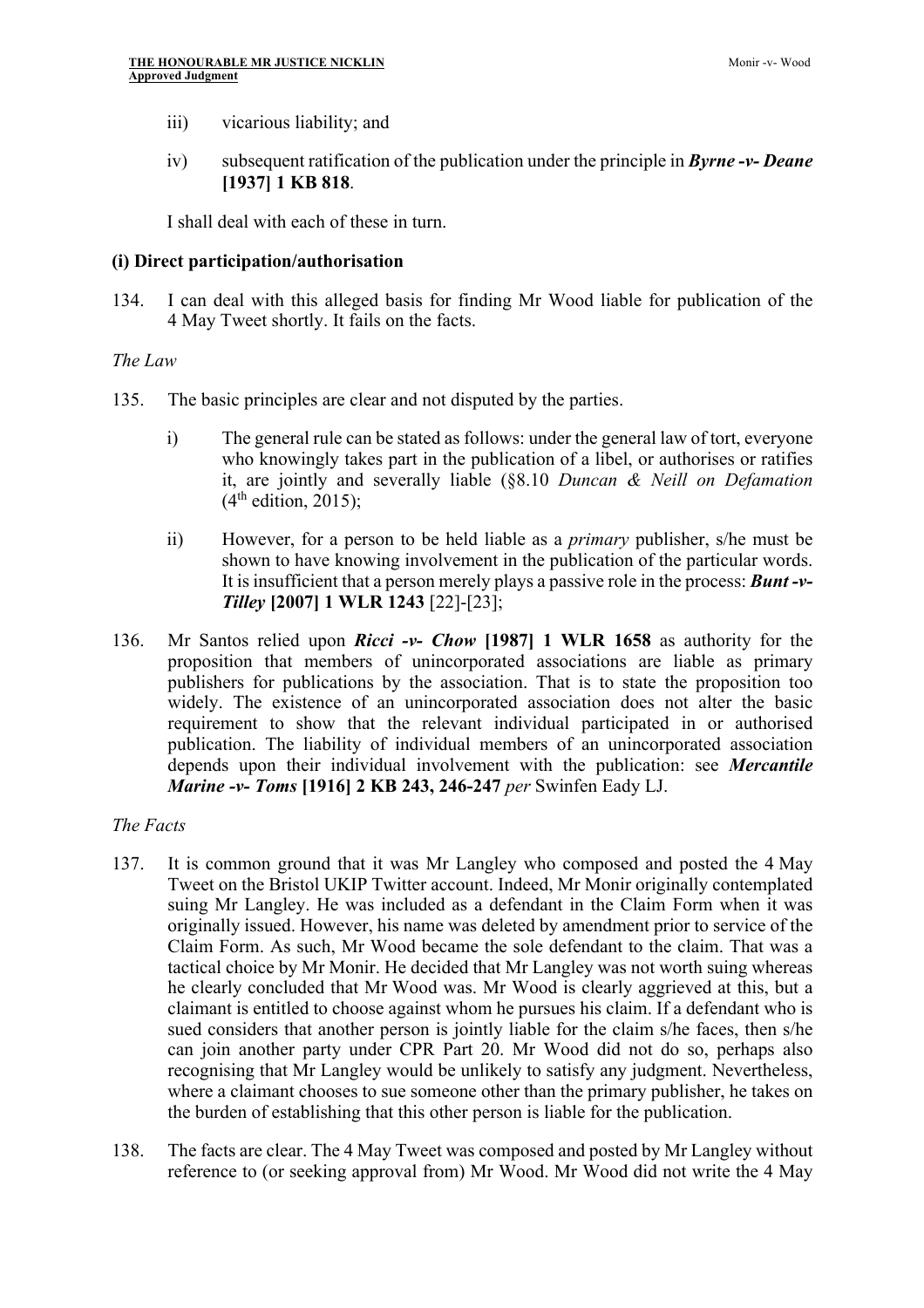Tweet and he had no knowledge of its contents before it was published by Mr Langley. He did not directly participate in its publication. It is true that Mr Wood had given the Prior Approval Instruction to Mr Langley regarding what he posted on the Bristol UKIP branch's social media accounts. And, had this instruction been followed, and had Mr Wood given direct approval to the 4 May Tweet before it was published, then he would have been liable as a primary publisher. But, as I have found, that Prior Approval Instruction was not observed. Indeed, on the evidence there does not seem to have been a single occasion on which Mr Langley sought Mr Wood's specific authorisation or approval for any social media posting. The 4 May Tweet was no different. Mr Langley was the only person who participated directly in its original publication and Mr Wood did not specifically authorise it.

139. In consequence, I find Mr Wood is not liable as a publisher of the 4 May Tweet as a result of personal or direct participation in publication.

# **(ii) Agency**

### *Preliminary pleading point*

- 140. Mr Monir's reliance upon agency as a basis for establishing Mr Wood's liability has been contentious. Mr Hirst submitted, at the outset of the trial, that neither the case on agency, nor vicarious liability, was properly pleaded in Mr Monir's statements of case. I was never asked specifically to rule upon this point, but I am satisfied that the objection has no substance.
	- i) When the point was first raised, I considered what was originally pleaded in the Particulars of Claim. Paragraph 6 set out Mr Monir's case on Mr Wood's responsibility for publication:
		- 6.1 The @BristolUkip Twitter account is the official Twitter account for the Bristol Branch of UKIP. At the relevant time, the Defendant was the Chairman of the Bristol Branch of UKIP and the UKIP candidate for the Bristol South constituency in the General Election held on 7 May 2015.
		- 6.2 The Defendant featured heavily in the  $@B$ ristolUkip account's tweets and feed. By way of example, he was mentioned in six separate tweets published by the @BristolUkip account on 6 May 2015.
		- 6.3 The Twitter account was created and used by John Langley (then the Vice-Chairman of the UKIP Bristol Branch) under the instruction and on behalf of the UKIP Bristol Branch Committee (of which the Defendant was the Chairman). The Committee, including the Defendant, would regularly email Mr Langley with subjects about which they wanted him to tweet. In the circumstances, Mr Langley published the Tweet on behalf of and with the encouragement of the UKIP Bristol Branch and, in particular, the Defendant. The Defendant participated in the publication of the Tweet.
	- ii) That was Mr Monir's case, pleaded without the benefit of any disclosure.
	- iii) In the Defence, Mr Wood's response to this case was:
		- a) Paragraph 6.1 was admitted.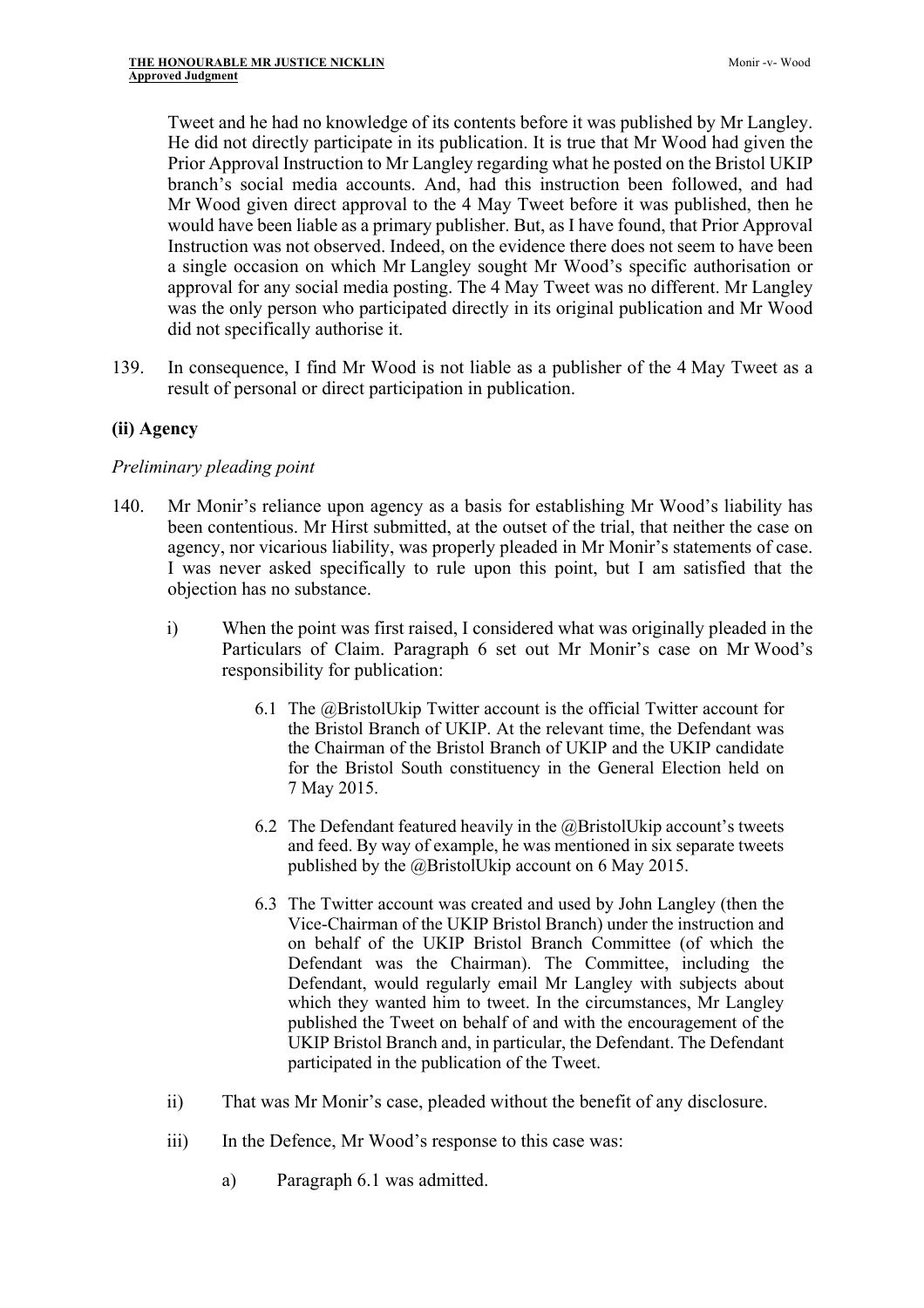- b) As to Paragraph 6.2, contended that the fact that the Defendant was referred to in a number of Tweets did not mean that he was responsible for their publication.
- c) His response to Paragraph 6.3 was:

"… it is admitted that the @BristolUKIP Account was set up, managed, edited and used exclusively by John Langley who was then a volunteer member of Bristol UKIP. Mr Langley was authorised by the Branch Committee, which included the Defendant, to take responsibility for all social media output for Bristol UKIP. It is denied that Mr Langley received detailed or day-to-day instruction or guidance on how to use the @BristolUKIP Account and opther social media accounts, or that any other Bristol UKIP member had prior input or copy approval of any social media output. Rather Mr Langley, was encouraged by the Committee, in general terms, to post content which would advance UKIP's interest in the General Election on the one hand, but which would not be harmful to UKIP's interests on the other. In particular the Defendant issued his own personal warning to Mr Langley that content which was xenophobic or racist, or descended into highly personal attacks, was not tolerated by the Claimant under any circumstances."

- iv) The original factual averments in the parties' pleadings have rather been overtaken by developments in the case. For example, it has been clear, ever since there was disclosure as to the creation of the Bristol UKIP Twitter account, that the account was actually set up by Mr Wood **not** Mr Langley. In a perfect world, parties would keep their statements of case under review at stages through the litigation and make necessary amendments to the factual case advanced in their statements of case in light of, for example, disclosure. In the real world, this is rarely done. No doubt, this is born of pragmatism and a desire to avoid unnecessary expenditure of costs. In most cases, each party's case on the facts becomes clearer as the litigation moves through the phases of disclosure and witness statements. If the factual case (at least) of each party, and the dispute between them, is perfectly clear neither party is prejudiced if the pleadings are not updated. In many trials, the pleadings are not referred to at all, having by that stage served their purpose.
- v) Occasionally, as here, a party raises a complaint that part of the case advanced by his opponent has not been raised adequately or at all in the other party's statement of case. Mr Hirst, relying upon paragraph 26.9 of *Gatley* (12th edition, 2013) contends that Mr Monir's Particulars of Claim fails to plead "*the necessary factual averments, namely that the agent or employee was acting on behalf of the defendant within the scope of his authority and set out any additional facts and matters on which he relies in support of such averments*". Mr Santos contends that CPR 16(4)(1)(a) requires pleading of the *facts* upon which the party relies. He relies upon the case that is quoted in the footnote to the passage relied upon by Mr Hirst from *Gatley*: *Burch -v- Parkinson* **[2010] TASSC 42**. That case, from the Supreme Court of Tasmania, was concerned with a defamation claim in which an issue arose as to the sufficiency of the pleading of the claim for vicarious liability. The Tasmanian procedural rules  $(r227(1)(b))$  contained a provision in almost identical terms to CPR 16.4(1)(a). Relying upon an English authority, Holt AsJ held that the claimant had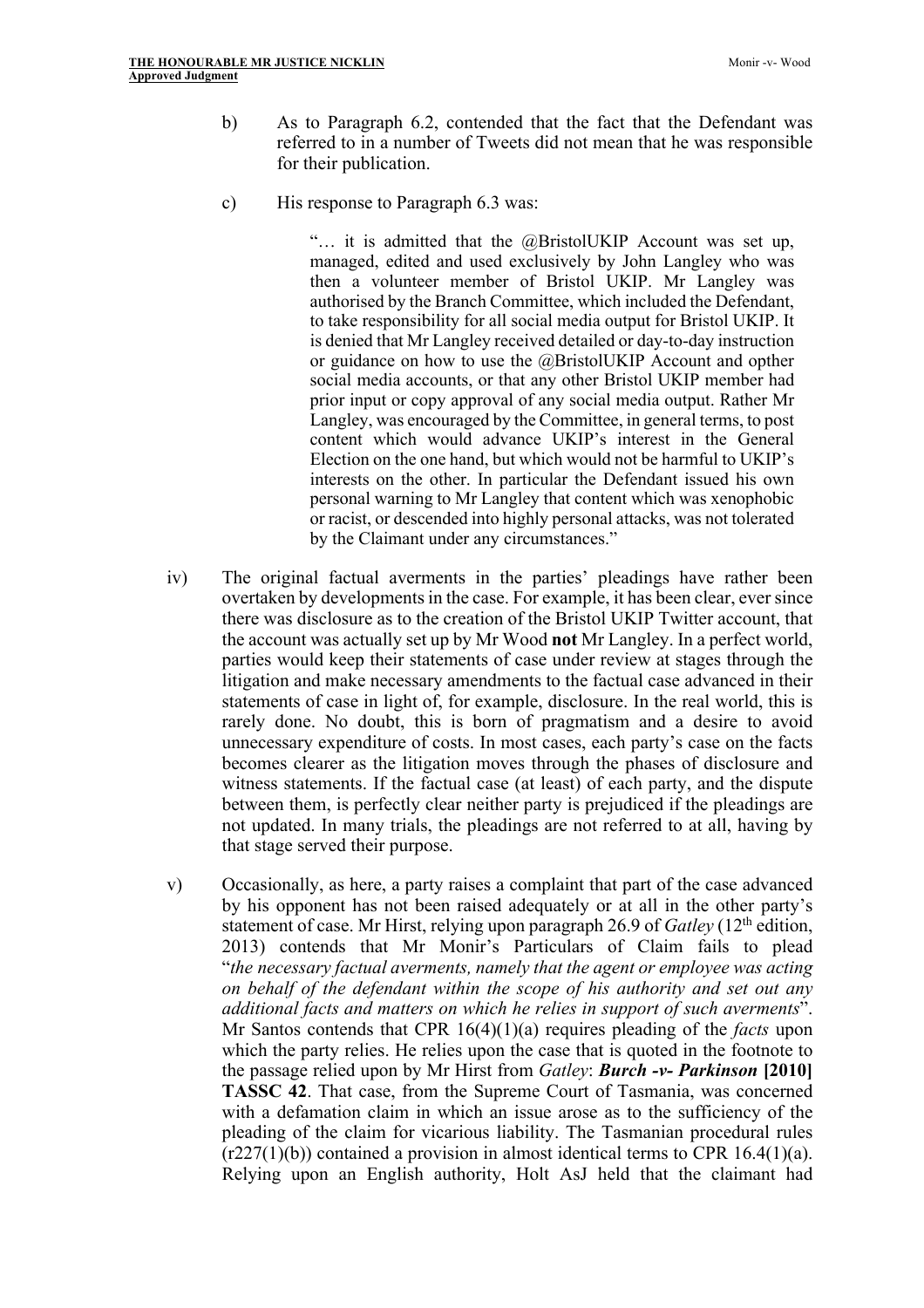sufficiently pleaded the material facts in support of his contentions as to vicarious liability:

- [16] … The rule in this jurisdiction is that the pleading is to contain only the material facts. The legal consequences which will follow, if pleaded facts are proven at trial, is not a matter for necessary incorporation in the pleadings: In *Konskier -v- B Goodman Ltd* **[1928] 1 KB 421** Scrutton LJ said in relation to pleaded facts at 427: "*But a plaintiff is not now bound to state the legal effect of the facts on which he relies; he is only bound to state the facts themselves ...*". In respect of a rule equivalent to r227(1)(b) Martin J in *Creedon -v-Measey Investments* **(1988) 91 FLR 318** at **320** adopted the statement by Williams in *Civil Procedure in Victoria*, obviously taken from *Konskier,* that: "*The pleader is not bound to state the legal effect of the facts upon which he relies; he is only bound to state the facts themselves.*" It follows that the fact, if it be the fact, that the plea does not, by its terms, clearly show whether the liability alleged is vicarious or direct or both does not amount to a breach of the rules of pleading.
- vi) That statement of the rule certainly accords with my understanding of the historical requirements for a statement of case in this jurisdiction. Whatever the strict rule, however, the cardinal principle is one of fairness. A party is entitled to know the case that he has to meet. If he is ambushed at trial, that is not fair. Statements of Case are one of the ways that parties know the case against them.
- vii) When the point was raised by Mr Hirst at the beginning of the trial it seemed to me that Mr Wood did know the *factual* case he had to meet. Mr Monir was contending that, by his actions in putting Mr Langley in charge of the Bristol UKIP Twitter account, he was liable for the publication of the 4 May Tweet. I therefore asked Mr Hirst what further evidence or disclosure he contended would have been before the Court had the case on agency/vicarious liability been made expressly clear in the Particulars of Claim. He gave general answers about wishing to investigate "*the wider enterprise of UKIP Bristol branch*" and submitted that, on the issue of vicarious liability, I needed to probe more deeply into the operations of the branch. I was sceptical that, given the issues on the existing statements of case and the evidence already before the court, there was likely to be any further documents or evidence that would bear on the issue. I did not consider that there was any real prejudice to Mr Wood in his dealing with the *legal* consequences of the factual position. Nevertheless, I gave Mr Hirst the option to come back at any time during the trial if he were able to identify any factual material that Mr Wood was unable to rely upon because of the alleged failure to flag up the issue of agency/vicarious liability. He did not take up the offer.
- viii) Having completed the trial, I am very clear in my conclusion that there has been no prejudice to Mr Wood:
	- a) Although the Particulars of Claim could have been clearer, the essential basis on which it was alleged that Mr Wood was liable for publication was sufficiently identified. The issue of agency/vicarious liability was raised expressly in Mr Monir's skeleton for the pre-trial review. There has been no ambush at trial. Indeed, Mr Wood's skeleton for the trial dealt with the issue of agency/vicarious liability, albeit prefaced with a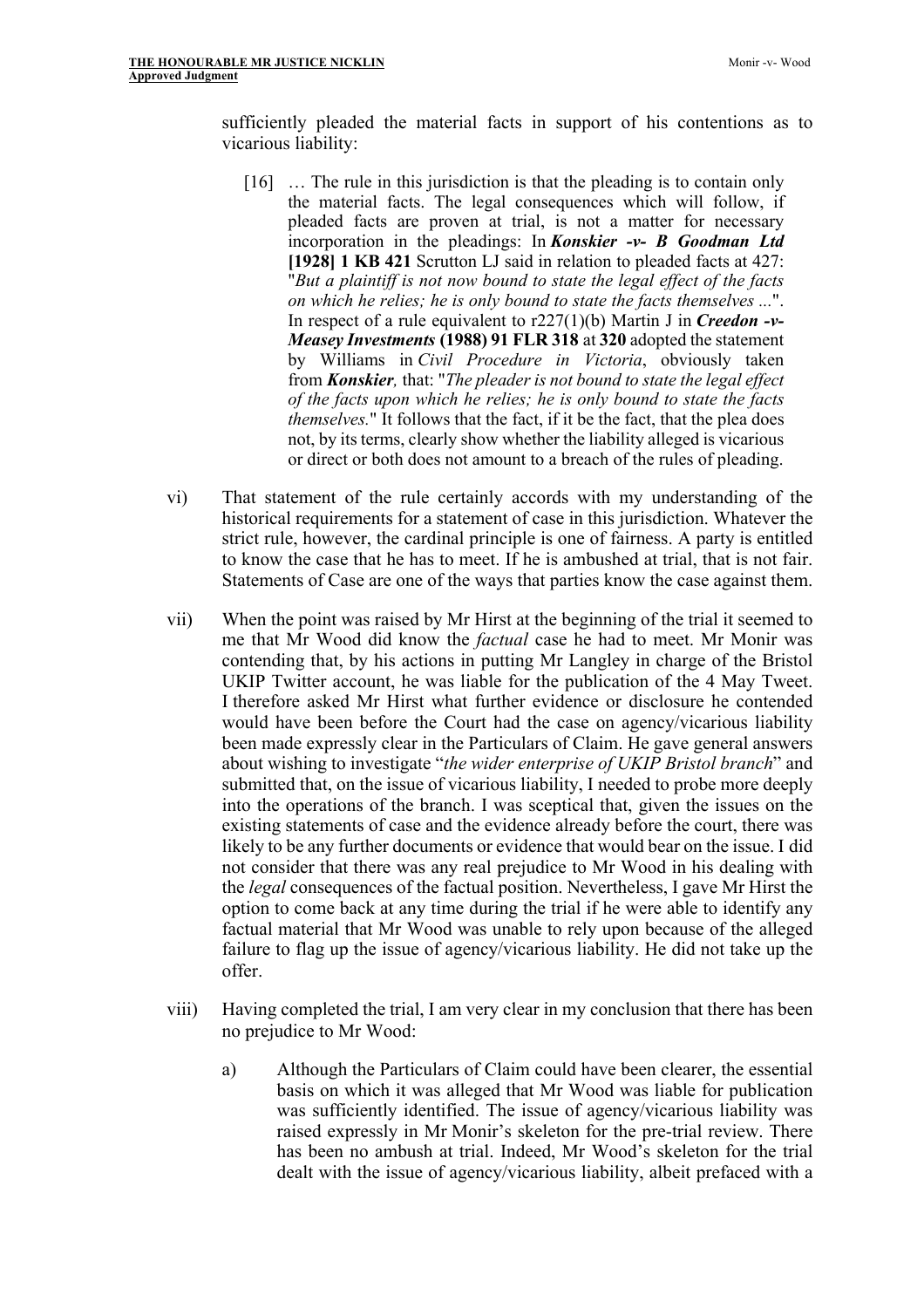contention that Mr Monir would need permission to amend to advance the argument. Critically, however, it was not suggested that an application to amend would be resisted or that it should be refused because of any identified prejudice.

b) These are essentially legal arguments advanced on the same facts that were in issue – and were always going to be in issue – in the trial. The reality is that this is a paradigm example of a case where the argument is one as to the legal consequences that follow from certain factual findings. As I have identified, there are four bases on which Mr Monir contends that, on the facts, Mr Wood is legally responsible for the 4 May Tweet. Three of them are based on the same facts, very few of which are disputed. Only the *Byrne -v- Dean* argument is based on different facts. I am quite satisfied that Mr Hirst on behalf of Mr Wood has had ample time to make submissions on the issues of law in relation to agency/vicarious liability, not least because the trial was adjourned between the end of April until the beginning of July.

### *Submissions*

- 141. Mr Santos contends that, when he published the 4 May Tweet, Mr Langley was Mr Wood's agent. He submits that the general law of agency applies, and Mr Wood thereby becomes liable as primary publisher for the 4 May Tweet. He relies upon *Gros -v- Crook* **(1969) 113 SJ 408**; *Parkes -v- Prescott* **(1868-69) LR 4 Ex 169**; *Hewitt -v-Bonvin* **[1940] KB 188**; *Veliu -v- Mazrekaj* **[2007] 1 WLR 495** (at [32] and [40]); *Colonial Mutual Life Assurance Society Ltd -v- Producers & Citizens Co-operative Assurance Company of Australia Ltd* **(1931) 46 CLR 41, 50**; *Regan -v- Taylor* **[2000] EMLR 549**; *Economou -v- De Freitas* **[2017] EMLR 4** [224]; and *Oriental Press Group Ltd -v- Fevaworks Solutions Ltd* [64].
- 142. Further, Mr Santos submits that Mr Langley had been appointed Bristol UKIP's Campaign Manager and was therefore acting as Mr Wood's agent in the context of an election. As such, he argues, the Court should apply by analogy the principles from election law as to the candidate's liability for the actions of his/her agent: *Erlam -v-Rahman* **[2015] EWHC 1215 (QB)** [51] to [58]; and *Ali -v- Bashir* **[2013] EWHC 2572 (QB)** [71] to [76]. Based on these authorities, he contends that, Mr Wood was liable for the actions of his agent, Mr Langley, "*even if they are committed without his knowledge and consent or, indeed, contrary to his express instructions*". Knowledge of what agents are doing does not need to be proved against a candidate for him to be fixed with responsibility for their actions.
- 143. Mr Hirst argues that, in the absence of express authorisation, a principal will be liable for the acts of his agent (who is not an employee) only in respect of a statement made by the agent in the course of representing his principal and where the agent has actual or apparent authority to make the statement: §§8-176 to 8-182 *Bowstead and Reynolds on Agency* (21<sup>st</sup> edition, 2017). He submits that agency is a fiduciary relationship where the principal assents to the agent acting on his behalf giving the agent authority to affect the principal's relations with third parties.
- 144. He argues that, in the context of defamation, a principal is not necessarily responsible for everything said by an agent: *Bezant -v- Rausing* **[2007] EWHC 1118** [72]. Mr Langley's role was not as a representative of any individual and he was not able to affect that person's relations, legal or otherwise, with third parties. The 4 May Tweet was not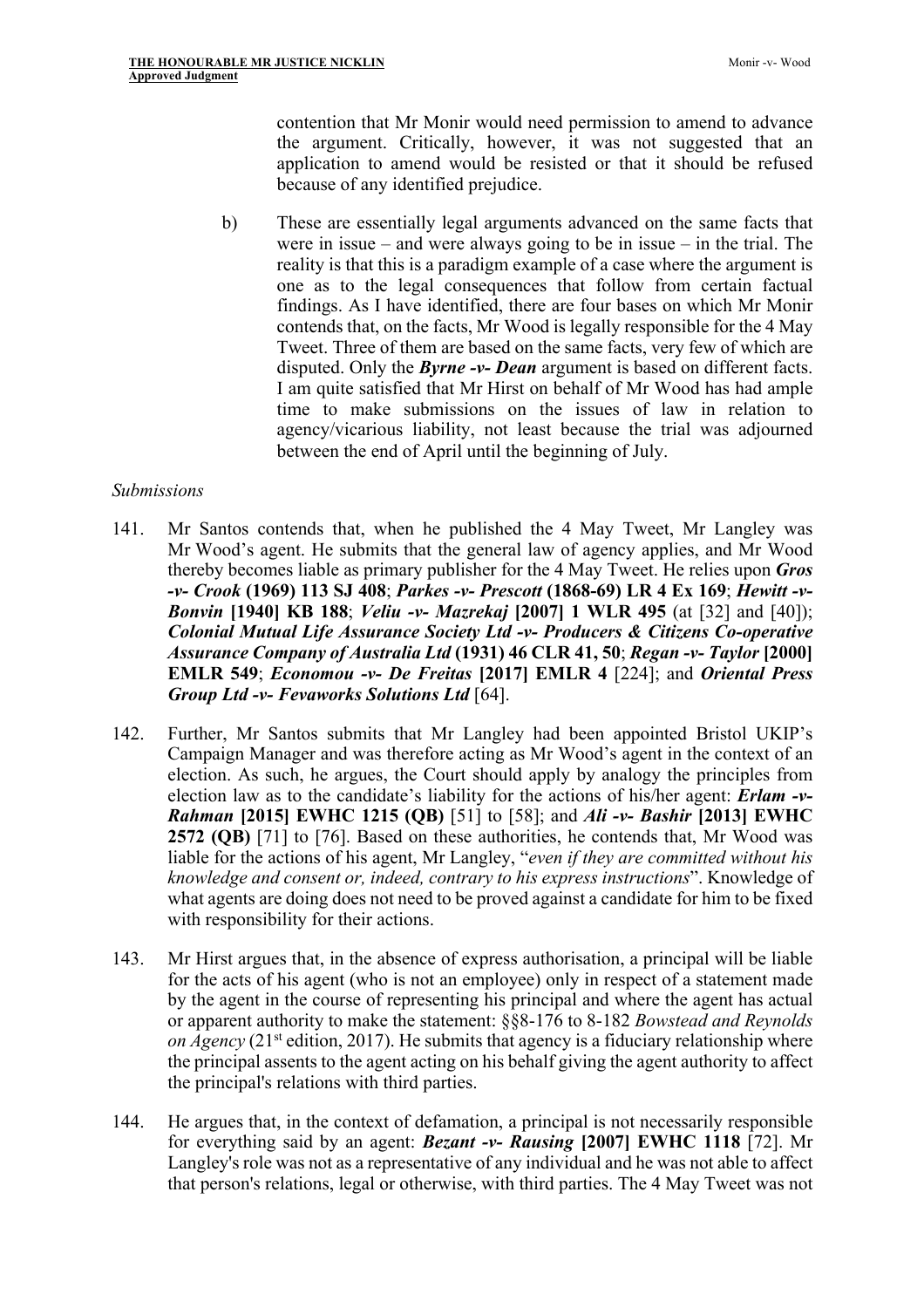an act in which Mr Langley was representing Mr Wood with actual or apparent authority. Finally, when Mr Langley posted the 4 May Tweet, he was acting outside the scope of his agreed role.

#### *Decision*

- 145. Before turning to consider the treatment of agents under election law, I will consider the position under the general law of agency.
- 146. The general principle, as formulated by the authors of *Bowstead* (§8-177) (footnotes omitted) is:

"A principal is liable in tort for loss or injury caused by his agent, whether or not his servant, and if not his servant, whether or not he can be called an independent contractor, in the following cases:

- (a) if the wrongful act was specifically instigated, authorised or ratified by the principal.
- (b) (semble) in the case of a statement made in the course of representing the principal within the actual or apparent authority of the agent: and for such a statement the principal may be liable notwithstanding that it was made for the benefit of the agent alone and not for that of the principal.
- (c) where the principal can be taken to have assumed a responsibility for the actions of the agent."
- 147. There are very few authorities that directly bear on the issue of liability for publication of a defamatory statement by an agent, as opposed to an employee. Many of the cases rely upon principles from vicarious liability and apply them in the context of agency, but it is clear from the discussion in *Bowstead* (§8-176) that care needs to be paid to the circumstances where it is right to do so.
- 148. The oldest, and clearest, authority is *Colonial Mutual Life Assurance Society Ltd -v-Producers & Citizens Co-operative Assurance Company of Australia Ltd*. A canvasser and agent, Mr Ridley, was engaged by an insurance company under an agreement, one of the terms of which prohibited him from defaming any other person or institution. While attempting to obtain business, he made defamatory statements concerning another insurance company. It was held that in so doing he was acting, not independently, but as a representative of the first assurance company conducting negotiations for that company, and that company was liable for his statements.
- 149. In their joint judgment, Gavan Duffy CJ and Starke J held:

"It was said that the defendant reserved to itself no power of controlling or directing Ridley in the execution of the work he was employed to do or of dismissing him for disobedience of orders: in short, that Ridley was an agent of the defendant in the nature of an independent contractor, and not servant of the defendant for whose tort in the course of his employment the defendant would be responsible. The nature of Ridley's employment, however, gave the defendant a good deal more power of controlling and directing his action than was conceded by the argument addressed to us. Nothing in the agreement or the position of the parties denied the right of the [defendant] to control and direct Ridley, when, where and whom he should canvass. In our opinion the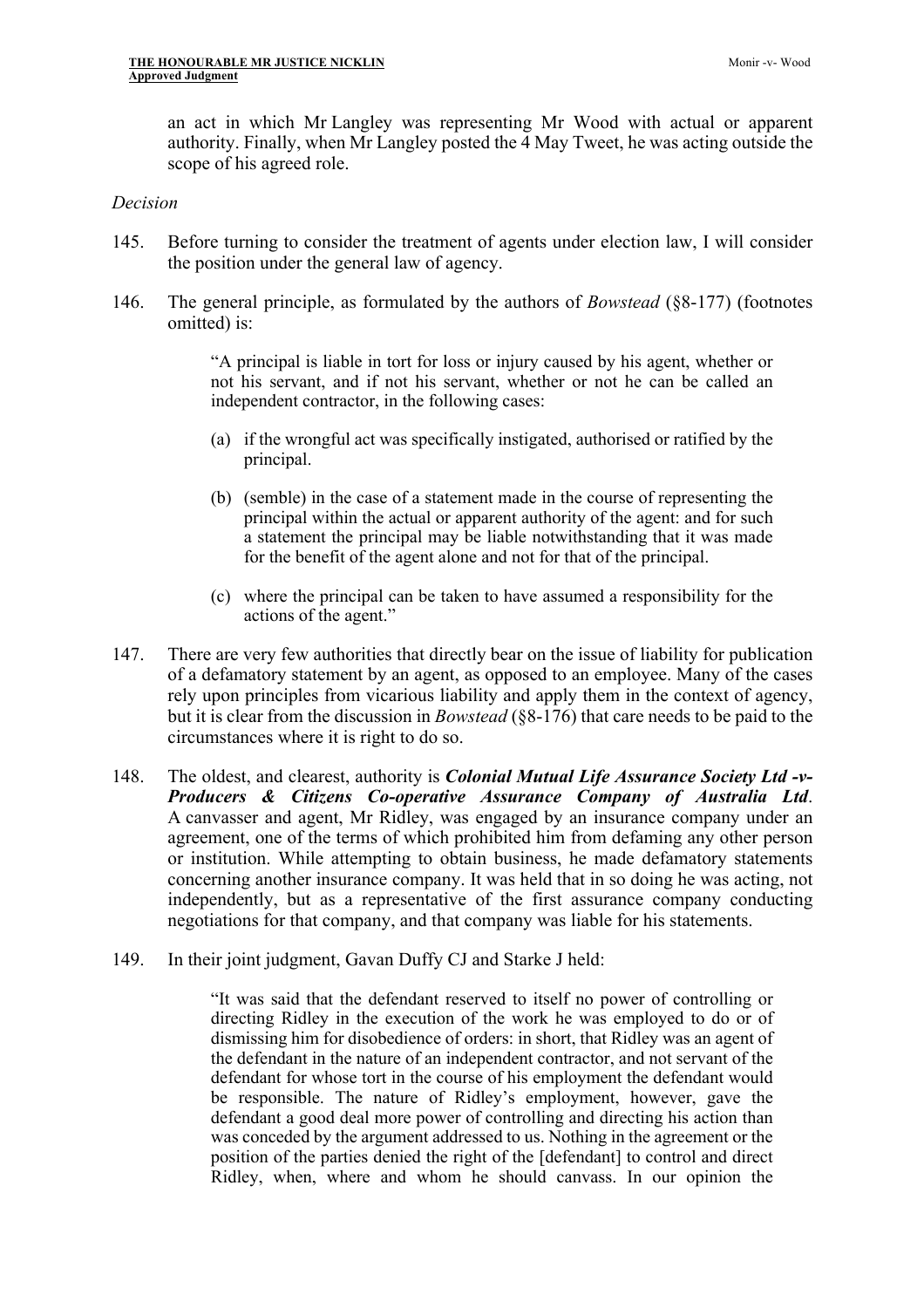judgment of the Judicial Committee in *Citizens' Life Assurance -v- Brown*  **[1904] AC 423** really concludes the present case. But if it does not, still we apprehend that one is liable for another's tortious act 'if he expressly directs him to do it or if he employs that other person as his agent and the act complained of is within the scope of the agent's authority". It is not necessary that the particular act should have been authorised: it is enough that the agent should have been put in a position to do the class of acts complained of… And if an unlawful act done by an agent be within the scope of his authority, it is immaterial that the principal directed the agent not to do it. The class of acts which Ridley was employed to do necessarily involved the use of arguments and statements for the purpose of persuading the public to effect policies of insurance with the defendant, and in pursuing that purpose he was authorised to speak, and in fact spoke, with the voice of the defendant. Consequently the defendant is liable for defamatory statements made by Ridley in the course of his canvass, though contrary to its direction."

150. Dixon J (with whom Rich J agreed) held:

"… In my opinion, the liability of a master for the torts committed by his servant in the course of his employment is not imposed upon the appellant by the agency agreement, but I do not think that it follows that the appellant incurs no responsibility for the defamation published by the 'agent' in the course of his attempts to obtain proposals.

In most cases in which a tort is committed in the course of the performance of work for the benefit of another person, he cannot be vicariously responsible if the actual tortfeasor is not his servant and he has not directly authorised the doing of the act which amounts to a tort. The work, although done at his request and for his benefit, is considered as the independent function of the person who undertakes it, and not as something which the person obtaining the benefit does by his representative standing in his place and, therefore, identified with him for the purpose of liability arising in the course of its performance. The independent contractor carries out his work, not as a representative but as a principal.

But a difficulty arises when the function entrusted is that of representing the person who requests its performance in a transaction with others, so that the very service to be performed consists in standing in his place and assuming to act in his right and not in an independent capacity. In this very case the 'agent' has authority to obtain proposals for and on behalf of the appellant; and he has, I have no doubt, authority to accept premiums. When a proposal is made and a premium paid to him, the Company then and there receives them, because it has put him in its place for the purpose. This does not mean that he may conclude a contract of insurance which binds the Company. It may be, and probably is, outside his province to go beyond soliciting and obtaining proposals and receiving premiums; but I think that in performing these services for the Company, he does not act independently, but as a representative of the Company, which accordingly must be considered as itself conducting the negotiation in his person… [the Judge then referred to some academic commentary]

Some of the difficulties of the subject arise from the many senses in which the word 'agent' is employed. 'No word is more commonly and constantly abused than the word agent. A person may be spoken of as an agent and no doubt in the popular sense of the word may properly be said to be an agent, although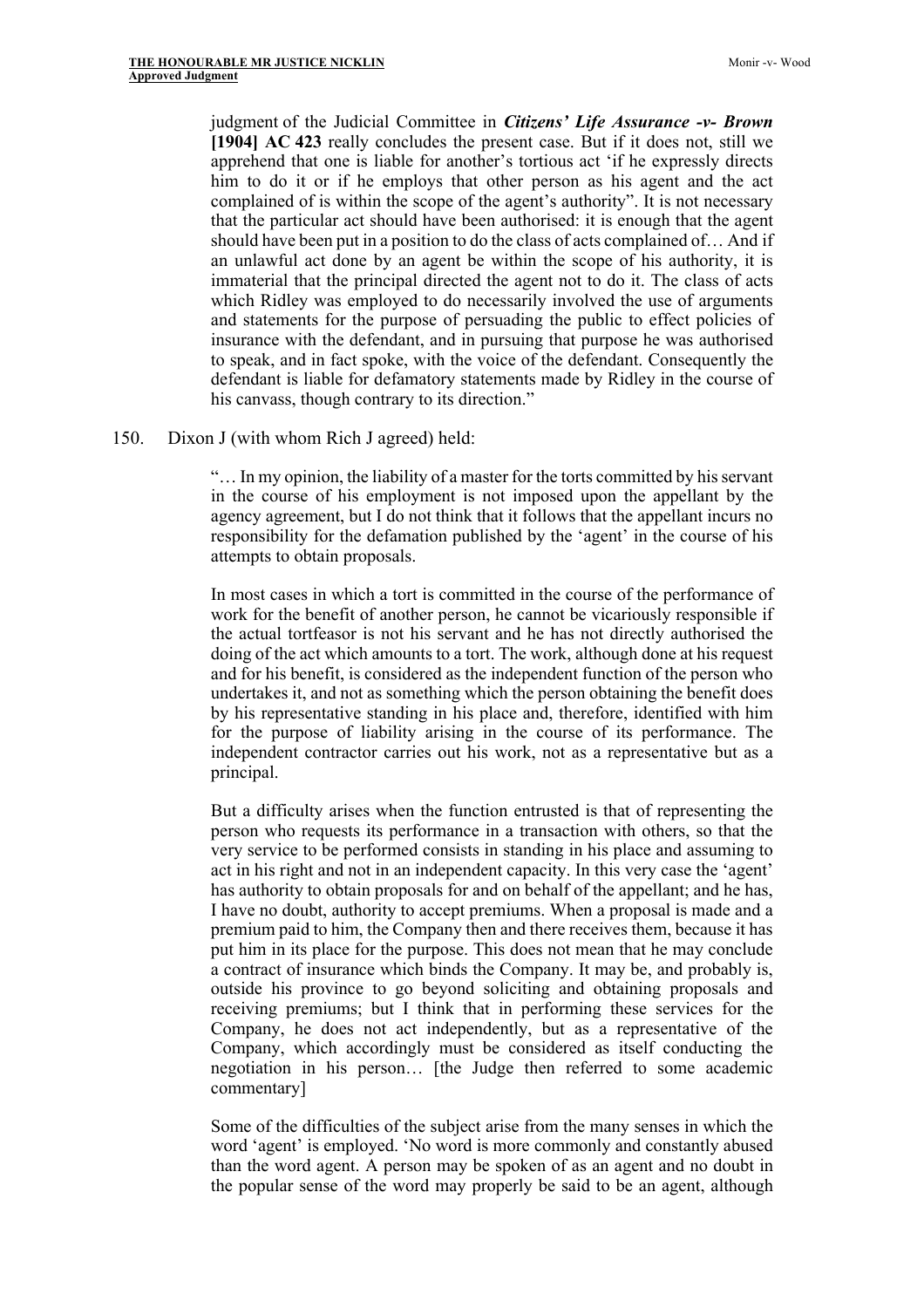when it is attempted to suggest that he is an agent under such circumstances as create the legal obligations attaching to agency that use of the word is only misleading' (*per* Lord Herschell in *Kennedy -v- De Trafford* **(1897) AC 180, 188**). Unfortunately, too, the expressions 'for,' 'on behalf of,' 'for the benefit of' and even 'authorise' are often used in relation to services which, although done for the advantage of a person who requests them, involve no representation.

If the view be right which I have already expressed, that the 'agent' represented the Company in soliciting proposals so that he was acting in right of the Company with its authority, it follows that the Company in confiding to his judgment, within the limits of relevance and of reasonableness, the choice of inducements and arguments, authorised him on its behalf to address to prospective proponents such observations as appeared to him appropriate. The undertaking contained in his contract not to disparage other institutions is not a limitation of his authority but a promise as to the manner of its exercise. In these circumstances, I do not think it is any extension of principle to hold the Company liable for the slanders which he thought proper to include in his apparatus of persuasion.

The wrong committed arose from the mistaken or erroneous manner in which the actual authority committed to him was exercised when acting as a true agent representing his principal in dealing with third persons.

I do not think a distinction can be maintained between breaches of duty towards third persons with whom the agent is authorised to deal and breaches of duty towards strangers, committed in exercising that authority. If what he does is done as the representative of his principal, it cannot matter, apart from questions of estoppel and of apparent as opposed to real authority, whether the injury which it inflicts is a wrong to one rather than another person."

- 151. The most recent edition of *Bowstead* cites the case as authority for the proposition, from the judgment of Bowen J, that "*the principal is liable for the actions of the agent when the function entrusted is that of representing the person who requests his performance in a transaction with others, so that the very service to be performed consists in standing in his place and assuming to act in his right and not in an independent capacity*" (§8-182, and see also Illustration (24) in §8-196).
- 152. *Regan -v- Taylor* and *Bezant -v- Rausing* do not assist.
	- i) *Regan* is a case about whether an authorised publication of a defamatory statement by an agent attracted the same qualified privilege as would have applied had the principal published the same statement himself. The issue was not whether the client, as principal, was liable for what his solicitor published on his behalf (although Chadwick LJ clearly thought he would have been – see 569). Mr Taylor, the solicitor, was being sued personally for what he had published on behalf of the client. Although Chadwick LJ dissented in the result, all three Judges found that the scope of a solicitor's authority to publish statements on behalf of his client was a matter of fact to be determined in each case (at 564, *per* May LJ, 569, *per* Chadwick LJ and 573 *per* Henry LJ).
	- ii) *Bezant* was a summary judgment application in which Gray J held that the claimant had failed to provide any evidence that the defendant "*caused or authorised or even knew in advance of the allegedly defamatory words*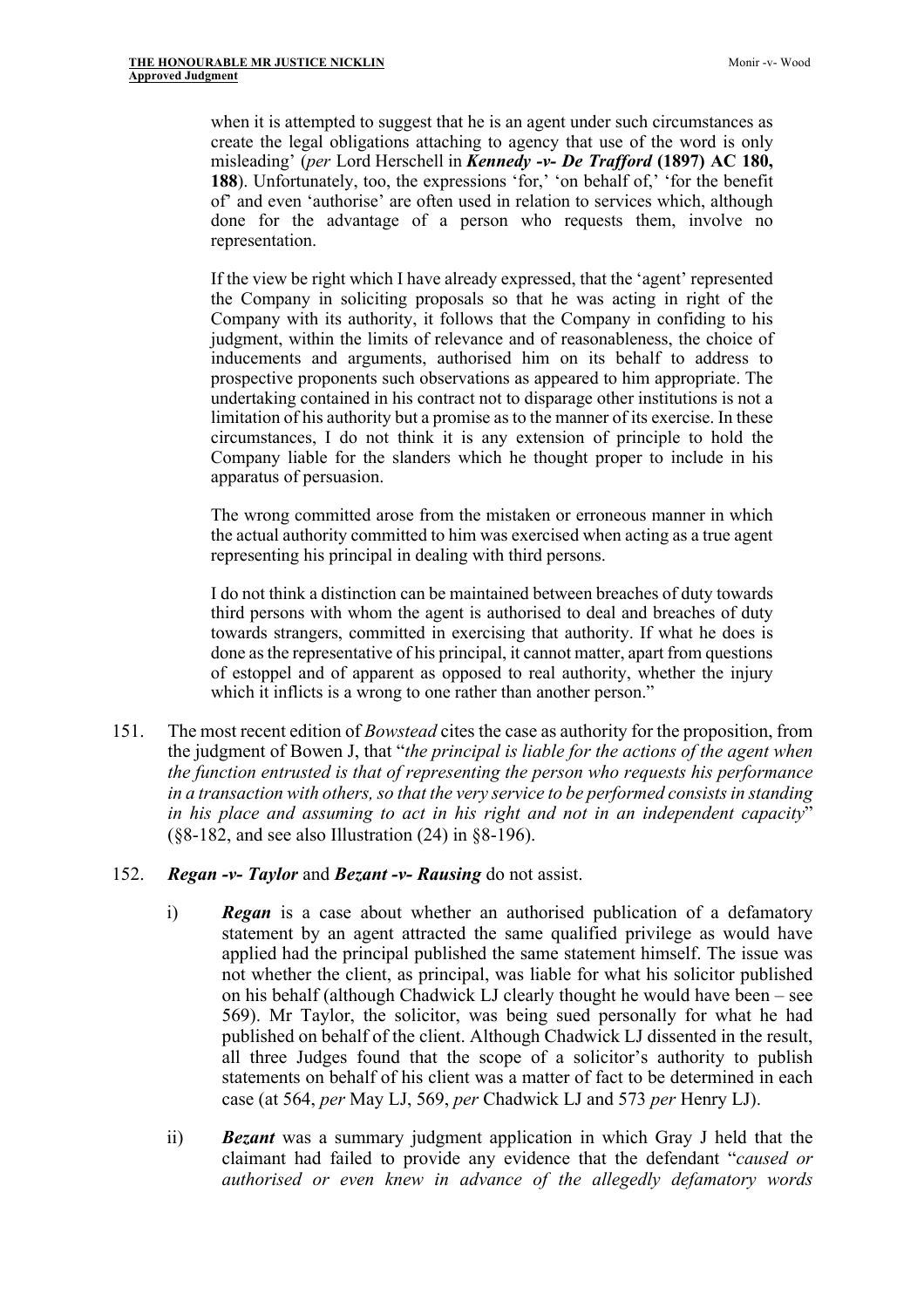*published by [his solicitor]*" [72]. There was no consideration of the issue of agency.

- 153. *Gros -v- Crook* is another case of pure agency, rather than vicarious liability for the acts of an employee. The editor of a weekly publication invited a writer to contribute an article. He did, it was published, and the writer was paid for it. The article was defamatory of the claimant who brought a claim for libel against the editor and the publishers. The writer's identity was not known to the claimant and he was not a party. The writer was found to be malicious, but the editor was not. The issue was whether the defendant editor and publishers were responsible for the malice of the writer, as their agent. The defendants contended that the writer was an independent contractor and that they were not responsible for his malice. Relying upon *Egger -v- Chelmsford*  **[1965] 1 QB 248** and *Citizens Life Assurance Co Ltd -v- Brown* **[1904] AC 423**, Blain J held that "*there was no doubt about the defendant's liability for the writer's tort*". He noted that there was a "*dearth of authority on the position if the writer had been an independent contractor*", but concluded that "*if the writer had not been found to be contractually the publishers' agent they would not have been held vicariously liable for his malice*". That is an example of the language and principles of vicarious liability being used in a case concerning a relationship of agency, not employment. Both *Egger* and *Brown* were employment cases.
- 154. In *Brown*, the Privy Council held that the defendant company was liable for the defamatory (and malicious) publication of its employee even if he was acting outside his authority in writing and publishing the libel. Lord Lindley held:

"[The employee] had no actual authority, express or implied, to write libels nor to do anything legally wrong; but it is not necessary that he should have had any such authority in order to render the company liable for his acts. The law upon this subject cannot be better expressed than it was by the Acting Chief Justice in this case. He said: "*although the particular act which gives the cause of action may not be authorized, still if the act is done in the course of employment which is authorized, then the master is liable for the act of his servant.*" This doctrine has been approved and acted upon by this Board (in *Mackay -v- Commercial Bank of New Brunswick* **(1874) L. R. 5 P. C. 394**; *Swire -v- Francis (1877) 3 App. Cas. 106*), and the doctrine is as applicable to incorporated companies as to individuals."

155. The authors of *Bowstead* suggest that: "*a person should be liable in respect of all tortious statements, whether in deceit, negligence, defamation or injurious falsehood, made by his agent (not being a servant) in the course of representing him, provided that the statement made was within a category which the agent had actual or apparent authority to make*". In support of this proposition, reliance is also placed on the High Court of Australia's decision in *Sweeney -v- Boylan Nominees Pty Ltd*  **[2006] HCA 19**; **(2006) 226 CLR 161**. This was a personal injury claim. The claimant had been injured by the door of a faulty refrigerator in a service station and convenience store. The door had been negligently repaired by an engineer. The engineer was not an employee of the defendant, but a contractor engaged from time to time by the defendant. The trial judge held that the defendant was vicariously liable for the mechanic's negligence. He concluded that the mechanic "*was acting as a servant or agent of [the defendant] with the authority and the approval of [the defendant] to undertake the work that he did*".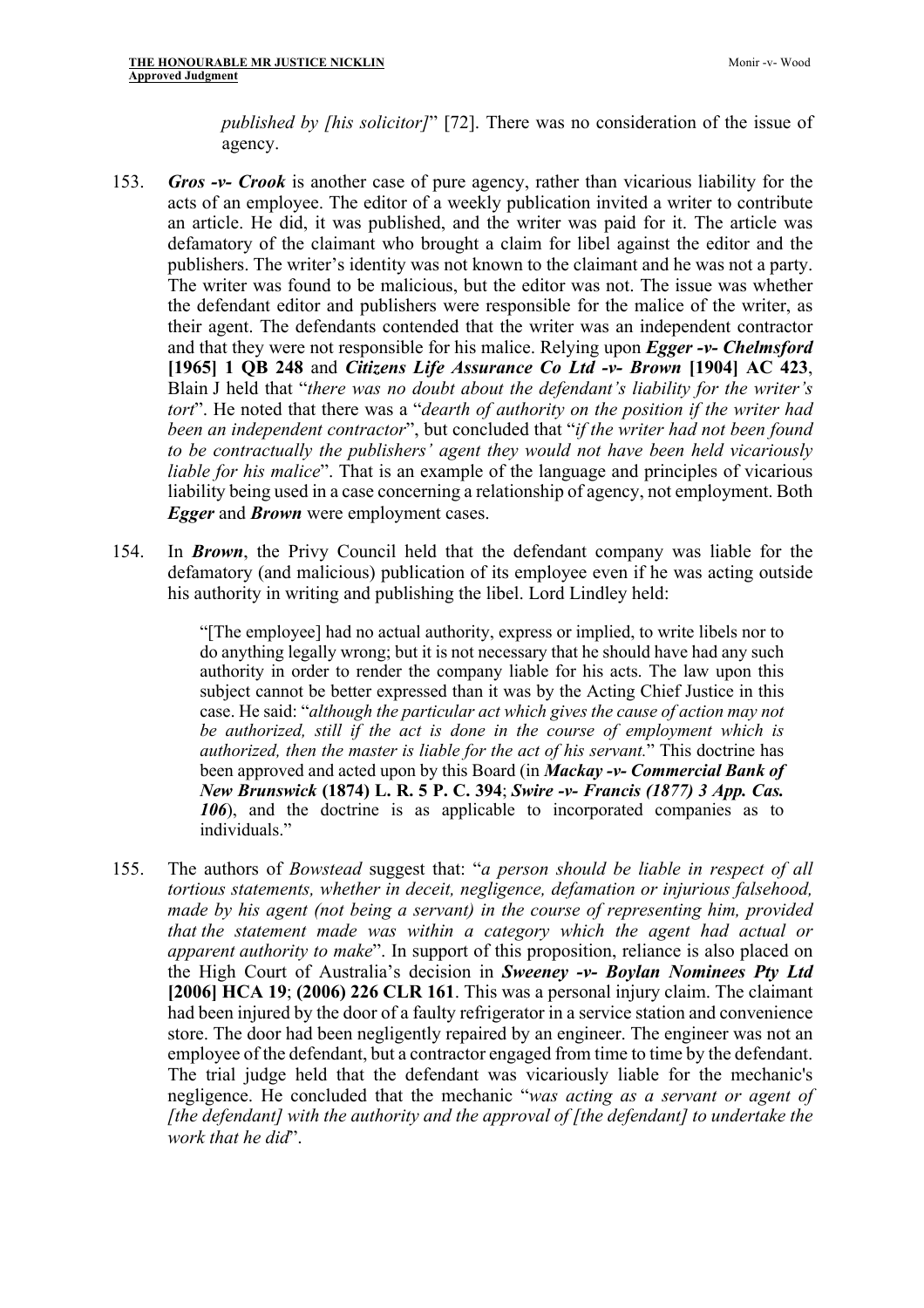- 156. The finding of liability was reversed by the New South Wales Court of Appeal and the appeal against that decision to the High Court was dismissed. As part of the judgment, however, the Court considered the rationale for the principles derived from *Colonial Mutual Life*. The single judgment of the Court included the following:
	- [22] *Colonial Mutual Life* establishes that if an independent contractor is engaged to solicit the bringing about of legal relations between the principal who engages the contractor and third parties, the principal will be held liable for slanders uttered to persuade the third party to make an agreement with the principal. It is a conclusion that depends directly upon the identification of the independent contractor as the principal's agent (properly so called) and the recognition that the conduct of which complaint is made was conduct undertaken in the course of, and for the purpose of, executing that agency…
	- [24] The conclusion reached in *Colonial Mutual Life*, that the party engaging an agent (albeit as an independent contractor) to solicit for the creation of legal relationships between that party and others is liable for the slanders uttered in the course of soliciting proposals, stands wholly within the bounds of the explanations proffered by Pollock [*Essays in Jurisprudence and Ethics*, 1882, at 122] for the liability of a master for the tortious acts of a servant. It stands within those bounds because of the closeness of the connection between the principal's business and the conduct of the independent contractor for which it is sought to make the principal liable. The relevant connection is established by the combination of the engagement of the contractor as the agent of the principal to bring about legal relations between the principal and third parties, and the slander being uttered in the course of attempting to induce a third party to enter legal relations with the principal.
- 157. The defendant in *Colonial Mutual Life* was liable for the slanders of the agent that were *incidental* to his primary function of soliciting business. Here, the defamatory publication of the 4 May Tweet was part of the *essential* function of the task delegated to Mr Langley: to post material on the campaigning social media platforms for Mr Wood and, in the words of Dixon J, Mr Wood left it to Mr Langley to decide what to include in the "*apparatus of persuasion*".
- 158. In *Colonial Mutual Life* and *Gros -v- Crook*, the agent was engaged under a contract and was remunerated for his work. Is that a necessary requirement? In my judgment, it is not. There is no need for a contract or payment. A person can act as an agent on an *ad hoc* basis (or as a "*servant without remuneration*") if he is given a task to perform and is doing the principal's work for him: *Hewitt -v- Bonvin* at 192 *per* Mackinnon LJ. It is the delegation of performance of a task by the principal to someone to act on his behalf that gives rise to the liability on the basis of agency: at 195 *per* Du Parcq LJ.
- 159. *Sweeney* establishes that the conduct of which complaint is made must have been undertaken in the course of, and for the purpose of, executing the task that the principal had delegated to the agent.
- 160. What if the agent acts beyond the authority given by the principal? In my judgment the authorities make clear that, in relation to liability for defamatory publications of the agent, where the agent has been delegated the task of sending out publications on behalf of the principal, it is no answer if the agent breaches an instruction given by the principal not to publish certain material. That principle emerges clearly from *Colonial Mutual Life*; finds support, by analogy, in the passage of the judgment of Lord Linley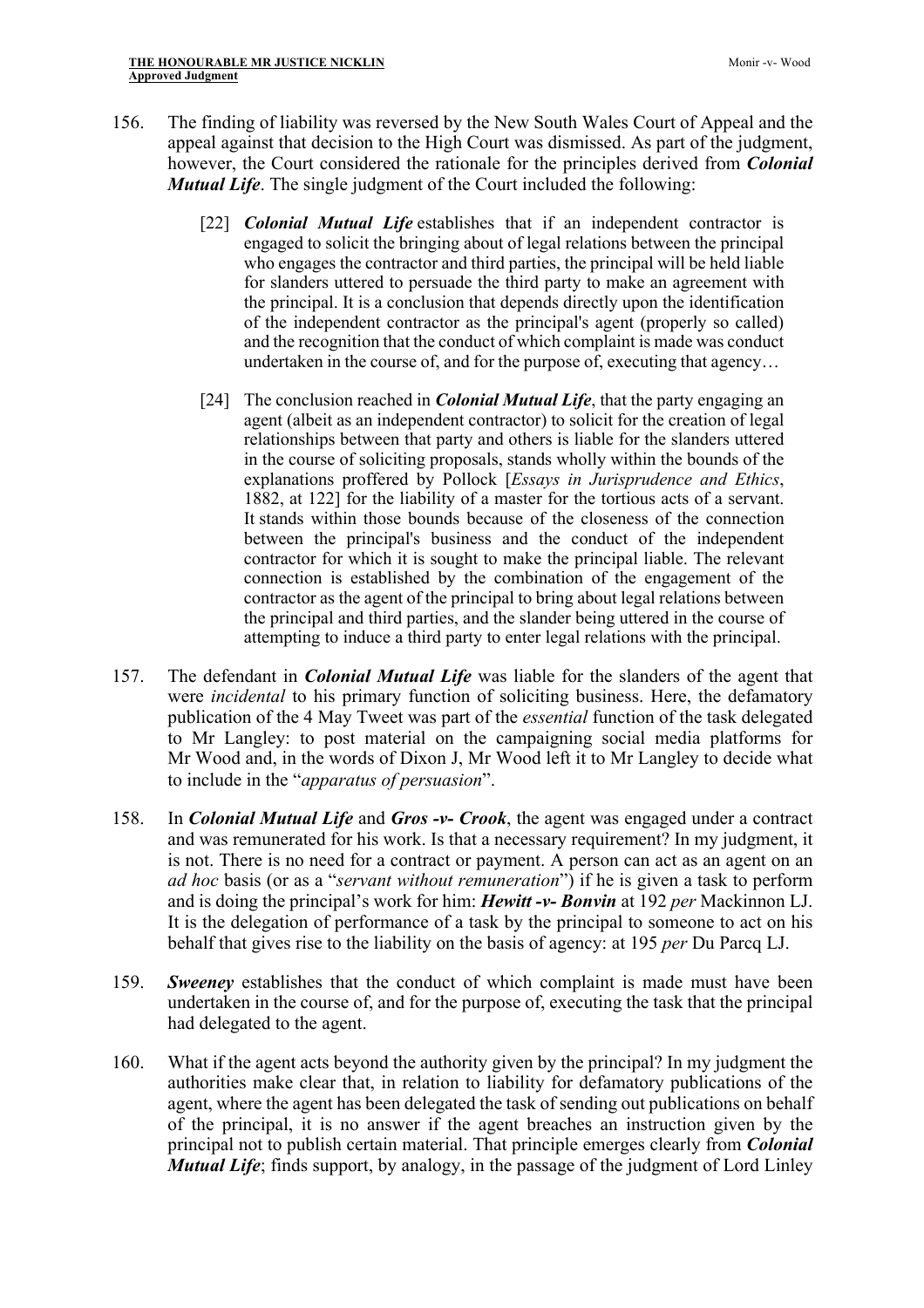# from *Brown* set out above; and is endorsed in a passage in *Oriental Press Group Ltd -v-Fevaworks Solutions Ltd*:

- [63] Plainly, if a defendant knew the content of a defamatory article and authorised or participated in its publication, that defendant would be liable as a main publisher. As Eady J. pointed out in *Bunt -v- Tilley*, "*It is clear that the state of a defendant's knowledge can be an important factor*" [21]... But in the present case, it is not in dispute that the respondents were unaware of the offending words until some time after they had been published on the forum. This is not a case where liability as publisher can be founded upon vicarious liability for the publishing acts of employees or upon rules for attributing liability to a corporation for the acts of its organs or agents. How then could it be said that the respondents "authorised" their publication? Mr Thomas's answer is that since, for their own commercial purposes, every posting on the forum was made with the respondents' encouragement, they must be taken to have authorised each such posting, whatever its content.
- [64] It is of course possible in law that a principal might attract liability where he authorises his agent to publish whatever statement the latter may choose to publish, including a defamatory statement. However, that would have to be established as a matter of fact with evidence of some pre-existing arrangement between principal and agent or later ratification…"
- 161. Applying these principles to the current case, in my judgment Mr Langley was quite clearly acting as the agent of Mr Wood when he was posting material on the Bristol UKIP Twitter account, including the 4 May Tweet. I have set out my factual findings as to the operation of the Bristol UKIP Twitter account above (particularly in [38] and [51]), but in summary:
	- i) Mr Wood set up the Bristol UKIP Twitter account. The account was registered to Mr Wood's email address. He retained effective control over that account both practically (because he could change the password at any time) and by dint of his authority as Chairman of the Bristol branch.
	- ii) From May 2014, Mr Wood delegated control and operation of the Bristol UKIP Twitter account to Mr Langley. As Campaign Manager for the branch, Mr Langley was given the task of posting material on behalf of Bristol UKIP generally, and, as a candidate standing for election in 2015, Mr Wood specifically. The campaigning function had been entrusted to Mr Langley. It was readily understood and accepted by the Bristol branch generally, and Mr Wood specifically, that Mr Langley would be using his own judgment as to what to Tweet or publish via Bristol UKIP's social media channels. Mr Langley was, as he said in evidence, "*left to his own devices*".
	- iii) One of the campaigning platforms was to seek to highlight that the Labour Party controlled Rotherham Council when the child sexual exploitation scandal had taken place ("the Rotherham Message").
	- iv) There were no written guidelines as to what should be posted by Mr Langley, but he understood that he had to exercise care as to what he published in Facebook and Twitter. Mr Wood had given Mr Langley (and the other members of the Bristol branch) a standing instruction that no-one was to make racist or xenophobic attacks.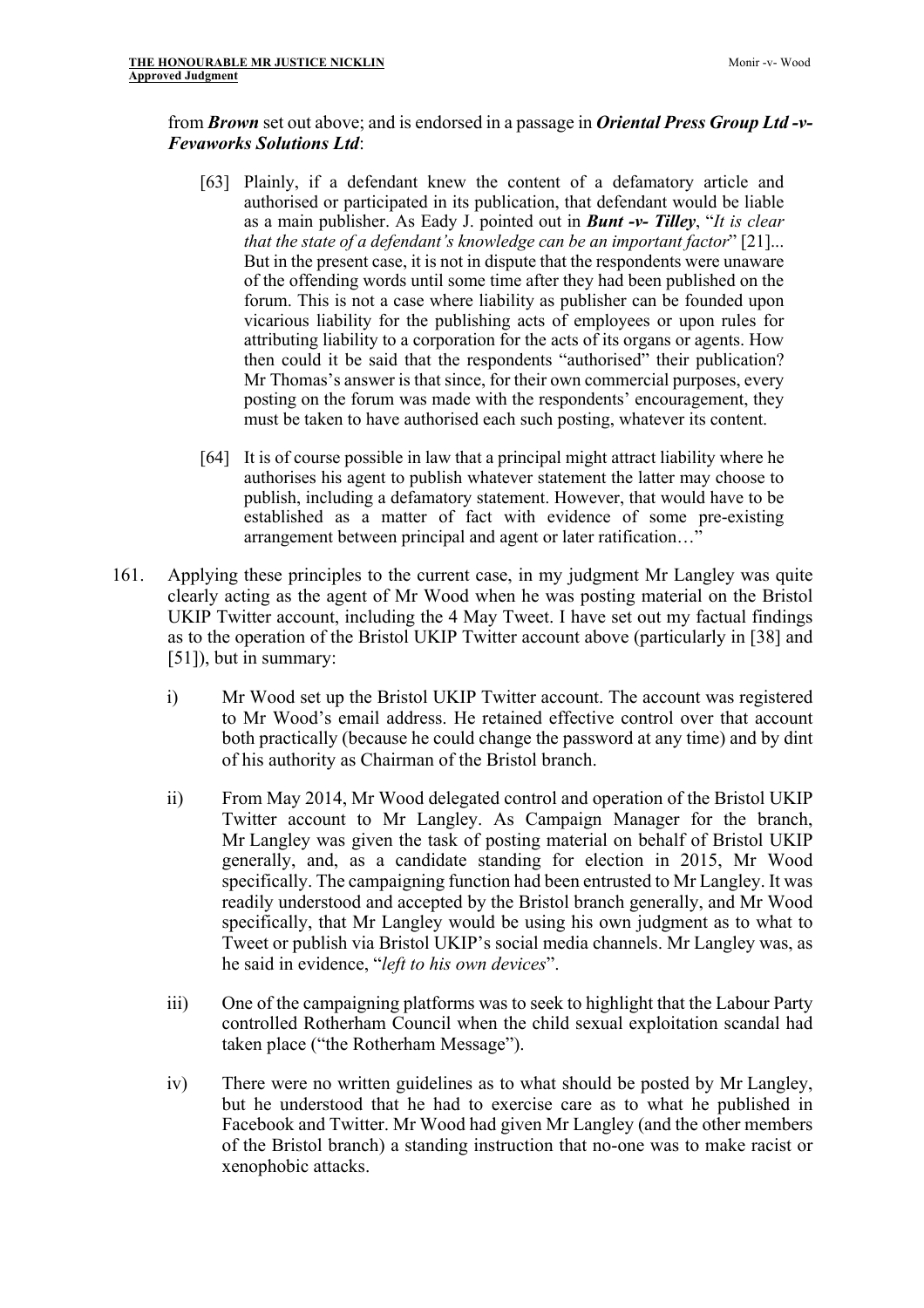- v) Notwithstanding that instruction, at least in February and March 2015, Mr Langley had posted racist material on behalf of Bristol UKIP. Mr Wood was not aware of this because he had not enforced the Prior Approval Instruction and he did not monitor Mr Langley's social media output. That was so even after Mr Wood became aware that Mr Langley had posted material on the Frost Report that Mr Wood regarded as racist.
- vi) The decision not to remove Mr Langley or even at that late stage to enforce the Prior Approval Instruction – was taken because it was politically expedient. Mr Wood was prepared to tolerate whatever risk Mr Langley presented because he did not want to lose his campaigning services at a critical stage prior to the election.
- vii) Mr Wood could have chosen to retain (or at any stage, regain) personal control over the posting material on Bristol UKIP's social media channels in support of his candidacy in the election, but instead he was content to delegate the task entirely to Mr Langley.
- viii) The 4 May Tweet was published by Mr Langley, not on his own account, but in discharge of his role as Campaign Manager. It was posted by him in the course of, and for the purpose of, executing the task that had been delegated to him by Mr Wood: *viz*. campaigning for Mr Wood and Bristol UKIP. It was promoting the Rotherham Message.
- ix) Mr Wood cannot escape liability because Mr Langley acted against the general prohibition on publication of material that was an attack on others. He was acting within the scope of the job that had been delegated to him by Mr Wood: cf. *Colonial Mutual Life*.
- 162. I reach my conclusion on agency without considering the election law authorities, but they are entirely consistent with the conclusion that Mr Langley was acting as Mr Wood's agent.
- 163. In *Erlam -v- Rahman*, Commissioner Richard Mawrey QC gave a clear exposition of those who were regarded as agents of a candidate standing at an election for the purposes of election law (he had given a similar explanation in *Ali -v- Bashir*):
	- [53] Electoral law has always drawn the concept of agency very widely. In the days when those standing for election (particularly to Parliament) would be members of the upper classes, it was not supposed that they would do their own electioneering. It was taken for granted that others would carry out the hard work of persuading voters. In an era before political parties were professionally organised, the candidate would collect a body of dedicated supporters who would campaign on his behalf. Electoral law took the position that those who participated in the candidate's campaign would be treated as agents for the candidate. By contrast, members of the wider public who merely manifested support for the candidate would not be 'agents' for electoral purposes.
	- [54] The increasingly professional organisation of political parties crystallised the distinction between agents and public. Where a political party set up a campaign team, the members of that team would *prima facie* be treated as the candidate's agents. The candidate might not know all the individual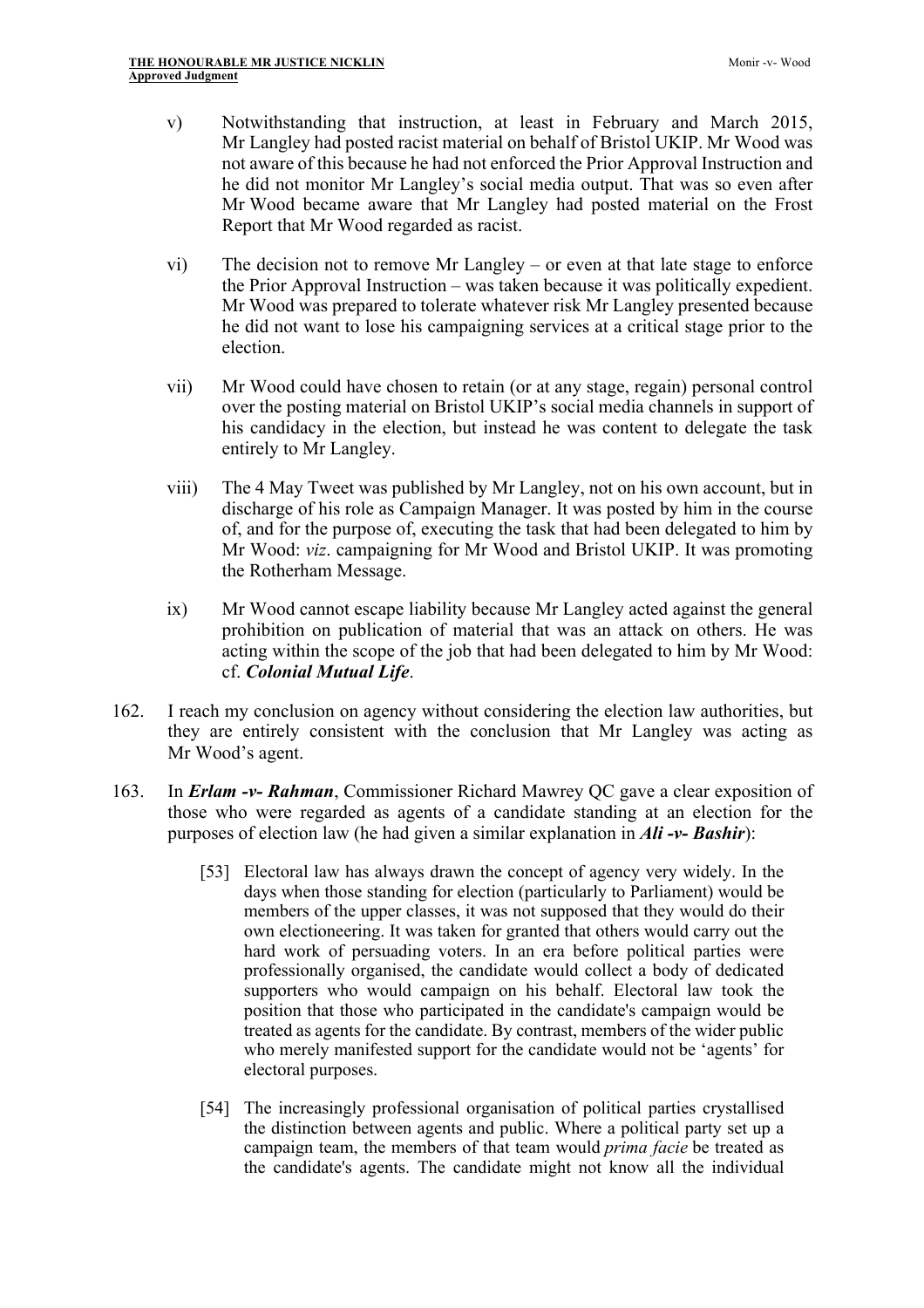members of the team and might not have any idea of what they were getting up to: none the less, the members of the 'team' would be his agents.

[55] The *locus classicus* of the definition is a case arising out of the General Election of 1874 the *Wakefield Case XVII* **(1874) 2 O'M&H 100**:

> By election law the doctrine of agency is carried further than in other cases. By the ordinary law of agency a person is not responsible for the acts of those whom he has not authorised, or even for acts done beyond the scope of the agent's authority … but he is not responsible for the acts which his alleged agents choose to do on their own behalf. But if that construction of agency were put upon acts done at an election, it would be almost impossible to prevent corruption. Accordingly, a wider scope has been given to the term 'agency' in election matters, and a candidate is responsible generally, you may say, for the deeds of those who to his knowledge for the purpose of promoting his election canvass and do such other acts as may tend to promote his election, provided the candidate or his authorised agents have reasonable knowledge that those persons are so acting with that object.

- [56] 'Agent' is thus not by any means restricted to the candidate's official election agent but covers a wide range of canvassers (see for example *Westbury Case* **(1869) 20 LT 16** and *Tewkesbury Case, Collings -v- Price* **(1880) 44 LT 192**), committees (see for example *Stalybridge Case, Ogden Woolley and Buckley -v- Sidebottom* **(1869) 20 LT 75**) and supporters (see for example *Great Yarmouth Borough Case, White -v- Fell* **(1906) 5 O'M&H 176**). The candidate is taken to be responsible for their actions even though he may not have appointed them as agents. Knowledge of what they are doing does not need to be proved against a candidate for him to be fixed with their actions.
- [57] The *Great Yarmouth* case cited above sets out the principles very clearly:

There are principles, and the substance of the principle of agency is that if a man is employed at an election to get you votes, or, if, without being employed, he is authorised to get you votes, or, if, although neither employed nor authorised, he does to your knowledge get you votes, and you accept what he has done and adopt it, then he becomes a person for whose acts you are responsible in the sense that, if his acts have been of an illegal character, you cannot retain the benefit which those illegal acts have helped to procure for you ... Now that is, as I apprehend, clearly established law. It is hard upon candidates in one sense, because it makes them responsible for acts which are not only not in accordance with their wish, but which are directly contrary to it.

[58] Clearly agency connotes some connection between the agent and the candidate. If, unknown to the candidate and without his consent, members of the public who support his candidature (or his party) engage in corrupt or illegal practices to ensure his election, those unofficial 'supporters' may well not, in law, be deemed to be his agents, although this might set up a situation of general corruption under s.164 [Representation of the People Act 1983].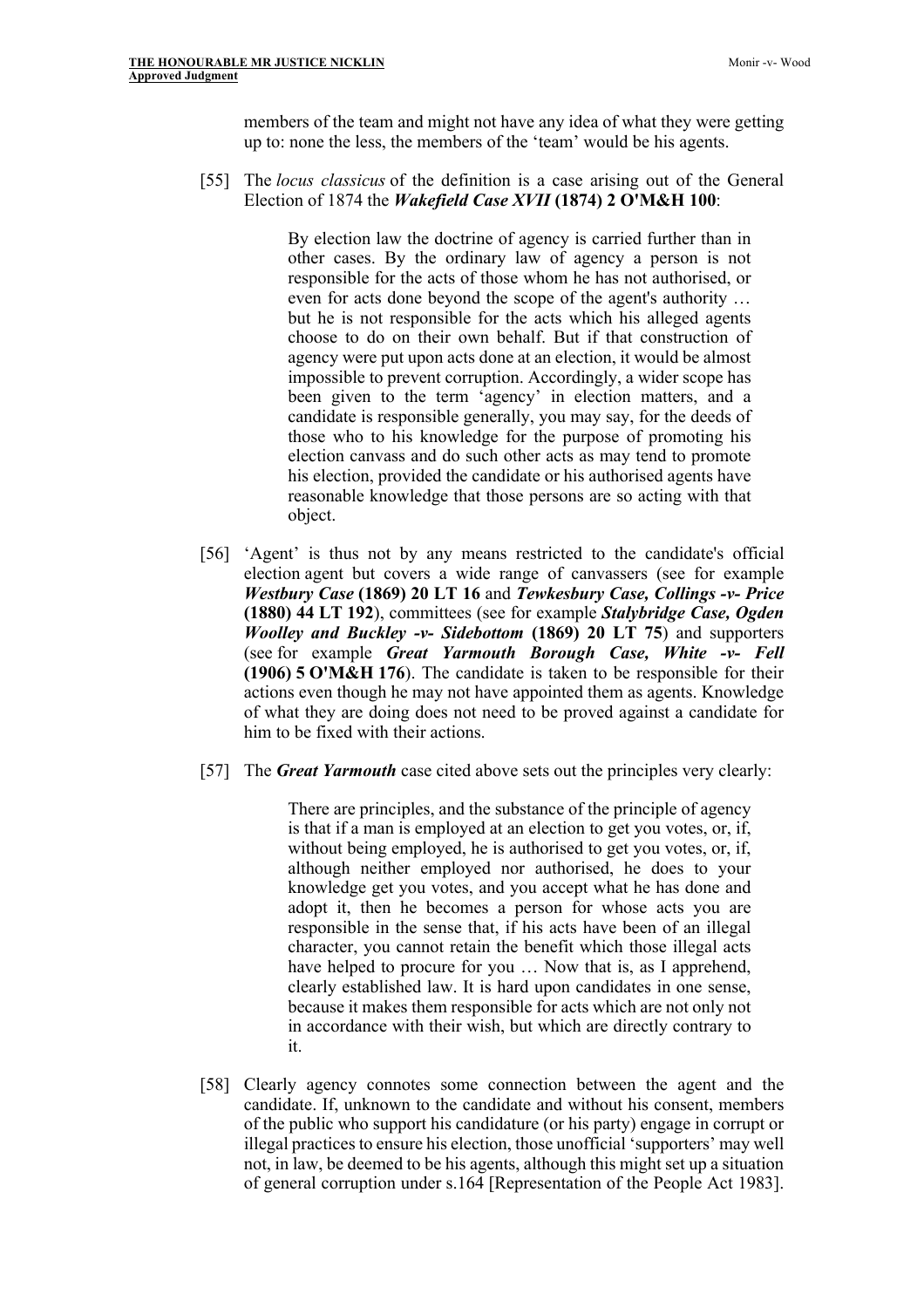What the law is designed to achieve is to make a distinction between the candidate's 'team' of supporters and canvassers and wholly unconnected members of the public who may support the candidate and engage in unsolicited acts of a corrupt or illegal nature on his behalf.

- 164. Although Mr Langley was not Mr Wood's nominated election agent, he would nevertheless comfortably fall within the definition of 'agent' under election law.
- 165. Mr Santos relied upon these authorities to support the submission that, if an election candidate is held responsible for corrupt or illegal practices by his agents for the purposes of criminal liability or the voiding of an election result (as recognised in *Erlam*), there would appear to be no good reason why he should not be held responsible for their tortious actions. I cannot accept that simple submission. The definition of 'agent' in election law is specific, particularly, to election law offences. It cannot simply be applied directly into the general law of agency. I do accept, however, that the authorities provide a very clear indication that, as a matter of policy, candidates standing at elections cannot hide behind their ignorance of what their agents are doing in their name.
- 166. In the final analysis the point does not need to be resolved because, for the reasons I have set out, I am satisfied on the basis of conventional agency authorities that Mr Langley was acting as Mr Wood's agent when he published the 4 May Tweet and so Mr Wood is liable for its publication.

# **(iii) Vicarious Liability**

- 167. Vicarious liability is an area of the law that has undergone significant change in recent years. Mr Santos argues that the law has developed to the point that Mr Wood can be held vicariously liable for Mr Langley's actions. That is despite the fact that Mr Langley was a volunteer and he was not employed.
- 168. Based on the Supreme Court decisions in *Cox -v- Ministry of Justice* **[2016] AC 664** and *Mohamud -v- Wm Morrison Supermarkets plc* **[2016] AC 677**, Mr Santos contends that a party is liable for torts committed by a person in a position akin to that of an employee.
- 169. In *Cox*, the Supreme Court held that the prison service, an executive agency of the defendant, was vicariously liable for the negligent act of a prisoner in the course of his work in a prison kitchen, even in the absence of a contract of employment. In his judgment, Lord Reed JSC summarised the current state of the common law of vicarious liability, and endorsed the approach of Lord Phillips PSC in *Various Claimants -v-Catholic Child Welfare Society* **[2013] 2 AC 1** (commonly referred to as the "*Christian Brothers*" case).
- 170. Mr Santos submits that following principles emerge from the authorities:
	- i) Several policy reasons were historically regarded as making it fair, just and reasonable to impose vicarious liability on a defendant where, although the defendant and the tortfeasor were not bound by a contract of employment, their relationship was 'akin to that between an employer and an employee'. The principal factors were: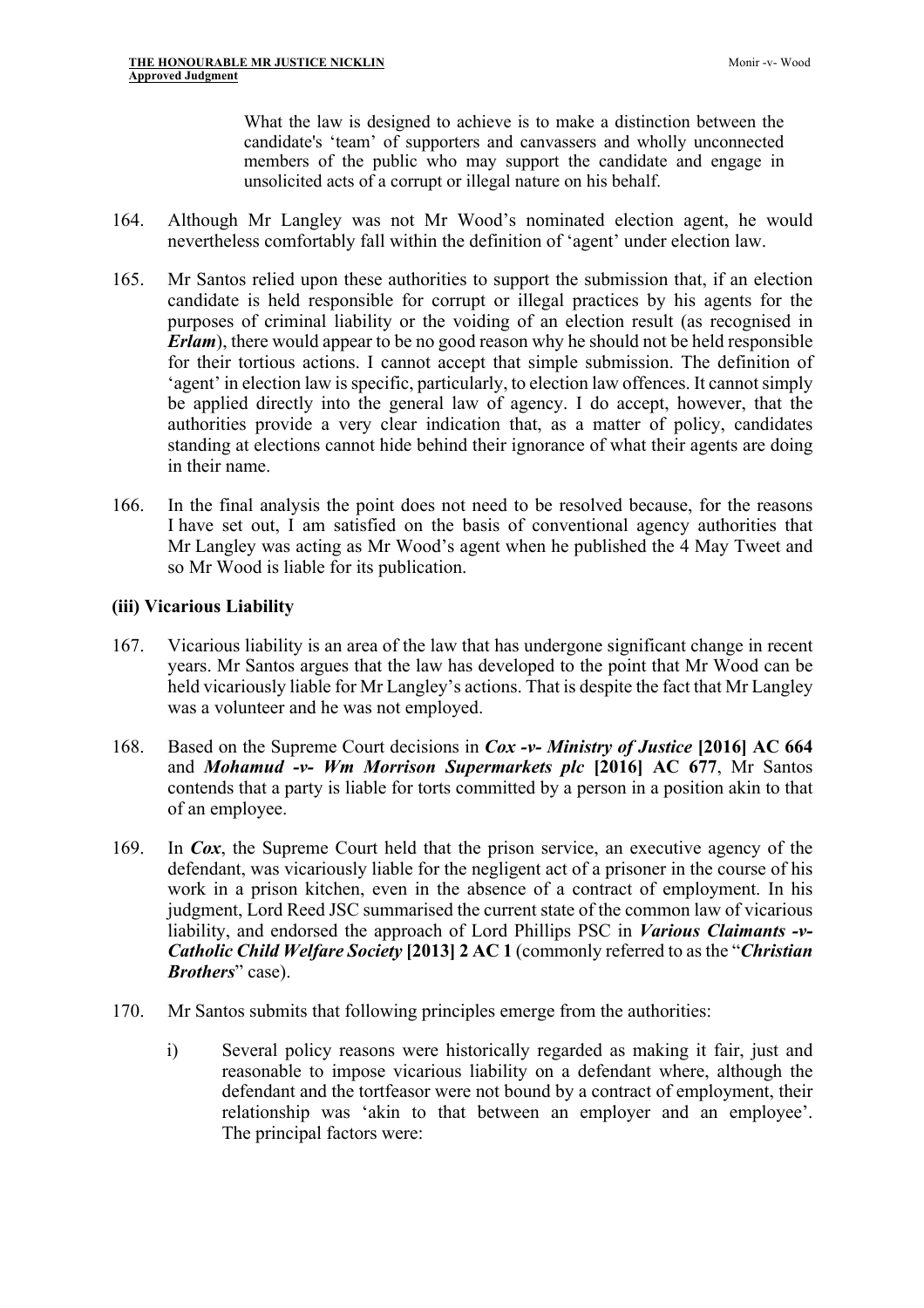- a) the defendant is more likely to have the means to compensate the victim than the tortfeasor and can be expected to have insured against that liability;
- b) the tort has been committed as a result of activity being taken by the tortfeasor on behalf of the defendant;
- c) the tortfeasor's activity is likely to be part of the business activity of the defendant;
- d) the defendant, by employing the tortfeasor to carry on the activity will have created the risk of the tort committed by the tortfeasor; and
- e) the tortfeasor will, to a greater or lesser degree, have been under the control of the defendant.

In *Cox*, of these five factors, (b), (c) and (d) were held to have particular continuing importance ([20]-[22]).

- ii) A relationship other than one of employment is, in principle, capable of giving rise to vicarious liability where harm is wrongfully done by an individual who carries on activities as an integral part of the business activities carried on by a defendant and for its benefit (rather than his activities being entirely attributable to the conduct of a recognisably independent business of his own or of a third party), and where the commission of the wrongful act is a risk created by the defendant by assigning those activities to the individual in question: *Cox* [24].
- iii) The concept of control is interpreted liberally: *Christian Brothers* [49].
- iv) The defendant need not be carrying on activities of a commercial nature: *Cox* [29].
- v) Nor need the benefit which it derives from the tortfeasor's activities take the form of a profit. It is sufficient that the defendant is carrying on activities in the furtherance of its own interests, and the tortfeasor must carry on activities assigned to him by the defendant as an integral part of its operation and for its benefit. The defendant must, by assigning those activities to him, have "*created a risk of his committing the tort*": *Cox* [30]-[31].
- vi) In *E -v- English Province of Our Lady of Charity* **[2013] QB 722**, Ward LJ treated the ministry of the Roman Catholic Church as a business carried on by the bishop, and found that the priest carried on that business under a degree of control by the bishop and was part and parcel of the organisation of the business and integrated into it.
- vii) In the *Christian Brothers* case, the relationship between the institute (an unincorporated association) and the brothers was found to have all the essential elements of the relationship between an employer and employees, even though the brothers were not paid and were simply bound to the institute by their vows (*Cox* [22]). The general approach adopted was not confined to some special category of cases, such as the sexual abuse of children (*Cox* [29]).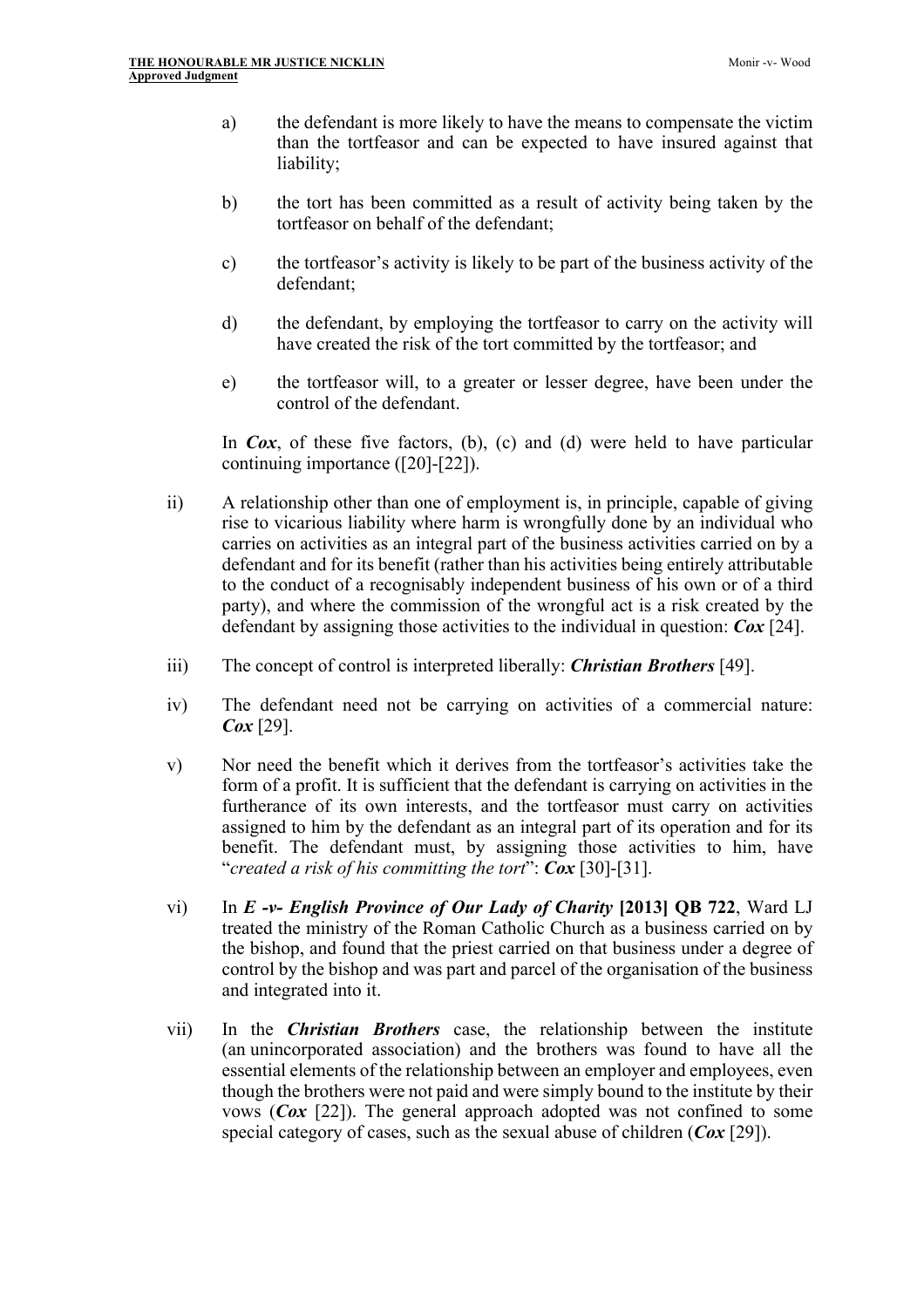- viii) The approach to vicarious liability adopted in *Cox* was mirrored by the Supreme Court's decision at the same time in *Mohamud*, in which a customer of the defendant chain of supermarkets was the subject of a serious physical attack by an employee of the defendant in one of the defendant's petrol stations. In carrying out the attack the defendant's employee ignored instructions from his supervisor. The Supreme Court gave the following guidance as to the circumstances in which an employer should be held vicariously liable for the actions of an employee (although this extends to similar relationships, as emphasised in *Cox*)
	- a) The Court has to consider (i) what functions or "*field of activities*" have been entrusted by the employer to the employee, or, in everyday language, what was the nature of his job; and (ii) whether there was "*sufficient connection*" between the position in which he was employed and his wrongful conduct to make it right for the employer to be held liable under the principle of social justice: *Mohamud* [44]-[45].
	- b) In relation to (i), even where the employer has expressly forbidden the act in itself, an employer has to shoulder responsibility on a wider basis, and becomes responsible to third parties for acts within the field of activities assigned to the employee, even if not in furtherance of the employee's employment: *Mohamud* [35]-[37].
	- c) In relation to (ii), in cases where the employee uses or misuses the position entrusted to him in a way which injures a third party the necessary connection has been found for the principle to be applied: *Mohamud* [45].
- ix) It is possible for an unincorporated association to be vicariously liable for the tortious acts of one or more of its members. The Court adopts a flexible approach as to who is the proper defendant: *Christian Brothers* at [20], [27]-[33]; *E -v- English Province* [18].
- x) The Supreme Court specifically recognised that vicarious liability can exist both (a) between an unincorporated association and one or more of its members ([20]), and (b) between one member of an unincorporated association and another, at least where the former acts on behalf of the other ([27]).
- 171. Mr Hirst submits in response:
	- i) A defendant is not to be held vicariously liable for the tortious acts of independent actors who do not stand in a relationship sufficiently analogous to employment: *Woodland -v- Swimming Teachers Association* **[2014] AC 537** [3]
	- ii) For example, an employer is not liable for an employee who takes advantage of a company email system to vent personal views unconnected with his work: *Pena -v- Tameside Hospital NHS Foundation Trust* **[2011] EWHC 3027 (QB)**.
	- iii) The relationship between Mr Wood and Mr Langley was not analogous to employment. Both were volunteers, the chair and vice-chair respectively, as were all other members of the branch. Mr Langley was not obliged to do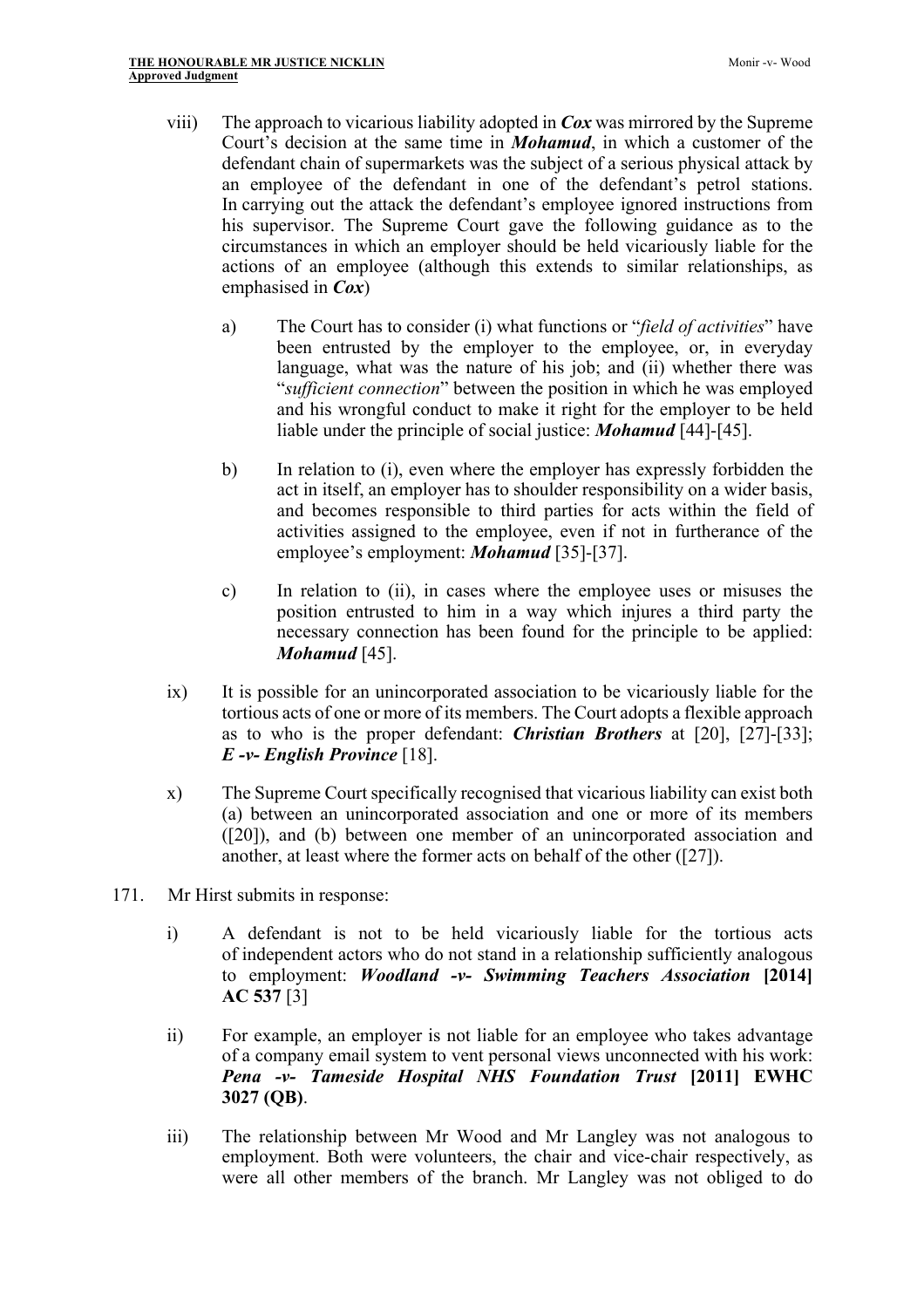anything for the branch. On occasions he neglected to perform administrative tasks and refused to do as he was directed. The position of Mr Langley fails all legal tests that might apply to employment.

- 172. Initially, I was very sceptical that Mr Wood could be held vicariously liable for Mr Langley's publication of the 4 May Tweet. Mr Wood was a volunteer, as were all the members of the Bristol UKIP branch. They had no 'business'; they were a loose coagulation of people who simply shared a common political ideology and wished to support a political party. Bristol UKIP had no physical emanation; it was a political banner under which its members grouped. It had no assets, no premises, no constitution and no legal personality. It held *ad hoc* meetings of its members at various venues. Further, the policy considerations that have led to the imposition of vicarious liability in cases of serious physical injury or sexual abuse do not easily transpose to liability for defamatory publications.
- 173. Nevertheless, the arguments advanced by Mr Santos are interesting and raise difficult issues. In light of my conclusion that Mr Wood is liable for Mr Langley's publication of the 4 May Tweet on the basis of agency, I do not need to decide whether he was also vicariously liable. It seems to me that, given the complexity of the arguments, I should leave them to be argued and determined in a case where they arise squarely for determination. The Court of Appeal has cautioned Judges about expressing what would necessarily be *obiter* views in cases that can be and are determined on another basis: *Floe Telecom Ltd (in liquidation) -v- Office of Communications (T-Mobile (UK) Ltd intervening)* **[2009] BusLR 1116** [20]-[23] *per* Mummery LJ. If I were wrong in my conclusions as to agency, then I have found the facts which would enable the Court of Appeal to decide the point on vicarious liability if that were to be advanced by Mr Monir as an alternative basis supporting my decision on liability.

### **(iv)** *Byrne -v- Dean* **ratification**

- 174. The fourth basis on which Mr Monir seeks to hold Mr Wood liable for publication of the 4 May Tweet is self-standing and is an alternative to the first three bases. In summary, Mr Santos contends that, following Mr Monir's telephone call to him on 8 May 2015, Mr Wood became aware of the 4 May Tweet. He thereafter failed to remove it and is taken therefore to have ratified its continued publication. From that point, it is contended, Mr Wood became liable for its publication.
- 175. The principle from *Byrne -v- Deane* **[1937] 1 KB 818** can be stated, shortly, as follows: where a third party publishes material via a medium over which the defendant has control, the defendant can become liable for the publication if, in all the circumstances, it can be inferred that the defendant, from his failure to remove the defamatory material, acquiesced in or authorised the continued publication.
- 176. It is important to acknowledge that liability based upon authorisation of publication, albeit on an inferred basis, is as *primary* publisher. Liability as a secondary publisher is different. At common law, all of those who were actively involved in the publication and dissemination of defamatory material were liable, even if they did not know that what was published contained a libel. Those who were ignorant that the publication contained a libel were regarded as secondary publishers. The paradigm example was the distributor of a newspaper. Secondary publishers were afforded defences under common law, but these have now been placed on a statutory footing: principally s.1 Defamation Act 1996 and latterly ss. 5 and 10 Defamation Act 2013: see discussion of Warby J in *Richardson -v- Facebook, Google (UK) Limited* **[2015] EWHC**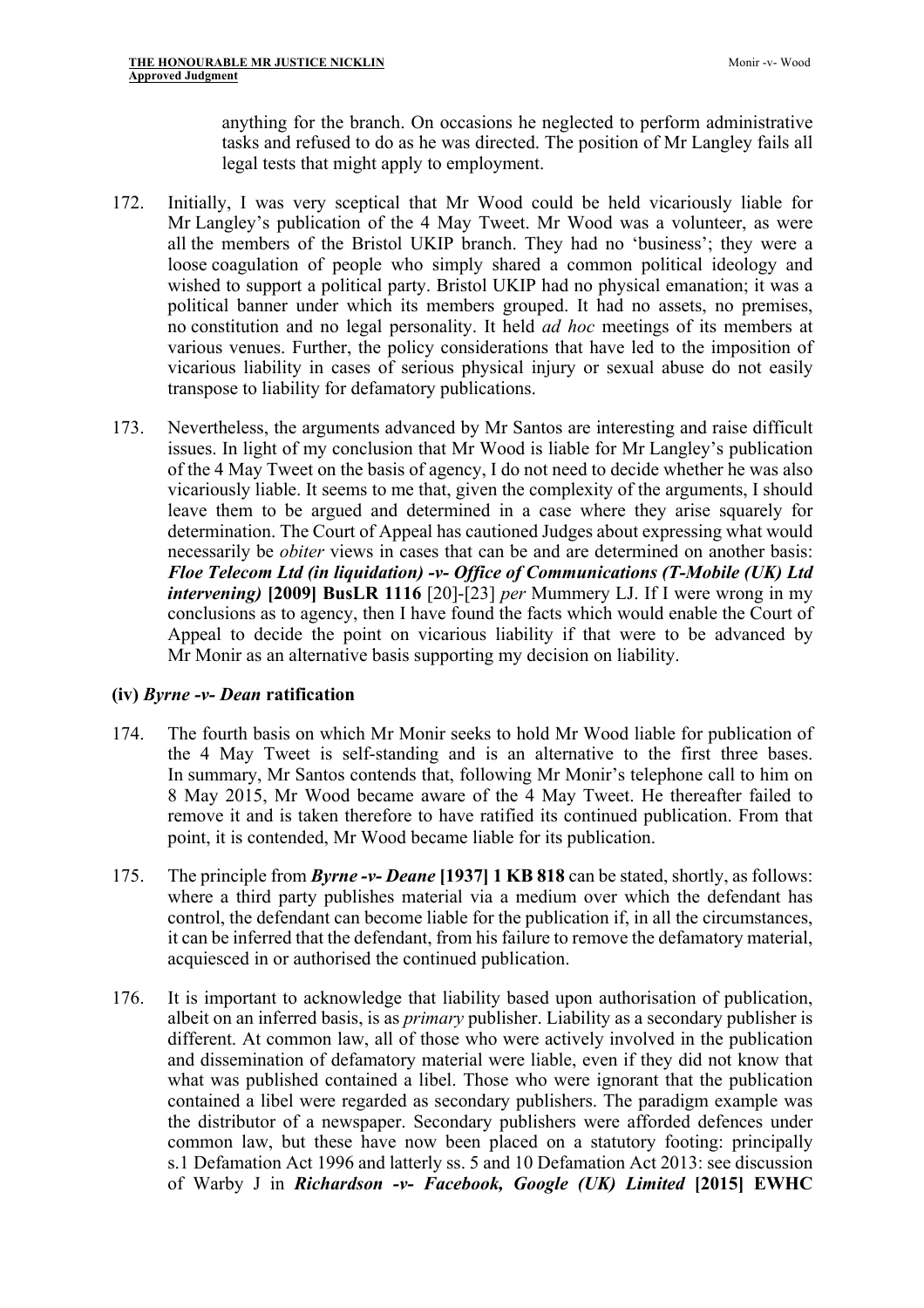**3154 (QB)** [29]-[35]. There is occasionally confusion in the authorities in distinguishing clearly between (1) those who are not publishers *at all* under common law (e.g. ISPs that take an entirely passive role as conduit for a publication – see *Bunt -v- Tilley*; and *Davison -v- Habeeb* **[2012] 3 CMLR 104** [38] *per* HHJ Parkes QC) and who have no need of any form of innocent dissemination defence; and (2) primary and secondary publishers, in respect of which only secondary publishers could avail themselves of any sort of innocent dissemination defence.

- 177. Once liability is established under the *Byrne -v- Deane* principle based on *actual* authorisation of publication, the defendant cannot avail himself of any type of innocent dissemination defence. From the point of authorisation, he has become a primary publisher (cf. *Davison* [47]). In this case, on this issue, Mr Wood either has primary liability for publication of the 4 May Tweet or he has no liability at all. There is no room, in this case, for any form of liability as secondary publisher. I had received submissions on s.1 Defamation Act 1996, but this issue does not arise.
- 178. The fundamental distinction between primary and secondary liability is *knowledge* that the publication contains some defamatory matter and the ability to *control* its publication or continued publication.
- 179. To my mind, there is no better summary of the common law than the following paragraphs from the decision of the Court of Final Appeal of the Hong Kong Special Administrative Region in *Oriental Press Group Ltd -v- Fevaworks Solutions Ltd*:
	- [75] As the authorities on the innocent dissemination defence show, in a newspaper setting, the journalist, editor, printers (although they may nowadays better be viewed as subordinate publishers) and (vicariously) the newspaper proprietor are all treated as first or main publishers. In my view, this is because they are persons whose role in the publication process is such that they know or can be expected easily to find out the content of the articles being published and who are able to control that content, if necessary preventing the article's publication. It is because they occupy such a position that the law has held them strictly liable for any defamatory statements published.
	- [76] In my view, the abovementioned characteristics supply the criteria for identifying a person as a first or main publisher. They are (i) that he knows or can easily acquire knowledge of the content of the article being published (although not necessarily of its defamatory nature as a matter of law); and (ii) that he has a realistic ability to control publication of such content, in other words, editorial control involving the ability and opportunity to prevent publication of such content. I shall, for brevity refer to them as "the knowledge criterion" and "the control criterion" respectively.

### *The knowledge criterion*

[77] That the knowledge criterion identifies a distinguishing characteristic of a first or main publisher is clear from the doctrine of innocent dissemination itself: the absence of knowledge is the first requirement of that defence, being a defence only open to subordinate publishers. Thus, in *Emmens -v- Pottle* **(1886) 16 QBD 354** at **357**. Lord Esher MR stated:

> "The question is whether, as such disseminators, they published the libel? If they had known what was in the paper, whether they were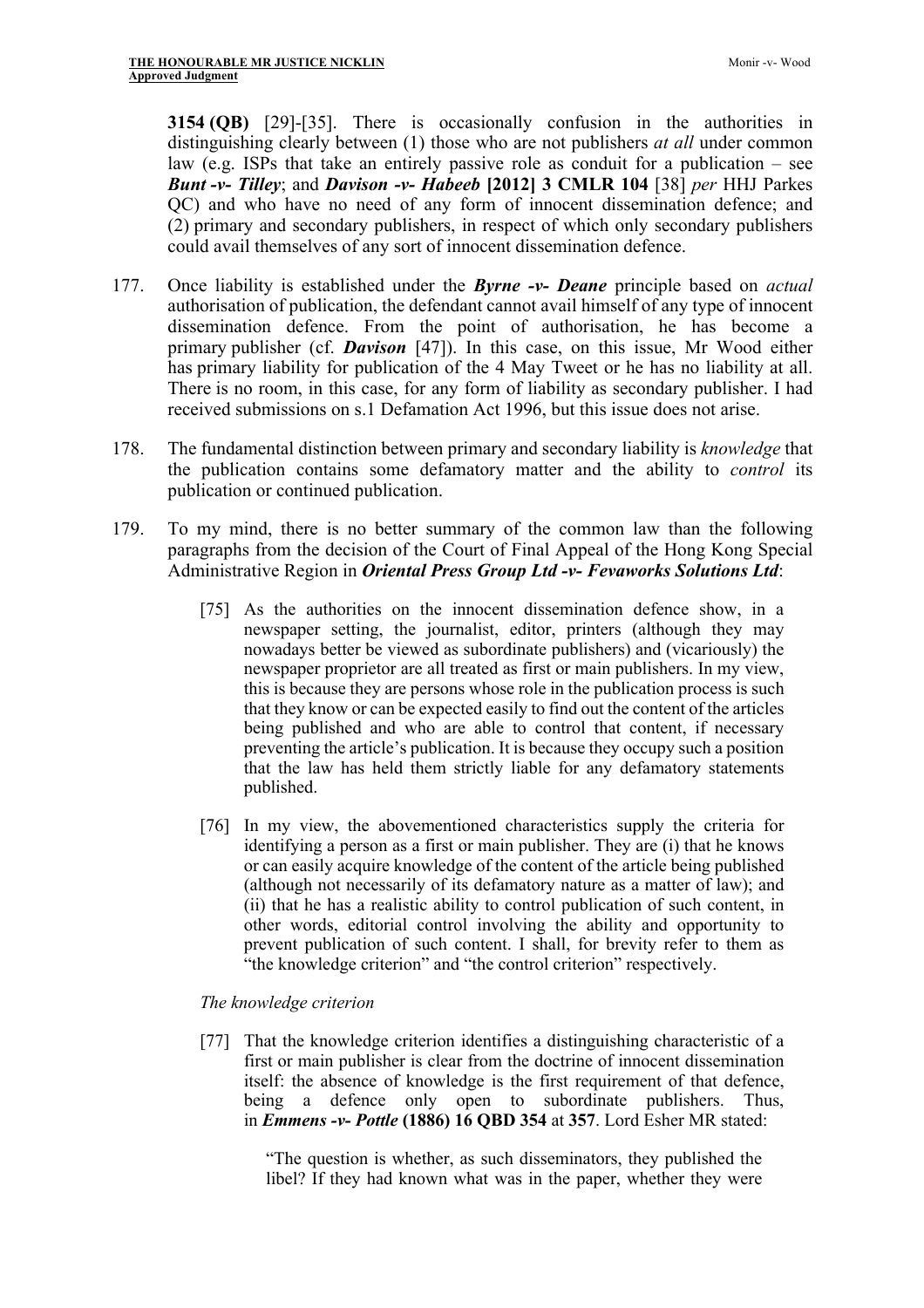paid for circulating it or not, they would have published the libel, and would have been liable for so doing. That, I think, cannot be doubted."

- [78] And as laid down by Romer LJ in *Vizetelly -v- Mudie's Select Library*  **[1900] 2 QB 170** at **180**, to avail himself of the defence, the defendant must establish "*… that he was innocent of any knowledge of the libel contained in the work disseminated by him*".
- [79] The knowledge criterion is also reflected in the traditional inclusion of printers as within the class of first or main publishers—and in the more recent tendency to question whether such treatment of printers ought to be maintained.
- [80] Thus, in *Thompson -v- Australian Capital TV Ltd* **(1996) 186 CLR 574**, the Australian High Court expressed itself in favour extending the innocent dissemination defence to printers on the basis that their knowledge of content can no longer be assumed or expected. In their joint judgment, Brennan CJ, Dawson and Toohey JJ. Stated (at 586–587):

"… in both *Emmens -v- Pottle* and *Vizetelly* printers were regarded as outside the ambit of the defence of innocent dissemination. The printing technology of the time made it inevitable that the printer would know the contents of what was being printed. With changes in technology, the logic of treating printers in the same way as distributors was accepted by the Faulks Committee in the United Kingdom and by the Australian Law Reform Commission. The logic is irresistible so long as the printer qualifies as a subordinate publisher..."

*Knowledge of what?*

- [81] What must the publisher be shown to have known or to be expected to have known in order to be treated as a first or main publisher and so deprived of the defence? [The claimant] submitted that it was sufficient that these respondents knew that they were hosting and making accessible a multitude of postings on the forum. They must therefore, he argued, be taken to know the content of the postings or discussion threads complained of since they formed part of that multitudinous body of material. I cannot accept such a broad and indiscriminate basis for deeming an internet intermediary strictly liable as a first or main publisher. It should be stressed that adopting a more focussed requirement as to knowledge does not mean absolving a platform provider from liability. It means treating it as a subordinate publisher and throwing on it the burden of bringing itself within the innocent dissemination defence.
- [82] Eady J, in *Bunt -v- Tilley* [22]-[23], helpfully explains the nature of the knowledge requirement in the following terms:

"I have little doubt … that to impose legal responsibility upon anyone under the common law for the publication of words it is essential to demonstrate a degree of awareness or at least an assumption of general responsibility, such as has long been recognised in the context of editorial responsibility. As Lord Morris commented in *McLeod -v-St Aubyn* **[1899] AC 549, 562**: 'A printer and publisher intends to publish, and so intending cannot plead as a justification that he did not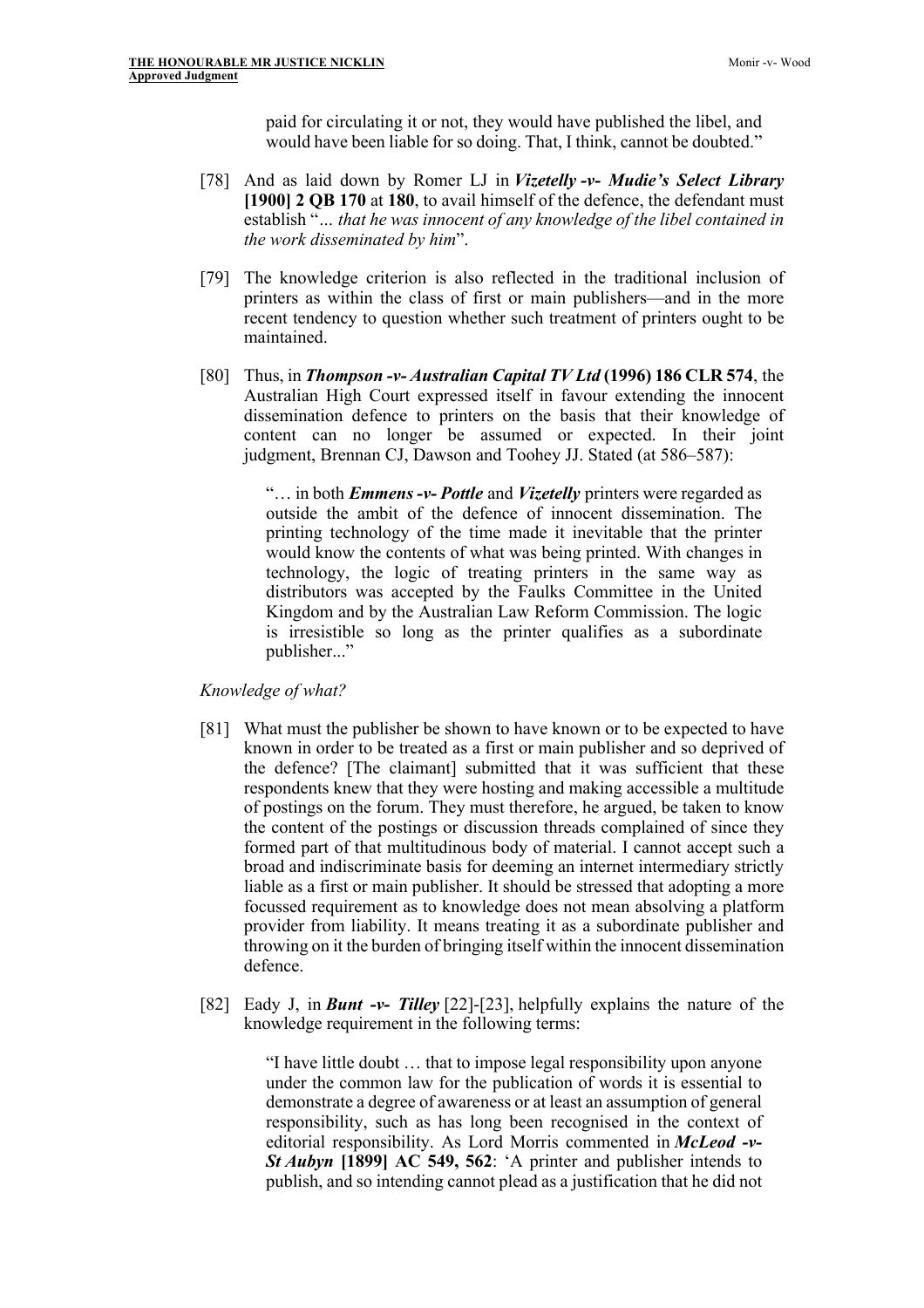know the contents. The appellant in this case never intended to publish*.*' In that case the relevant publication consisted in handing over an unread copy of a newspaper for return the following day. It was held that there was no sufficient degree of awareness or intention to impose legal responsibility for that 'publication'. … for a person to be held responsible there must be knowing involvement in the process of publication of *the relevant words*." (Italics in the original.)

- [83] In *Emmens -v- Pottle*, in summarising the situation which gave rise to the innocent dissemination defence, Lord Esher MR stated: "… the defendants were innocent disseminators of *a thing* which they were not bound to know was likely to contain a libel" (at 357, italics supplied). And in *Vizetelly*, Romer LJ spoke of the defendant being "innocent of any knowledge of the libel contained in *the work* disseminated by him" (at 180, italics supplied).
- [84] There may well be scope for argument in any particular case as to what the internet equivalent of the article or "thing" or "work" whose contents are known to the publisher should be taken to be. However, that debate is in my view of little consequence. The important question is whether the publisher knew or can properly be expected to have known the content of the article being published. Eady J stated that knowledge of "*the relevant words*" contained in the article complained of must be shown. That should be taken to mean that the publisher must know or be taken to know the content—not necessarily every single word posted—but the gist or substantive content of what is being published, to qualify as a first or main publisher. Such knowledge may exist in relation to the content of a particular posting or a particular discussion thread or group of discussion threads, it being irrelevant whether the provider realised that such content was in law defamatory (*Bunt -v- Tilley* [23]). I reject in any event the appellants' suggestion that a discussion forum provider should be treated as having knowledge of the content of every message posted on the forum and deemed to be a first or main publisher thereof.

#### *The control criterion*

- [85] The requirement that a first or main publisher must also be shown to have control over the published content (meaning the ability and opportunity to prevent its publication) reflects the law's policy of mitigating the strict publication rule in relation to a person who plays a less important role in the publication process and thus does not know the content being published or can do nothing to prevent its publication. Conversely, if the person concerned was aware of the article's content and had the opportunity to prevent its dissemination, there is no reason in principle for excluding the strict publication rule…
- [87] In *Bunt -v- Tilley*, Eady J pointed to knowledge and control (meaning "*an opportunity to prevent the publication*") as the basis for allocating responsibility [21]:

"In determining responsibility for publication in the context of the law of defamation, it seems to me to be important to focus on what the person did, or failed to do, in the chain of communication. It is clear that the state of a defendant's knowledge can be an important factor. If a person knowingly permits another to communicate information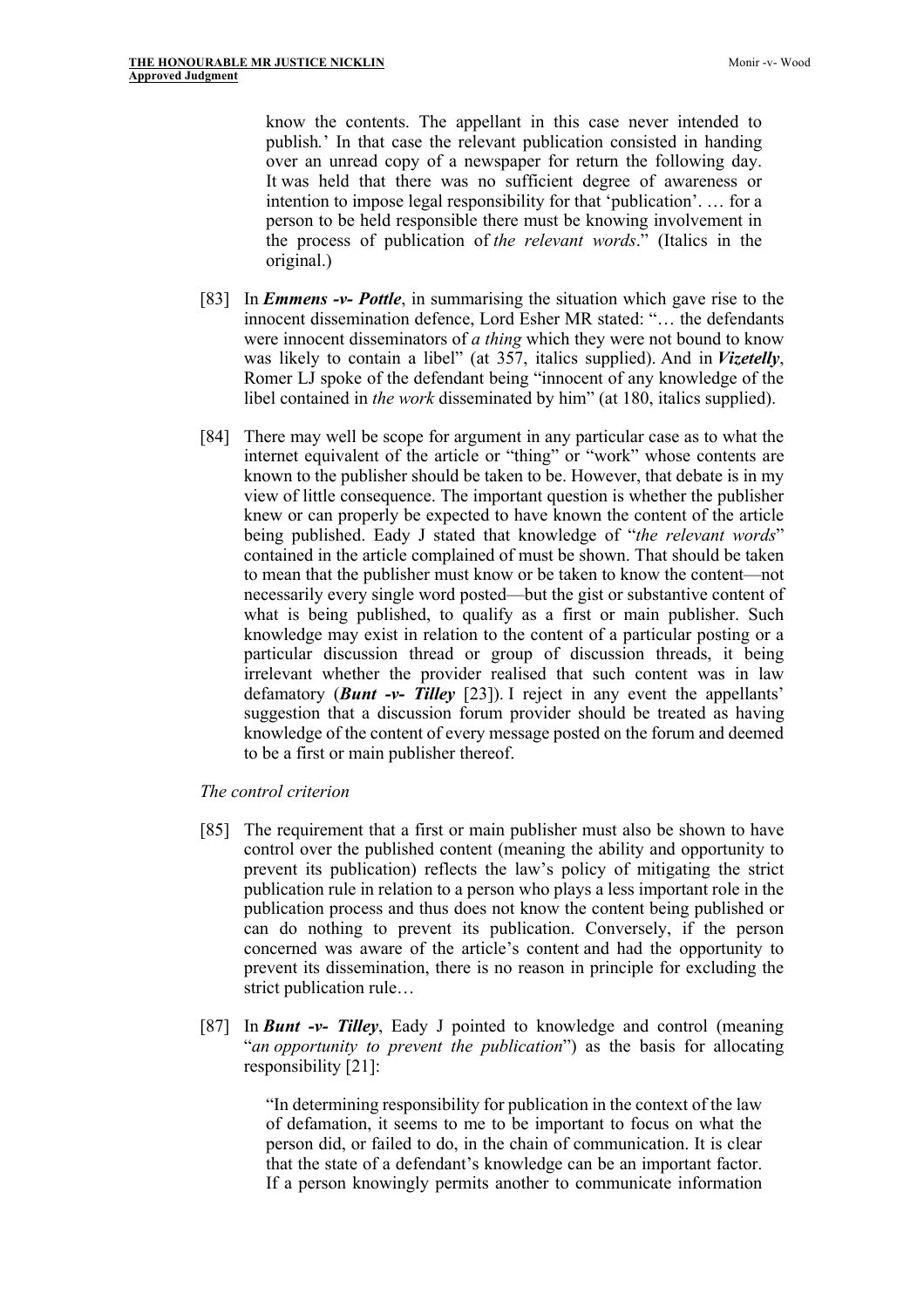which is defamatory, when there would be an opportunity to prevent the publication, there would seem to be no reason in principle why liability should not accrue."

- 180. Ribeiro PJ uses the terms "first" or "main" publisher to refer to what I have called the "primary" publisher; and "subordinate" publisher for what I have termed "secondary" publisher. Conceptually, there is no difference, but I prefer the terms "primary" and "secondary" because, in the context of *Byrne -v- Deane* liability, it avoids the potential confusion that the relevant publisher is not the "first" publisher, yet his liability (by authorisation) is primary. The same would apply to those who consciously choose to republish the publication of another. Chronologically, they are not the "first" publishers, but their liability is also primary.
- 181. *Tamiz -v- Google* is an example of primary liability on the basis of the *Byrne -v- Deane*  concept of authorisation: the defendant having knowledge of the defamatory publication, after being given notice, and the ability to control its continued publication [34].
- 182. Mr Hirst has relied upon *Underhill -v- Corser* **[2010] EWHC 1195 (QB)**. In that case the defendant, who was on the board of an unincorporated association and was able to prevent publication, failed to do so. He was not liable for publication as the mental element to fix him with responsibility for publishing was absent.
- 183. The particular facts were that Mr Corser was the secretary and treasurer of an association for steam train enthusiasts. A defamatory editorial was published in the magazine of the association about the former chairman. A draft had been sent by email to Mr Corser, with a suggestion that legal advice should be obtained. Mr Corser admitted he had received the material and had skim read it but neither approved it nor had taken any other action. He had failed to prevent it being published although, as he was on the board, and had seen it, he was in a position to do so.
- 184. The decision in *Underhill* does not, on analysis, assist Mr Wood. The claimant's submission was that, as a result of having read the article prior to publication and done nothing to stop it, the defendant should be taken to have authorised it [25]. However, Tugendhat J found that he had simply not turned his mind to the publication and so it could not be inferred that he authorised the publication [106]-[111].
- 185. It seems to me that the real question, at the heart of this case, is what knowledge of the publication is sufficient to sustain liability on the *Byrne -v- Deane* basis? Does the defendant have to know the precise words of the publication, or will some less detailed knowledge suffice?
- 186. *Urbanchich -v- Drummoyne Municipal Council* **(1991) Aust Torts Reports 81-127**, is a decision which makes it clear that whether a defendant's omission to remove the defamatory publication can be taken to authorise the continued publication is a matter of fact. There, the local council had still not removed a defamatory poster affixed to one of its bus shelters a month after notification. Hunt J held that the imposition of an obligation, on a local government authority, to remove such a poster could be unreasonably onerous or expensive and the council could well decide to schedule its works in a particular way for a wide variety of reasons. Depending upon the particular facts, this may militate against the drawing of an inference that the council had authorised the continued publication. This really is simply emphasising that an important factor in deciding whether the inference of authorisation should be drawn is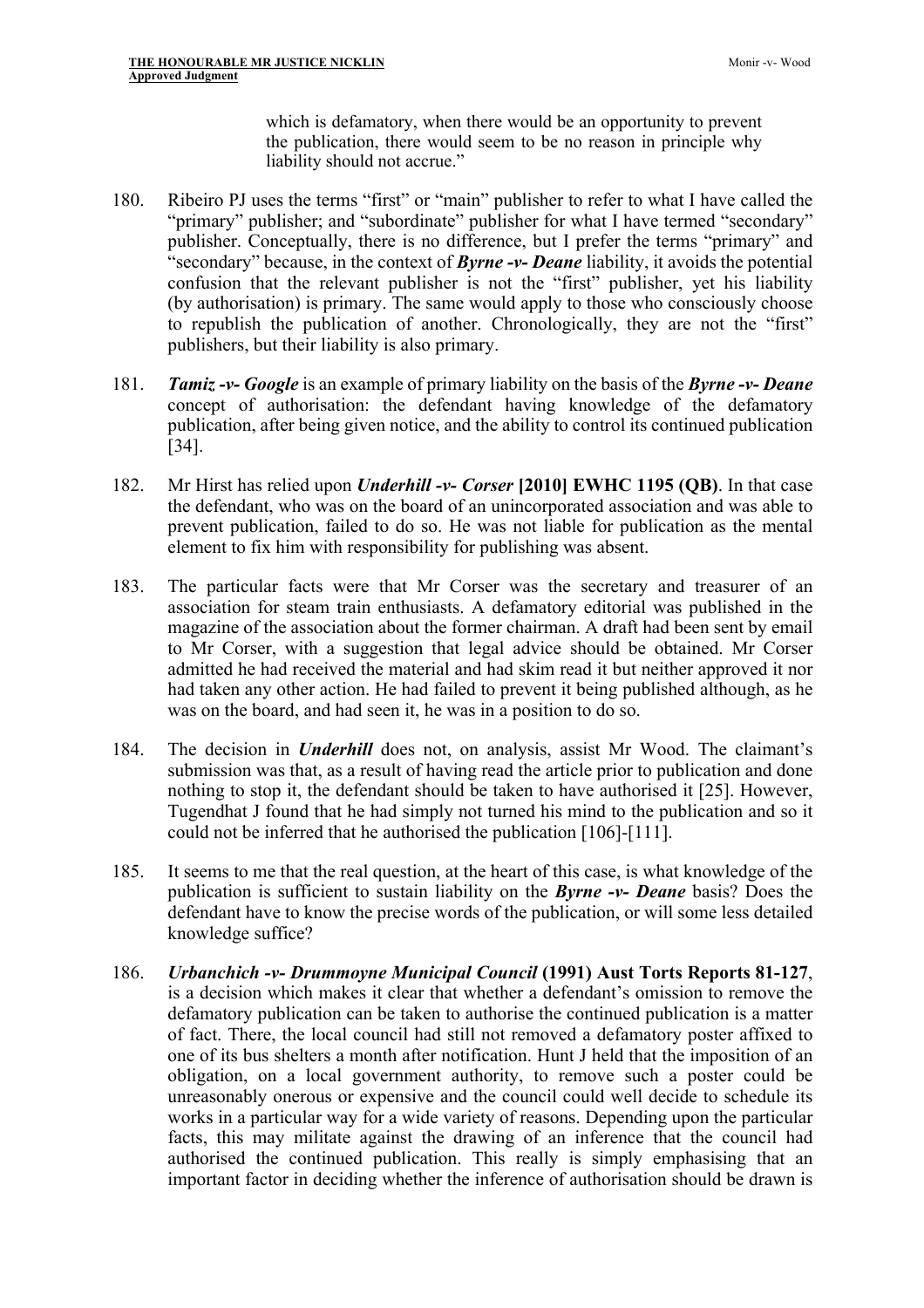"*how readily the offending content could be withdrawn or deleted*": *Oriental Press Group Ltd -v- Fevaworks Solutions Ltd* [97] and cf. *Byrne -v- Deane* at 838 *per* Greene LJ.

- 187. As a general proposition, I accept Mr Hirst's submission that actual knowledge, not imputed knowledge is required: *Murray -v- Wishart* **[2014] NZCA 461**; **[2014] 3 NZLR 722**. The basis of liability is knowledge not negligence. But this begs the question, 'actual knowledge of what?' To adjust slightly the facts in *Byrne -v-Deane*, would the defendants have been liable if, instead of seeing the notice for themselves, they had simply been told of its existence? And if yes, how much would they need to know about the publication before they could become liable for its continued publication.
- 188. In my judgment, the starting point is a passage in the judgment of Greene LJ in *Byrne -v- Deane* (at 838):

"The test it appears to me is this: having regard to all the facts of the case is the proper inference that by not removing the defamatory matter the defendant really made himself responsible for its continued presence in the place where it had been put?"

189. In *Bunt -v- Tilley* [23], Eady J held that there must be "*knowing involvement in the process of publication of the relevant words*". In *Oriental Press Group Ltd -v-Fevaworks Solutions Ltd* [84], Ribeiro PJ suggested:

> "The important question is whether the publisher knew or can properly be expected to have known the content of the article being published. Eady J stated that knowledge of 'the relevant words' contained in the article complained of must be shown. That should be taken to mean that the publisher must know or be taken to know the content—not necessarily every single word posted—but the gist or substantive content of what is being published…"

- 190. I do not read Eady J's judgment as suggesting that liability on a *Byrne -v- Deane* basis can *only* be sustained if the defendant is shown to have knowledge of the precise words that are being published. In [21], the Judge recognised that the issue was fact sensitive but that, as a general statement, "*if a person knowingly permits another to communicate information which is defamatory, when there would be an opportunity to prevent the publication, there would seem to be no reason in principle why liability should not accrue.*"
- 191. I consider that Ribeiro PJ is correct when he held that it was not necessary to demonstrate knowledge of every single word that had been posted. Knowledge of the "*gist or substantive content*" may well, depending upon the circumstances be sufficient. In this respect, the element of control that the defendant can exert is likely to be important. The closer the connection of the defendant with the means of publication and the easier it is for him to identify and remove the defamatory publication complained about, the easier it will be to draw the inference of authorisation from the refusal/failure to prevent its continued publication. Ultimately, it is not possible to draw bright lines around the level of knowledge that is required. The fundamental question to be answered is whether, on the particular facts, the defendant's knowledge of the defamatory publication is sufficient to draw the inference that he has authorised and should be liable for its continued publication. I draw support for this conclusion from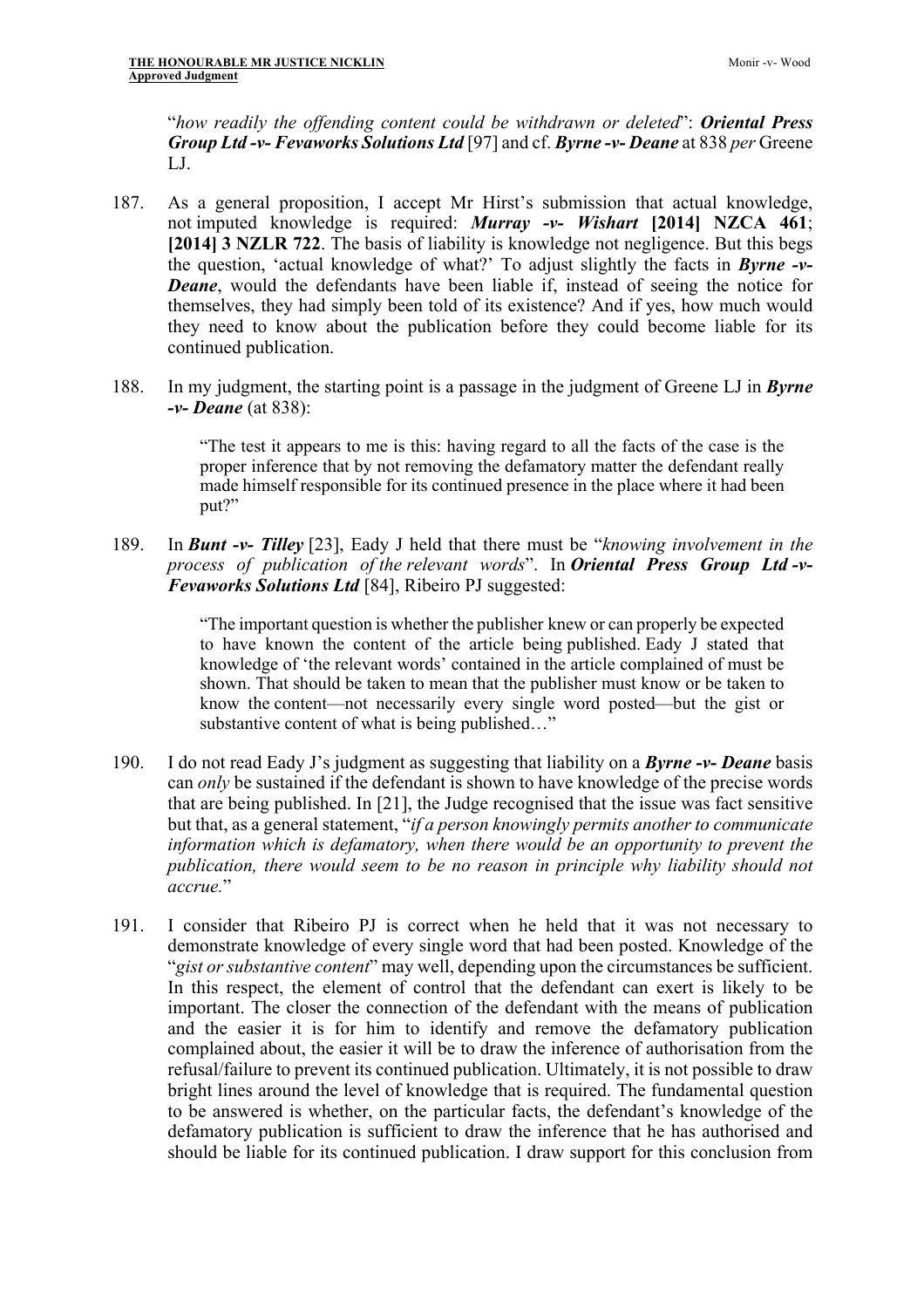# *Dar Al Arkan Real Estate Development Company -v- Majid Al-Sayed Bader Hashim Al Refai* **[2013] EWHC 1630 (Comm)** [34] *per* Andrew Smith J.

- 192. Mr Hirst made an ambitious submission that the Court should hold that nothing short of written notification should suffice to sustain the inference of authorisation from continued publication following notification. No doubt written notification would be powerful evidence to which the Court would have proper regard when assessing the issue, but it is not a *requirement* that, to be effective, notification must be in writing.
- 193. I have set out my findings of fact about Mr Wood's knowledge of the 4 May Tweet in [75]-[81] above. In my judgment, the evidence of Mr Wood's knowledge of the 4 May Tweet is sufficient to draw the inference that he acquiesced in and thereby authorised its continued publication. My reasons for this conclusion are:
	- i) Following the complaint by Mr Monir, Mr Wood knew the gist and substantive content of the 4 May Tweet, even if he had not looked at its particular wording. There was nothing more that Mr Wood needed to be told about the 4 May Tweet (a) to understand the seriously defamatory nature of the what was being complained about; (b) to understand that the Tweet was being published on the Bristol UKIP Twitter account; and (c) to enable him, without much difficulty, to locate it on the Bristol UKIP Twitter account. In the particular circumstances of this case, being told Mr Monir's name would not actually have assisted and/or seeing the actual wording of the 4 May Tweet would have provided Mr Wood with any further material information.
	- ii) Had he chosen to take the complaint seriously, rather than dismissing it, it would have been a simple matter for Mr Wood to locate the 4 May Tweet and, having done so, it would have taken a matter of minutes for it to be deleted. The process of removing it was not onerous in the slightest.
	- iii) In colloquial terms, Mr Wood has a direct responsibility for publications on the Bristol UKIP Twitter account (a) because the account was registered in his name and he retained control over it; and (b) because he was the Chairman of Bristol UKIP. As a result, it was his responsibility (if not his duty) to take the complaint he received seriously and, if he was in any doubt about to what the complaint related, to investigate it properly. In my judgment, however, Mr Wood had all the information he needed to know full well the nature of Mr Monir's complaint. Mr Wood may have been irritated by the manner in which he raised his complaint, but that was no excuse for ignoring or dismissing it.
- 194. In the premises, I find that Mr Wood is also liable for the continued publication of the 4 May Tweet after he was put on notice of its publication by Mr Monir's complaint on or around 8 May 2015.

# **ISSUE 4: SERIOUS HARM**

# **The Law**

195. By section 1(1) of the Defamation Act 2013 a statement is not defamatory "*unless its publication has caused or is likely to cause serious harm to the reputation of the claimant.*"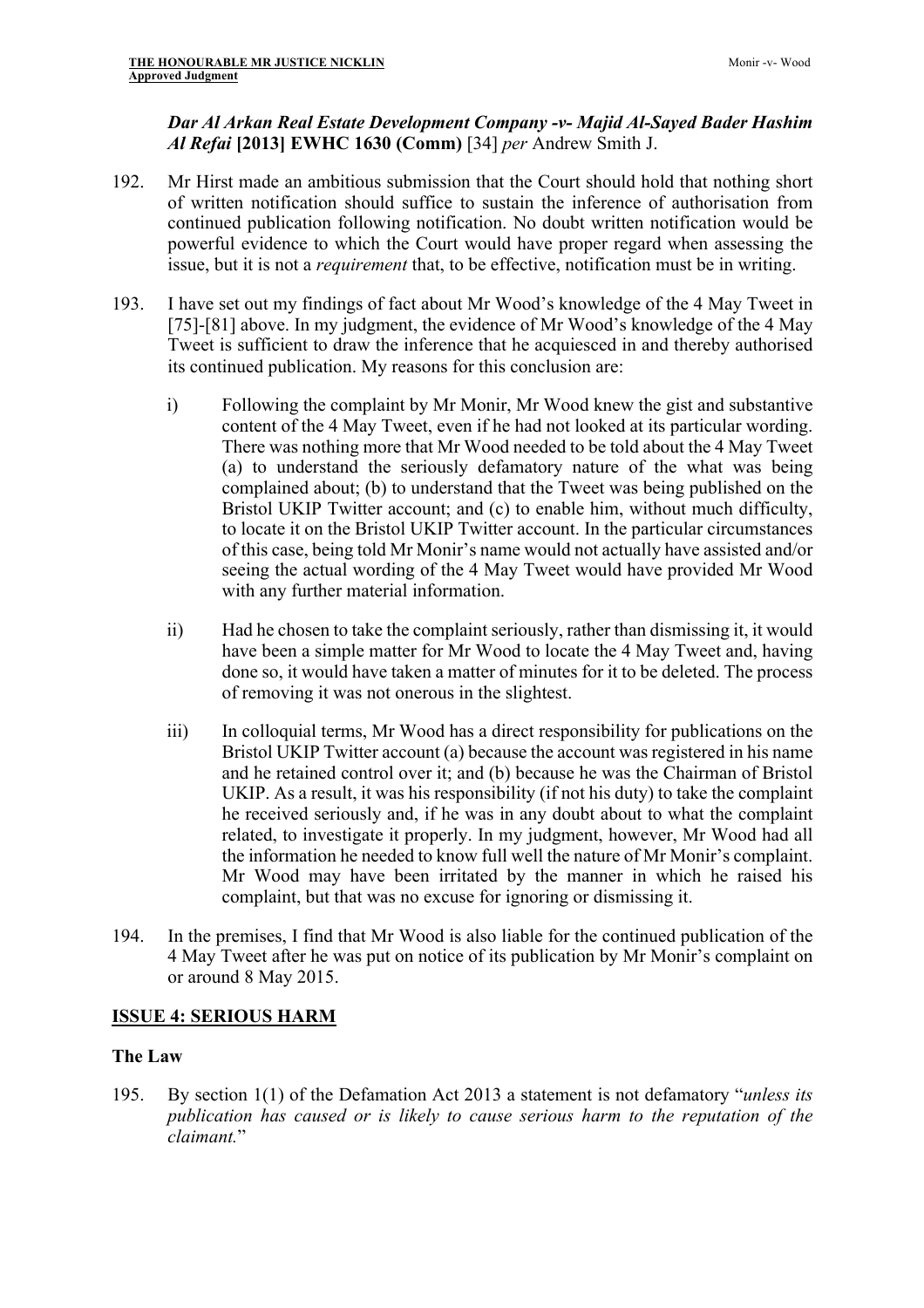- 196. The Court of Appeal considered the issue of "serious harm" under s.1 in *Lachaux -v-Independent Print Limited* **[2018] QB 594**. The principles set out by the Court of Appeal have been considered in the cases of *Dhir -v- Sadler* **[2018] EWHC 2935 (QB)**; *Sube -v- News Group Newspapers* **[2018] EWHC 1234**; *Morgan -v- Associated*  **[2018] EMLR 25**; *Doyle -v- Smith* **[2018] EWHC 2935 (QB)** and most recently in *Economou -v- de Freitas* **[2018] EWCA Civ 2591**<sup>1</sup> (in which, with only one qualification ([37]), the Court of Appeal also endorsed the principles set out in *Sobrinho -v- Impresa Publishing SA* **[2016] EMLR 12** [46]-[50]). From these authorities, I derive the following principles:
	- i) The serious harm threshold is designed to weed out trivial and undeserving claims: *Lachaux* [75], [77]; *Economou* [40];
	- ii) If the meaning the publication is found to bear conveys a serious defamatory imputation, an inference of serious reputational harm ordinarily can and should be drawn: *Lachaux* [70];
	- iii) The seriousness of the reputational harm is evaluated having regard to the seriousness of the imputation conveyed by the words used, whether an allegation of fact or expression of opinion: coupled, where necessary or appropriate, with the context in which the words are used: *Lachaux* [73]; *Morgan* [31]; *Doyle*  [119];
	- iv) An inference of serious harm can, in principle, be rebutted by evidence; for example by demonstrating that none of the publishees thought any the less of the claimant by reason of the publication. But evidence going beyond the words themselves, and the context and extent of publication, will be more likely to be relevant to quantum: *Lachaux* [79]; *Doyle* [120];
	- v) In mass media cases (where all the publishees cannot be identified) it is almost impossible to advance evidence that they did not believe the allegation made against the claimant and in such cases the inference of serious harm may well become "unanswerable": *Dhir* [44]; *Lachaux* [79];
	- vi) But, where the publishees are identifiable, a defendant may have a more realistic prospect of displacing the inference of serious harm: *Dhir* [45]. For example, in *Bode -v- Mundell* **[2016] EWHC 2533 (QB)**, Warby J granted summary judgment for the defendant as the claimant had no real prospect of showing serious harm. In respect of a limited circulation email, the evidence demonstrated that the recipients did not believe the allegation made against the claimant.
	- vii) Serious harm to reputation is not a 'numbers game'; very serious harm to reputation can be caused by publication to a small number of publishees: *Sobrinho* [48]; *Dhir* [55(i)]; *Doyle* [122].
	- viii) The requirement is to show serious harm caused to the reputation of the claimant in the eyes of the publishees; not damage to the claimant's reputation in the eyes

<sup>&</sup>lt;sup>1</sup> The Court of Appeal decision in *Economou* was handed down whilst I was preparing this judgment. On 5 December 2018, Mr Hirst, on behalf of Mr Wood, supplied me with further written submissions on the impact of the decision on the issues I have to decide. I have considered these submissions in reaching my decision as to the impact of *Economou* in this case.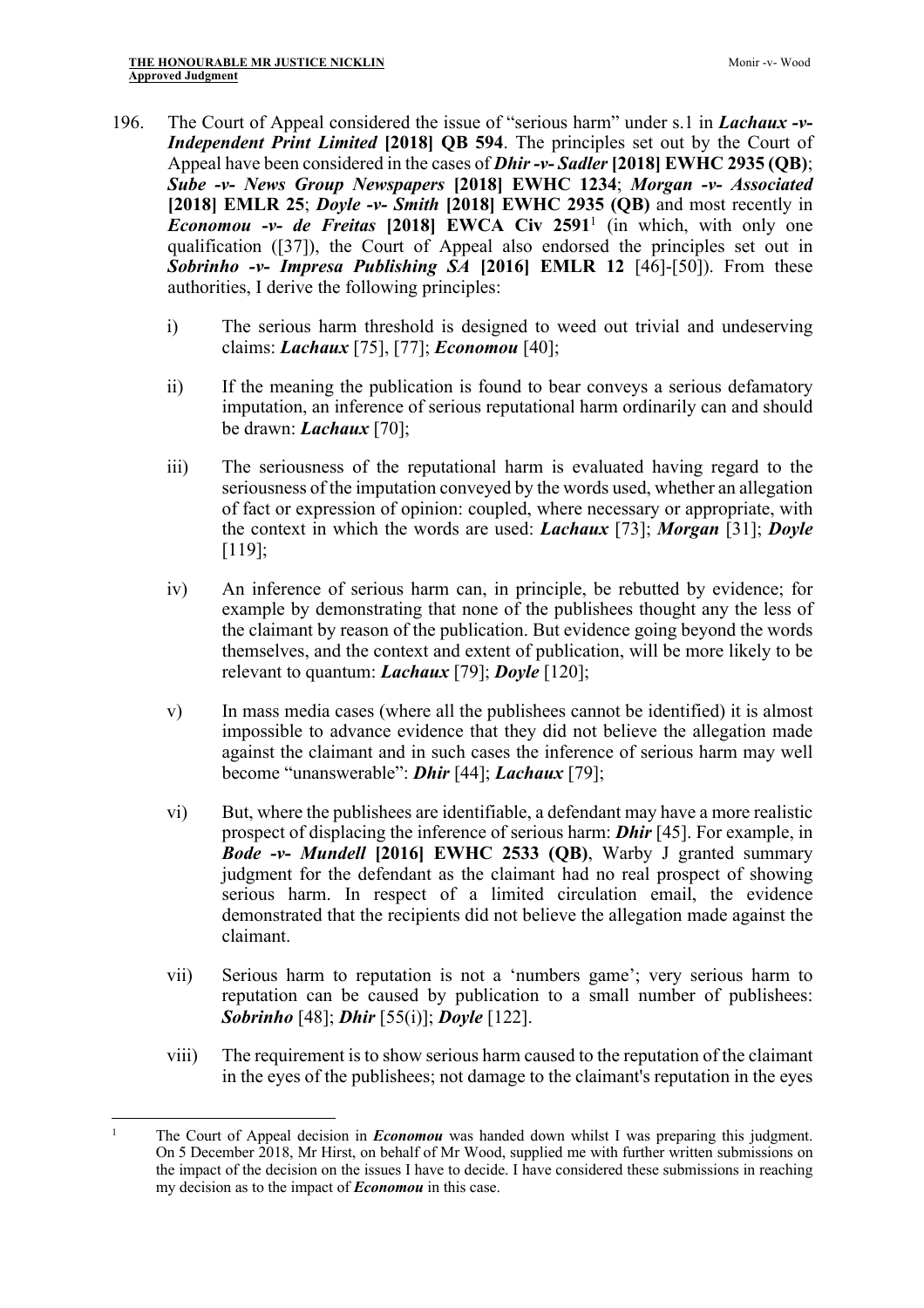of people generally: *Dhir* [53]-[55]. The harm caused to a claimant's reputation by the publication of a seriously defamatory allegation to one person in the eyes of that person is a constant. It does not change if the same allegation is published to hundreds of other people or to no-one else. The number of people to whom the defamatory imputation is published goes not to the *fact* of the serious harm but to its *extent*. And, as such, is relevant not to liability but to the award of damages (if it arises).

- ix) If a defendant is unable to rebut the inference of serious harm, but contends that a claim should nevertheless be dismissed because it involves only a very small-scale publication, it is to the *Jameel* jurisdiction that the defendant must turn: *Lachaux* [79]-[80]; *Dhir* [56]. The issue is then whether the limited number of publishees (and the likely reputational harm occasioned by the publication) means that there has been no real and substantial tort, or the cost of continued litigation is "*out of all proportion*" to what can be achieved: *Jameel (Yousef) -v- Dow Jones & Co Inc* **[2005] QB 946** [69]-[70].
- 197. Another principle that was reaffirmed in *Lachaux* was the rule in *Dingle -v- Associated Newspapers Ltd* **[1964] AC 371**: publication by other persons on other occasions of substantially the same libel is of no relevance on the matter of general damages [90], [92]. "*The inference of serious harm… arises from each publication … of these seriously defamatory statements*" ([89] *per* Davis LJ). The rule in *Dingle* therefore continues to apply in relation to serious harm (see *Sube -v- News Group Newspapers Ltd* **[2018] EWHC 1234 (QB)** [28]-[29]). On the issue of liability, the fact that other publications have also caused serious harm to a claimant's reputation – perhaps on a much larger scale – is no answer to the harm caused by the defendant's publication. Substantial disparity between the harm caused to the claimant's reputation by different publications *may* provide a basis on which the defendant responsible for the more limited publication could argue that pursuit of litigation over that smaller publication was *Jameel* abusive, but that requires a very careful consideration of the facts of the individual case and what the claimant seeks to achieve by the proceedings (see e.g. *Alsaifi -v- Trinity Mirror plc* **[2019] EMLR 1** [40]).
- 198. *Dingle* does not dispose of the need to consider the issue of causation, however. As Sharp LJ has observed in *Economou* ([40]-[41]), depending upon the facts of an individual case, a claimant may still be required to establish that the publication complained of caused serious harm, rather than some other publication. As is clear from Sharp LJ's analysis, in cases where the Court has drawn the inference of serious harm based upon the seriousness of the defamatory imputation, then there may well be little (if any) room for an argument as to causation.
- 199. In a case where, either the defamatory allegation is not of such seriousness as to raise the inference of serious harm and the claimant is therefore seeking to establish that harm by evidence, or where (as in *Economou*) there are live issues as to reference and the effective extent of publication of the defamatory allegation, the issue of causation may remain to be established by the claimant. Often, this will be bound up with the factual inquiry (where it can be performed) as to whether the publishee believed the defamatory allegation made against the claimant. If the publishee did not believe it, then no matter what the gravity of the allegation, it has not, in fact, caused *any* harm to the claimant's reputation.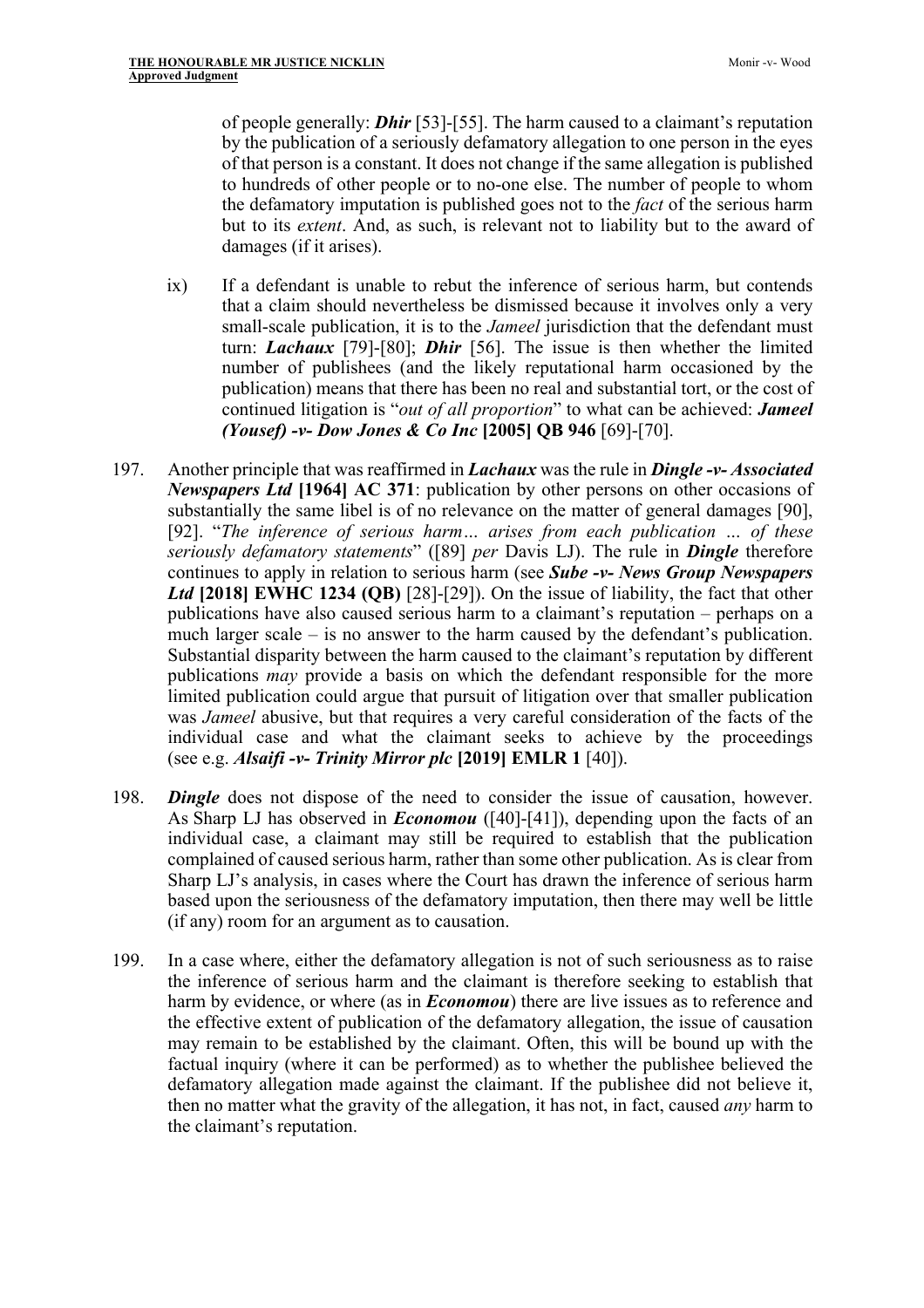### **Parties' Submissions**

- 200. Mr Santos submits that the allegation made against Mr Monir is of such seriousness that its publication plainly raises the inference of serious harm to his reputation. He refers, by analogy, to the decision of Jay J in *Umeyor -v- Nwakamma* **[2015] EWHC 2980 (QB)**, in which the Judge was satisfied that the publication of an allegation of forgery had caused serious harm to the claimant's reputation [52]. He submits that allegations of the sexual abuse of children are of the utmost seriousness and, to the extent that any authority is required for that proposition, he relies upon *Lillie -v- Newcastle City Council* **[2002] EWHC 1600 (QB)** [1538].
- 201. Mr Santos submits that there has been significant publication of the 4 May Tweet, "*likely in the thousands*". He suggests that the evidence demonstrates that the publication of the Tweet goes beyond the followers of the Bristol UKIP Twitter account. Mr Santos also relies upon the republication of the Tweet (the Eddie English Facebook Post and the WhatsApp Republication). He also submits that the responses to the Eddie English Facebook Post (see [120] above) demonstrate the serious harm that has been caused by the 4 May Tweet. Mr Monir was called a "*nonce*" who should be castrated, "*needs his head caving in*" and "*his teeth taking out of his head*".
- 202. The evidence as to whether the identified publishees believed that Mr Monir was involved in the sexual abuse of children is as follows:
	- i) Mr Adalat stated that he knew the 4 May Tweet was false because he knew that Mr Monir did not drive, still less was he a taxi driver: "*so the Tweet obviously had its facts wrong*".
	- ii) Shazana Monir did not deal in her witness statement whether she believed the allegation made against her brother. In cross-examination, she agreed with Mr Hirst that she knew that Mr Monir was not a taxi driver and that he had never been arrested for child sexual exploitation. Mr Hirst did not ask Ms Monir whether she believed the allegation.
	- iii) Shamraz Monir stated in his witness statement that he had explained to people who had asked him about the 4 May Tweet that his brother was not a taxi driver and had not been suspended for child grooming. In cross-examination, he accepted that he knew immediately that the allegation made against his brother was not correct; in other words, he did not believe it. Although Shamraz told those who asked him about the 4 May Tweet that the allegation was not true, there is no evidence as to whether those who asked accepted his assurance that the allegation was not true.
	- iv) Shabir Daad did not identify Mr Monir from the 4 May Tweet, so I exclude him from consideration of this issue.
	- v) Mohammed Hussain stated in his witness statement that, when he saw the 4 May Tweet, he assumed that the allegation that the two individuals shown with Sarah Champion MP were "*child-grooming taxi drivers*" was true. In crossexamination he maintained that he did think that the allegation made against Mr Monir was true, and he added that that was why he had decided to share it with his WhatsApp groups. He accepted that he had not sent any retraction to the same groups when he subsequently learned that the allegation was false.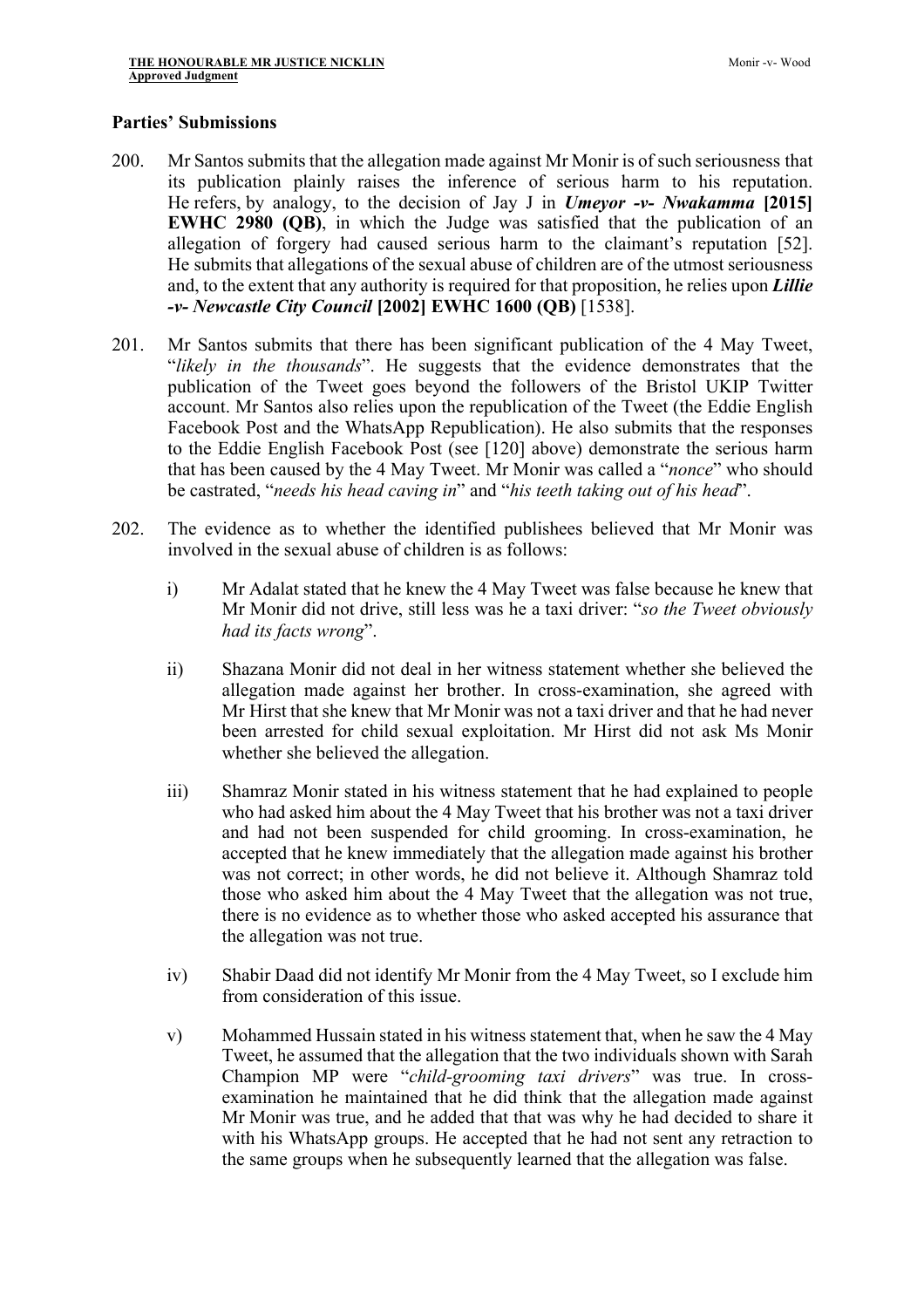- vi) Their discussion of the Eddie English Facebook Post (see [120] above) demonstrates that Marc David, Jake Cresswell, Tyler Dyas and Liam Terrence all believed that the allegation made against Mr Monir was true. There is no evidence that Barry Horner and/or Sue Horner thought that the allegation was false.
- vii) There is no evidence that any other person who saw the 4 May Tweet disbelieved the allegation made against Mr Monir. This encompasses those who received the 4 May Tweet via WhatsApp from Mr Hussain and who were able to identify Mr Monir from his photograph.
- 203. Mr Hirst submits that Twitter is the most ephemeral kind of publication informal, brief, instant and continuous - where users quickly move on to the next thing. A libel claim based on a single isolated Tweet, in which the claimant was not named, should call for the clearest evidence that some harm has been caused. He contends that, in *Economou -v- De Freitas*, the Court refused to infer serious harm based on mass media publications in BBC broadcasts and in *The Guardian* where a claimant was not named. Whilst there was evidence that seven different groups of people had the specialist knowledge to identify Mr Economou, and upwards of 148 were identified in his evidence, there was no evidence that any of them responded to him adversely as a direct result of the particular article in question. Hostility to Mr Economou was more likely to have been caused by other contemporaneous oral and media publications not sued upon ([77]).
- 204. Mr Hirst submits that Mr Monir has not pleaded and shown a sufficient case that publication of the 4 May Tweet has caused serious harm, or any inference of serious harm has been rebutted, for the following reasons:
	- i) The 4 May Tweet was accessible online between 4 May 2015 and 1 June 2015, just 28 days. Anyone reading it would have done so just after the time of publication. The medium does not lend itself to any reasonable inference of continuing publication. Generally, he submits, people tweet and move on, as in conversation. The time the 4 May Tweet was accessible was far less than the period which the Court of Appeal in *Tamiz -v- Google* **[2013] 1 WLR 2151** ruled was an insignificant enough duration so as not to amount to a real and substantial tort.
	- ii) Based upon Mr Wong's conclusion as to "active accounts" (see [124(ii)] above), dissemination of the 4 May Tweet was to some 250 followers of Bristol UKIP not the large-scale newspaper circulations which were the subject of *Lachaux*  or *Economou*, but more in the nature of a personal communication. As Mr Langley had said in his evidence, the 4 May Tweet would have been "*very quickly buried by later tweets*".
	- iii) Mr Monir has not produced any emails, tweets, or messages which shows an independent third party asking him about the 4 May Tweet.
	- iv) Mr Monir has not identified sufficient persons who identified him so as to amount to serious harm (*Economou*, first instance, at [64]). Mr Monir's case that his reputation has been seriously harmed is based on publication to close family (who would know he was not a taxi driver or a child-groomer) and two close friends who knew it was not true.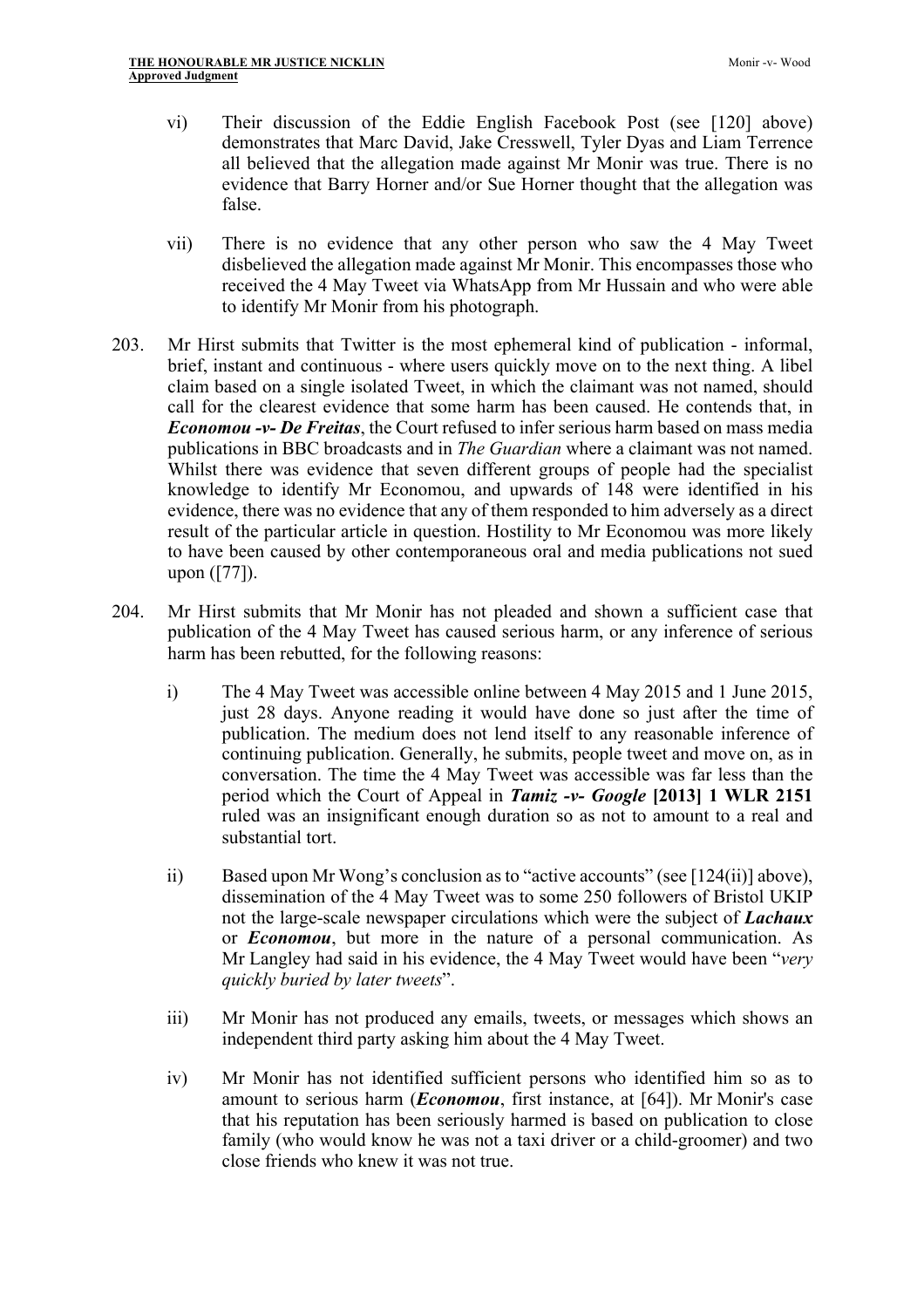- v) Only one person identified, Mohammed Hussain, recognised Mr Monir and believed he was a child-groomer taxi driver. This is not enough for a case on serious harm where a claimant is not named in a publication.
- vi) Any evidence or inference that might otherwise lead to the conclusion that the words complained of have caused serious harm to Mr Monir's reputation is rebutted by evidence that:
	- a) up to 29 or more other people published contemporaneously the identical or similar information about Mr Monir, almost without exception to very much larger audiences on Twitter;
	- b) Mr Monir has taken no steps whatsoever to disable or have removed that material;
	- c) the identical or similar material remains online to this day and can be accessed by anyone at any time. Mr Monir must be taken to have concluded that the ubiquity of his image alongside a statement that the person pictured is a child-grooming taxi driver does not tend to cause his reputation serious harm. No other inference can reasonably be drawn from the fact that the allegation sued upon has been allowed to remain in so many internet locations for some 3 years; and
	- d) Mr Monir's response to the publication is incompatible with the 4 May Tweet causing serious harm to his reputation. Mr Monir (or members of his family) made complaints to Facebook to have similar material removed but he did not similarly contact Twitter in relation to the 4 May Tweet.
- vii) By the time Mr Monir commenced this claim, some 16 months after the 4 May 2015, and 15 months since the Tweet had been deleted, a statement entitled "*Bristol UKIP smears local Rotherham resident of Pakistani heritage*" had been published on 1 June 2015 on Facebook, Twitter and on the web by TellMama, a non-profit supporting reporting of hate crime against British Muslims. TellMama's statement told readers that one of the individuals in the image "*is not a taxi driver, nor has he anything to do with the grooming of young boys or girls*" and the Tweet was "*malicious and libellous*". TellMama's Facebook following is 84,000 and its Twitter following some 26,000. Mr Hirst submits that it is reasonable to infer these large followings will be made up of many in the British Muslim and Pakistani community and will have gone a long way, based on reach alone, to neutralising any damage done by the Tweet, which it expressly criticised. As a result of this act (which Mr Wood says was a sensible step for Mr Monir to take), it cannot be said that the Tweet remained "*likely to cause serious harm to reputation*".

## **Decision**

205. I have found the meaning of the 4 May Tweet to be that Mr Monir was involved in the sexual abuse of children ([94] above). That is a very seriously defamatory allegation. The conduct alleged is a serious criminal offence that, following conviction, would be likely to lead to the imposition of a substantial term of imprisonment. I have no hesitation in drawing the inference that the publication caused serious harm to Mr Monir's reputation.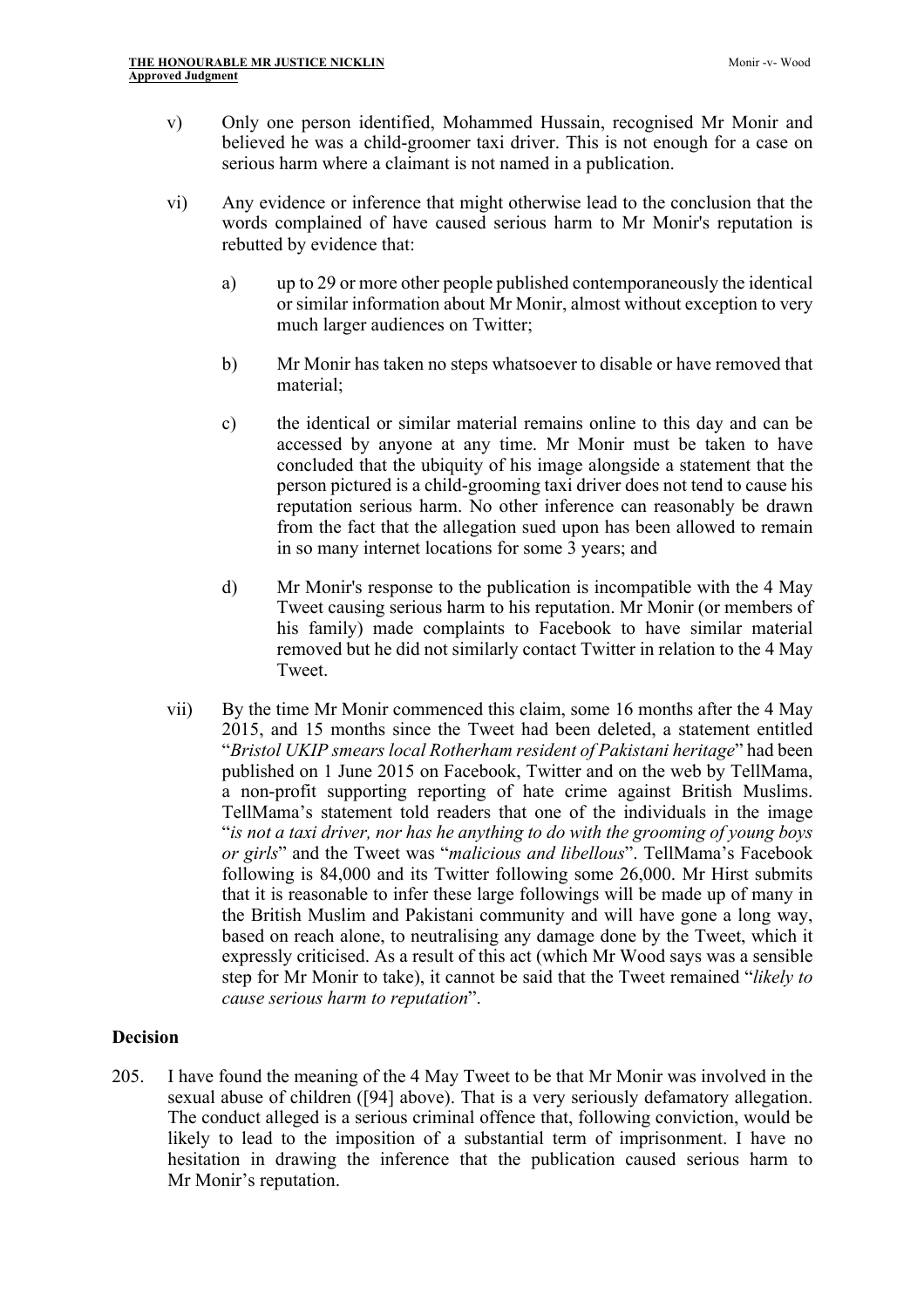- 206. Has Mr Wood rebutted the inference of serious harm? In my judgment he has not.
- 207. I have found that the 4 May Tweet was published (or its contents republished) to 10 identifiable individuals (see [129] above) who understood the 4 May Tweet to refer to Mr Monir. Mr Wood has only demonstrated that two of those publishees did not believe the allegation (Mr Adalat and Shamraz Monir - [202(i) and (iii)] above).
- 208. I am satisfied that there exists an unquantifiable number of further publishees who were members of Mr Hussain's WhatsApp groups and who are likely to have been able to identify Mr Monir because of the connection of the groups to the Rotherham area (see [130] above). It is impossible for Mr Wood to rebut the inference of serious harm that arises in respect of these publishees because he cannot know who they are, and so cannot begin to demonstrate that they did not believe the allegation.
- 209. I accept that Twitter is an ephemeral medium, but that does not have a direct bearing on the issue of serious harm. As I have recognised ([90] above), this feature is something to be considered when determining the objective single meaning. Once the meaning that the hypothetical ordinary reasonable reader would understand the publication to bear is determined, what other (*ex hypothesi* unreasonable) readers made of the Tweet is irrelevant. Where the seriousness of the defamatory imputation raises the inference of serious harm, it is for a defendant to demonstrate that, in fact, notwithstanding the seriousness of the imputation no serious harm was caused.
- 210. The submission, based on (1) *Tamiz -v- Google* (as to duration of publication); and (2) the limited number of publishees who were able to identify him from the photograph in the 4 May Tweet, that Mr Monir's claim does not amount to a 'real and substantial' tort is misplaced in the context of serious harm. If it had relevance, it would have been to a submission that Mr Monir's claim was *Jameel* abusive. In light of the seriousness of the allegation, a suggestion that Mr Monir's claim was 'trivial and undeserving' and 'not worth the candle' would have been untenable, but no *Jameel* argument was advanced.
- 211. The suggestion that Mr Monir's response to the publication of the 4 May Tweet is incompatible with it having caused serious harm to his reputation is a confused submission. First, Mr Monir's subjective assessment of what harm was caused to his reputation by the 4 May Tweet is irrelevant to the objective assessment of serious harm. Second, if it be suggested that Mr Monir does not care about the damage to his reputation (a submission I would reject without hesitation on the evidence), then that could only have been relevant to (a) the assessment of Mr Monir's hurt feelings in the context of an assessment of damages; or (b) a contention that the claim was an abuse of process (whether under *Jameel* or otherwise). The latter argument has not been pursued, but if it had been, I would have rejected it (again, without hesitation).
- 212. The fact that there were, on Mr Wood's case, 29 other similar defamatory publications to the same or similar effect is not relevant on the facts of this case. They have no bearing on the issue of serious harm because of the principle in *Dingle* and, in any event, Mr Monir has satisfied me, on the evidence, that it was the 4 May Tweet (not some other publication) that has caused the reputational damage when it was read by the identified 10 individuals and those in the WhatsApp Republication.
- 213. Finally, in the absence of evidence that the TellMama publications (asserting the falsity of the allegation made against Mr Monir in the 4 May Tweet) had (a) come to the attention of the relevant publishees; and (b) been accepted by them as completely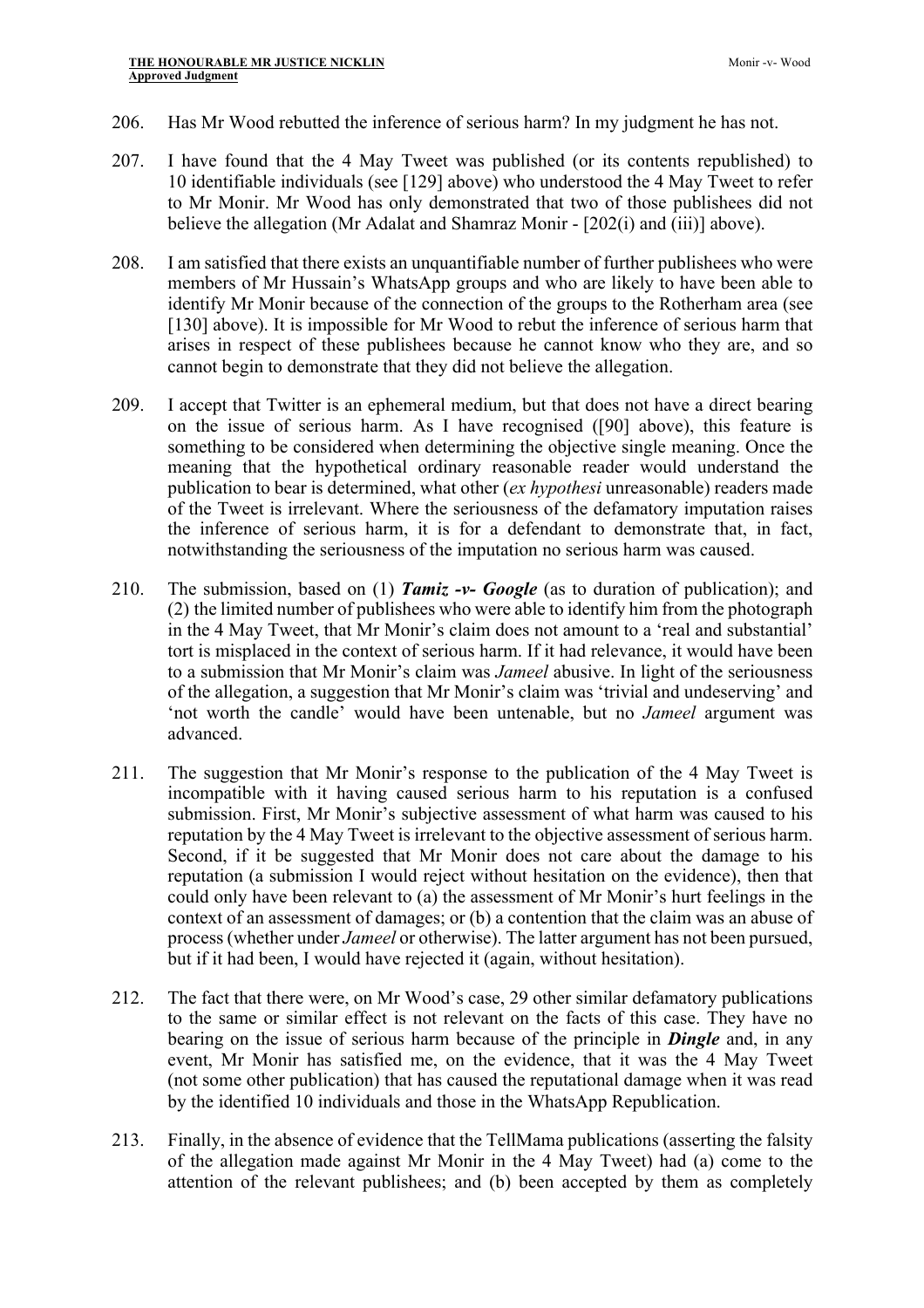Monir -v- Wood

rehabilitating Mr Monir's reputation in their eyes, these publications have no bearing on the issue of serious harm. They certainly do not rebut the inference that publication of the 4 May Tweet caused serious harm to Mr Monir's reputation.

214. I conclude that Mr Monir has satisfied the requirements of s.1 Defamation Act 2013.

# **ISSUE 5: REMEDIES**

- 215. The claim having succeeded, I must turn to consider the remedies that are sought.
- 216. Mr Monir seeks:
	- i) an award of damages;
	- ii) an injunction to restrain Mr Wood from further publishing the 4 May Tweet or any similar defamatory allegation; and
	- iii) an order pursuant to s.12 Defamation Act 2013 requiring Mr Wood to publish a summary of this judgment.

Mr Monir is entitled to an order under (i), whereas (ii) and (iii) are discretionary remedies.

## **Damages**

## **The Law**

- 217. I gratefully adopt the summary of the relevant principles gathered together by Warby J in *Barron –v- Vines* **[2016] EWHC 1226 (QB)**:
	- [20] The general principles were reviewed and re-stated by the Court of Appeal in *John –v- MGN Ltd* **[1997] QB 586**… Sir Thomas Bingham MR summarised the key principles at pages 607–608 in the following words:

"The successful plaintiff in a defamation action is entitled to recover, as general compensatory damages, such sum as will compensate him for the wrong he has suffered. That sum must **[1]** compensate him for the damage to his reputation; **[2]** vindicate his good name; and **[3]** take account of the distress, hurt and humiliation which the defamatory publication has caused. In assessing the appropriate damages for injury to reputation the most important factor is **[a]** the gravity of the libel; the more closely it touches the plaintiff's personal integrity, professional reputation, honour, courage, loyalty and the core attributes of his personality, the more serious it is likely to be. **[b]** The extent of publication is also very relevant: a libel published to millions has a greater potential to cause damage than a libel published to a handful of people. **[c]** A successful plaintiff may properly look to an award of damages to vindicate his reputation: but the significance of this is much greater in a case where the defendant asserts the truth of the libel and refuses any retraction or apology than in a case where the defendant acknowledges the falsity of what was published and publicly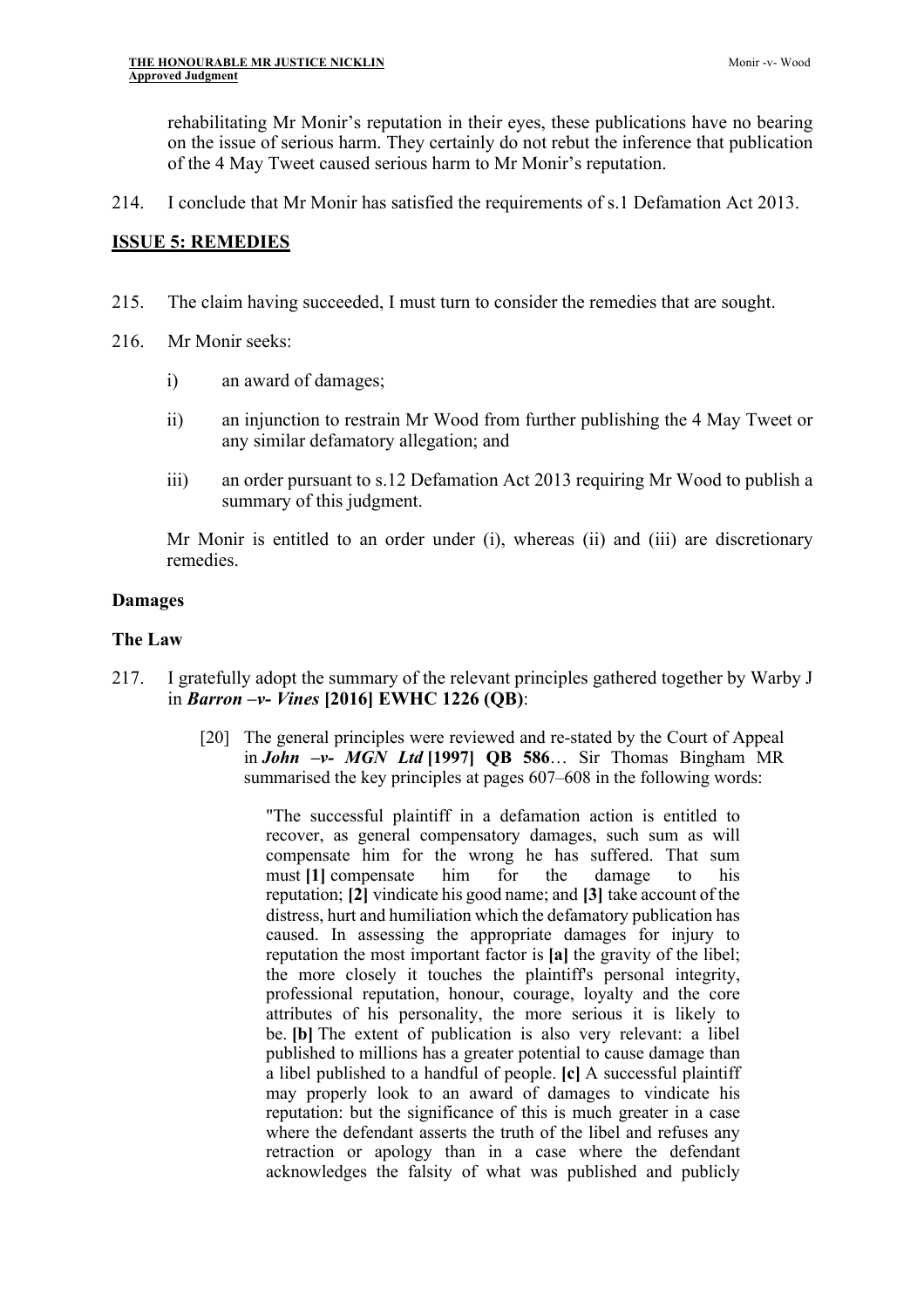expresses regret that the libellous publication took place. It is well established that **[d]** compensatory damages may and should compensate for additional injury caused to the plaintiff's feelings by the defendant's conduct of the action, as when he persists in an unfounded assertion that the publication was true, or refuses to apologise, or cross-examines the plaintiff in a wounding or insulting way. Although the plaintiff has been referred to as "he" all this of course applies to women just as much as men."

- [21] I have added the numbering in this passage, which identifies the three distinct functions performed by an award of damages for libel. I have added the lettering also to identify, for ease of reference, the factors listed by Sir Thomas Bingham. Some additional points may be made which are relevant in this case:
	- (1) The initial measure of damages is the amount that would restore the claimant to the position he would have enjoyed had he not been defamed: *Steel and Morris –v- United Kingdom* **(2004) 41 EHRR** [37], [45].
	- (2) The existence and scale of any harm to reputation may be established by evidence or inferred. Often, the process is one of inference, but evidence that tends to show that as a matter of fact a person was shunned, avoided, or taunted will be relevant. So may evidence that a person was treated as well or better by others after the libel than before it.
	- (3) The impact of a libel on a person's reputation can be affected by:
		- a) Their role in society. The libel of Esther Rantzen [*Rantzen –v-Mirror Group Newspapers (1986) Ltd* **[1994] QB 670**] was more damaging because she was a prominent child protection campaigner.
		- b) The extent to which the publisher(s) of the defamatory imputation are authoritative and credible. The person making the allegations may be someone apparently well-placed to know the facts, or they may appear to be an unreliable source.
		- c) The identities of the publishees. Publication of a libel to family, friends or work colleagues may be more harmful and hurtful than if it is circulated amongst strangers. On the other hand, those close to a claimant may have knowledge or viewpoints that make them less likely to believe what is alleged.
		- d) The propensity of defamatory statements to percolate through underground channels and contaminate hidden springs, a problem made worse by the internet and social networking sites, particularly for claimants in the public eye:  $C \rightarrow V$ *MGN Ltd* (reported with *Cairns –v- Modi* at **[2013] 1 WLR 1051**) [27].
	- (4) It is often said that damages may be aggravated if the defendant acts maliciously. The harm for which compensation would be due in that event is injury to feelings.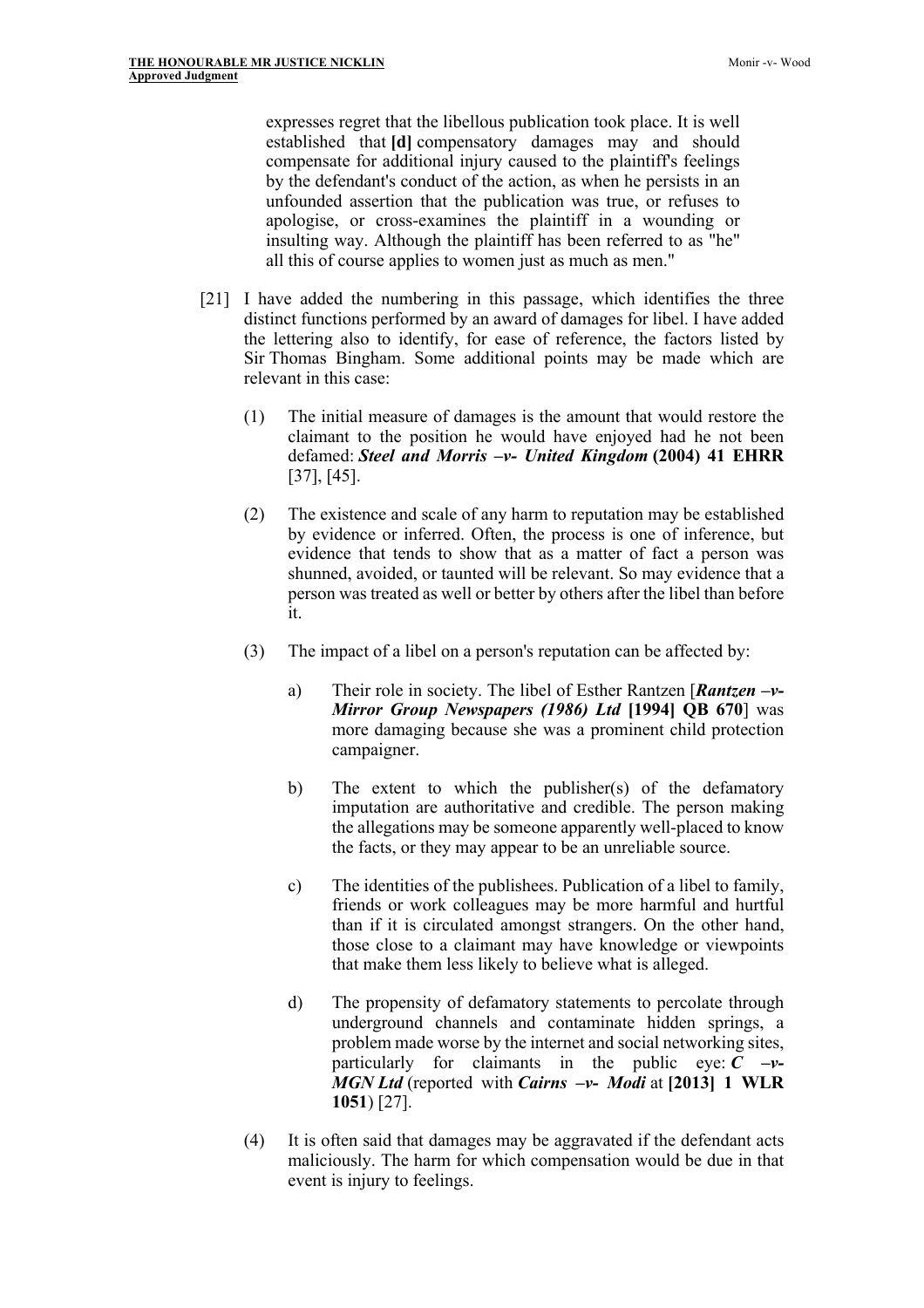- (5) A person who has been libelled is compensated only for injury to the reputation they actually had at the time of publication. If it is shown that the person already had a bad reputation in the relevant sector of their life, that will reduce the harm, and therefore moderate any damages. But it is not permissible to seek, in mitigation of damages, to prove specific acts of misconduct by the claimant, or rumours or reports to the effect that he has done the things alleged in the libel complained of: *Scott –v- Sampson* **(1882) QBD 491**, on which I will expand a little. Attempts to achieve this may aggravate damages, in line with factor (d) in Sir Thomas Bingham's list.
- (6) Factors other than bad reputation that may moderate or mitigate damages, on some of which I will also elaborate below, include the following:
	- a) "*Directly relevant background context*" within the meaning of *Burstein –v- Times Newspapers Ltd* **[2001] 1 WLR 579** and subsequent authorities. This may qualify the rules at (5) above.
	- b) Publications by others to the same effect as the libel complained of if (but only if) the claimants have sued over these in another defamation claim, or if it is necessary to consider them in order to isolate the damage caused by the publication complained of.
	- c) An offer of amends pursuant to the Defamation Act 1996.
	- d) A reasoned judgment, though the impact of this will vary according to the facts and nature of the case.
- (7) In arriving at a figure it is proper to have regard to (a) Jury awards approved by the Court of Appeal: *Rantzen* 694, *John*, 612; (b) the scale of damages awarded in personal injury actions: *John*, 615; (c) previous awards by a judge sitting without a jury: see *John* 608.
- (8) Any award needs to be no more than is justified by the legitimate aim of protecting reputation, necessary in a democratic society in pursuit of that aim, and proportionate to that need: *Rantzen..*. This limit is nowadays statutory, via the Human Rights Act 1998."

#### **Submissions**

218. I will group the submissions made by Mr Santos and Mr Hirst on the various factors that they say have a bearing on the assessment of damages

#### *Extent of publication*

- 219. Mr Santos submits that there has been a very substantial publication of the 4 May Tweet when the extent of the republication is taken into account.
- 220. Mr Hirst contends that the starting point for any award of damages would be "*extremely low*", based on what he suggests is the lack of any evidence of any significant number of people having seen and believed the imputation in the 4 May Tweet.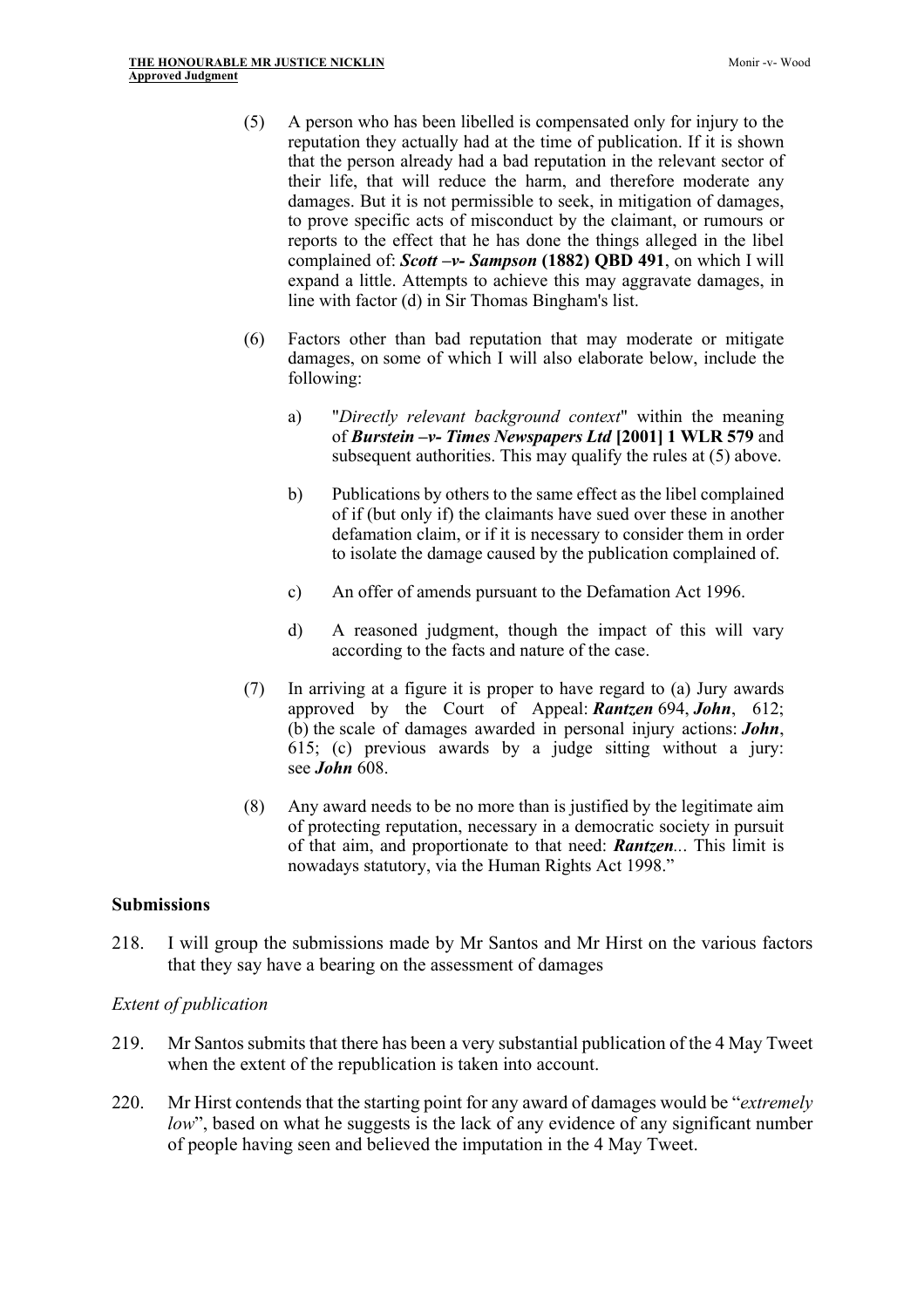### *Impact upon Mr Monir*

- 221. Mr Santos submits that the publication of the 4 May Tweet has had a "*devastating impact*" upon Mr Monir. He suggests that the impact upon Mr Monir is evident from the telephone call he made to the police on 8 May 2015.
- 222. Before publication of the 4 May Tweet, Mr Santos contends that Mr Monir had dedicated his career to working in community engagement and volunteered with charities that help young people in his community and beyond. The 4 May Tweet, branding him a paedophile, has had a significant negative impact on his family life and relationships with his wife and young children, his charitable work and his employment. He relies upon the evidence of serious harm and distress that emerges from Mr Monir's witness statement and that of his wife, Safia Noreen. In particular, he relies upon the following:
	- i) As a result of the 4 May Tweet, Mr Monir became greatly distressed and isolated, was diagnosed with depression and is now on prescription medication.
	- ii) Mr Monir has received counselling for moderate to severe anxiety and lives in fear of physical attacks and reprisals. His confidence and financial position, family and social life have diminished as a result.
	- iii) Mr Monir has had eggs thrown at his property and a brick thrown through a window.
	- iv) He has experienced being vilified by members of his community, such as being called "*Jimmy Savile*" by another parent when dropping off his son at his primary school, where he was previously a Parent Governor. Mr Santos contends that the causal link between this incident and the 4 May Tweet is established through the Eddie English Facebook Post, which was read by four persons who knew Mr Monir and even reached his next-door neighbour.
	- v) As to Mr Monir's particular sensitivity, he was already experiencing a rise in hate crime, violence towards Muslims and extreme right-wing sentiment in Rotherham. Of particular concern to Mr Monir was the brutal and unprovoked racially-aggravated murder of an elderly Muslim man with a meat cleaver. At the time of the attack, the murderers accused the victim of being a "*groomer*". Mr Monir therefore felt extremely threatened and feared for his and his young family's safety following publication of the libel.
- 223. Mr Hirst has not sought to challenge any of this evidence.

#### *Previous Awards*

- 224. Mr Hirst has not referred me to any previous awards of damages. Mr Santos has referred me to the following cases:
	- i) In *ZAM -v- CFW and TFW* **[2013] EMLR 27** damages of £100,000 were awarded (with a further £20,000 for distress and harassment). The defendants had made false allegations that the claimant misappropriated the family trust and was a paedophile. The number of publishees was estimated in the hundreds or, at most, the low thousands and included those responsible for a school of which the claimant was a governor.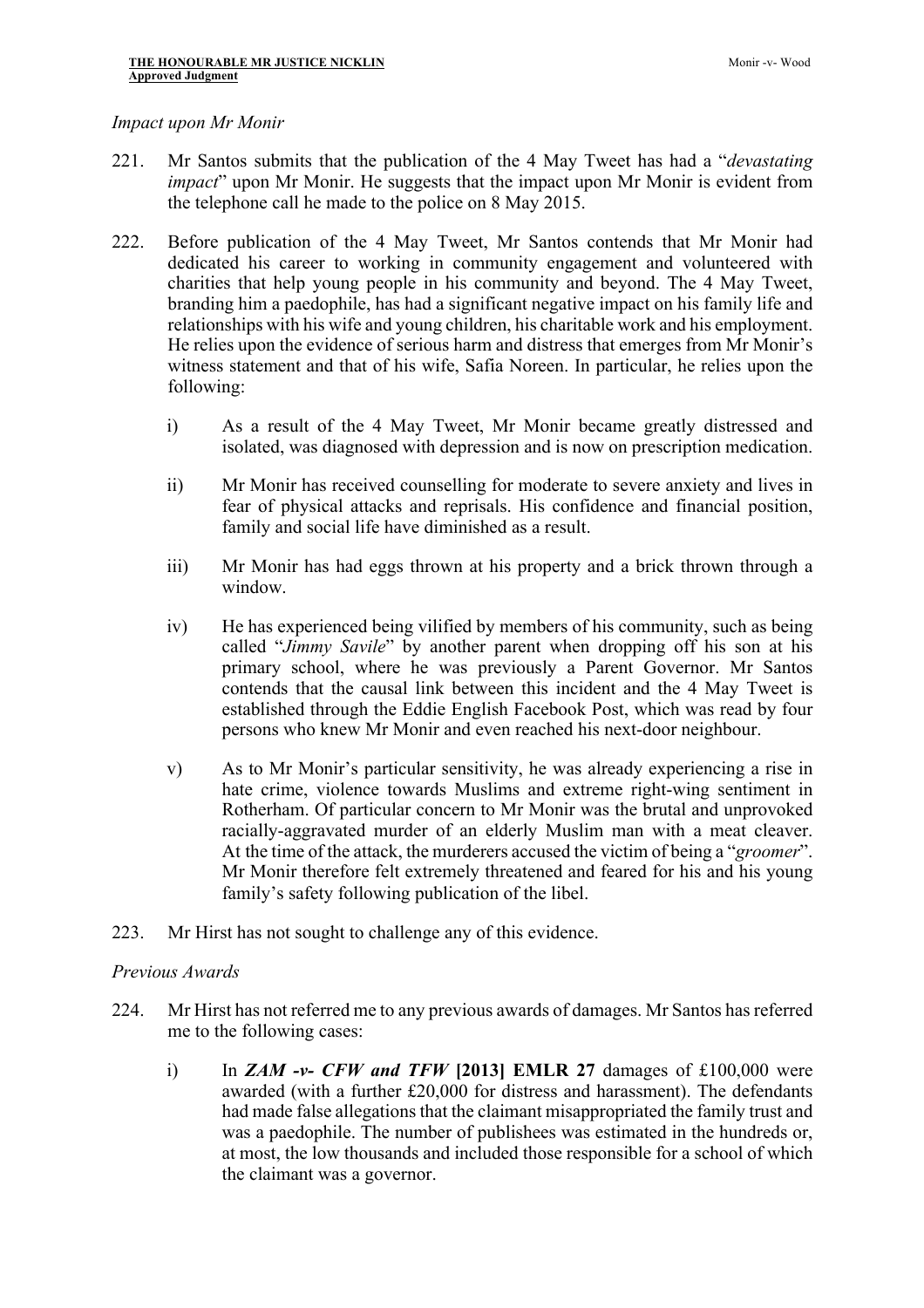- ii) In *Lillie -v- Newcastle City Council* **[2002] EWHC 1600 (QB)** the defendant's review team maliciously published allegations that the claimants were part of a paedophile ring abusing children. The Court awarded damages of £200,000.
- iii) In *Bryce -v- Barber* **(unreported, 26 July 2010)** the defendant posted indecent images of children on the claimant's Facebook profile with the comment "*Ray, you like kids and you are gay so I bet you love this picture, Ha ha*". The claimant suggested around 800 people (his Facebook friends and those on the network) could have seen the post. The defendant removed the post within 24 hours. Tugendhat J awarded £10,000 for stress and enduring anxiety brought by knowing that those close to him would have seen the image.

# *Aggravated damages*

- 225. Mr Santos submits that Mr Woods's conduct of these proceedings has been unreasonable, aggressive and high-handed throughout. He contends that it justifies an award of aggravated damages. Mr Monir relies on the following alleged unreasonable behaviour, which have served to aggravate the severe injury caused to his feelings by the original libel:
	- i) Despite Mr Monir's requests in correspondence, Mr Wood has consistently refused to apologise to Mr Monir for the very serious and damaging libel of him.
	- ii) Mr Wood republished the image from the Tweet (with a red circle around Mr Monir's face) via the Bristol UKIP and his own Twitter accounts, as well as Facebook and Instagram. This was done on multiple occasions in 2016. It is contended that these republications led to others repeating the defamatory sting, as would have been reasonably foreseeable to Mr Monir, and has caused Mr Monir great additional distress.
	- iii) Despite his ability to use the Bristol UKIP Twitter account during the course of these proceedings, Mr Wood has consistently refused to mitigate the damage caused to Mr Monir by publishing a correction and apology via the Bristol UKIP Twitter account. Whilst Mr Wood contends in his Defence that he no longer has responsibility for the Bristol UKIP Twitter account since stepping down as Chairman, he has managed to secure the publication of the Tweets identified in (ii) above.
	- iv) Mr Wood still refuses to acknowledge that he has done anything wrong. Even on his own account of the subsequent phone call with Mr Monir, Mr Wood stated in his evidence: "*I did not apologise on behalf of myself because I have done nothing wrong*".
	- v) Daniel Fear, the current Chairman of Bristol UKIP, accepted in evidence that he would have been prepared to publish an apology had Mr Wood asked him to do so. Mr Wood's claim while giving evidence that "*no letter from [Mr Monir's solicitors] has ever asked for an apology*" was incorrect: the first solicitors' letter sent to Mr Wood had requested an apology.
	- vi) Mr Santos contends that, throughout the litigation, Mr Wood has persistently made unfounded allegations of dishonesty and improper conduct against Mr Monir and this has only added to the already severe distress caused by the original libel and the considerable stresses of litigation. Mr Monir explained in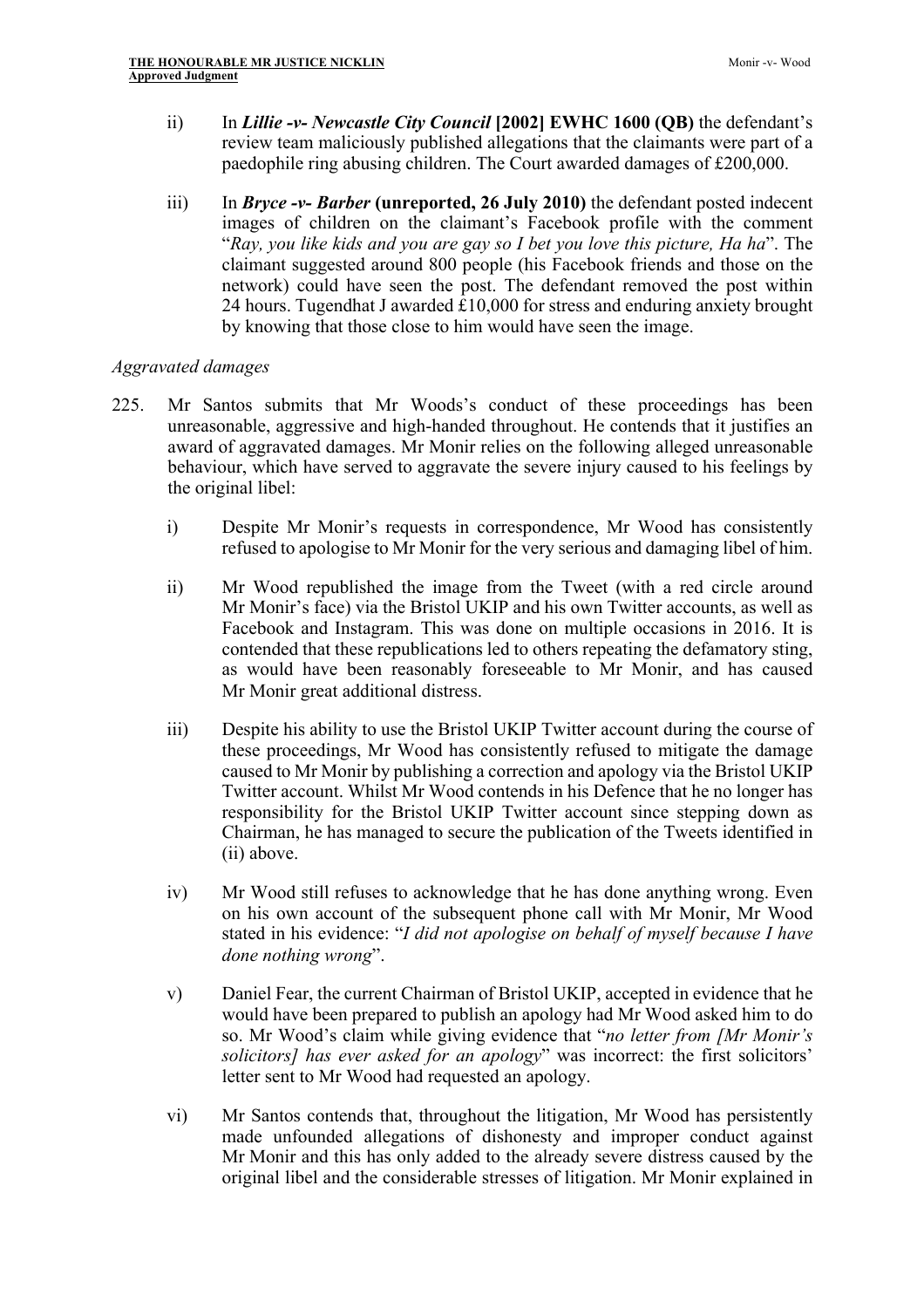oral evidence that he had found the litigation very tough and that it had made him stressed and anxious.

226. By way of response, Mr Hirst submits that whether the absence of any apology aggravates damages depends on the facts of the case. He contends that where a defence is based on lack of reference (or a denial of responsibility for publication) the absence of an apology is explicable: *Morgan -v- Odhams Press Ltd* **[1971] 1 WLR 1239**.

#### *Mitigation of damages*

- 227. Mr Hirst advances the following points in mitigation "*to reduce or (more likely extinguish)*" any award of damages:
	- i) Mr Wood immediately deleted the 4 May Tweet when notified of it by PS Wood.
	- ii) He conveyed his apologies and regret to both PS Wood and Mr Monir when he spoke to them in June 2015.
	- iii) He has not attempted to justify what was said; rather the contrary, he has always said that it was inappropriate and regrettable.
	- iv) Mr Wood has left UKIP and has no authority to arrange a tweeted apology. This is for those who now run the branch to agree. He has not been asked to try to secure any retraction by Mr Monir, at any time, including when he spoke to PS Wood and Mr Monir himself in 2015.
	- v) Mr Hussein had circulated the 4 May Tweet via the WhatsApp Republication yet Mr Monir did not ask him to send a clarification.
	- vi) Mr Monir told the police that he was dealing with similar material on Facebook by making a request to Facebook to report it as abusive material and have it taken down by Facebook directly. The police advised him this was a good idea, yet it is submitted, inexplicably Mr Monir failed to make any such request to Twitter even though every Tweet has a "report Tweet" function and Twitter operates a 'Hateful Conduct' policy drafted sufficiently widely as to suggest action would have been taken, as it was with Facebook. Mr Hirst invites the Court to draw the inference that Mr Monir made a deliberate choice not to mitigate damage to his reputation, when he knew he was able to.
	- vii) Equally, it is claimed, Mr Monir did not take the obvious step of simply notifying the branch, UKIP, Mr Wood or any other relevant person in writing that he had a complaint about the 4 May Tweet, despite having already spoken to solicitors. Mr Wood's response on 1 June 2015 shows that the problem could have been quickly addressed. Mr Hirst invites the inference that Mr Monir "*took time trying to frame a claim rather than mitigate damage to his reputation*".

#### **Decision on damages**

228. Damages for libel cannot be calculated on any mathematical basis. By definition, they seek to provide compensation for harm that it is almost impossible to quantify in monetary terms. The Court attempts to achieve consistency in awards by applying the principles I have identified above, but in reality, no case presents exactly the same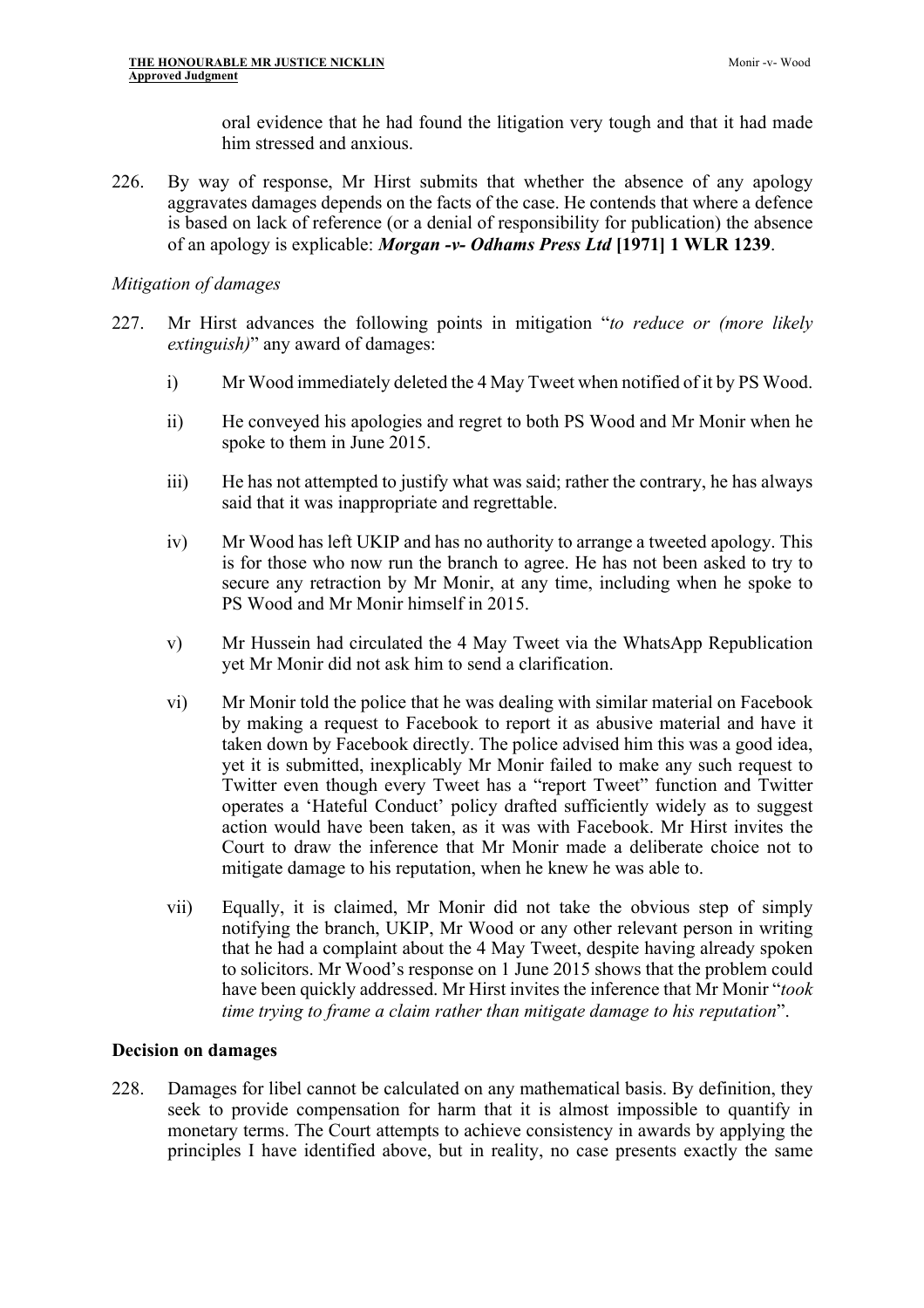circumstances and only some level of commonality or general principle can be extracted.

- 229. In this case, the gravity of the defamatory allegation puts it towards the top end of seriousness. The extent of publication, measured simply by the number of publishees who would have understood that the allegation was being targeted at Mr Monir, was very limited. Nevertheless, the assessment of damages is not a 'numbers game'. The Court will also assess the significance of the publishees and the extent to which publication to them (a) has caused damage to the claimant's reputation and (b) has increased the hurt and embarrassment that the claimant feels. Here, Mr Monir was particularly upset that the contents of the 4 May Tweet had ended up being published to people that he knew from his local area and even his next-door neighbour. In this case, the understandable reaction to the publication was not only hurt and embarrassment but what I find to be genuine fear and distress on Mr Monir's part. I find that, notwithstanding the fairly limited publication, there is evidence of serious and significant reputational harm (see e.g. [120] above).
- 230. I am quite satisfied on the evidence of Mr Monir and his wife that the publication of the allegation that he was involved in the sexual abuse of children was life changing. It has transformed the life of Mr Monir and his family for the worse. Mr Monir has become something of a recluse; afraid to carry on his normal life. The consequences of that extend beyond Mr Monir and touch his whole family. Of course, damages for libel cannot compensate their hurt, but it is legitimate for the Court to reflect the hurt caused to Mr Monir by seeing the impact on his family of his suffering.
- 231. One difficulty in this case is that it is very difficult to isolate the harm caused by the 4 May Tweet. As I have set out above ([116]-[117]), there were others who published similar allegations at the time. Save for that consequences that, on the evidence, can be directly attributed to the contents of the 4 May Tweet, it is impossible to determine whether the people who threw a brick through Mr Monir's window were acting as a result of the publication of the allegation that Mr Monir was involved in the sexual abuse of children and, if so, from where they had gained the impression that he was. Mr Wood is only liable for the consequences that flow from the publication of the 4 May Tweet, not the independent and unconnected publications of similar allegations by others.
- 232. One striking feature of this case is the intransigence of Mr Wood and his refusal publicly to apologise and to withdraw the allegation that Mr Monir was involved in the sexual abuse of children. The fact that Mr Wood regards this allegation as "*inappropriate and regrettable*" makes this refusal even more difficult to comprehend. I am driven to the conclusion that this is a further example of Mr Wood's stubbornness. He has become completely convinced that he has done nothing wrong and therefore he will not apologise for or retract the allegation. On simply a human level, this is a difficult stance to understand. It is possible to maintain the belief that one is not responsible for some wrong done to another, but nevertheless to recognise the harm that has been caused and do what one can to remedy it. Mr Wood could have done that and, as an intelligent man, he must have realised that this was a course that could have been taken. He could have maintained, as a matter of principle, that he was not liable for the publication of the 4 May Tweet yet done the decent thing of making it as clear as he could that there was absolutely no truth in the allegation that was published in the 4 May Tweet by an organisation of which he was Chairman.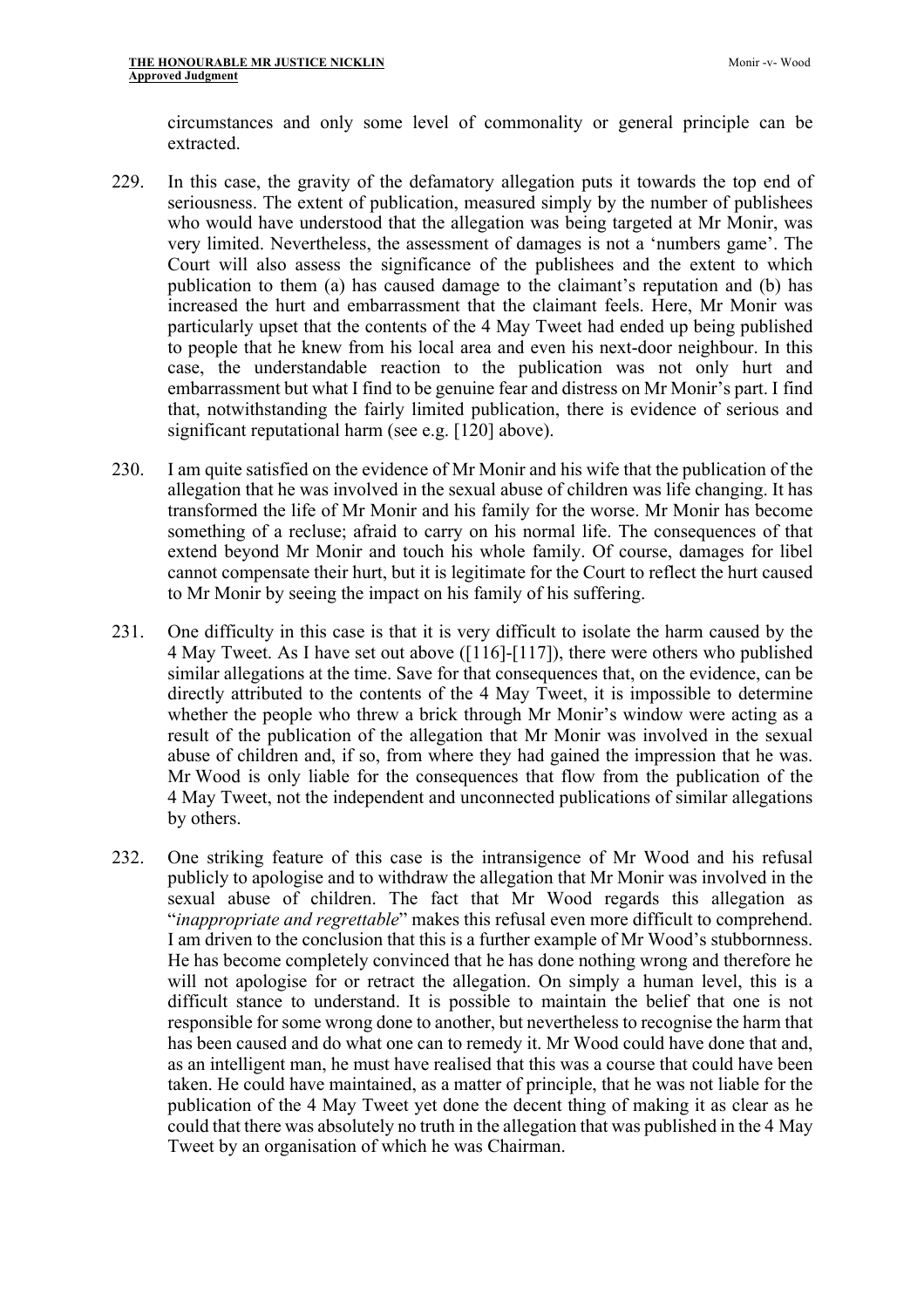- 233. The consequence of what can only be called a mean-spirited stance has been: (a) to deprive Mr Monir of an unequivocal statement that this allegation was false and should never have been published; and (b) substantially to increase the hurt and stress occasioned to Mr Monir. These are all matters which have a significant effect on the award of damages. Some of the points made on behalf of Mr Wood come perilously close to the unattractive submission that Mr Monir is himself to blame for at least some of the harm to his reputation. I reject that completely.
- 234. A person in Mr Monir's position could easily have felt completely overwhelmed by the situation he faced. He identified the 4 May Tweet, because that was what he was first alerted to, and he set about doing what he could to have it removed. It is unattractive for any defendant to advance in mitigation that other people have also libelled the claimant, particularly in relation to an allegation as serious as this one.
- 235. It needs to be stated clearly: Mr Monir is completely innocent. He has been seriously libelled. He has been forced to fight a libel claim all the way through to trial with every single conceivable point being taken against him. That is not to say that a defendant is not entitled to advance legitimate points in defence of a claim, but when this delays the obtaining of what the Court finds is the vindication to which the claimant is entitled, the conduct of the defendant becomes a relevant factor in the assessment of damages. The strain that it has put on him was obvious to me when he gave his evidence. I am doubtful even the success in this claim, the award of damages and his public vindication through this judgment will restore him to the life he enjoyed before this libel.
- 236. Had this libel been published in a national newspaper, an award of £250,000 or more could easily have been justified. Necessarily, I have to ensure that the award I make is proportionate to the limited scale of publication and it also has to take proper account of the difficulties of causation to which I have referred. Taking all these matters into account, I consider that the appropriate award is one of £40,000.

## **Injunction**

237. I can deal with the claim for an injunction shortly. An injunction is a discretionary remedy. It is granted only where it has been demonstrated, by evidence, that the defendant threatens to republish the libel and the injunction is necessary to prevent the commission of further torts. There is no evidence of Mr Wood threatening to republish the 4 May Tweet or anything similar. In the circumstances, an injunction is neither necessary nor justified.

## **Publication of a summary of the judgment**

- 238. s.12 Defamation Act 2013 provides:
	- (1) Where a court gives judgment for the claimant in an action for defamation the court may order the defendant to publish a summary of the judgment.
	- (2) The wording of any summary and the time, manner, form and place of its publication are to be for the parties to agree.
	- (3) If the parties cannot agree on the wording, the wording is to be settled by the court.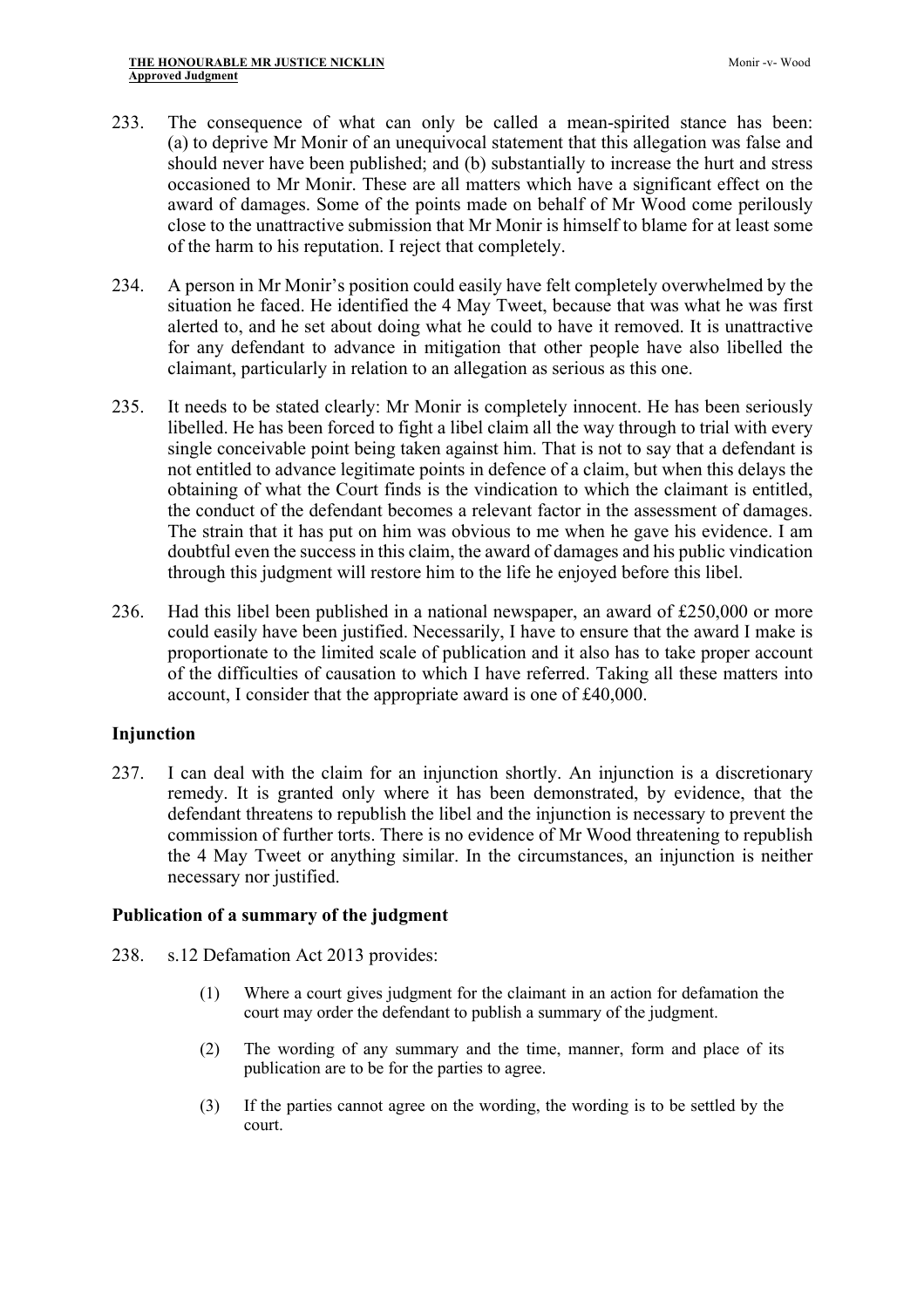- (4) If the parties cannot agree on the time, manner, form or place of publication, the court may give such directions as to those matters as it considers reasonable and practicable in the circumstances.
- (5) This section does not apply where the court gives judgment for the claimant under section 8(3) of the Defamation Act 1996 (summary disposal of claims).
- 239. The purpose of this section is to provide a remedy that will assist the claimant in repairing the damage to his reputation and obtaining vindication. Orders under the section are not to be made as any sort of punishment of the defendant.
- 240. Orders under s.12 are discretionary both as to whether to order the publication of a summary and (if the parties do not agree) in what terms and where. Exercising the power to require a defendant to publish a summary of the Court's judgment is an interference with the defendant's Article 10 right. As such, the interference must be justified. The interference may be capable of being justified in pursuit of the legitimate aim of "the protection of the reputation or rights of others". Whether an order under this section can achieve this aim will be a matter of fact in each case. If the interference represented by a s.12 order is justified, then the Court would then consider whether (if the parties agree) the terms of the summary to be published is proportionate. The Court should only make an order that the defendant publish a summary of the Court's judgment if there is a realistic prospect that one or other of these objectives will be realised and that the publication of a summary is necessary and proportionate to these objectives.
- 241. There is an obvious purpose, in an appropriate case, for ordering a newspaper to publish a summary of the judgment because there is a realistic basis on which to conclude that the published summary will come to the attention of at least some of those who read the original libel and others who may have learned about the allegation via the "grapevine" effect. In a smaller scale publication, where it is possible for the original publishees (or at least a substantial number of them) to be identified, again an order requiring the publication to them of a summary of the judgment may well help realise the objectives underpinning s.12. Each case will depend upon its own facts. If the defendant has already published a retraction and apology then, depending upon its terms, that may mean that an order under s.12 is not justifiable or required. The claimant will be able to point to that to assist in his vindication or repair to his reputation.
- 242. It is difficult to justify ordering a defendant to publish a summary of the court's judgment when there is no realistic prospect that by doing so it will come to the attention of any of those to whom the original libel was published (or republished). Put simply, the legitimate aim cannot be realised, and the order will either not be necessary at all or the requirements as to publication will be disproportionate.
- 243. In this case, there is no method by which Mr Wood could be ordered to publish a summary of the judgment that would provide a realistic prospect of it coming to the attention of the original publishees or at least a significant number of them. Mr Wood does not have access to a reliable method of reaching the original publishees. As a matter of practical reality, Mr Monir is likely to achieve more effective vindication as a result of his success in this claim being publicised in the Rotherham area, as it is likely to be, by local media.
- 244. In consequence, I am satisfied that is not a case where it would be appropriate to order the publication by Mr Wood of a summary of the court's judgment. Mr Monir is likely